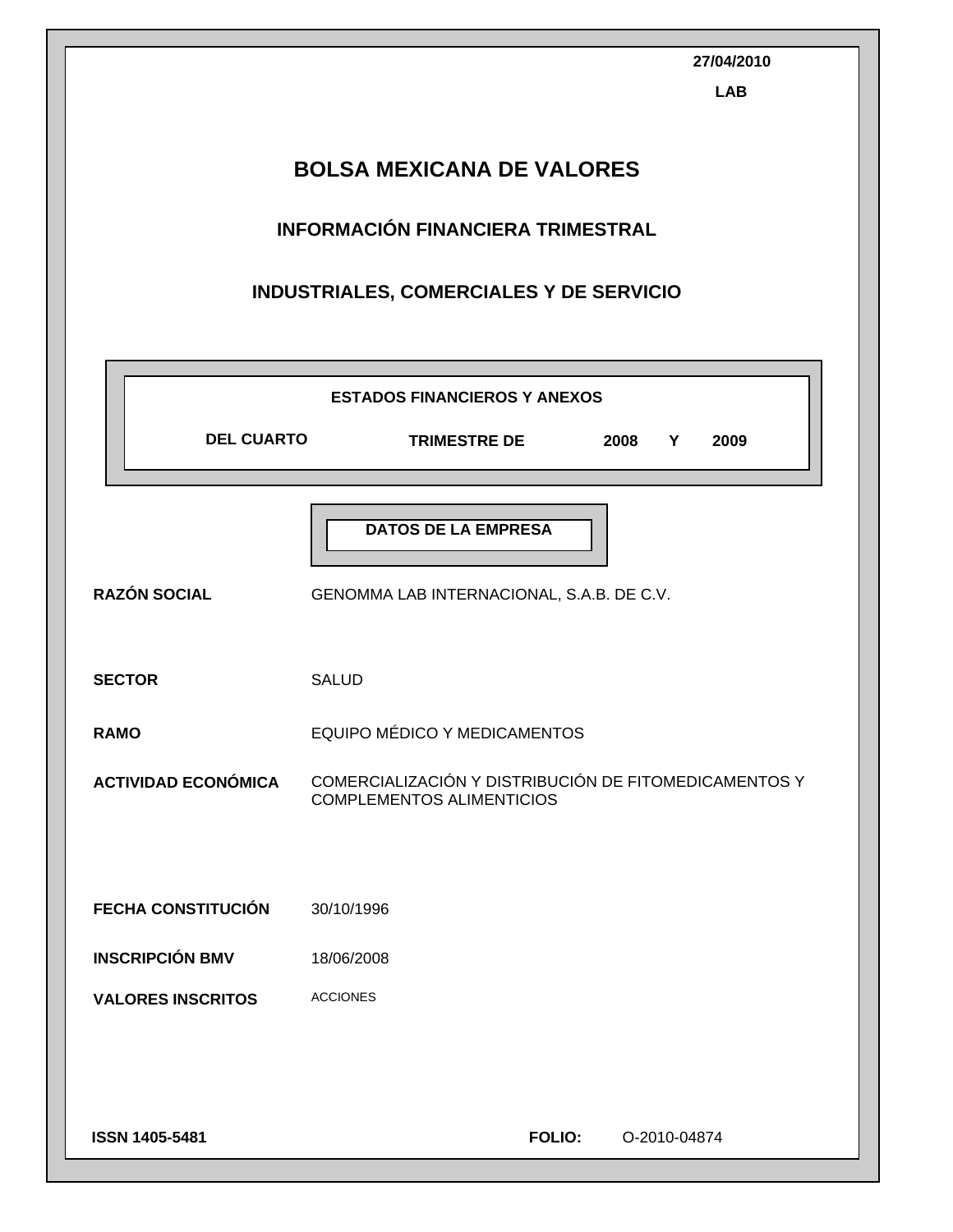#### CLAVE DE COTIZACIÓN: **LAB**

# **GENOMMA LAB INTERNACIONAL, S.A.B. DE C.V. BALANCE GENERAL**

AL 31 DE DICIEMBRE DE 2009 Y 2008

TRIMESTRE: **04** AÑO: **2009**

**CONSOLIDADO Impresión Final**

## **INFORMACIÓN DICTAMINADA**

## (MILES DE PESOS)

| <b>REFS</b> | <b>CONCEPTOS</b>                                                                | <b>TRIMESTRE AÑO ACTUAL</b> |           | <b>TRIMESTRE AÑO ANTERIOR</b> |          |
|-------------|---------------------------------------------------------------------------------|-----------------------------|-----------|-------------------------------|----------|
|             |                                                                                 | <b>IMPORTE</b>              | $\%$      | <b>IMPORTE</b>                | %        |
| s01         | <b>ACTIVO TOTAL</b>                                                             | 4,241,650                   | 100       | 2,839,928                     | 100      |
| s02         | <b>ACTIVO CIRCULANTE</b>                                                        | 3,370,383                   | 79        | 2,617,231                     | 92       |
| s03         | <b>EFECTIVO E INVERSIONES DISPONIBLES</b>                                       | 1,078,416                   | 25        | 1,315,132                     | 46       |
| s04         | CUENTAS Y DOCUMENTOS POR COBRAR A CLIENTES (NETO)                               | 1,336,838                   | 32        | 688,922                       | 24       |
| \$05        | OTRAS CUENTAS Y DOCUMENTOS POR COBRAR(NETO)                                     | 208,809                     | 5         | 78,073                        | 3        |
| \$06        | <b>INVENTARIOS</b>                                                              | 630,121                     | 15        | 407,710                       | 14       |
| s07         | <b>OTROS ACTIVOS CIRCULANTES</b>                                                | 116,199                     | 3         | 127,394                       | 4        |
| s08         | <b>ACTIVO A LARGO PLAZO</b>                                                     |                             | 0         | 0                             | 0        |
| \$09        | CUENTAS Y DOCUMENTOS POR COBRAR (NETO)                                          |                             | 0         | O                             | 0        |
| s10         | INVERSIONES EN ACCIONES DE SUBS. NO CONSOLIDADAS,<br>NEGOCIOS CONJUNTOS Y ASOC. |                             | 0         | 0                             | 0        |
| s11         | OTRAS INVERSIONES                                                               |                             | 0         | 0                             | 0        |
| s12         | <b>INMUEBLES, PLANTA Y EQUIPO (NETO)</b>                                        | 260,698                     | 6         | 112,453                       | 4        |
| s13         | <b>I</b> NMUEBLES                                                               | 7,096                       | 0         | 4,735                         | 0        |
| s14         | <b>MAQUINARIA Y EQUIPO INDUSTRIAL</b>                                           | $\Omega$                    | 0         | 0                             | 0        |
| s15         | <b>OTROS EQUIPOS</b>                                                            | 267,813                     | 6         | 156,554                       | 6        |
| s16         | <b>DEPRECIACIÓN ACUMULADA</b>                                                   | 79,096                      | 2         | 48,836                        | 2        |
| s17         | CONSTRUCCIONES EN PROCESO                                                       | 64,885                      | 2         | 0                             | 0        |
| s18         | <b>ACTIVOS INTANGIBLES Y CARGOS DIFERIDOS (NETO)</b>                            | 531,310                     | 13        | 81,123                        | 3        |
| s19         | <b>OTROS ACTIVOS</b>                                                            | 79,259                      | 2         | 29,121                        | 1        |
| s20         | <b>PASIVO TOTAL</b>                                                             | 1,190,916                   | 100       | 527,789                       | 100      |
| s21         | <b>PASIVO CIRCULANTE</b>                                                        | 1,029,329                   | 86        | 523,024                       | 99       |
| s22         | <b>PROVEEDORES</b>                                                              | 594,279                     | 50        | 377,179                       | 71       |
| s23         | <b>CRÉDITOS BANCARIOS</b>                                                       |                             | 0         | 0                             | 0        |
| s24         | <b>CRÉDITOS BURSÁTILES</b>                                                      |                             | 0         | 0                             | 0        |
| s103        | OTROS CRÉDITOS CON COSTO                                                        |                             | 0         | 0                             | 0        |
| s25         | <b>IMPUESTOS POR PAGAR</b>                                                      | 58,624                      | 5         | 19,879                        | 4        |
| s26         | <b>OTROS PASIVOS CIRCULANTES SIN COSTO</b>                                      | 376,426                     | 32        | 125,966                       | 24       |
| s27         | <b>PASIVO A LARGO PLAZO</b>                                                     |                             | 0         | 0                             | 0        |
| s28         | <b>CRÉDITOS BANCARIOS</b>                                                       |                             |           |                               | 0        |
| s29         | CRÉDITOS BURSÁTILES                                                             | U                           | 0         | 0                             | 0        |
| s30         | OTROS CRÉDITOS CON COSTO                                                        | 0                           | 0         | 0                             | 0        |
| s31         | <b>CRÉDITOS DIFERIDOS</b>                                                       |                             | 0         | 0                             | 0        |
| s32<br>s33  | <b>OTROS PASIVOS LARGO PLAZO SIN COSTO</b><br><b>CAPITAL CONTABLE</b>           | 161,587<br>3,050,734        | 14<br>100 | 4,765<br>2,312,139            | 1<br>100 |
|             |                                                                                 |                             |           |                               |          |
| s34         | CAPITAL CONTABLE DE LA PARTICIPACION NO<br><b>CONTROLADORA</b>                  | 8,953                       | 0         | 776                           | 0        |
| s35         | CAPITAL CONTABLE DE LA PARTICIPACIÓN CONTROLADORA                               | 3,041,781                   | 100       | 2,311,363                     | 100      |
| s36         | <b>CAPITAL CONTRIBUIDO</b>                                                      | 1,828,862                   | 60        | 1,828,862                     | 79       |
| s79         | CAPITAL SOCIAL PAGADO                                                           | 274,924                     | 9         | 274,924                       | 12       |
| s39         | <b>PRIMA EN VENTA DE ACCIONES</b>                                               | 1,553,938                   | 51        | 1,553,938                     | 67       |
| s40         | APORTACIONES PARA FUTUROS AUMENTOS DE CAPITAL                                   |                             | 0         | 0                             | 0        |
| s41         | CAPITAL GANADO (PERDIDO)                                                        | 1,212,919                   | 40        | 482,501                       | 21       |
| s42         | <b>RESULTADOS ACUMULADOS Y RESERVAS DE CAPITAL</b>                              | 1,278,377                   | 42        | 519,638                       | 22       |
| s44         | OTRO RESULTADO INTEGRAL ACUMULADO                                               | 1,228                       | 0         | 4,020                         | 0        |
| s80         | RECOMPRA DE ACCIONES                                                            | $-66,686$                   | $-2$      | $-41,157$                     | $-2$     |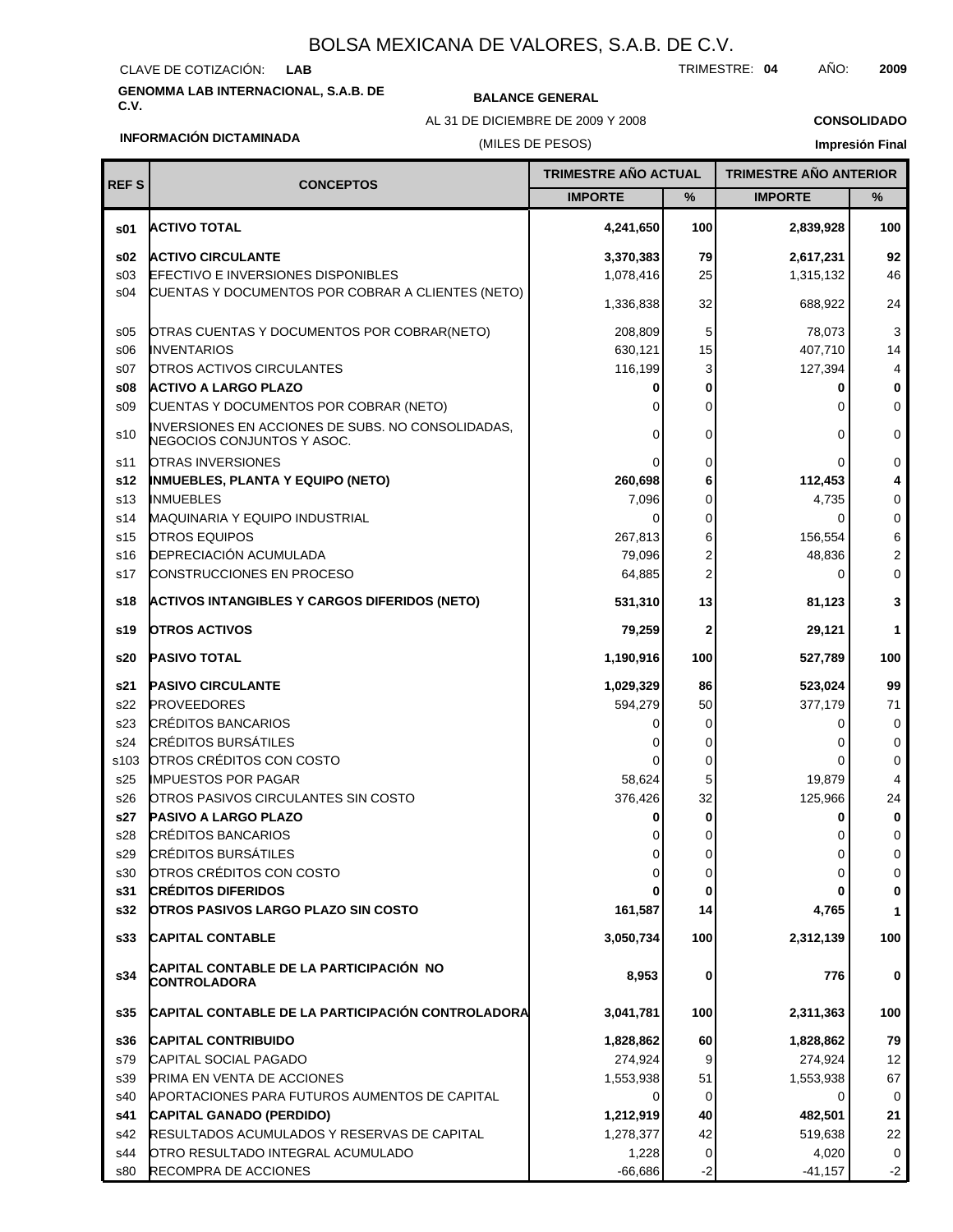## **GENOMMA LAB INTERNACIONAL, S.A.B. DE C.V. BALANCE GENERAL** CLAVE DE COTIZACIÓN: **LAB**

TRIMESTRE: **04** AÑO: **2009**

**CONSOLIDADO**

#### **INFORMACIÓN DICTAMINADA**

## (MILES DE PESOS) DESGLOSE DE PRINCIPALES CONCEPTOS

**Impresión Final**

| <b>REFS</b> |                                                      | <b>TRIMESTRE AÑO ACTUAL</b> |     | <b>TRIMESTRE AÑO ANTERIOR</b> |                |
|-------------|------------------------------------------------------|-----------------------------|-----|-------------------------------|----------------|
|             | <b>CONCEPTOS</b>                                     | <b>IMPORTE</b>              | %   | <b>IMPORTE</b>                | %              |
| \$03        | <b>EFECTIVO E INVERSIONES DISPONIBLES</b>            | 1,078,416                   | 100 | 1,315,132                     | 100            |
| s46         | <b>EFECTIVO</b>                                      | 337,954                     | 31  | 188.990                       | 14             |
| s47         | <b>INVERSIONES DISPONIBLES</b>                       | 740,462                     | 69  | 1,126,142                     | 86             |
| s07         | <b>OTROS ACTIVOS CIRCULANTES</b>                     | 116,199                     | 100 | 127,394                       | 100            |
| s81         | <b>INSTRUMENTOS FINANCIEROS DERIVADOS</b>            | 0                           | 0   | 0                             | 0              |
| s82         | OPERACIONES DISCONTINUADAS                           | 3,408                       | 3   | 22,917                        | 18             |
| s83         | <b>OTROS</b>                                         | 112,791                     | 97  | 104,477                       | 82             |
| s18         | <b>ACTIVOS INTANGIBLES Y CARGOS DIFERIDOS (NETO)</b> | 531,310                     | 100 | 81,123                        | 100            |
| s48         | GASTOS AMORTIZABLES (NETO)                           | 25,098                      | 5   | 600                           | 1              |
| s49         | <b>CRÉDITO MERCANTIL</b>                             | 0                           | 0   | 0                             | 0              |
| s51         | <b>OTROS</b>                                         | 506,212                     | 95  | 80,523                        | 99             |
| s19         | <b>OTROS ACTIVOS</b>                                 | 79,259                      | 100 | 29,121                        | 100            |
| s85         | <b>INSTRUMENTOS FINANCIEROS DERIVADOS</b>            | 0                           | 0   | 0                             | 0              |
| s50         | <b>IMPUESTOS DIFERIDOS</b>                           | 2,869                       | 4   | 1,108                         | $\overline{4}$ |
| s104        | BENEFICIOS A LOS EMPLEADOS                           | 0                           | 0   | 0                             | 0              |
| s86         | OPERACIONES DISCONTINUADAS                           | 38                          | 0   | 425                           | $\mathbf{1}$   |
| s87         | <b>OTROS</b>                                         | 76,352                      | 96  | 27,588                        | 95             |
| s21 l       | <b>PASIVO CIRCULANTE</b>                             | 1,029,329                   | 100 | 523,024                       | 100            |
| s52         | PASIVO EN MONEDA EXTRANJERA                          | 150,401                     | 15  | 65,970                        | 13             |
| s53         | PASIVO EN MONEDA NACIONAL                            | 878,928                     | 85  | 457,054                       | 87             |
| s26         | OTROS PASIVOS CIRCULANTES SIN COSTO                  | 376,426                     | 100 | 125,966                       | 100            |
| s88         | INSTRUMENTOS FINANCIEROS DERIVADOS                   | 0                           | 0   | 0                             | 0              |
| s89         | <b>INTERESES POR PAGAR</b>                           | 0                           | 0   | 0                             | 0              |
| s68         | <b>PROVISIONES</b>                                   | 231,025                     | 61  | 36,158                        | 29             |
| s90         | OPERACIONES DISCONTINUADAS                           | 4,655                       | 1   | 9,870                         | 8              |
| s58         | OTROS PASIVOS CIRCULANTES                            | 137,364                     | 36  | 78,100                        | 62             |
| s105        | BENEFICIOS A LOS EMPLEADOS                           | 3,382                       | 1   | 1,838                         | 1              |
| s27         | <b>PASIVO A LARGO PLAZO</b>                          | 0                           | 100 | 0                             | 100            |
| s59         | PASIVO EN MONEDA EXTRANJERA                          | 0                           | 0   | 0                             | 0              |
| s60         | PASIVO EN MONEDA NACIONAL                            | 0                           | 0   | 0                             | 0              |
| s31 l       | <b>CRÉDITOS DIFERIDOS</b>                            | 0                           | 100 | 0                             | 100            |
| s65         | CRÉDITO MERCANTIL                                    | 0                           | 0   | 0                             | 0              |
| s67         | <b>OTROS</b>                                         | 0                           | 0   | 0                             | 0              |
| s32         | OTROS PASIVOS LARGO PLAZO SIN COSTO                  | 161,587                     | 100 | 4,765                         | 100            |
| s66         | <b>IMPUESTOS DIFERIDOS</b>                           | 46,006                      | 28  | 0                             | 0              |
| s91         | BENEFICIOS A LOS EMPLEADOS                           | 0                           | 0   | 0                             | 0              |
| s92         | OPERACIONES DISCONTINUADAS                           | 0                           | 0   | 0                             | 0              |
| s69         | OTROS PASIVOS                                        | 115,581                     | 72  | 4,765                         | 100            |
| s79         | <b>CAPITAL SOCIAL PAGADO</b>                         | 274,924                     | 100 | 274,924                       | 100            |
| s37         | <b>NOMINAL</b>                                       | 265,361                     | 97  | 265,361                       | 97             |
| s38         | ACTUALIZACIÓN                                        | 9,563                       | 3   | 9,563                         | 3              |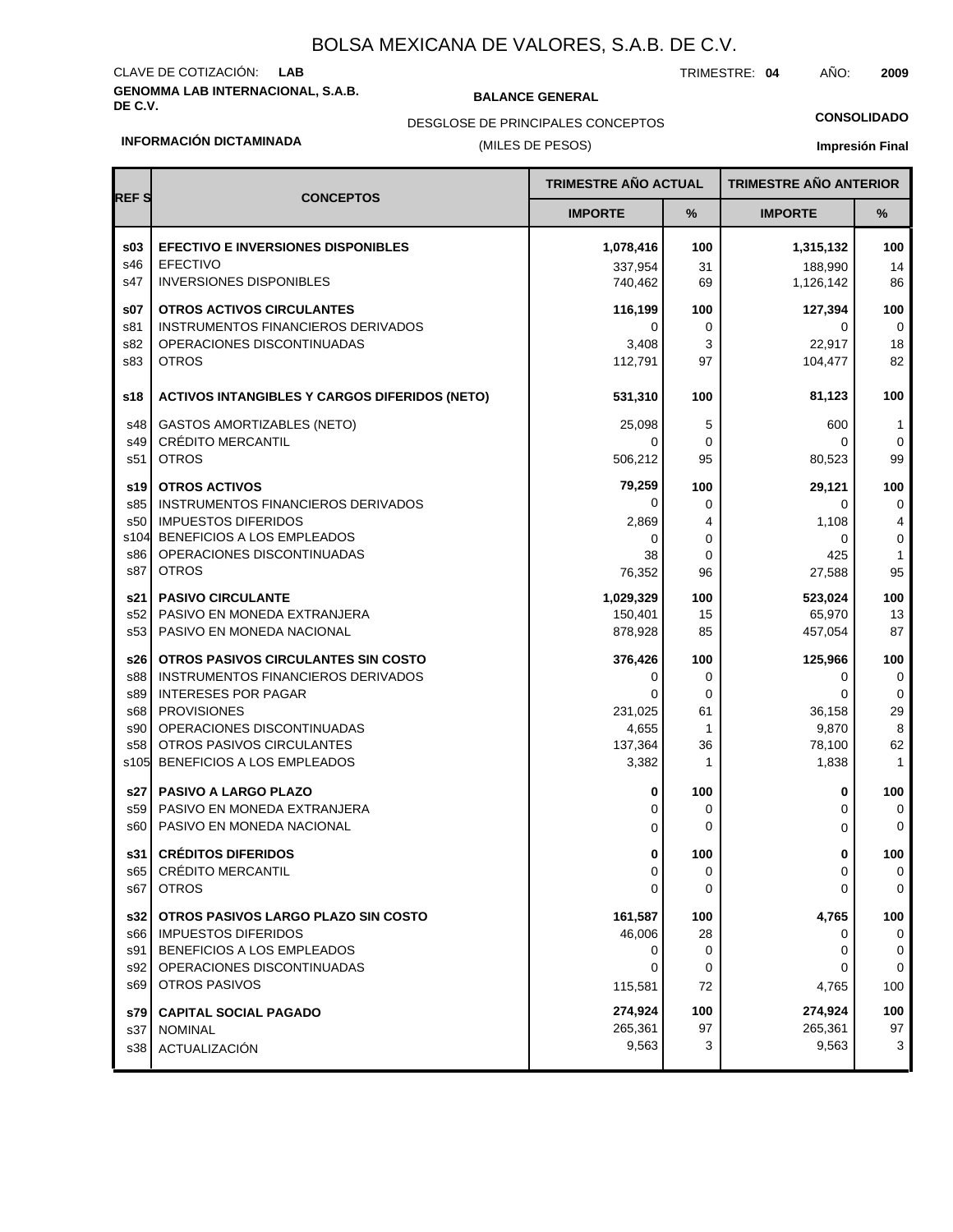## **GENOMMA LAB INTERNACIONAL, S.A.B. DE C.V. BALANCE GENERAL** CLAVE DE COTIZACIÓN: **LAB**

TRIMESTRE: **04** AÑO: **2009**

## **CONSOLIDADO**

#### **INFORMACIÓN DICTAMINADA**

## (MILES DE PESOS) DESGLOSE DE PRINCIPALES CONCEPTOS

## **Impresión Final**

| <b>REF S</b> | <b>CONCEPTOS</b>                                                 | <b>TRIMESTRE AÑO ACTUAL</b>     |     | <b>TRIMESTRE AÑO ANTERIOR</b> |               |  |
|--------------|------------------------------------------------------------------|---------------------------------|-----|-------------------------------|---------------|--|
|              |                                                                  | $\frac{9}{6}$<br><b>IMPORTE</b> |     | <b>IMPORTE</b>                | $\frac{9}{6}$ |  |
| s42          | <b>RESULTADOS ACUMULADOS Y RESERVAS DE CAPITAL</b>               | 1,278,377                       | 100 | 519,638                       | 100           |  |
| s93          | RESERVA LEGAL                                                    |                                 | 0   |                               | $\Omega$      |  |
| s43          | RESERVA PARA RECOMPRA DE ACCIONES                                |                                 | 0   |                               | $\mathbf 0$   |  |
| s94          | <b>OTRAS RESERVAS</b>                                            |                                 | 0   |                               | $\mathbf 0$   |  |
| s95          | RESULTADO DE EJERCICIOS ANTERIORES                               | 519,638                         | 41  | 3,862                         |               |  |
| s45          | RESULTADO DEL EJERCICIO                                          | 758,739                         | 59  | 515,776                       | 99            |  |
| s44          | OTRO RESULTADO INTEGRAL ACUMULADO                                | 1,228                           | 100 | 4,020                         | 100           |  |
| s70          | RESULTADO ACUMULADO POR POSICIÓN MONETARIA                       |                                 | 0   |                               | $\mathbf 0$   |  |
| s71          | RESULTADO POR TENENCIA DE ACTIVOS NO MONETARIOS                  | O                               | 0   |                               | $\Omega$      |  |
| s96          | EFECTO ACUMULADO POR CONVERSIÓN                                  | 1,228                           | 100 | 4,020                         | 100           |  |
| s97          | EFECTO ACUMULADO POR VALUACIÓN DE INST. FIN.<br><b>DERIVADOS</b> | $\Omega$                        | 0   | 0                             | $\mathbf 0$   |  |
| s98          | RESULTADO POR IMPUESTOS DIFERIDOS                                | 0                               | 0   |                               | $\mathbf 0$   |  |
| s100         | <b>OTROS</b>                                                     |                                 | 0   |                               | $\mathbf 0$   |  |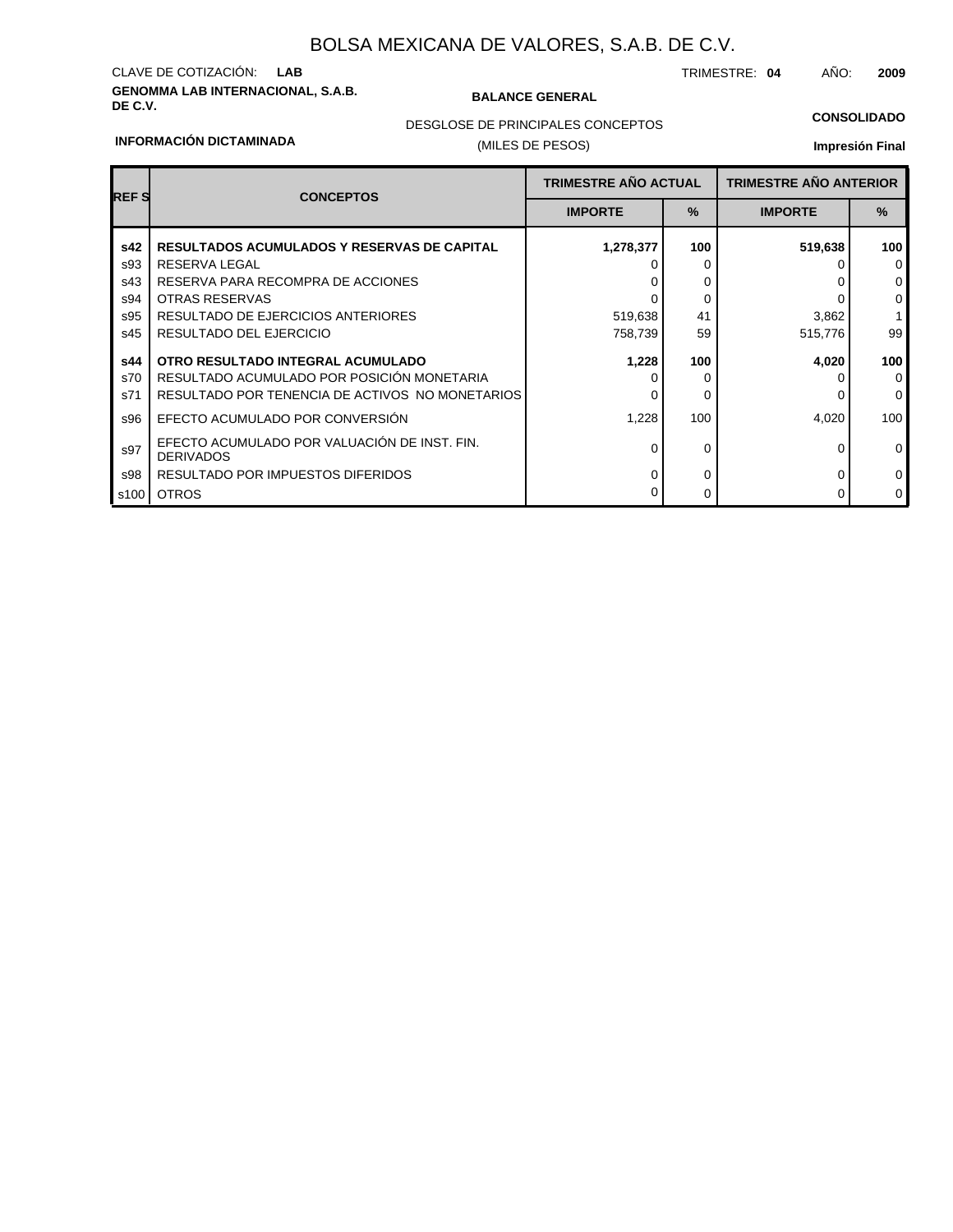## **GENOMMA LAB INTERNACIONAL, S.A.B. DE C.V. BALANCE GENERAL** CLAVE DE COTIZACIÓN: **LAB**

TRIMESTRE: **04** AÑO: **2009**

## **CONSOLIDADO**

### **INFORMACIÓN DICTAMINADA**

## (MILES DE PESOS) DATOS INFORMATIVOS

## **Impresión Final**

|             | <b>CONCEPTOS</b>                             | <b>TRIMESTRE AÑO ACTUAL</b> | <b>TRIMESTRE AÑO ANTERIOR</b> |
|-------------|----------------------------------------------|-----------------------------|-------------------------------|
| <b>REFS</b> |                                              | <b>IMPORTE</b>              | <b>IMPORTE</b>                |
| s72         | CAPITAL DE TRABAJO                           | 2,341,054                   | 2,094,207                     |
| s73         | FONDO PARA PENSIONES Y PRIMA DE ANTIGÜEDAD   |                             | 0                             |
| s74         | NUMERO DE FUNCIONARIOS (*)                   | 35                          | 15                            |
| s75         | NUMERO DE EMPLEADOS (*)                      | 586                         | 386                           |
| s76         | NUMERO DE OBREROS (*)                        |                             | $\overline{0}$                |
| s77         | NUMERO DE ACCIONES EN CIRCULACIÓN (*)        | 529,240,713                 | 529,240,713                   |
| s78         | NUMERO DE ACCIONES RECOMPRADAS (*)           |                             | $\Omega$                      |
| s101        | EFECTIVO RESTRINGIDO                         | 19,036                      | 24,084                        |
| s102        | DEUDA CON COSTO DE ASOCIADAS NO CONSOLIDADAS |                             | 0 I                           |

(\*) DATOS EN UNIDADES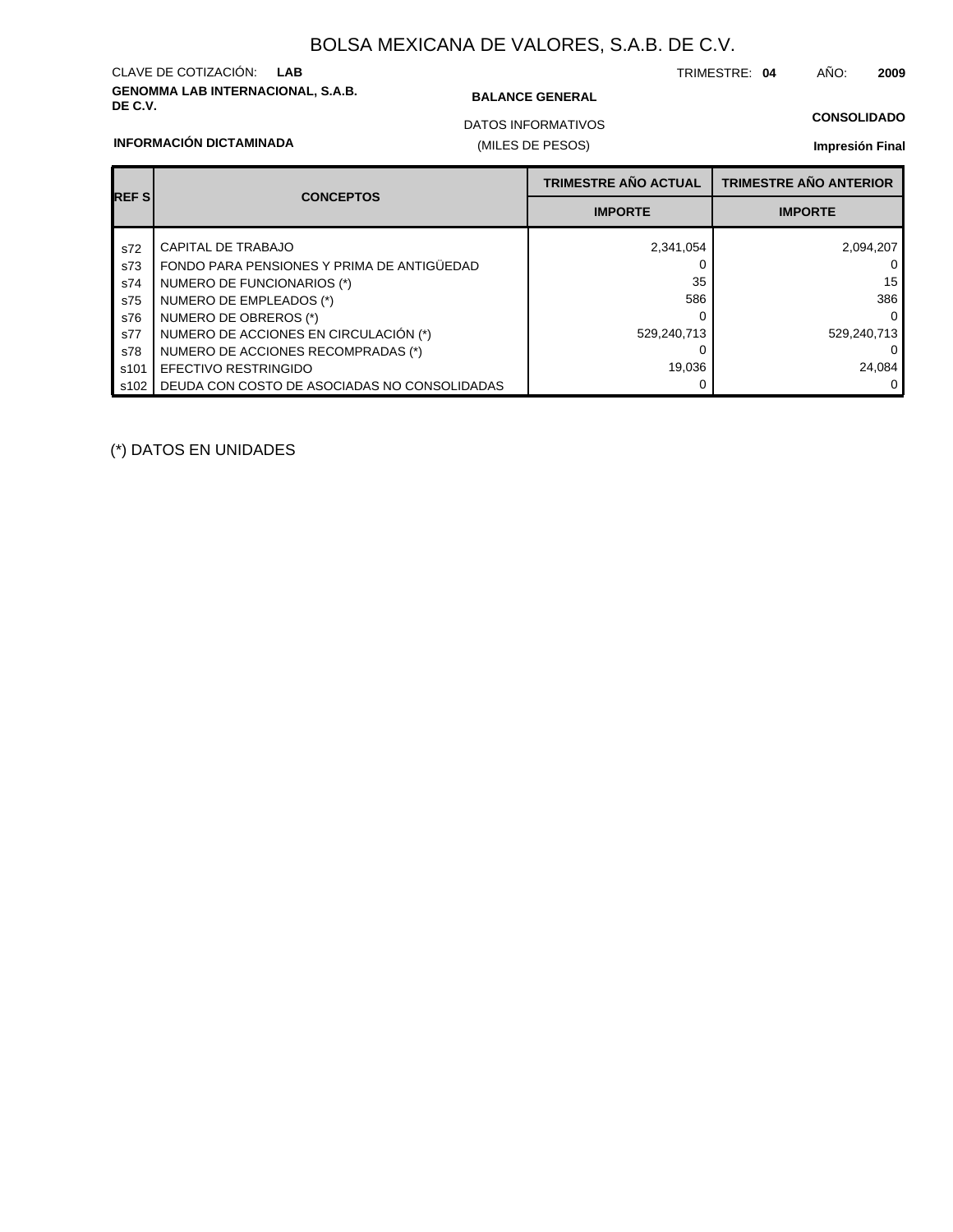# **GENOMMA LAB INTERNACIONAL, S.A.B.** CLAVE DE COTIZACIÓN:

**DE C.V. ESTADO DE RESULTADOS**

(MILES DE PESOS)

TRIMESTRE: AÑO: **LAB 04 2009**

DEL 1 DE ENERO AL 31 DE DICIEMBRE DE 2009 Y 2008 **CONSOLIDADO**

## **Impresión Final**

| <b>REFR</b> | <b>CONCEPTOS</b>                                                                             | <b>TRIMESTRE AÑO ACTUAL</b> |             | <b>TRIMESTRE AÑO ANTERIOR</b> |                |  |
|-------------|----------------------------------------------------------------------------------------------|-----------------------------|-------------|-------------------------------|----------------|--|
|             |                                                                                              | <b>IMPORTE</b>              | $\%$        | <b>IMPORTE</b>                | $\%$           |  |
| r01         | <b>VENTAS NETAS</b>                                                                          | 4,424,655                   | 100         | 2,629,430                     | 100            |  |
| r02         | COSTO DE VENTAS                                                                              | 1,237,519                   | 28          | 662,246                       | 25             |  |
| r03         | UTILIDAD (PÉRDIDA) BRUTA                                                                     | 3,187,136                   | 72          | 1,967,184                     | 75             |  |
| r04         | <b>GASTOS GENERALES</b>                                                                      | 2,096,437                   | 47          | 1,294,526                     | 49             |  |
| r05         | UTILIDAD ( PÉRDIDA) DE OPERACIÓN                                                             | 1,090,699                   | 25          | 672,658                       | 26             |  |
| r08         | OTROS INGRESOS Y (GASTOS), NETO.                                                             | $-50$                       | $\Omega$    | $-3,275$                      | $\mathbf 0$    |  |
| r06         | RESULTADO INTEGRAL DE FINANCIAMIENTO                                                         | $-13,326$                   | $\Omega$    | 61,889                        | $\overline{2}$ |  |
| r12         | PARTICIPACIÓN EN LOS RESULTADOS DE SUBS. NO<br>CONSOLIDADAS, NEGOCIOS CONJUNTOS Y ASOCIADAS. | $-399$                      | $\mathbf 0$ | 0                             | $\mathbf 0$    |  |
| r48         | PARTIDAS NO ORDINARIAS                                                                       | $\Omega$                    | $\Omega$    | 0                             | $\Omega$       |  |
| r09         | UTILIDAD (PÉRDIDA) ANTES DE IMPUESTOS A LA UTILIDAD                                          | 1,076,924                   | 24          | 731,272                       | 28             |  |
| r10         | <b>IMPUESTOS A LA UTILIDAD</b>                                                               | 305,345                     | 7           | 192,419                       | $\overline{7}$ |  |
| r11         | UTILIDAD (PÉRDIDA) ANTES DE LAS OPERACIONES<br><b>DISCONTINUADAS</b>                         | 771,579                     | 17          | 538,853                       | 20             |  |
| r14         | OPERACIONES DISCONTINUADAS                                                                   | $-11,543$                   | 0           | $-26,017$                     | $\mathbf 0$    |  |
| r18         | UTILIDAD (PÉRDIDA) NETA CONSOLIDADA                                                          | 760,036                     | 17          | 512,836                       | 20             |  |
| r19         | PARTICIPACIÓN NO CONTROLADORA EN LA UTILIDAD<br>(PÉRDIDA) NETA                               | 1,297                       | $\mathbf 0$ | $-2,940$                      | $\mathbf 0$    |  |
| r20         | PARTICIPACIÓN CONTROLADORA EN LA UTILIDAD<br>(PÉRDIDA) NETA                                  | 758,739                     | 17          | 515,776                       | 20             |  |

## **INFORMACIÓN DICTAMINADA**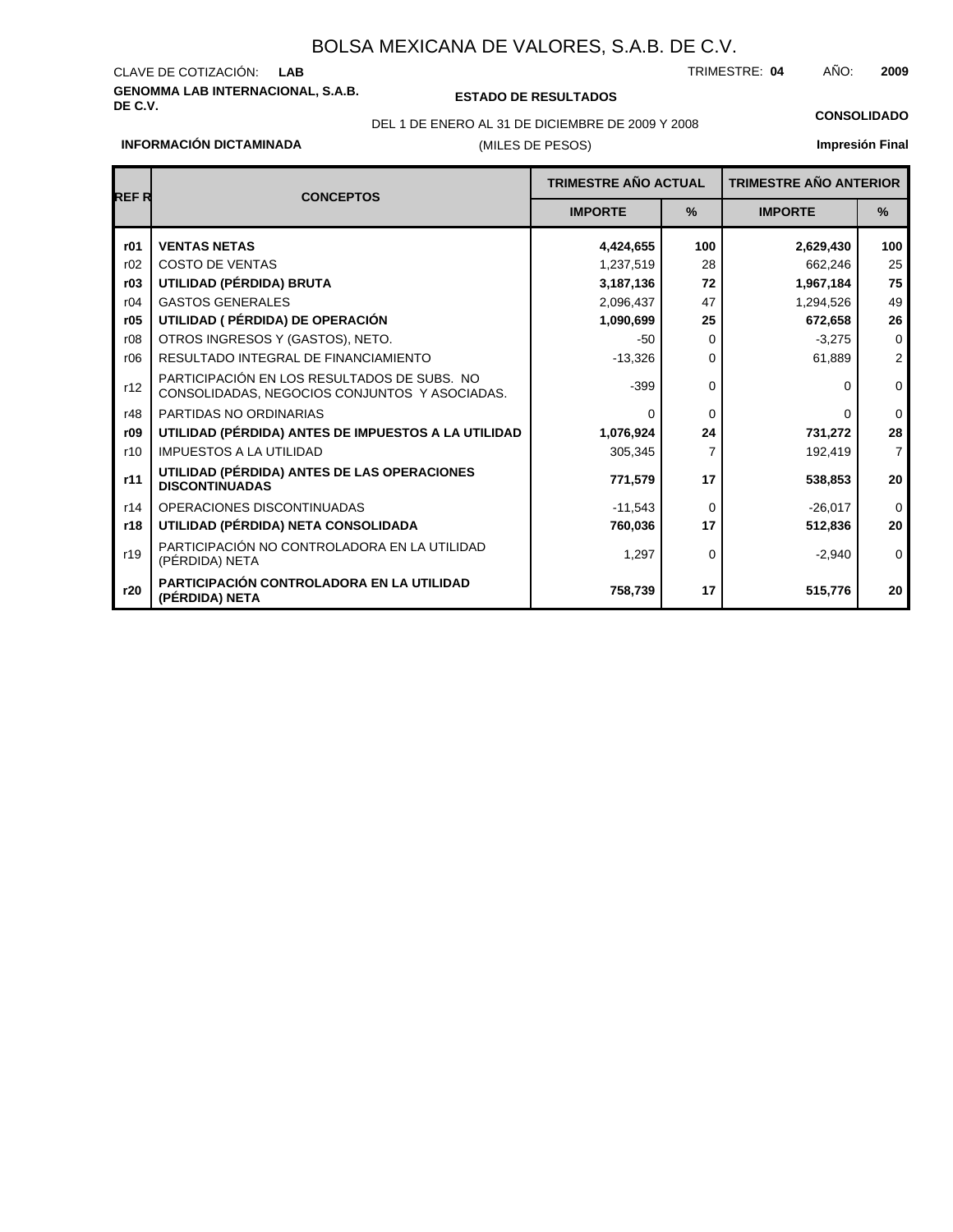# **GENOMMA LAB INTERNACIONAL, S.A.B. DE C.V. ESTADO DE RESULTADOS** CLAVE DE COTIZACIÓN:

**INFORMACIÓN DICTAMINADA**

TRIMESTRE: AÑO: **LAB 04 2009**

**CONSOLIDADO**

## DESGLOSE DE PRINCIPALES CONCEPTOS

### (MILES DE PESOS)

**Impresión Final**

| <b>REFR</b> | <b>TRIMESTRE AÑO ACTUAL</b><br><b>CONCEPTOS</b> |                |         | <b>TRIMESTRE AÑO ANTERIOR</b> |              |
|-------------|-------------------------------------------------|----------------|---------|-------------------------------|--------------|
|             |                                                 | <b>IMPORTE</b> | $\%$    | <b>IMPORTE</b>                | %            |
| r01         | <b>VENTAS NETAS</b>                             | 4,424,655      | 100     | 2,629,430                     | 100          |
| r21         | <b>NACIONALES</b>                               | 3,806,292      | 86      | 2,407,260                     | 92           |
| r22         | <b>EXTRANJERAS</b>                              | 618,363        | 14      | 222,170                       | 8            |
| r23         | CONVERSIÓN EN DÓLARES (***)                     | 47,407         |         | 16,130                        | $\mathbf{1}$ |
| r08         | OTROS INGRESOS Y (GASTOS), NETO.                | $-50$          | 100     | $-3,275$                      | 100          |
| r49         | OTROS INGRESOS Y (GASTOS), NETO.                | 3,165          | $-6330$ | $-1,484$                      | 45           |
| r34         | P.T.U. CAUSADA                                  | 3,215          | $-6430$ | 1,791                         | $-55$        |
| r35         | P.T.U. DIFERIDA                                 | 0              | 0       | 0                             | $\mathbf 0$  |
| r06         | <b>RESULTADO INTEGRAL DE FINANCIAMIENTO</b>     | $-13,326$      | 100     | 61,889                        | 100          |
| r24         | <b>INTERESES PAGADOS</b>                        | 14,440         | $-108$  | 21,096                        | 34           |
| r42         | UTILIDAD (PÉRDIDA) EN ACTUALIZACIÓN DE UDIS     |                | 0       | 0                             | $\mathbf 0$  |
| r45         | OTROS GASTOS FINANCIEROS                        |                | 0       | 788                           | $\mathbf{1}$ |
| r26         | <b>INTERESES GANADOS</b>                        | 38,871         | $-292$  | 42,877                        | 69           |
| r46         | OTROS PRODUCTOS FINANCIEROS                     | 2,430          | $-18$   | 0                             | $\mathbf 0$  |
| r25         | UTILIDAD (PÉRDIDA) EN CAMBIOS NETO              | $-39,222$      | 294     | 44,207                        | 71           |
| r28         | RESULTADO POR POSICIÓN MONETARIA                | $-965$         | 7       | $-3,311$                      | $-5$         |
| r10         | <b>IMPUESTOS A LA UTILIDAD</b>                  | 305,345        | 100     | 192,419                       | 100          |
| r32         | <b>IMPUESTO CAUSADO</b>                         | 261,100        | 86      | 172,369                       | 90           |
|             |                                                 | 44,245         | 14      | 20,050                        | 10           |
| r33         | <b>IMPUESTO DIFERIDO</b>                        |                |         |                               |              |

(\*\*\*) DATOS EN MILES DE DOLARES AL TIPO DE CAMBIO DE CIERRE DEL TRIMESTRE QUE SE REPORTA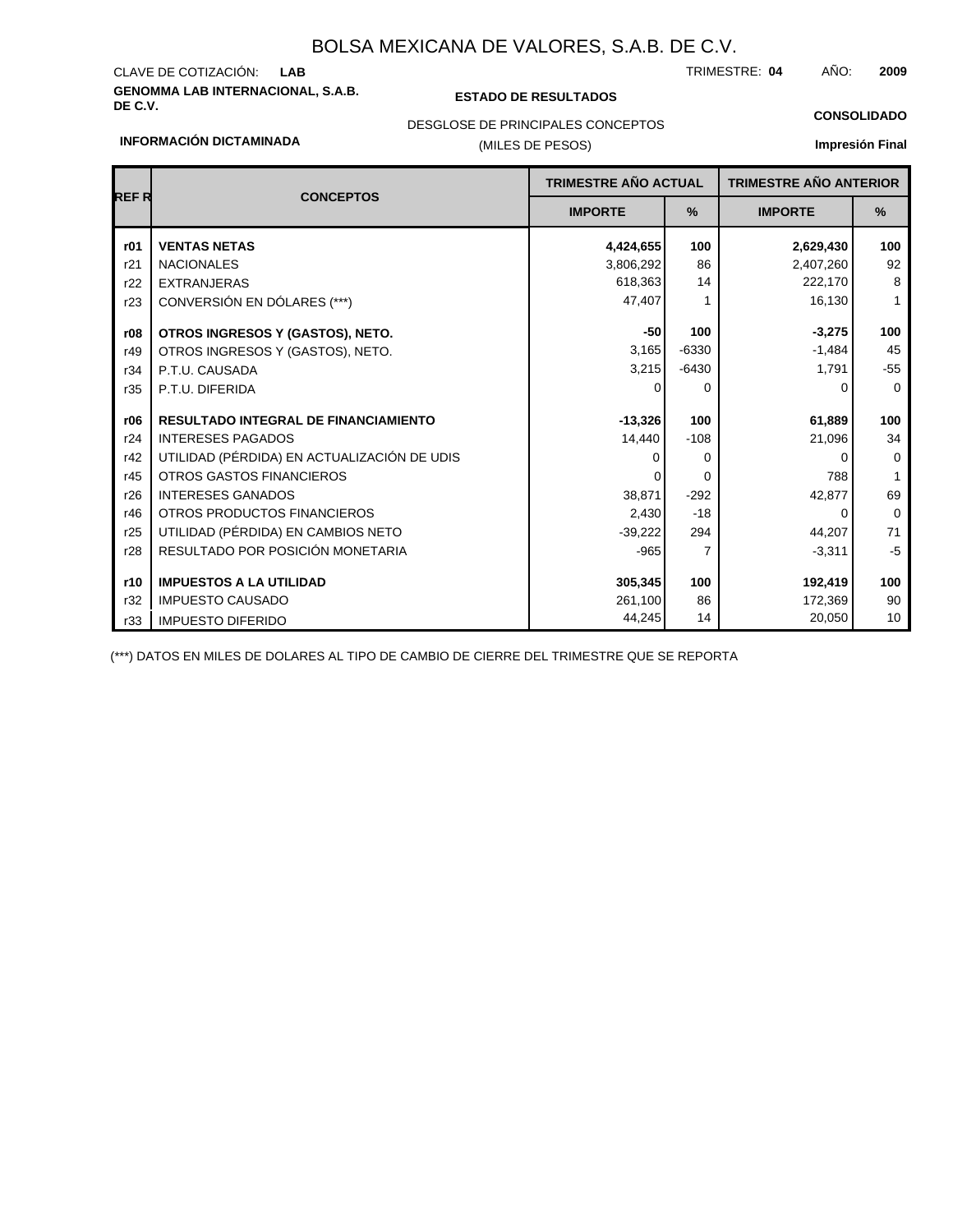# **GENOMMA LAB INTERNACIONAL, S.A.B.** CLAVE DE COTIZACIÓN:

## **DE C.V. ESTADO DE RESULTADOS**

TRIMESTRE: AÑO: **LAB 04 2009**

#### **INFORMACIÓN DICTAMINADA**

## OTROS CONCEPTOS DE RESULTADOS

## (MILES DE PESOS)

## **Impresión Final**

|       |                                                                 | <b>TRIMESTRE AÑO ACTUAL</b> | <b>TRIMESTRE AÑO ANTERIOR</b> |
|-------|-----------------------------------------------------------------|-----------------------------|-------------------------------|
| REF R | <b>CONCEPTOS</b>                                                | <b>IMPORTE</b>              | <b>IMPORTE</b>                |
| r36   | <b>VENTAS TOTALES</b>                                           | 5,280,240                   | 3,268,733                     |
| r37   | RESULTADO FISCAL DEL EJERCICIO                                  | 742,058                     | 556,785                       |
| r38   | VENTAS NETAS (**)                                               | 4,424,655                   | 2,629,430                     |
| r39   | RESULTADO DE OPERACIÓN (**)                                     | 1,090,699                   | 672,658                       |
| r40   | PARTICIPACIÓN CONTROLADORA EN LA UTILIDAD<br>(PÉRDIDA) NETA(**) | 758,739                     | 515,776                       |
| r41   | UTILIDAD (PÉRDIDA) NETA CONSOLIDADA (**)                        | 760,036                     | 512,836                       |
| r47   | DEPRECIACIÓN Y AMORTIZACIÓN OPERATIVA                           | 32,605                      | 18.404                        |

(\*\*) INFORMACIÓN ÚLTIMOS DOCE MESES

**CONSOLIDADO**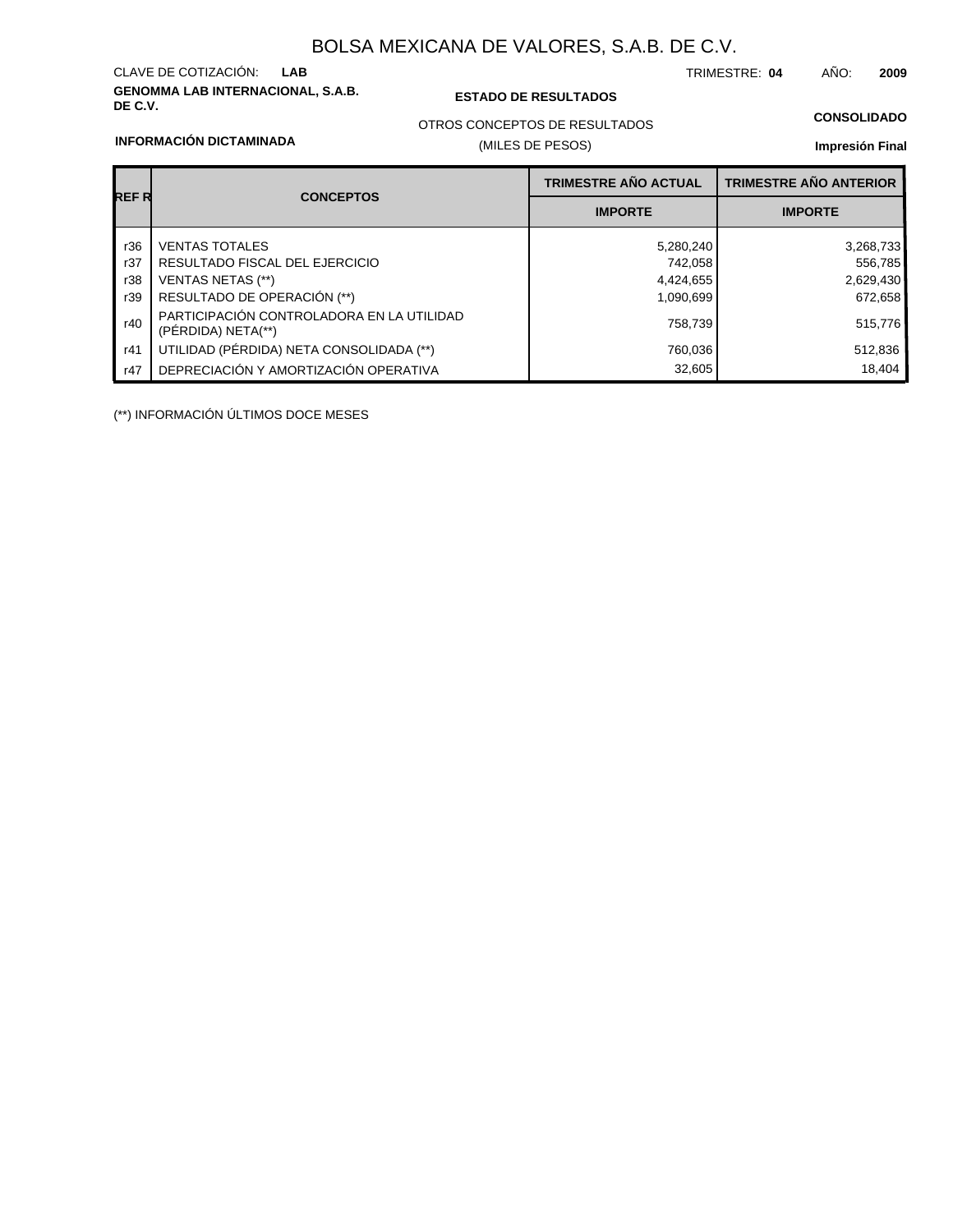### **GENOMMA LAB INTERNACIONAL, S.A.B.** CLAVE DE COTIZACIÓN: TRIMESTRE: AÑO: **LAB 04 2009**

**rt20**

**(PÉRDIDA) NETA**

### **ESTADO DE RESULTADOS TRIMESTRAL**

DEL 1 DE OCTUBRE AL 31 DE DICIEMBRE DE 2009 **CONSOLIDADO**

#### **INFORMACIÓN DICTAMINADA**

**PARTICIPACIÓN CONTROLADORA EN LA UTILIDAD**

# **Impresión Final**

**194,235**

**26**

(MILES DE PESOS) **TRIMESTRE AÑO ANTERIOR IMPORTE % IMPORTE % TRIMESTRE AÑO ACTUAL CONCEPTOS REF RT rt01** rt02 **rt03** rt04 rt06 **rt05** rt08 **rt09** rt10 **rt11** rt12 rt14 rt19 **rt18 UTILIDAD (PÉRDIDA) NETA CONSOLIDADA** rt48 **UTILIDAD (PÉRDIDA) BRUTA** GASTOS GENERALES COSTO DE VENTAS RESULTADO INTEGRAL DE FINANCIAMIENTO **UTILIDAD ( PÉRDIDA) DE OPERACIÓN** OTROS INGRESOS Y (GASTOS), NETO. **UTILIDAD (PÉRDIDA) ANTES DE IMPUESTOS A LA UTILIDAD** IMPUESTOS A LA UTILIDAD **UTILIDAD (PÉRDIDA) ANTES DE LAS OPERACIONES DISCONTINUADAS** PARTICIPACIÓN EN LOS RESULTADOS DE SUBS. NO CONSOLIDADAS, NEGOCIOS CONJUNTOS Y ASOCIADAS. OPERACIONES DISCONTINUADAS PARTICIPACIÓN NO CONTROLADORA EN LA UTILIDAD (PÉRDIDA) NETA PARTIDAS NO ORDINARIAS **VENTAS NETAS 1,666,359** 464,973 **1,201,386** 713,485 **487,901** 1,291 -14,240 -399 0 **474,553** 86,183 **388,370** -12,281 **376,089** -1,221 **738,062** 197,489 **540,573** 324,896 **215,677** 8,792 50,609 0 0 **275,078** 56,337 **218,741** -26,017 **192,724** -1,511 **100** 28 **72** 43 **29** 0 0 0 0 **28** 5 **23** 0 **23** 0 **100** 27 **73** 44 **29** 1 7 0 0 **37** 8 **30** -4 **26** 0

**377,310**

**23**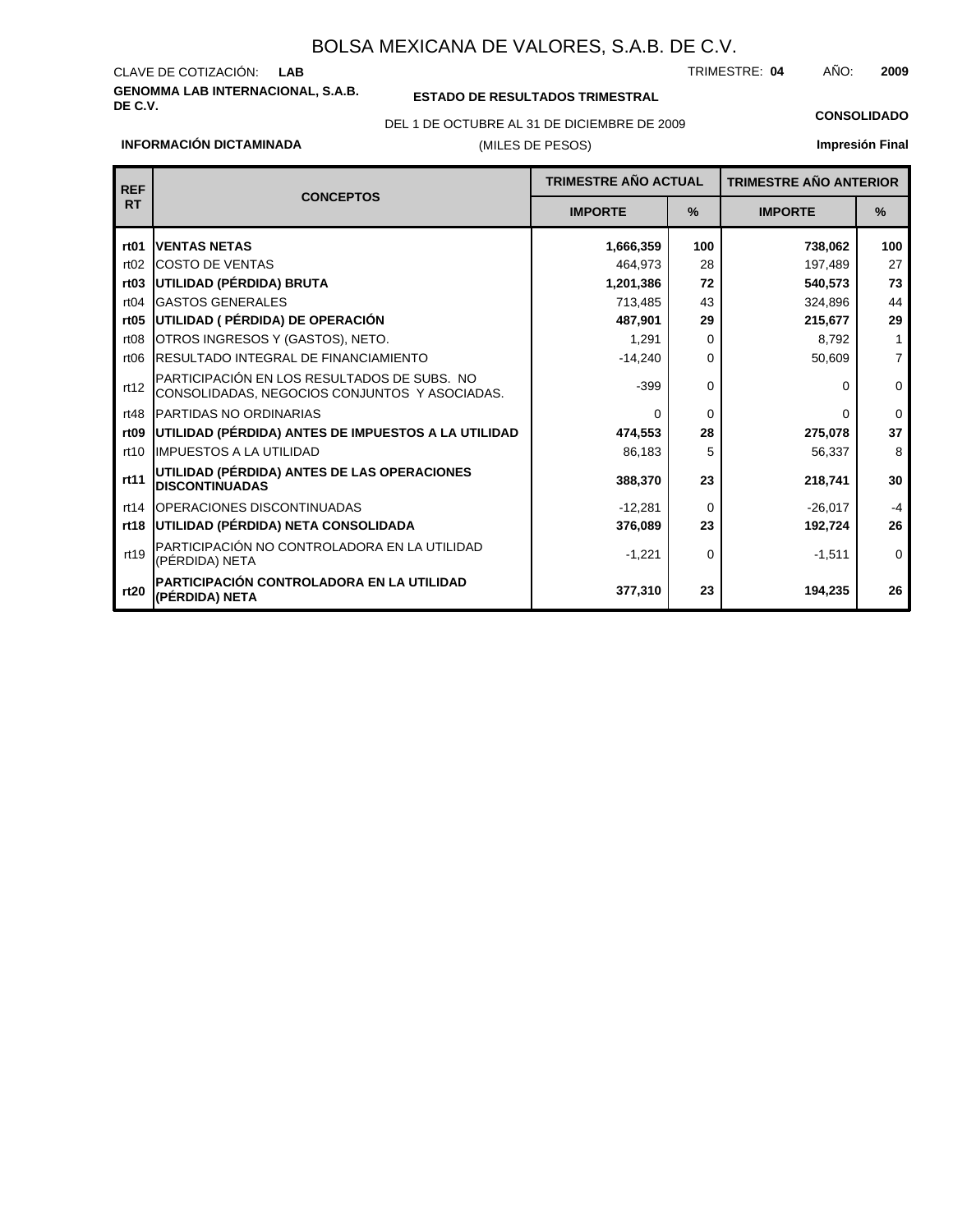# **GENOMMA LAB INTERNACIONAL, S.A.B.** CLAVE DE COTIZACIÓN:

**INFORMACIÓN DICTAMINADA**

## **ESTADO DE RESULTADOS TRIMESTRAL**

TRIMESTRE: AÑO: **LAB 04 2009**

**CONSOLIDADO**

## DESGLOSE DE PRINCIPALES CONCEPTOS

## (MILES DE PESOS)

## **Impresión Final**

| <b>REF</b>       | <b>CONCEPTOS</b>                            | TRIMESTRE AÑO ACTUAL |          | <b>TRIMESTRE AÑO ANTERIOR</b> |             |
|------------------|---------------------------------------------|----------------------|----------|-------------------------------|-------------|
| <b>RT</b>        |                                             | <b>IMPORTE</b>       | %        | <b>IMPORTE</b>                | %           |
| rt <sub>01</sub> | <b>VENTAS NETAS</b>                         | 1,666,359            | 100      | 738,062                       | 100         |
| rt21             | <b>NACIONALES</b>                           | 1,480,377            | 89       | 645,416                       | 87          |
| rt22             | <b>EXTRANJERAS</b>                          | 185,982              | 11       | 92,646                        | 13          |
| rt23             | CONVERSIÓN EN DÓLARES (***)                 | 14,258               | 1        | 6,726                         | 1           |
| rt <sub>08</sub> | OTROS INGRESOS Y (GASTOS), NETO.            | 1,291                | 100      | 8,792                         | 100         |
| rt49             | OTROS INGRESOS Y (GASTOS), NETO.            | $-398$               | $-31$    | 9,894                         | 113         |
| rt34             | P.T.U. CAUSADA                              | $-1,689$             | $-131$   | 1,102                         | 13          |
| rt35             | P.T.U. DIFERIDA                             | $\Omega$             | 0        | 0                             | $\mathbf 0$ |
| rt <sub>06</sub> | <b>RESULTADO INTEGRAL DE FINANCIAMIENTO</b> | $-14,240$            | 100      | 50,609                        | 100         |
| rt24             | <b>INTERESES PAGADOS</b>                    | 6,878                | $-48$    | 7,056                         | 14          |
| rt42             | UTILIDAD (PÉRDIDA) EN ACTUALIZACIÓN DE UDIS | $\Omega$             | $\Omega$ | 0                             | 0           |
| rt45             | OTROS GASTOS FINANCIEROS                    | 1,553                | $-11$    | $-322$                        | $\mathbf 0$ |
| rt26             | <b>INTERESES GANADOS</b>                    | 5,140                | $-36$    | 18,115                        | 36          |
| rt46             | OTROS PRODUCTOS FINANCIEROS                 | 2,102                | $-15$    | $-276$                        | 0           |
| rt25             | UTILIDAD (PÉRDIDA) EN CAMBIOS NETO          | $-16,148$            | 113      | 41,008                        | 81          |
| rt28             | RESULTADO POR POSICIÓN MONETARIA            | 3,097                | $-22$    | $-1,504$                      | $-3$        |
| rt10             | <b>IMPUESTOS A LA UTILIDAD</b>              | 86,183               | 100      | 56,337                        | 100         |
| rt32             | <b>IMPUESTO CAUSADO</b>                     | 11,065               | 13       | $-23,660$                     | $-42$       |
| rt33             | <b>IMPUESTO DIFERIDO</b>                    | 75,118               | 87       | 79,997                        | 142         |

(\*\*\*) DATOS EN MILES DE DOLARES AL TIPO DE CAMBIO DE CIERRE DEL TRIMESTRE QUE SE REPORTA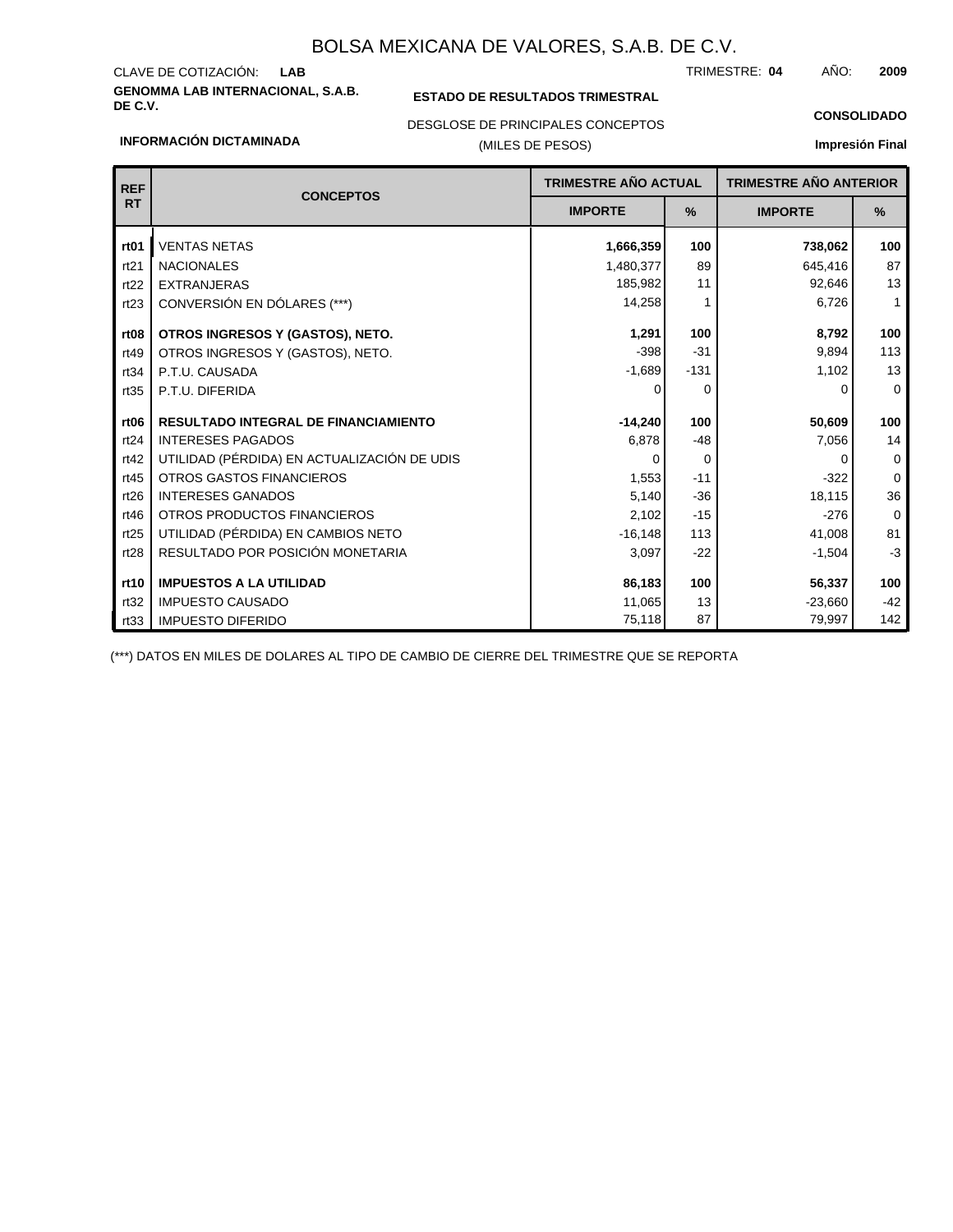### **GENOMMA LAB INTERNACIONAL, S.A.B.** CLAVE DE COTIZACIÓN: **LAB**

**INFORMACIÓN DICTAMINADA**

## **ESTADO DE RESULTADOS TRIMESTRAL**

TRIMESTRE: **04** AÑO: **2009**

## **CONSOLIDADO**

OTROS CONCEPTOS DE RESULTADOS

## (MILES DE PESOS)

## **Impresión Final**

| <b>REF</b> | <b>CONCEPTOS</b>                      | <b>TRIMESTRE AÑO ACTUAL</b> | <b>TRIMESTRE AÑO ANTERIOR</b> |  |
|------------|---------------------------------------|-----------------------------|-------------------------------|--|
| <b>RT</b>  |                                       | <b>IMPORTE</b>              | <b>IMPORTE</b>                |  |
| rt $47$    | DEPRECIACIÓN Y AMORTIZACIÓN OPERATIVA | 5.447                       | 5.455                         |  |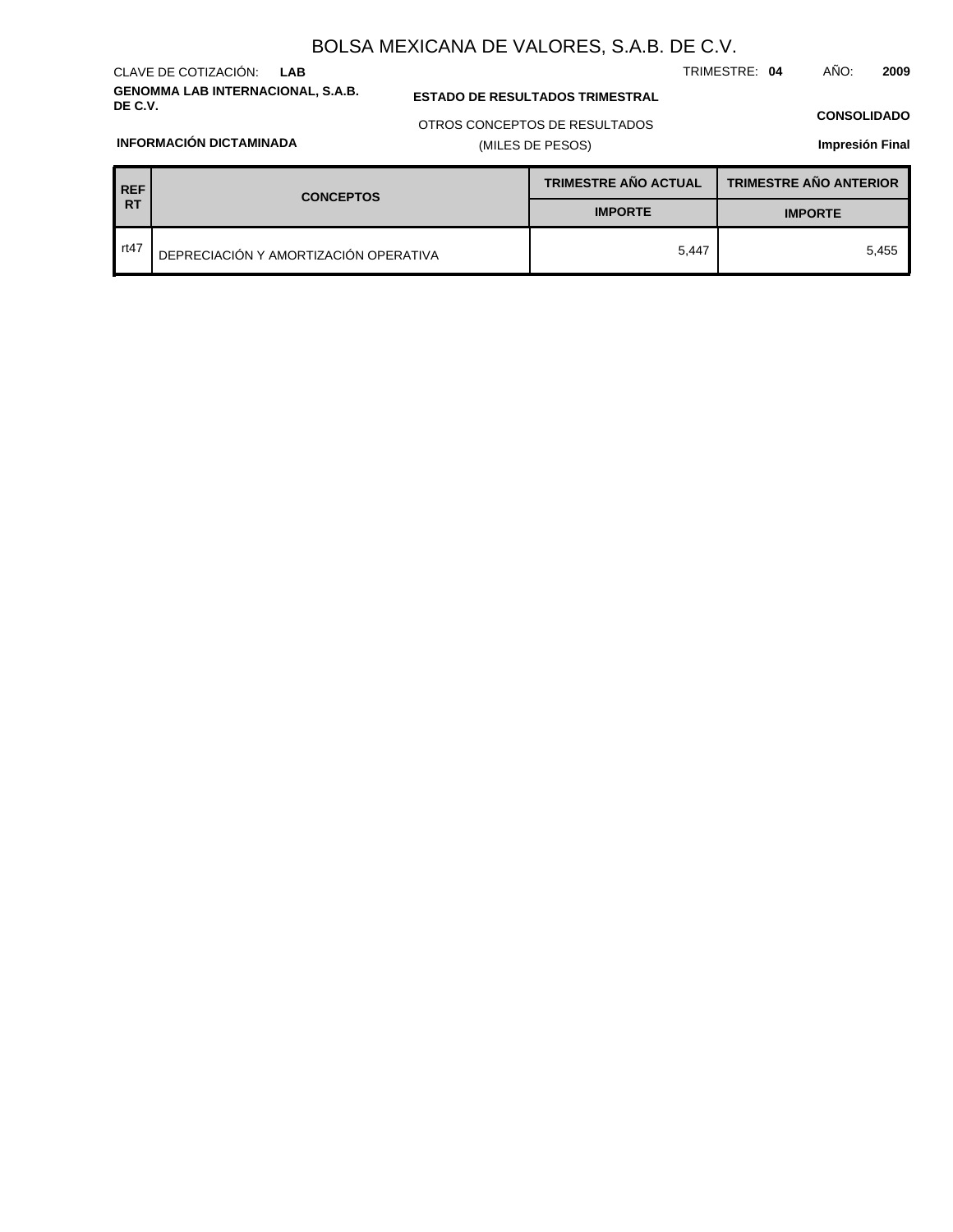CLAVE DE COTIZACIÓN: **LAB**

**GENOMMA LAB INTERNACIONAL, S.A.B. DE C.V.**

#### **ESTADO DE FLUJO DE EFECTIVO (MÉTODO INDIRECTO)**

PRINCIPALES CONCEPTOS

**Impresión Final**

TRIMESTRE: **04** AÑO: **2009**

## **INFORMACIÓN DICTAMINADA**

## (MILES DE PESOS)

**CONSOLIDADO**

| REF EI | <b>CONCEPTOS</b>                                                                       | <b>TRIMESTRE AÑO</b><br><b>ACTUAL</b> | <b>TRIMESTRE AÑO</b><br><b>ANTERIOR</b> |
|--------|----------------------------------------------------------------------------------------|---------------------------------------|-----------------------------------------|
|        |                                                                                        | <b>IMPORTE</b>                        | <b>IMPORTE</b>                          |
|        | <b>ACTIVIDADES DE OPERACIÓN</b>                                                        |                                       |                                         |
| e01    | UTILIDAD (PÉRDIDA) ANTES DE IMPUESTOS A LA UTILIDAD                                    | 1,076,924                             | 731,272                                 |
| e02    | +(-) PARTIDAS SIN IMPACTO EN EL EFECTIVO                                               |                                       | $\Omega$                                |
| e03    | +(-) PARTIDAS RELACIONADAS CON ACTIVIDADES DE INVERSIÓN                                | 38,504                                | -187,327                                |
| e04    | +(-) PARTIDAS RELACIONADAS CON ACTIVIDADES DE FINANCIAMIENTO                           |                                       | 0                                       |
| e05    | FLUJO DERIVADO DEL RESULTADO ANTES DE IMPUESTOS A LA UTILIDAD                          | 1,115,428                             | 543,945                                 |
| e06    | FLUJOS GENERADOS O UTILIZADOS EN LA OPERACIÓN                                          | $-729,909$                            | $-356,254$                              |
| e07    | <b>FLUJOS NETOS DE EFECTIVO DE ACTIVIDADES DE OPERACIÓN</b>                            | 385,519                               | 187,691                                 |
|        | <b>ACTIVIDADES DE INVERSIÓN</b>                                                        |                                       |                                         |
| e08    | FLUJOS NETOS DE EFECTIVO DE ACTIVIDADES DE INVERSIÓN                                   | $-554.137$                            | $-124,061$                              |
| e09    | EFECTIVO EXCEDENTE (REQUERIDO) PARA APLICAR EN ACTIVIDADES DE<br><b>FINANCIAMIENTO</b> | $-168,618$                            | 63,630                                  |
|        | <b>ACTIVIDADES DE FINANCIAMIENTO</b>                                                   |                                       |                                         |
| e10    | FLUJOS NETOS DE EFECTIVO DE ACTIVIDADES DE FINANCIAMIENTO                              | $-63,282$                             | 1,184,974                               |
| e11    | INCREMENTO (DISMINUCIÓN) NETO DE EFECTIVO Y DEMÁS EQUIVALENTES DE<br><b>EFECTIVO</b>   | $-231,900$                            | 1,248,604                               |
| e12    | DIFERENCIA EN CAMBIOS EN EL EFECTIVO Y EQUIVALENTES DE EFECTIVO                        | $-4,816$                              | 5,177                                   |
| e13    | EFECTIVO Y EQUIVALENTES DE EFECTIVO AL PRINCIPIO DEL PERIODO                           | 1,315,132                             | 61,351                                  |
| e14    | <b>EFECTIVO Y EQUIVALENTES DE EFECTIVO AL FINAL DEL PERIODO</b>                        | 1,078,416                             | 1,315,132                               |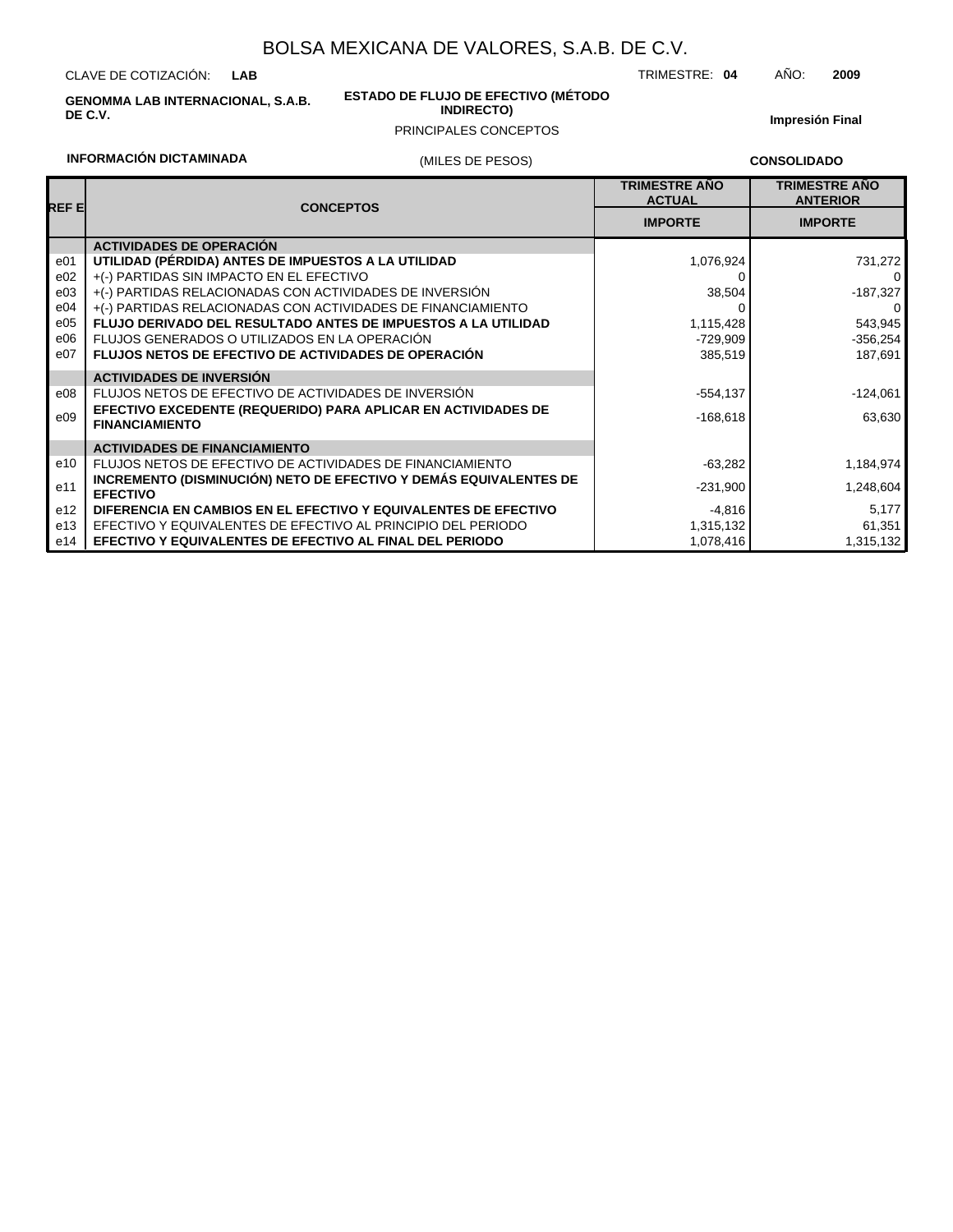CLAVE DE COTIZACIÓN: **LAB**

**INFORMACIÓN DICTAMINADA**

**GENOMMA LAB INTERNACIONAL, S.A.B. DE C.V.**

#### **ESTADO DE FLUJO DE EFECTIVO (MÉTODO INDIRECTO)**

(MILES DE PESOS) DESGLOSE DE PRINCIPALES CONCEPTOS **Impresión Final**

**CONSOLIDADO**

#### **REF E TRIMESTRE AÑO ACTUAL IMPORTE CONCEPTOS TRIMESTRE AÑO ANTERIOR IMPORTE e02**  $+(-)$  PARTIDAS SIN IMPACTO EN EL EFECTIVO e15 +ESTIMACIÓN DEL EJERCICIO 0 0 e16 +PROVISIÓN DEL EJERCICIO e17 + (-) OTRAS PARTIDAS NO REALIZADAS 0 0 0 0 **e03 +(-) PARTIDAS RELACIONADAS CON ACTIVIDADES DE INVERSIÓN** e18 + DEPRECIACIÓN Y AMORTIZACIÓN DEL EJERCICIO \* e19 (-) + UTILIDAD O PÉRDIDA EN VENTA DE INMUEBLES, MAQUINARIA Y EQUIPO 38,504 32,605  $178$  -40 18,404 -187,327 e20 + PÉRDIDA POR DETERIORO 4,300 4,053  $\Omega$ 0 0 0  $\Omega$ (-)+PARTICIPACIÓN EN ASOCIADAS Y NEGOCIOS CONJUNTOS 399 (-)DIVIDENDOS COBRADOS e23 (-)INTERESES A FAVOR e22 e21 e24 (-) +OTRAS PARTIDAS 1,022 -209,744 **e04 +(-) PARTIDAS RELACIONADAS CON ACTIVIDADES DE FINANCIAMIENTO** 0 0 e25 e26 +INTERESES DEVENGADOS + (-) OTRAS PARTIDAS  $\Omega$  $\Omega$ 0 0 **e06 FLUJOS GENERADOS O UTILIZADOS EN LA OPERACIÓN** -729,909 -356,254 e32 e31 e30 e29 e28 e27 + (-)IMPUESTOS A LA UTILIDAD PAGADOS O DEVUELTOS + (-) INCREMENTO (DECREMENTO) EN OTROS PASIVOS + (-) INCREMENTO (DECREMENTO) EN PROVEEDORES + (-) DECREMENTO (INCREMENTO) EN OTRAS CUENTAS POR COBRAR Y OTROS ACTIVOS + (-) DECREMENTO (INCREMENTO) EN INVENTARIOS + (-) DECREMENTO (INCREMENTO) EN CUENTAS POR COBRAR -195,979 254,720 216,669 18,535 -220,822 -803,032 -265,635 -32,945 299,216 -10,259 -185,221  $-161,410$ **e08 FLUJOS NETOS DE EFECTIVO DE ACTIVIDADES DE INVERSIÓN** -554,137 -124,061 e38 e37 e36 e35 e34 e33 +DISPOSICIÓN DE ACTIVOS INTANGIBLES -INVERSIÓN EN ACTIVOS INTANGIBLES +VENTA DE INMUEBLES, PLANTA Y EQUIPO -INVERSIÓN EN INMUEBLES, PLANTA Y EQUIPO +DISPOSICIÓN DE ACCIONES CON CARÁCTER PERMANENTE - INVERSIÓN DE ACCS. CON CARÁCTER PERMANENTE 0 0 0 -178,281  $\Omega$ -25,565 0 0 14 -86,161  $\Omega$ 0 e44 e43 e42 e41 e40 e39 + (-) OTRAS PARTIDAS +(-) DECREMENTO (INCREMENTO) ANTICIPOS Y PRESTAMOS A TERCEROS +INTERESES COBRADOS +DIVIDENDOS COBRADOS +DISPOSICIÓN DE OTRAS INVERSIONES CON CARÁCTER PERMANENTE -OTRAS INVERSIONES CON CARÁCTER PERMANENTE -350,291  $\Omega$ 0  $\Omega$  $\Omega$ 0 -37,914 0 0 0 0 0 **e10 FLUJOS NETOS DE EFECTIVO DE ACTIVIDADES DE FINANCIAMIENTO** -63,282 1,184,974 e50 e49 e48 e47 e46 e45 (-) AMORTIZACIÓN DE OTROS FINANCIAMIENTOS (-) AMORTIZACIÓN DE FINANCIAMIENTOS BURSÁTILES (-) AMORTIZACIÓN DE FINANCIAMIENTOS BANCARIOS + OTROS FINANCIAMIENTOS + FINANCIAMIENTOS BURSÁTILES + FINANCIAMIENTOS BANCARIOS 0  $\mathcal{C}$ 0 0 0  $\Omega$  $\Omega$  $\Omega$ -837,176  $\Omega$  $\Omega$ 580,426 e56 e55 e54 e53 e52 e51 -RECOMPRA DE ACCIONES -INTERESES PAGADOS + APORTACIONES PARA FUTUROS AUMENTOS DE CAPITAL + PRIMA EN VENTA DE ACCIONES (-) DIVIDENDOS PAGADOS + (-) INCREMENTO (DECREMENTO) EN EL CAPITAL SOCIAL -70,162  $\Omega$  $\mathsf{C}$  $\mathcal{C}$  $\Omega$  $\theta$ -51,281 -19,915  $\Omega$ 1,553,938 -95,796 53,922 e57 + (-) OTRAS PARTIDAS 6,880 856

\* EN CASO DE QUE DICHO IMPORTE SEA DIFERENTE A LA CUENTA R47 DEBERÁ EXPLICAR EN NOTAS.

TRIMESTRE: **04** AÑO: **2009**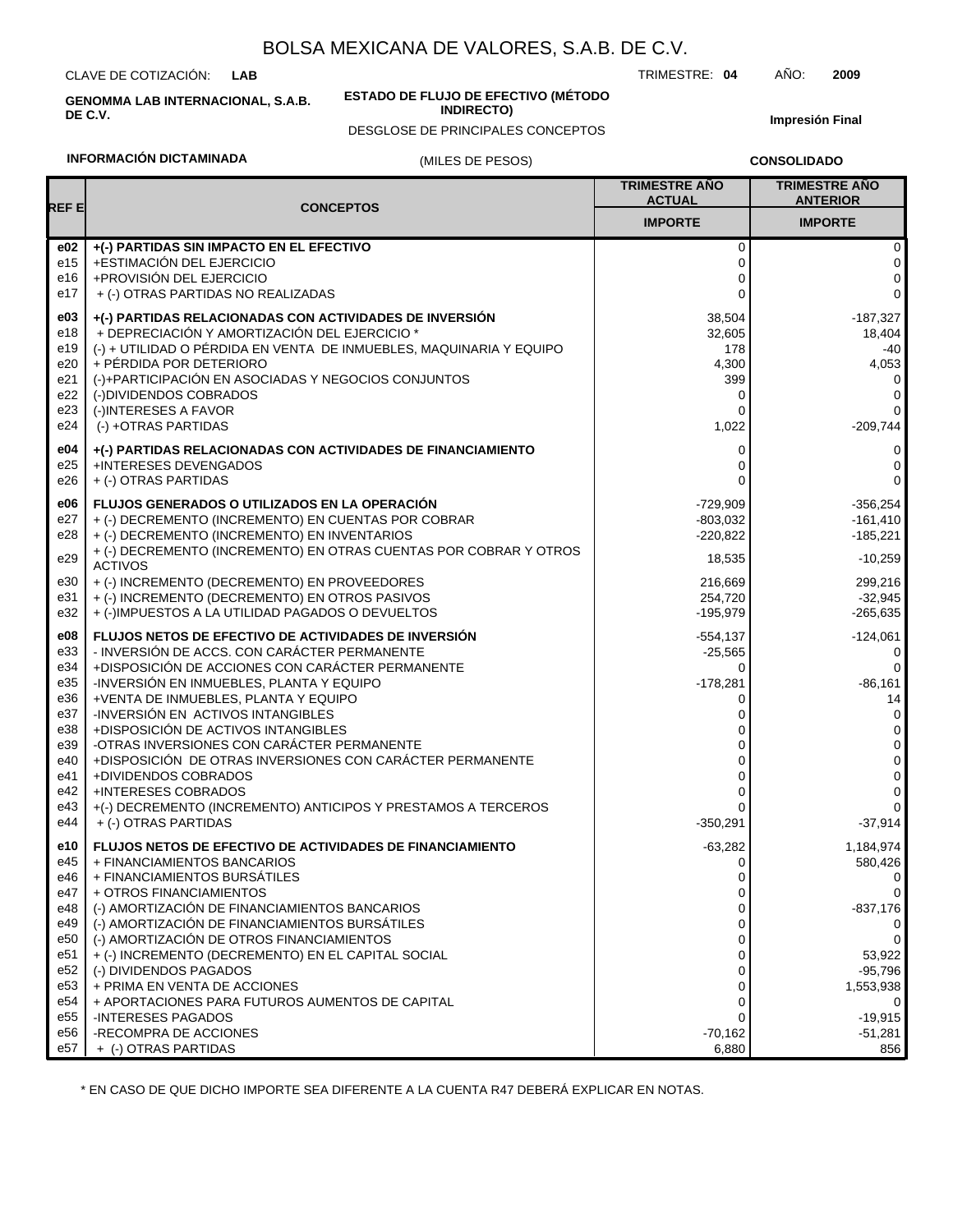CLAVE DE COTIZACIÓN: TRIMESTRE: **04** AÑO: **2009 LAB**

**GENOMMA LAB INTERNACIONAL, S.A.B.**

#### **ESTADO DE VARIACIONES EN EL CAPITAL CONTABLE**

**CONSOLIDADO**

**Impresión Final**

## **INFORMACIÓN DICTAMINADA**

|                                                                   | <b>CAPITAL CONTRIBUIDO</b>      |                                    | <b>CAPITAL GANADO</b> |                                                    |                                       |                                          |                                       |                    |                                   |
|-------------------------------------------------------------------|---------------------------------|------------------------------------|-----------------------|----------------------------------------------------|---------------------------------------|------------------------------------------|---------------------------------------|--------------------|-----------------------------------|
| <b>CONCEPTOS</b>                                                  |                                 | <b>PRIMA EN</b>                    |                       | UTILIDADES O PERDIDAS ACUMULADAS                   |                                       | RESULTADO INTEGRAL ACUMULADO             | <b>CAPITAL</b>                        | <b>INVERSIÓN</b>   | <b>TOTAL DE</b><br><b>CAPITAL</b> |
|                                                                   | <b>CAPITAL</b><br><b>SOCIAL</b> | <b>VENTA DE</b><br><b>ACCIONES</b> | <b>RESERVAS</b>       | <b>UTILIDADES (PERDIDAS)</b><br><b>POR APLICAR</b> | <b>RETAM E ISR</b><br><b>DIFERIDO</b> | <b>OTRO RESULTADO</b><br><b>INTEGRAL</b> | <b>CONTABLE</b><br><b>MAYORITARIO</b> | <b>MINORITARIA</b> | <b>CONTABLE</b>                   |
| SALDO AL 31 DE DICIEMBRE DE 2007                                  | 266,316                         | $\mathbf{0}$                       |                       | 396,356                                            | $-74,232$                             | $-3,860$                                 | 584,580                               | 2,860              | 587,440                           |
| APLICACIÓN DEL RESULTADO DEL<br>EJERCICIO A RESULTADOS ACUMULADOS |                                 |                                    |                       | $-74,232$                                          | 74,232                                |                                          |                                       |                    |                                   |
| CONSTITUCIÓN DE RESERVAS                                          |                                 |                                    |                       |                                                    |                                       |                                          |                                       |                    |                                   |
| DIVIDENDOS DECRETADOS                                             | $-45,315$                       |                                    |                       | $-318,261$                                         |                                       |                                          | $-363,576$                            |                    | $-363,576$                        |
| (DISMINUCIÓN) AUMENTOS DE CAPITAL                                 | 53,922                          | 1,553,938                          |                       |                                                    |                                       |                                          | 1,607,860                             |                    | 1,607,860                         |
| RECOMPRA DE ACCIONES                                              |                                 | $-41, 157$                         |                       |                                                    |                                       |                                          | $-41, 157$                            |                    | $-41,157$                         |
| RESERVA PARA LA ADQUISICIÓN DE<br><b>ACCIONES</b>                 |                                 |                                    |                       |                                                    |                                       |                                          |                                       |                    |                                   |
| (DISMINUCIÓN) AUMENTO EN PRIMA EN<br>VENTA DE ACCIONES            |                                 |                                    |                       |                                                    |                                       |                                          |                                       |                    |                                   |
| (DISMINUCIÓN) AUMENTO EN INVERSIÓN<br><b>MINORITARIA</b>          |                                 |                                    |                       |                                                    |                                       |                                          |                                       |                    |                                   |
| RESULTADO INTEGRAL (*)                                            | ſ                               |                                    |                       | 515,776                                            | n                                     | 7,880                                    | 523,656                               | $-2,084$           | 521,572                           |
| SALDO AL 31 DE DICIEMBRE DE 2008                                  | 274,923                         | 1,512,781                          | 0                     | 519,639                                            | $\Omega$                              | 4,020                                    | 2,311,363                             | 776                | 2,312,139                         |
| RECLASIFICACIÓN SALDOS INICIALES RETAM<br>E ISR DIFERIDO          | $\sqrt{ }$                      |                                    |                       |                                                    |                                       |                                          |                                       |                    |                                   |
| APLICACIÓN DEL RESULTADO DEL<br>EJERCICIO A RESULTADOS ACUMULADOS |                                 |                                    |                       |                                                    |                                       |                                          |                                       |                    |                                   |
| CONSTITUCIÓN DE RESERVAS                                          |                                 |                                    |                       |                                                    |                                       |                                          |                                       |                    |                                   |
| DIVIDENDOS DECRETADOS                                             |                                 |                                    |                       |                                                    |                                       |                                          |                                       |                    |                                   |
| (DISMINUCIÓN) AUMENTOS DE CAPITAL                                 |                                 |                                    |                       |                                                    |                                       |                                          |                                       |                    |                                   |
| RECOMPRA DE ACCIONES                                              |                                 | $-25,529$                          |                       |                                                    |                                       |                                          | $-25,529$                             |                    | $-25,529$                         |
| RESERVA PARA LA ADQUISICIÓN DE<br>ACCIONES                        |                                 |                                    |                       |                                                    |                                       |                                          |                                       |                    |                                   |
| (DISMINUCIÓN) AUMENTO EN PRIMA EN<br>VENTA DE ACCIONES            |                                 |                                    |                       |                                                    |                                       |                                          |                                       |                    |                                   |
| (DISMINUCIÓN) AUMENTO EN INVERSIÓN<br>MINORITARIA                 |                                 |                                    |                       |                                                    |                                       |                                          |                                       |                    |                                   |
| RESULTADO INTEGRAL (*)                                            |                                 |                                    |                       | 758,739                                            |                                       | $-2,792$                                 | 755,947                               | 8,177              | 764,124                           |
| SALDO AL 31 DE DICIEMBRE DE 2009                                  | 274,923                         | 1,487,252                          |                       | 1,278,378                                          |                                       | 1,228                                    | 3,041,781                             | 8,953              | 3,050,734                         |

(\*) INCLUYE DEVENGADO Y RECICLADO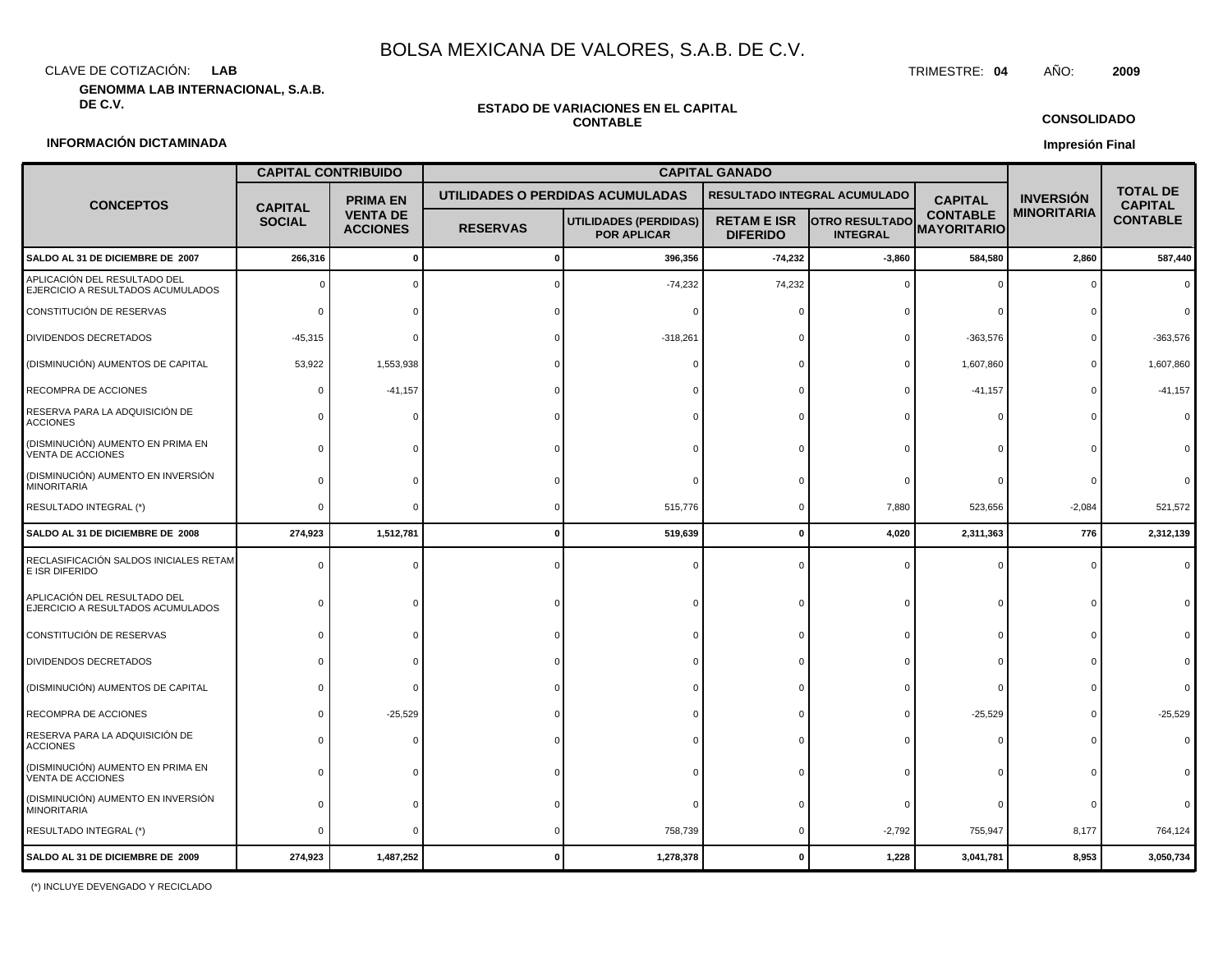**GENOMMA LAB INTERNACIONAL, S.A.B.** CLAVE DE COTIZACIÓN: TRIMESTRE: **04** AÑO: **2009 LAB**

**DE C.V. DATOS POR ACCIÓN**

## **CONSOLIDADO**

### **INFORMACIÓN DICTAMINADA**

## **Impresión Final**

|                                  |                                                                                     |    | <b>TRIMESTRE AÑO ACTUAL</b> |               | <b>TRIMESTRE AÑO ANTERIOR</b> |          |               |
|----------------------------------|-------------------------------------------------------------------------------------|----|-----------------------------|---------------|-------------------------------|----------|---------------|
| <b>REF D</b><br><b>CONCEPTOS</b> |                                                                                     |    | <b>IMPORTE</b>              |               | <b>IMPORTE</b>                |          |               |
| d <sub>01</sub>                  | UTILIDAD BÁSICA POR ACCIÓN ORDINARIA (**)                                           | \$ | 1.44                        |               | \$                            | 1.08     |               |
| d02                              | UTILIDAD BÁSICA POR ACCIÓN PREFERENTE (**)                                          | \$ | 0.00                        |               | \$                            | 0.00     |               |
| d03                              | UTILIDAD DILUIDA POR ACCIÓN (**)                                                    | \$ | 0.00                        |               | \$                            | 0.00     |               |
| d04                              | UTILIDAD (PÉRDIDA) ANTES DE OPERACIONES<br>DISCONTINUADAS POR ACCIÓN ORDINARIA (**) | \$ | 1.46                        |               | \$                            | 1.13     |               |
| d05                              | EFECTO DE OPERACIONES DISCONTINUADAS SOBRE LA<br>UTILIDAD (PÉRDIDA) POR ACCIÓN (**) | \$ | $-0.02$                     |               | \$                            | $-0.05$  |               |
| d08                              | VALOR EN LIBROS POR ACCIÓN                                                          | \$ | 5.75                        |               | \$                            | 4.37     |               |
| d09                              | DIVIDENDO EN EFECTIVO ACUMULADO POR ACCIÓN                                          | \$ | 0.00                        |               | \$                            | 0.23     |               |
| d10                              | DIVIDENDO EN ACCIONES POR ACCIÓN                                                    |    |                             | 0.00 acciones |                               |          | 0.00 acciones |
| d11                              | PRECIO DE MERCADO (ULTIMO HECHO) A VALOR EN<br>LIBROS.                              |    | 5.01                        | veces         |                               | 2.22     | veces         |
| d12                              | PRECIO DE MERCADO (ULTIMO HECHO) A UTILIDAD<br>BÁSICA POR ACCIÓN ORDINARIA (**)     |    | 19.97                       | veces         |                               | 9.00     | veces         |
| d13                              | PRECIO DE MERCADO (ULTIMO HECHO) A UTILIDAD<br>BÁSICA POR ACCIÓN PREFERENTE (**)    |    | 0.00                        | veces         |                               | $0.00\,$ | veces         |

(\*\*) INFORMACIÓN ULTIMOS DOCE MESES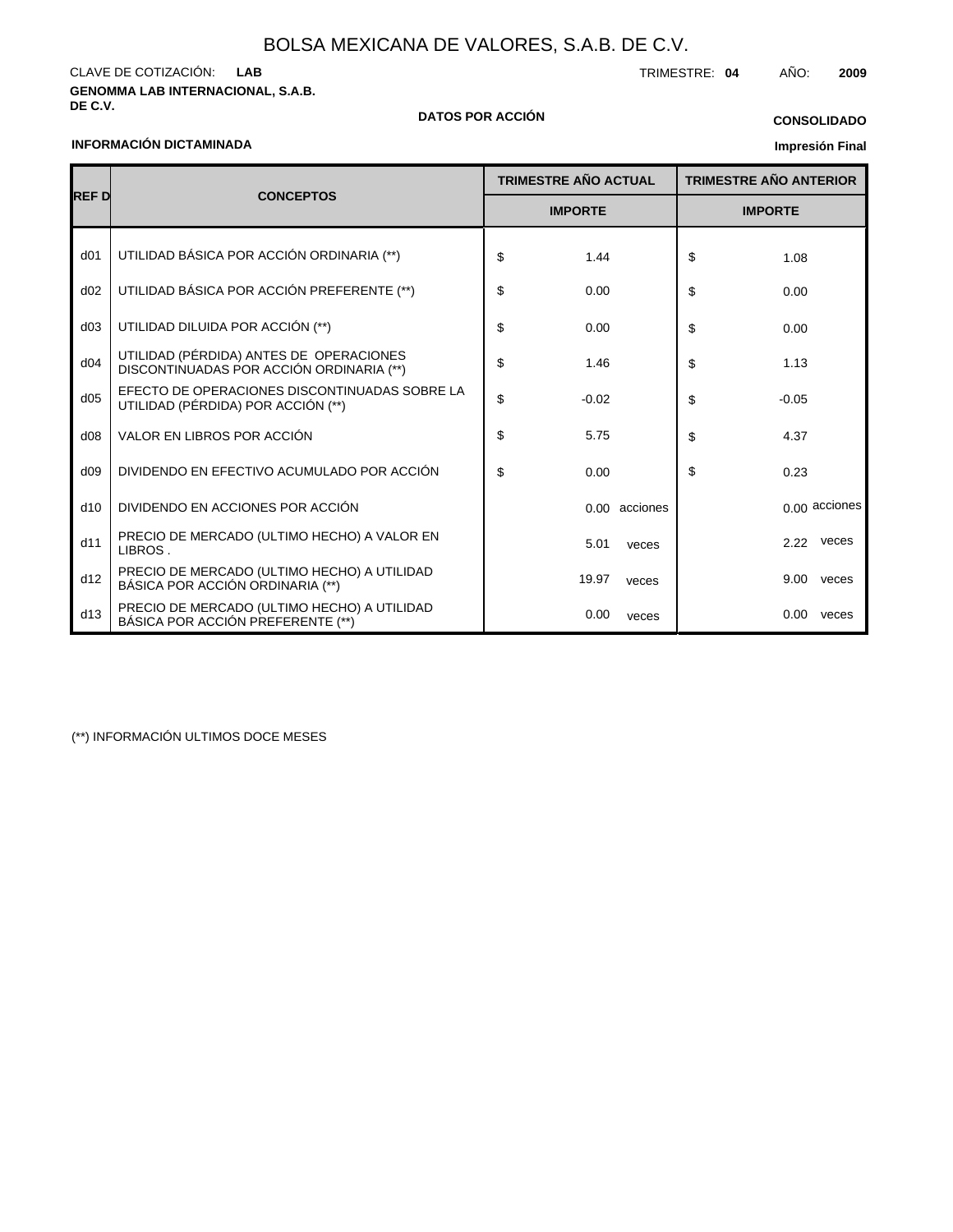#### **GENOMMA LAB INTERNACIONAL, S.A.B. DE C.V.** CLAVE DE COTIZACIÓN: TRIMESTRE: **04** AÑO: **2009 LAB**

### **RAZONES Y PROPORCIONES**

## **CONSOLIDADO**

## **INFORMACIÓN DICTAMINADA**

## **Impresión Final**

| REF P | <b>CONCEPTOS</b>                                                          | <b>TRIMESTRE AÑO ACTUAL</b> |       | <b>TRIMESTRE AÑO ANTERIOR</b> |               |  |
|-------|---------------------------------------------------------------------------|-----------------------------|-------|-------------------------------|---------------|--|
| p01   | <b>RENDIMIENTO</b><br>UTILIDAD (PERDIDA) NETA CONSOLIDADA A VENTAS NETAS  | 17.18                       | $\%$  | 19.50                         | %             |  |
| p02   | UTILIDAD (PÉRDIDA) NETA CONSOLIDADA A CAPITAL<br>CONTABLE (**)            | 24.91                       | %     | 22.18                         | %             |  |
| p03   | UTILIDAD (PÉRDIDA) NETA CONSOLIDADA A ACTIVO TOTAL (**)                   | 17.92                       | $\%$  | 18.06                         | %             |  |
| p04   | DIVIDENDOS EN EFECTIVO A RESULTADO NETO DEL<br><b>EJERCICIO ANTERIOR</b>  | 0.00                        | %     | 31.41                         | %             |  |
| p05   | RESULTADO POR POSICIÓN MONETARIA A UTILIDAD<br>(PÉRDIDA) NETA CONSOLIDADA | $-0.13$                     | $\%$  | $-0.65$                       | $\%$          |  |
|       | <b>ACTIVIDAD</b>                                                          |                             |       |                               |               |  |
| p06   | VENTAS NETAS A ACTIVO TOTAL (**)                                          | 1.04                        | veces | 0.93                          | veces         |  |
| p07   | VENTAS NETAS A INMUEBLES, PLANTA Y EQUIPO (NETO) (**)                     | 16.97                       | veces | 23.38                         | veces         |  |
| p08   | ROTACIÓN DE INVENTARIOS(**)                                               | 1.96                        | veces | 1.62                          | veces         |  |
| p09   | DIAS DE VENTAS POR COBRAR                                                 | 95                          | dias  | 82                            | dias          |  |
| p10   | INTERESES PAGADOS A PASIVO TOTAL CON COSTO (**)                           | 0.00                        | %     | 0.00                          | %             |  |
|       | <b>APALACAMIENTO</b>                                                      |                             |       |                               |               |  |
| p11   | PASIVO TOTAL A ACTIVO TOTAL                                               | 28.08                       | $\%$  | 18.58                         | %             |  |
| p12   | PASIVO TOTAL A CAPITAL CONTABLE                                           | 0.39                        | veces | 0.23                          | veces         |  |
| p13   | PASIVO EN MONEDA EXTRANJERA A PASIVO TOTAL                                | 12.63                       | $\%$  | 12.50                         | $\%$          |  |
| p14   | PASIVO A LARGO PLAZO A INMUEBLES, PLANTA Y EQUIPO<br>(NETO)               | 0.00                        | %     | 0.00                          | $\%$          |  |
| p15   | UTILIDAD (PÉRDIDA) DESPUÉS DE GTOS. GRALES. A<br><b>INTERESES PAGADOS</b> | 75.53                       | veces | 31.89                         | veces         |  |
| p16   | VENTAS NETAS A PASIVO TOTAL (**)                                          | 3.72                        | veces | 4.98                          | veces         |  |
|       | <b>LIQUIDEZ</b>                                                           |                             |       |                               |               |  |
| p17   | ACTIVO CIRCULANTE A PASIVO CIRCULANTE                                     | 3.27                        | veces | 5.00                          | veces         |  |
| p18   | ACTIVO CIRCULANTE MENOS INVENTARIOS A PASIVO<br><b>CIRCULANTE</b>         | 2.66                        | veces | 4.22                          | veces         |  |
| p19   | ACTIVO CIRCULANTE A PASIVO TOTAL                                          | 2.83                        | veces | 4.96                          | veces         |  |
| p20   | EFECTIVO E INVERSIONES TEMPORALES A PASIVO<br><b>CIRCULANTE</b>           | 104.77                      | $\%$  | 251.45                        | $\frac{0}{0}$ |  |

(\*\*) INFORMACIÓN ULTIMOS DOCE MESES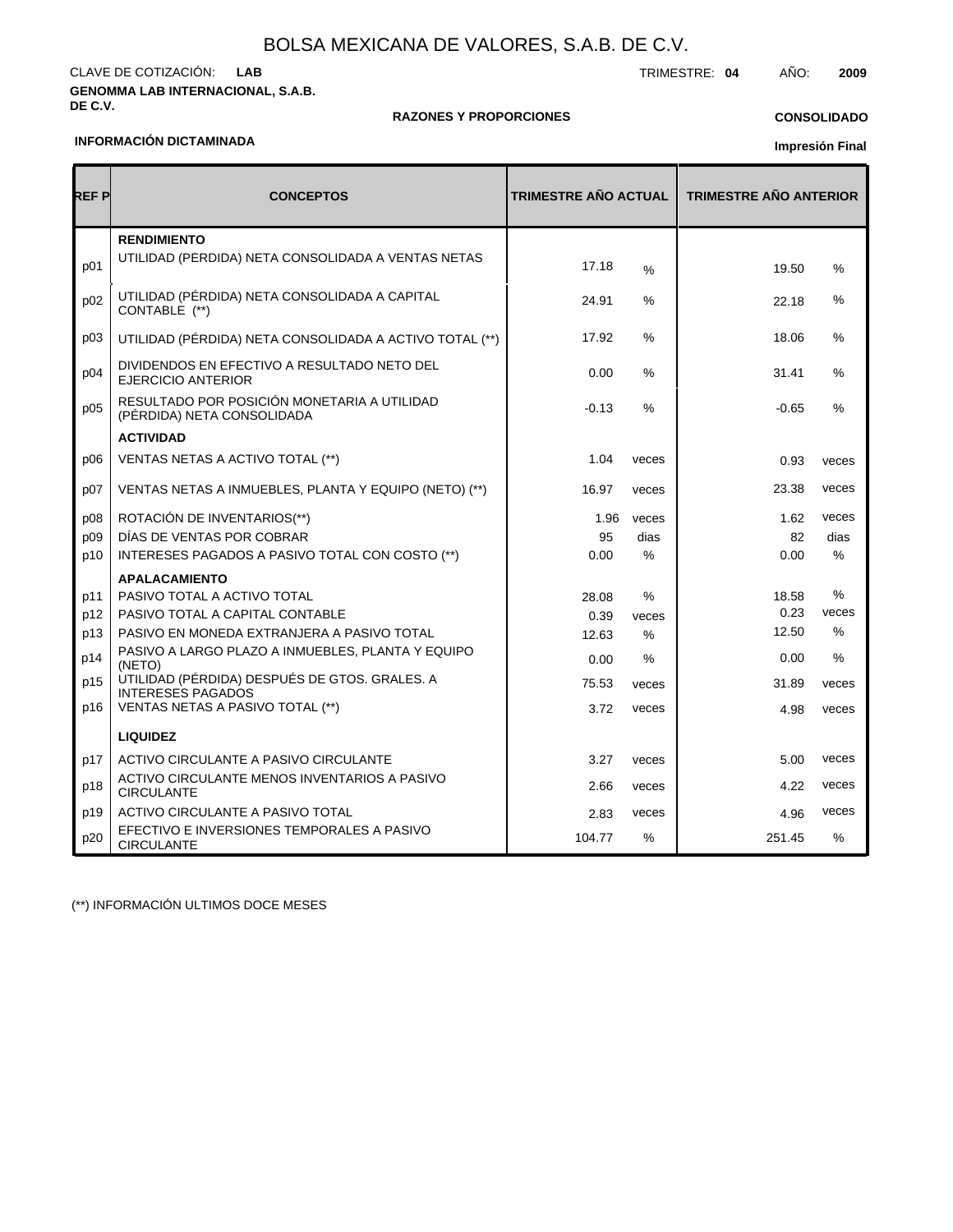CLAVE DE COTIZACIÓN: **LAB**

**GENOMMA LAB INTERNACIONAL, S.A.B. DE C.V.**

**COMENTARIOS Y ANALISIS DE LA ADMINISTRACIÓN SOBRE LOS RESULTADOS DE OPERACIÓN Y SITUACIÓN FINANCIERA DE LA COMPAÑÍA**

 $1/8$ **CONSOLIDADO Impresión Final** PAGINA

#### **INFORMACIÓN DICTAMINADA**

GENOMMA LAB REPORTA UN FUERTE CRECIMIENTO DE 122.4% EN VENTAS NETAS Y DE 139.3% EN EBITDA1 EN EL 4T09

GENOMMA LAB INTERNACIONAL REPORTA RESULTADOS DEL CUARTO TRIMESTRE Y EL AÑO COMPLETO 2009

MÉXICO D.F. A 27 DE ABRIL DE 2010.

EL DÍA DE HOY GENOMMA LAB INTERNACIONAL, S.A.B. DE C.V. (BMV: LAB) (GENOMMA LAB O LA COMPAÑÍA), DIO A CONOCER LOS RESULTADOS CORRESPONDIENTES AL CUARTO TRIMESTRE Y AL AÑO TERMINADO AL 31 DE DICIEMBRE DE 2009. TODAS LAS CIFRAS INCLUIDAS EN ESTE REPORTE SE ENCUENTRAN PRESENTADAS DE ACUERDO A LAS NORMAS DE INFORMACIÓN FINANCIERA (NIF) APLICABLES EN MÉXICO Y SE ENCUENTRAN EN PESOS MEXICANOS NOMINALES. ASIMISMO, LAS SIGUIENTES CIFRAS CONSOLIDADAS MUESTRAN LAS OPERACIONES DE LA COMPAÑÍA EN EL MERCADO ESPAÑOL RECLASIFICADAS COMO OPERACIONES DISCONTINUAS DE ACUERDO A LAS NIF. RESULTADOS Y HECHOS RELEVANTES DEL CUARTO TRIMESTRE 2009 (VS. 4T08)

Ø LAS VENTAS NETAS ALCANZARON PS. 1,666.4 MILLONES, UN INCREMENTO DE 122.4% Ø EL EBITDA ALCANZÓ PS. 507.6 MILLONES, UN INCREMENTO DE 139.3%. ESTO REPRESENTA UN MARGEN DE 30.5% DURANTE EL PERIODO. Ø LA UTILIDAD POR ACCIÓN FUE DE PS. 1.44, UN INCREMENTO DE 49.0%. Ø LAS VENTAS NETAS INTERNACIONALES ALCANZARON PS. 190.8 MILLONES, UN INCREMENTO DE 84.7%. Ø DURANTE EL CUARTO TRIMESTRE DE 2009, GENOMMA LAB LANZÓ EXITOSAMENTE 11 PRODUCTOS BAJO 6 MARCAS EXISTENTES (LÍNEA BASE O LANZAMIENTOS DEL AÑO ANTERIOR ) COMO PARTE DE LA ESTRATEGIA DE EXTENSIÓN DE LÍNEAS.

RESULTADOS Y HECHOS RELEVANTES DEL AÑO TERMINADO 2009 (VS. 2008)

Ø LAS VENTAS NETAS ALCANZARON PS. 4,424.7 MILLONES, UN INCREMENTO DE 68.3%. Ø EL EBITDA ALCANZÓ PS. 1,143.6 MILLONES, UN INCREMENTO DE 65.5%. ESTO REPRESENTA UN MARGEN DE 25.8% DURANTE EL PERIODO. Ø LA UTILIDAD POR ACCIÓN FUE DE PS. 1.44 DURANTE EL AÑO 2009, UN INCREMENTO DE 34.6%. Ø LAS VENTAS NETAS INTERNACIONALES ALCANZARON PS. 618.4 MILLONES UN INCREMENTO DE 183.0%. Ø LA UTILIDAD NETA CONSOLIDADA ALCANZÓ PS. 760.0 MILLONES, UN INCREMENTO DE 48.2%. Ø DURANTE EL AÑO 2009, GENOMMA LAB LANZÓ EXITOSAMENTE 25 PRODUCTOS BAJO 15 MARCAS EXISTENTES (LÍNEA BASE O LANZAMIENTOS DEL AÑO ANTERIOR ) COMO PARTE DE LA ESTRATEGIA DE EXTENSIÓN DE LÍNEAS. Ø ASIMISMO DURANTE EL AÑO, LA COMPAÑÍA LANZÓ 216 PRODUCTOS BAJO 13 MARCAS NUEVAS , COMO PARTE DEL PLAN DE LANZAMIENTO DE NUEVOS PRODUCTOS. COMENTARIOS DEL PRESIDENTE Y DIRECTOR GENERAL:

EL SR. RODRIGO HERRERA, PRESIDENTE DEL CONSEJO DE ADMINISTRACIÓN Y DIRECTOR GENERAL DE LA COMPAÑÍA MENCIONÓ: NOS COMPLACE REPORTAR LOS RESULTADOS DE GENOMMA AL CUARTO TRIMESTRE DE 2009, LOS CUALES MUESTRAN, UNA VEZ MÁS, UN IMPORTANTE CRECIMIENTO Y RENTABILIDAD. LA DEMANDA DE LOS CONSUMIDORES POR NUESTROS PRODUCTOS NO SOLO SE MANTUVO SÓLIDA, SI NO QUE ADEMÁS SE INCREMENTÓ SIGNIFICATIVAMENTE DURANTE EL TRIMESTRE. LOS NIVELES DE VENTAS ALCANZADOS DURANTE EL CUARTO TRIMESTRE DE 2009, SON UNA PRUEBA SOLIDA DE QUE EL MODELO DE NEGOCIOS DE LA COMPAÑÍA Y LAS ESTRATEGIAS DE PUBLICIDAD CONTINÚAN SIENDO EXITOSOS. ESTAMOS MUY COMPLACIDOS DE HABER TERMINADO EL AÑO 2009 DE UNA MANERA POSITIVA A PESAR DE LOS RETOS ECONÓMICOS, INCREMENTANDO NUESTRAS VENTAS Y RENTABILIDAD, Y COMO RESULTADO, INCREMENTANDO EL VALOR DE LAS ACCIONES DE LA COMPAÑÍA.

TRIMESTRE: **04** AÑO: **2009**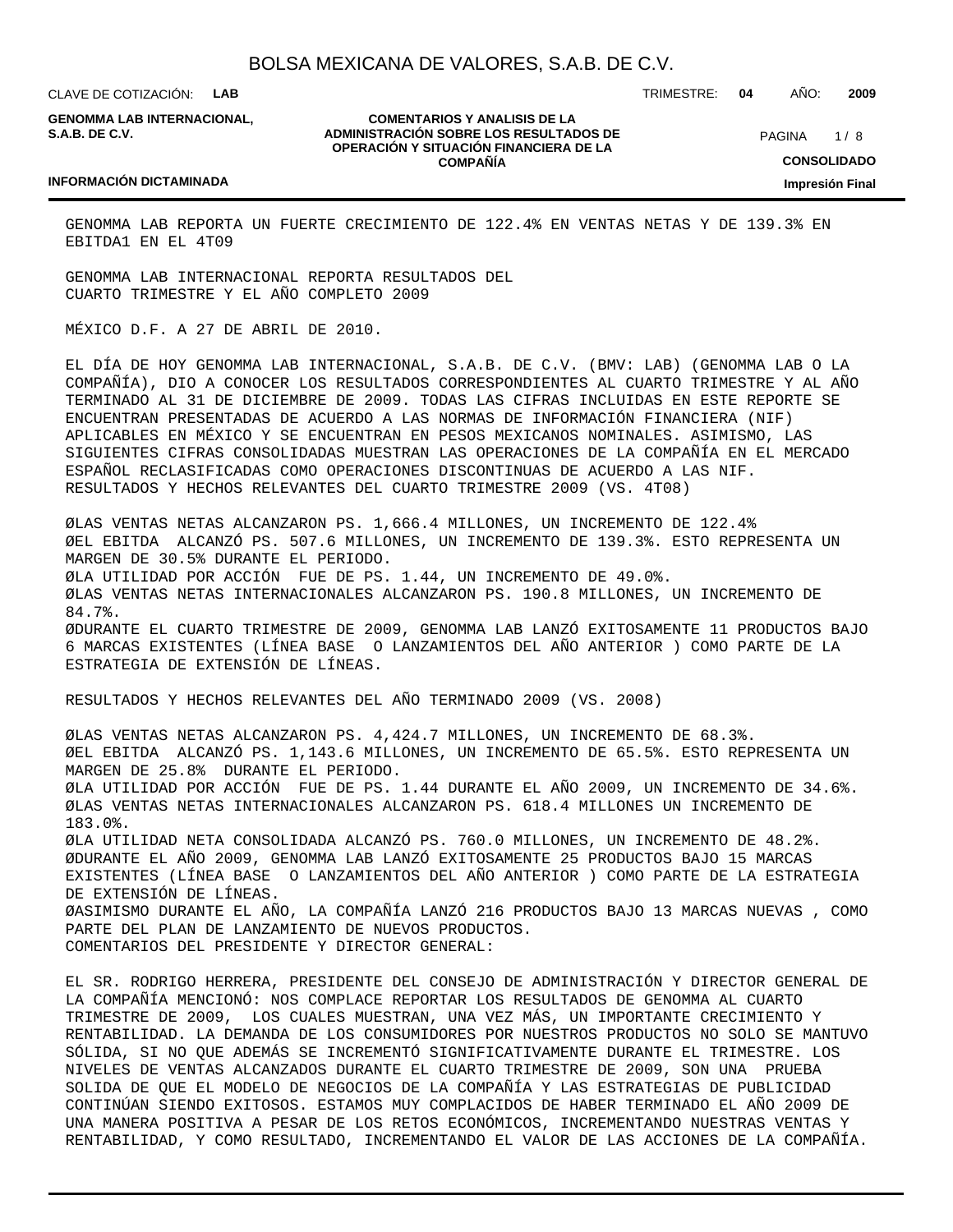CLAVE DE COTIZACIÓN: **LAB**

**GENOMMA LAB INTERNACIONAL, S.A.B. DE C.V.**

#### **COMENTARIOS Y ANALISIS DE LA ADMINISTRACIÓN SOBRE LOS RESULTADOS DE OPERACIÓN Y SITUACIÓN FINANCIERA DE LA COMPAÑÍA**

 $2/8$ PAGINA

TRIMESTRE: **04** AÑO: **2009**

**CONSOLIDADO**

## **INFORMACIÓN DICTAMINADA**

ESTAMOS PARTICULARMENTE ENTUSIASMADOS POR LA INCURSIÓN DE LA COMPAÑÍA EN LOS MERCADOS DE ESTADOS UNIDOS Y BRASIL. A TRAVÉS DE ESTAS INICIATIVAS, QUE COMO HEMOS MENCIONADO ANTERIORMENTE, REPRESENTAN UNA IMPORTANTE OPORTUNIDAD DE CRECIMIENTO PARA LA COMPAÑÍA, CONTINUAMOS CON LA EXPANSIÓN DE NUESTRAS OPERACIONES INTERNACIONALES. TENEMOS LA CONFIANZA QUE NUESTRO MODELO DE NEGOCIO SERÁ TAN EXITOSO EN ESTOS PAÍSES COMO LO ESTÁ SIENDO EN MEXICO Y OTROS PAÍSES DE AMÉRICA LATINA.

A PESAR DE LOS BUENOS RESULTADOS OBTENIDOS DURANTE EL CUARTO TRIMESTRE DE 2009, REITERAMOS NUESTRA GUÍA ESTIMADA DE CRECIMIENTO PARA EL 2010 PREVIAMENTE ANUNCIADA, CON UN CRECIMIENTO DE VENTAS NETAS DE ENTRE 42% Y 45%, Y UN MARGEN DE EBITDA ENTRE 25% Y 26% PARA EL 2010.

EN CONCLUSIÓN, ES IMPORTANTE DESTACAR EL DIFÍCIL AMBIENTE ECONÓMICO DEL CUAL ESTAMOS SALIENDO. SIN EMBARGO, ESTAMOS SATISFECHOS DE VER QUE LA COMPAÑÍA NO SOLAMENTE SUPERÓ ESTA SITUACIÓN, SINO QUE CRECIÓ SIGNIFICATIVAMENTE DURANTE ELLA. NOS MANTENDREMOS CAUTELOSOS HASTA QUE LOS EFECTOS DE LA SITUACIÓN ECONÓMICA HAYAN TERMINADO, MIENTRAS TANTO, CONTINUAREMOS DESARROLLANDO Y LANZANDO PRODUCTOS INNOVADORES BAJO MARCAS PREMIUM, PARA IMPULSAR EL CRECIMIENTO EN LAS VENTAS, UTILIDAD Y GENERACIÓN DE EFECTIVO. RESULTADOS CONSOLIDADOS DEL CUARTO TRIMESTRE Y AÑO TERMINADO 2009

LA SIGUIENTE TABLA PRESENTA EL ESTADO DE RESULTADOS CONSOLIDADO, EN MILLONES DE PESOS (EXCEPTO LA UTILIDAD POR ACCIÓN), MOSTRANDO EL MARGEN DE CADA CONCEPTO COMO PORCENTAJE DE VENTAS NETAS, ASÍ COMO LA VARIACIÓN PORCENTUAL DEL CUARTO TRIMESTRE Y AÑO TERMINADO AL 31 DE DICIEMBRE DE 2009, EN COMPARACION CON EL MISMO PERIODO DE 2008:

PARA EL PERIODO DEL CUARTO TRIMESTRE Y EL PERIODO DE DOCE MESES TERMINADO AL 31 DE DICIEMBRE DE 2009 Y 2008 (EN MILLONES DE PESOS NOMINALES)

1EL EBITDA ESTÁ CALCULADO MEDIANTE LA SUMA DE LOS GASTOS PRE-OPERATIVOS, LA DEPRECIACIÓN Y LA AMORTIZACIÓN A LA UTILIDAD DE OPERACIÓN. DE LOS PS. 26.6 MILLONES QUE FUERON CONSIDERADOS COMO GASTOS PRE-OPERATIVOS, PS. 6.1 MILLONES FUERON CAPITALIZADOS EN EL 4T09 DE ACUERDO A LAS NORMAS DE INFORMACIÓN FINANCIERA (NIF). 2LA UTILIDAD POR ACCIÓN SE CALCULÓ DIVIDIENDO LA UTILIDAD NETA CONSOLIDADA DE LOS ÚLTIMOS 12 MESES ENTRE EL PROMEDIO PONDERADO DEL NÚMERO DE ACCIONES QUE HABÍA EN LA SOCIEDAD DURANTE EL PERIODO. EL NÚMERO TOTAL DE ACCIONES EN CIRCULACIÓN AL 31 DE DICIEMBRE DE 2009 ERA DE 526, 474,713.

LAS VENTAS NETAS AUMENTARON 122.4%, ALCANZANDO PS. 1,666.4 MILLONES EN EL CUARTO TRIMESTRE DE 2009 EN COMPARACIÓN CON PS. 749.2 MILLONES EN EL MISMO TRIMESTRE DE 2008. ESTE INCREMENTO ES EL RESULTADO DE: I) UN INCREMENTO DE 83.1% (PS. 504.1 MILLONES) DE LA LÍNEA BASE EN MÉXICO, INCLUYENDO LAS EXTENSIONES DE LÍNEA DE ESTAS MARCAS, ALCANZANDO PS. 1,110.8 MILLONES; II) UN INCREMENTO DE 98.6% (PS. 38.6 MILLONES) DEBIDO AL EFECTO DE LOS LANZAMIENTOS DEL AÑO ANTERIOR EN MÉXICO, INCLUYENDO LAS RECIENTES EXTENSIONES DE LÍNEA EN DICHAS MARCAS LANZADAS DURANTE EL 2008, ALCANZANDO PS. 77.8 MILLONES; III) PS. 286.9 MILLONES DURANTE EL CUARTO TRIMESTRE DE 2009 DE MARCAS NUEVAS EN MÉXICO, DEBIDO AL LANZAMIENTO DE 216 NUEVOS PRODUCTOS BAJO 13 MARCAS NUEVAS DURANTE EL AÑO; Y IV) UN CRECIMIENTO DE 84.7% (PS. 87.5 MILLONES) DE LAS OPERACIONES INTERNACIONALES PARA ALCANZAR PS. 190.8 MILLONES.

LA COMPAÑÍA CLASIFICA LAS VENTAS NETAS DE LAS MARCAS DE LA SIGUIENTE MANERA: 1) LÍNEA BASE SON MARCAS LANZADAS AL MENOS 2 AÑOS ANTES DEL AÑO FISCAL (2007, 2006, 2005, ETC),

2) LANZAMIENTO DEL AÑO ANTERIOR SON MARCAS LANZADAS DURANTE EL AÑO FISCAL ANTERIOR (2008),

3) MARCAS NUEVAS SON MARCAS LANZADAS DURANTE EL AÑO FISCAL EN CURSO (2009), E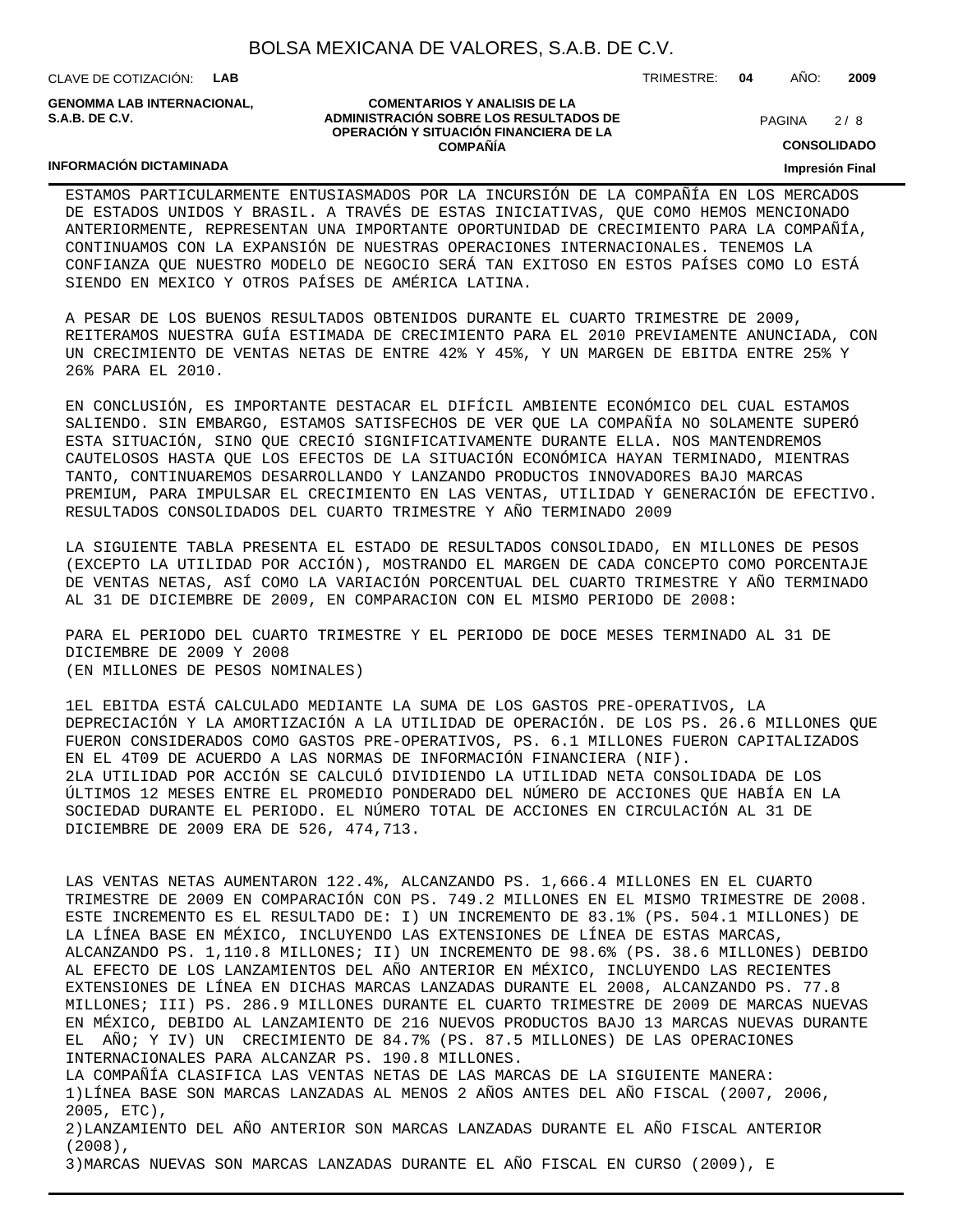CLAVE DE COTIZACIÓN: **LAB**

**INFORMACIÓN DICTAMINADA**

**GENOMMA LAB INTERNACIONAL, S.A.B. DE C.V.**

**COMENTARIOS Y ANALISIS DE LA ADMINISTRACIÓN SOBRE LOS RESULTADOS DE OPERACIÓN Y SITUACIÓN FINANCIERA DE LA COMPAÑÍA**

TRIMESTRE: **04** AÑO: **2009**

 $3/8$ PAGINA

**CONSOLIDADO**

**Impresión Final**

#### 4) INTERNACIONALES SON LAS VENTAS NETAS DE LAS OPERACIONES INTERNACIONALES.

LAS VENTAS NETAS PARA EL AÑO COMPLETO 2009 AUMENTARON 68.3%, ALCANZANDO PS. 4,424.7 MILLONES EN EL 2009 EN COMPARACIÓN CON PS. 2,629.4 MILLONES EN EL 2008. ESTE INCREMENTO FUE EL RESULTADO DE LA COMBINACIÓN DE LOS SIGUIENTES FACTORES: I) UN INCREMENTO DE 19.8% (PS. 454.2 MILLONES) DE LA LÍNEA BASE EN MÉXICO, INCLUYENDO LAS EXTENSIONES DE LÍNEA DE ESTAS MARCAS, ALCANZANDO PS. 2,750.7 MILLONES; II) UN INCREMENTO DE 109.7% (PS. 125.5 MILLONES) DEBIDO AL EFECTO DE LOS LANZAMIENTOS DEL AÑO ANTERIOR EN MÉXICO, INCLUYENDO LAS RECIENTES EXTENSIONES DE LÍNEA EN DICHAS MARCAS LANZADAS DURANTE EL 2008, QUE ALCANZARON PS. 239.9 MILLONES; III) PS. 815.6 MILLONES DURANTE 2009 DE MARCAS NUEVAS EN MÉXICO, DEBIDO AL LANZAMIENTO DE 216 NUEVOS PRODUCTOS BAJO 13 MARCAS NUEVAS; Y IV) UN CRECIMIENTO DE 183.0% (PS. 399.9 MILLONES) DE LAS OPERACIONES INTERNACIONALES PARA ALCANZAR PS. 618.4 MILLONES.

LA SIGUIENTE TABLA MUESTRA EL DESGLOSE DE LAS VENTAS NETAS PARA LOS AÑOS 2009 Y 2008 POR MARCA: (EN MILLONES DE PESOS NOMINALES)

LA UTILIDAD BRUTA AUMENTÓ 120.2% PARA LLEGAR A 1,201.4 MILLONES EN EL CUARTO TRIMESTRE DE 2009, EN COMPARACIÓN CON PS. 545.5 MILLONES EN EL CUARTO TRIMESTRE DE 2008. EL MARGEN BRUTO DISMINUYÓ 0.7 PUNTOS PORCENTUALES, COMO PORCENTAJE DE VENTAS NETAS, AL ALCANZAR 72.1% EN EL CUARTO TRIMESTRE DE 2009 COMPARADO CON 72.8% DURANTE EL MISMO PERIODO DE 2008. ESTA DISMINUCIÓN DE MARGEN SE ATRIBUYE PRINCIPALMENTE A UN MAYOR COSTO COMO PORCENTAJE DE VENTAS DE NUESTRO PORTAFOLIO DE PRODUCTOS PRIMER NIVEL POR TU SALUD. ESTO FUE PARCIALMENTE COMPENSADO POR EL CAMBIO EN LA MEZCLA DE VENTAS, CON UN PESO MAYOR DE LOS PRODUCTOS OTC, LOS CUALES TIENEN UN COSTO DE VENTAS MÁS BAJO COMO PORCENTAJE DE VENTAS NETAS.

EL MARGEN BRUTO PARA EL AÑO COMPLETO 2009 INCREMENTO EN 62.0%, A PS. 3,187.1 MILLONES COMPARADO CON PS. 1,967.2 MILLONES EN EL 2008. LOS GASTOS GENERALES, DE VENTA Y ADMINISTRACIÓN, COMO PORCENTAJE DE VENTAS NETAS, DISMINUYERON 2.5 PUNTOS PORCENTUALES PARA ALCANZAR 42.8% EN EL CUARTO TRIMESTRE DE 2009, COMPARADO CON 45.3% EN EL CUARTO TRIMESTRE DE 2008. ESTA DISMINUCIÓN SE DEBIÓ PRINCIPALMENTE A LAS ECONOMIAS DE ESCALA QUE SE OBTUVIERON DEBIDO AL FUERTE INCREMENTO EN LAS VENTAS NETAS DURANTE EL PERIÓDO. ESTA DISMINUCIÓN FUE PARCIALMENTE COMPENSADA POR UN INCREMENTO EN LOS GASTOS DE PUBLICIDAD, COMO PORCENTAJE DE VENTAS NETAS, MAYORMENTE EN EL PORTAFOLIO DE LA MARCA PRIMER NIVEL POR TU SALUD, ASÍ COMO, EN OTROS LANZAMIENTOS DE NUEVOS PRODUCTOS.

PARA EL AÑO COMPLETO 2009, Y COMO PORCENTAJE DE VENTAS NETAS, LOS GASTOS GENERALES, DE VENTA Y ADMINISTRACIÓN DISMINUYERON 1.9 PUNTOS BASE A 47.3%, COMPARADO CON 49.2% PARA EL AÑO 2008.

EL EBITDA AUMENTÓ 139.3%, ALCANZANDO PS. 507.6MILLONES DURANTE EL CUARTO TRIMESTRE DE 2009, COMPARADO CON PS. 212.1 MILLONES EN EL MISMO PERIODO DE 2008. EL MARGEN DE EBITDA INCREMENTÓ 2.1 PUNTOS PORCENTUALES, COMO PORCENTAJE DE VENTAS NETAS, PARA ALCANZAR 30.5% EN EL CUARTO TRIMESTRE DE 2009, COMPARADO CON 28.3% EN EL CUARTO TRIMESTRE DE 2008. EL INCREMENTO EN EL MARGEN DE EBITDA SE DEBE PRINCIPALMENTE AL DECREMENTO EN LOS GASTOS GENERALES DE VENTA Y ADMINISTRACIÓN, COMO PORCENTAJE DE VENTAS NETAS, LO CUAL FUE PARCIALMENTE COMPENSADO POR UN MAYOR COSTO DE VENTAS COMO PORCENTAJE DE VENTAS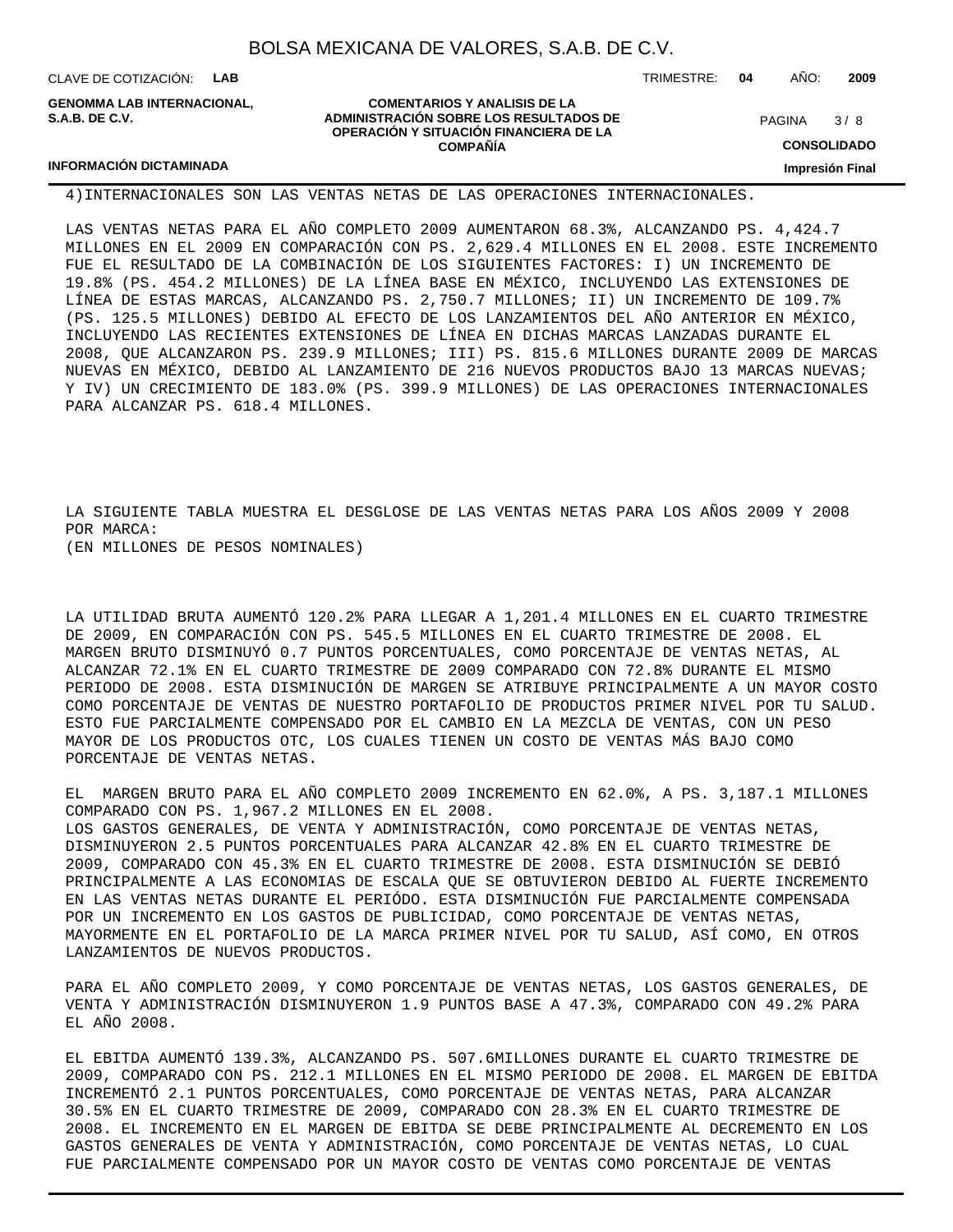CLAVE DE COTIZACIÓN: **LAB**

**GENOMMA LAB INTERNACIONAL, S.A.B. DE C.V.**

**COMENTARIOS Y ANALISIS DE LA ADMINISTRACIÓN SOBRE LOS RESULTADOS DE OPERACIÓN Y SITUACIÓN FINANCIERA DE LA COMPAÑÍA**

 $4/8$ **PAGINA** 

TRIMESTRE: **04** AÑO: **2009**

**CONSOLIDADO**

**Impresión Final**

#### **INFORMACIÓN DICTAMINADA**

NETAS, POR LAS RAZONES PREVIAMENTE MENCIONADAS.

EL EBITDA PARA EL AÑO COMPLETO 2009 INCREMENTÓ 65.5%, A PS. 1,143.6 MILLONES, COMPARADO CON PS. 691.1 MILLONES EN EL 2008.

RECONCILIACIÓN DEL EBITDA PARA EL CUARTO TRIMESTRE TERMINADO AL 31 DE DICIEMBRE DE 2009 Y 2008 (EN MILLONES DE PESOS CONSTANTES)

LA UTILIDAD OPERATIVA AUMENTÓ 136.7% ALCANZANDO PS. 487.9 MILLONES EN EL CUARTO TRIMESTRE DE 2009 COMPARADO CON PS. 206.2 MILLONES EN EL CUARTO TRIMESTRE DE 2008. EL MARGEN OPERATIVO INCREMENTÓ 1.8 PUNTOS PORCENTUALES, COMO PORCENTAJE DE VENTAS NETAS ALCANZANDO 29.3% DURANTE EL CUARTO TRIMESTRE DE 2009, COMPARADO CON 27.5% DURANTE EL MISMO PERIODO DE 2008. ESTE INCREMENTO SE DEBE PRINCIPALMENTE A LOS DECREMENTOS EN LOS GASTOS GENERALES DE VENTA Y ADMINISTRACIÓN COMO PORCENTAJE DE VENTAS NETAS MENCIONADOS ANTERIORMENTE Y A UNA DISMINUCIÓN LA AMORTIZACIÓN DERIVADA DE LA RECLASIFICACIÓN DE GASTOS PRE-OPERATIVOS EN COLOMBIA, LOS CUALES FUERON CAPITALIZADOS Y AMORTIZADOS INICIALMENTE.

LA UTILIDAD OPERATIVA PARA EL AÑO COMPLETO 2009 INCREMENTÓ 62.1% A PS, 1,090.7 MILLONES EN EL 2009, COMPARADO CON PS. 672.7 MILLONES EN EL 2008.

EL COSTO INTEGRAL DE FINANCIAMIENTO FUE DE PS. 14.2 MILLONES EN EL CUARTO TRIMESTRE DE 2009, LO CUAL REPRESENTA UN INCREMENTO DE PS. 64.8 MILLONES COMPARADO CON UNA GANACIA DE PS. 50.6 MILLONES EN EL CUARTO TRIMESTRE DE 2008. EL INCREMENTO SE DEBE PRINCIPALMENTE A: I) UN MENOR INGRESO FINANCIERO DE PS. 3.9 MILLONES DURANTE EL CUARTO TRIMESTRE DE 2009, COMPARADO CON PS. 18.1 MILLONES EN EL CUARTO TRIMESTRE DE 2008, DERIVADO PRINCIPALMENTE DE UN MAYOR NIVEL DE CAJA PROMEDIO DURANTE 2008 Y UNA CAÍDA EN LA TASA DE INTERÉS PAGADA POR BANCOS EN PESOS Y EN DÓLARES; II) UN INCREMENTO EN LA GANANCIA POR POSICIÓN MONETARIA, ALCANZANDO PS. 3.1 MILLONES EN EL CUARTO TRIMESTRE DEL 2009, COMPARADO CON UNA PÉRDIDA DE PS. 1.5 MILLONES EN EL CUARTO TRIMESTRE DEL 2008; III) UNA PÉRDIDA CAMBIARIA DE PS. 16.1 MILLONES EN EL CUARTO TRIMESTRE DEL 2009, COMPARADO CON UNA GANANCIA DE PS. 41.0 MILLONES EN EL CUARTO TRIMESTRE DEL 2008, DEBIDO PRINCIPALMENTE A LA DEPRECIACIÓN DEL DÓLAR AMERICANO FRENTE AL PESO MEXICANO DURANTE EL PERIODO; IV) UN INCREMENTO EN GASTOS FINANCIEROS DE PS. 0.1 MILLONES DURANTE EL CUARTO TRIMESTRE DEL 2009, ALCANZANDO PS. 6.1 MILLONES, COMPARADO CON PS. 6.0 MILLONES EN EL CUARTO TRIMESTRE DE 2008; Y V) UN INCREMENTO DE PS. 2.2 MILLONES EN EL EFECTO DEL TIPO DE CAMBIO EN OPERACIONES INTERNACIONALES, RESULTANDO EN UNA GANANCIA DE PS. 1.1 MILLONES EN EL CUARTO TRIMESTRE DE 2009, COMPARADO CON UNA PÉRDIDA DE PS. 1.1 MILLONES EN EL CUARTO TRIMESTRE 2008, DEBIDO A LA APRECIACIÓN CAMBIARIA EN NUESTRAS OPERACIONES CORRESPONDIENTES A CADA PERIODO. AL 31 DE DICIEMBRE DE 2009, LA COMPAÑÍA MANTENÍA EN TESORERÍA UNA POSICIÓN EN DÓLARES DE US\$ 20.5 MILLONES.

EL COSTO INTEGRAL DE FINANCIAMIENTO PARA EL AÑO COMPLETO 2009, REPRESENTÓ PS. 13.3 MILLONES PARA EL 2009, UN AUMENTO DE PS. 75.2 MILLONES COMPARADO CON UNA GANANCIA DE PS. 61.9 MILLONES REPORTADA DURANTE EL MISMO PERIODO DE 2008.

AL 31 DE DICIEMBRE DE 2009, GENOMMA LAB REGISTRÓ UNA POSICIÓN TOTAL EN EFECTIVO, CONSIDERANDO TANTO PESOS COMO DÓLARES DE PS. 1,059.4 MILLONES.

LA UTILIDAD NETA CONSOLIDADA AUMENTÓ 95.1%, ALCANZANDO PS. 376.1 MILLONES DURANTE EL CUARTO TRIMESTRE DE 2009 COMPARADO CON PS. 192.7 MILLONES DURANTE EL CUARTO TRIMESTRE DE 2008. LA UTILIDAD NETA CONSOLIDADA, COMO PORCENTAJE DE VENTAS NETAS, DISMINUYÓ 3.1 PUNTOS PORCENTUALES ALCANZANDO 22.6% DURANTE EL CUARTO TRIMESTRE DE 2009, COMPARADO CON 25.7% DURANTE EL MISMO PERIODO DE 2008.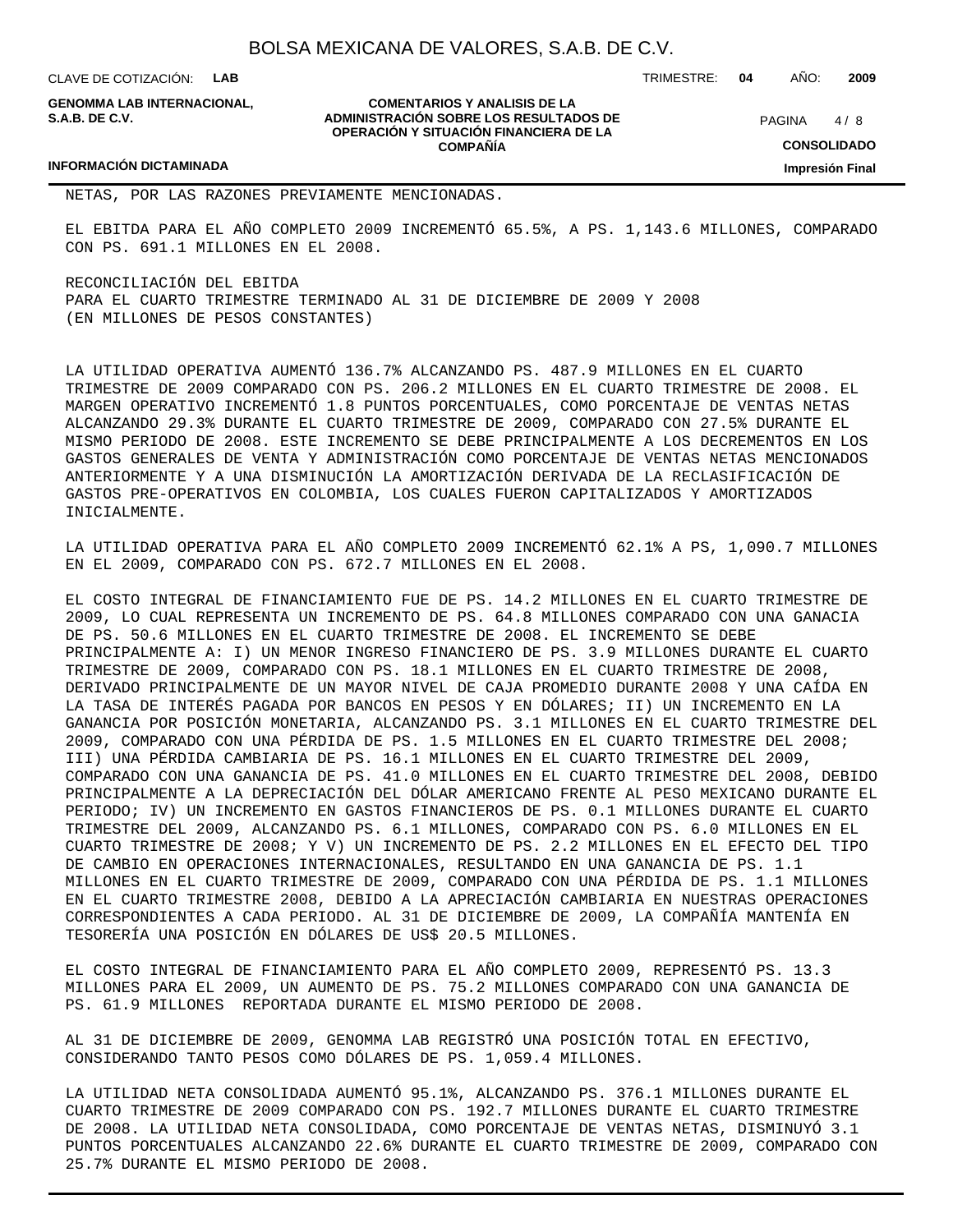CLAVE DE COTIZACIÓN: **LAB**

**S.A.B. DE C.V.**

**COMENTARIOS Y ANALISIS DE LA ADMINISTRACIÓN SOBRE LOS RESULTADOS DE OPERACIÓN Y SITUACIÓN FINANCIERA DE LA COMPAÑÍA**

TRIMESTRE: **04** AÑO: **2009**

 $5/8$ **PAGINA** 

**CONSOLIDADO**

**Impresión Final**

## LA UTILIDAD NETA CONSOLIDADA PARA EL AÑO TERMINADO AL 31 DE DICIEMBRE DE 2009 INCREMENTÓ 48.2%, ALCANZANDO PS. 760.0 MILLONES EN EL 2009 COMPARADO CON PS. 512.8 MILLONES DURANTE EL MISMO PERIODO DE 2008. LA UTILIDAD NETA CONSOLIDADA, COMO PORCENTAJE DE VENTAS NETAS, DISMINUYÓ 2.3 PUNTOS PORCENTUALES A 17.2% EN 2009 COMPARADO CON 19.5% EN 2008. BALANCE GENERAL

EFECTIVO Y EQUIVALENTES DISMINUYÓ 17.9% (PS. 231.7 MILLONES) ALCANZANDO PS. 1,059.4 MILLONES AL 31 DE DICIEMBRE DE 2009, COMPARADO CON PS. 1,291.0 MILLONES AL 31 DE DICIEMBRE DE 2008. ESTA DISMINUCIÓN SE DEBIÓ PRINCIPALMENTE A USO DE EFECTIVO RELACIONADO CON: I) CAPITAL DE TRABAJO DE PS. 765.7 MILLONES; II) ADQUISICIONES DURANTE EL 2009, POR UN MONTO TOTAL DE PS. 466.0 MILLONES, DE LOS CUALES PS. 303.3 MILLONES HAN SIDO PAGADOS; III) EL TRASPASO DE RECURSOS AL FONDO DE RECOMPRA DE ACCIONES DE LA COMPAÑÍA POR PS. 20.0 MILLONES; IV) EL FONDEO DEL PROGRAMA DE COMPENSACIÓN DE EMPLEADOS POR PS. 40.0 MILLONES; Y V) PS. 178.3 MILLONES DE LA INVERSIÓN DE CAPITAL PRINCIPALMENTE ALOCADO PARA ESTUDIOS DE GRABACIÓN. ESTE USO DE CAJA FUE PARCIALMENTE CONTRARRESTADO POR LA GENERACIÓN DE EFECTIVO REGISTRADA POR LA COMPAÑÍA DURANTE LOS ÚLTIMOS DOCE MESES.

LA CARTERA DE CLIENTES INCREMENTÓ 94.1% (PS. 648.0 MILLONES) A PS. 1,336.9 MILLONES AL 31 DE DICIEMBRE DE 2009, COMPARADO CON PS. 688.9 MILLONES AL 31 DE DICIEMBRE DE 2008. LOS DÍAS DE CLIENTES INCREMENTARON EN 15 DÍAS, AL PASAR DE 94 DÍAS AL 31 DE DICIEMBRE DE 2008 A 109 DÍAS AL 31 DE DICIEMBRE DE 2009. ESTE INCREMENTO SE DEBE PRINCIPALMENTE AL SUBSTANCIAL CRECIMIENTO DE LA COMPAÑÍA DURANTE EL PERIODO. EL CICLO DE COBRANZA DURANTE EL PERIODO ESTA EN LÍNEA CON LOS TÉRMINOS ACORDADOS CON NUESTROS CLIENTES.

LOS INVENTARIOS AUMENTARON 54.6% (PS. 222.4 MILLONES) ALCANZANDO PS. 630.1 MILLONES AL 31 DE DICIEMBRE DE 2009, COMPARADO CON PS. 407.7 MILLONES AL 31 DE DICIEMBRE DE 2008. LOS DÍAS DE INVENTARIO DISMINUYERON EN 39 DÍAS, AL PASAR DE 222 DÍAS EL 31 DE DICIEMBRE DE 2008 A 183 DÍAS AL 31 DE DICIEMBRE DE 2009. ESTA DISMINUCIÓN SE DEBIÓ PRINCIPALMENTE A UN INCREMENTO EN VENTAS MAYOR A LO ESPERADO DURANTE EL PERIODO, EL CUAL FUE PARCIALMENTE CONTRARRESTADO POR UN INCREMENTO EN INVENTARIOS PARA LAS OPERACIONES EN BRASIL Y E.U.A.

PROVEEDORES AUMENTARON 57.6% (PS. 217.1 MILLONES) ALCANZANDO PS. 594.3 MILLONES AL 31 DE DICIEMBRE DE 2009, COMPARADO CON PS. 377.2 MILLONES AL 31 DE DICIEMBRE DE 2008. LOS DÍAS DE PROVEEDORES DISMINUYERON EN 32 DÍAS, AL PASAR DE 205 DÍAS AL 31 DE DICIEMBRE DE 2008 A 173 DÍAS AL 31 DE DICIEMBRE DE 2009. ESTE CAMBIO SE DEBIÓ PRINCIPALMENTE A LA ESTANDARIZACIÓN DE LOS TÉRMINOS COMERCIALES DE LA COMPAÑÍA CON SUS PROVEEDORES.

EL CICLO DE CONVERSIÓN DE EFECTIVO ALCANZÓ 119 DÍAS, EL CUAL SE ENCUENTRA EN LÍNEA CON EL OBJETIVO CLAVE DE LA COMPAÑÍA DE 120 DÍAS.

OTROS ACTIVOS CIRCULANTES INCREMENTARON 64.8% (PS. 133.9 MILLONES) ALCANZANDO PS. 340.6 MILLONES AL 31 DE DICIEMBRE DE 2009, COMPARADO CON PS. 206.6 MILLONES AL 31 DE DICIEMBRE DE 2008. ESTE CAMBIO SE ATRIBUYE PRINCIPALMENTE A: I) UN INCREMENTO EN IMPUESTOS PENDIENTES POR RECUPERAR DEBIDO AL REEMBOLSO PENDIENTE DE IMPUESTOS; Y II) UN AUMENTO EN PUBLICIDAD PAGADA POR ANTICIPADO.

OTROS PASIVOS CIRCULANTES INCREMENTARON 252.6% (PS. 338.9 MILLONES) ALCANZANDO PS. 473.0 MILLONES AL 31 DE DICIEMBRE DE 2009, COMPARADO CON PS. 134.1 MILLONES AL 31 DE DICIEMBRE DE 2008. ESTE CAMBIO SE ATRIBUYE PRINCIPALMENTE AL AUMENTO EN IMPUESTOS POR PAGAR COMBINADO CON EL INCREMENTO EN OTROS ACREEDORES DERIVADO DE MAYORES GASTOS

**GENOMMA LAB INTERNACIONAL,**

**INFORMACIÓN DICTAMINADA**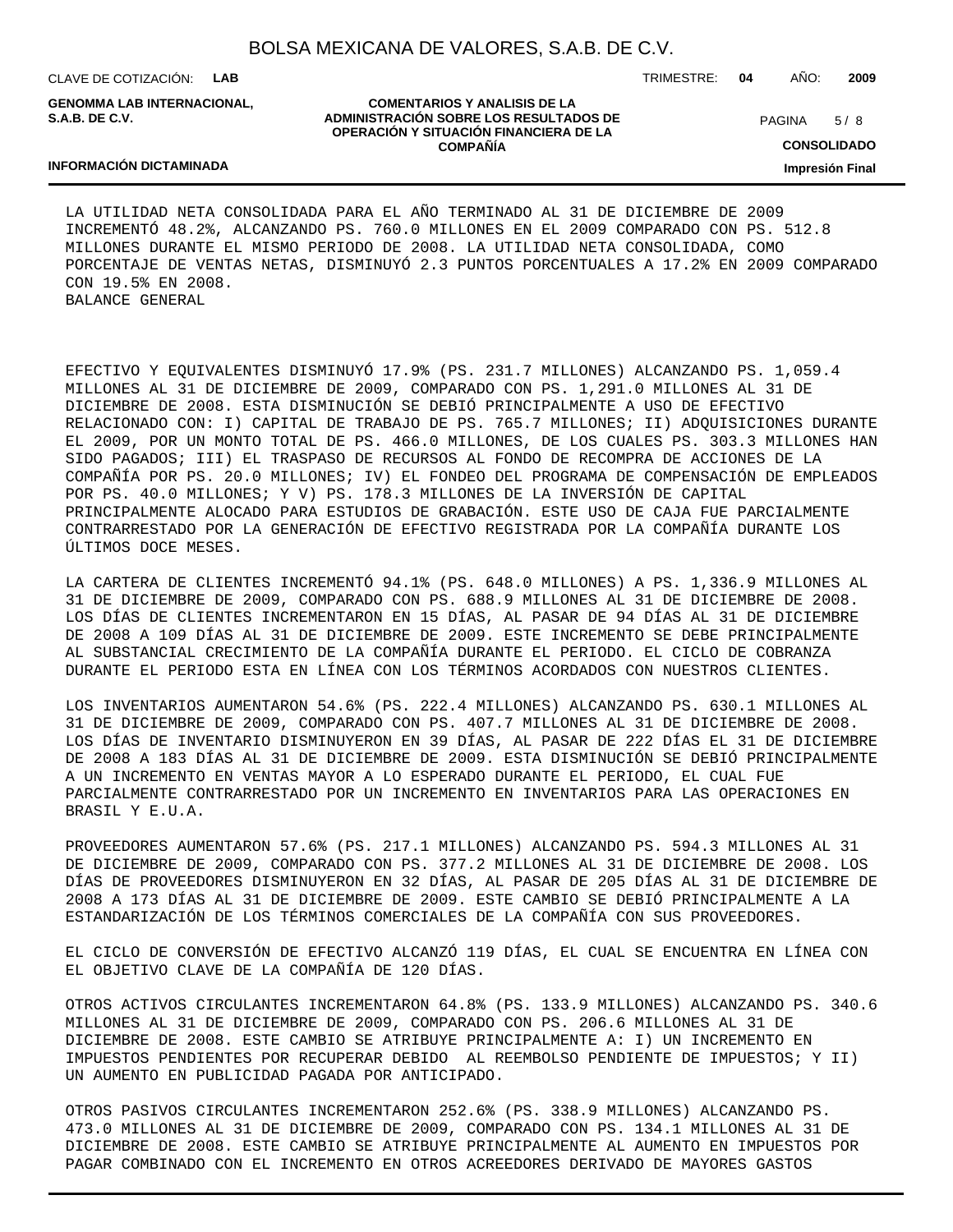CLAVE DE COTIZACIÓN: **LAB**

**GENOMMA LAB INTERNACIONAL, S.A.B. DE C.V.**

**COMENTARIOS Y ANALISIS DE LA ADMINISTRACIÓN SOBRE LOS RESULTADOS DE OPERACIÓN Y SITUACIÓN FINANCIERA DE LA COMPAÑÍA**

 $6/8$ PAGINA

TRIMESTRE: **04** AÑO: **2009**

**CONSOLIDADO**

**Impresión Final**

## **INFORMACIÓN DICTAMINADA**

ESTANDARIZADOS DE OPERACIÓN.

DURANTE EL CUARTO TRIMESTRE DE 2009, EL FLUJO DE OPERACIÓN Y EL SALDO EN CAJA FUERON SUFICIENTES PARA FINANCIAR LOS REQUERIMIENTOS DE LIQUIDEZ DE LA COMPAÑÍA.

RESUMEN OPERATIVO

VENTAS DEL CUARTO TRIMESTRE

EN EL CUARTO TRIMESTRE DEL 2009, LAS VENTAS NETAS DE MEDICAMENTOS DE LIBRE VENTA (OTC) INCREMENTARON 149.8% COMPARADAS CON EL MISMO PERIODO DE 2008. DURANTE EL CUARTO TRIMESTRE DE 2009 LA COMPAÑÍA LANZÓ UN NUEVO PRODUCTO OTC.

DURANTE EL 2009, LAS VENTAS NETAS DE MEDICAMENTOS DE LIBRE VENTA SE INCREMENTARON 48.2% COMPARADAS CON LAS DEL 2008.

LAS VENTAS NETAS DE PRODUCTOS DE CUIDADO PERSONAL AUMENTARON 68.7% EN EL CUARTO TRIMESTRE DE 2009, COMPARADO CON EL CUARTO TRIMESTRE DE 2008. DURANTE EL CUARTO TRIMESTRE DE 2009, LA COMPAÑÍA LANZÓ DIEZ NUEVOS PRODUCTOS DE CUIDADO PERSONAL.

DURANTE EL AÑO COMPLETO 2009, LAS VENTAS NETAS DE PRODUCTOS DE CUIDADO PERSONAL AUMENTARON 36.4% , COMPARADO CON 2008.

DURANTE EL CUARTO TRIMESTRE DE 2009, LA COMPAÑÍA LANZÓ 35 NUEVOS MEDICAMENTOS GENÉRICOS.

LAS VENTAS NETAS DE NUESTRAS OPERACIONES INTERNACIONALES AUMENTARON 84.7%, ALCANZANDO PS. 190.8 MILLONES EN EL CUARTO TRIMESTRE DE 2009, COMPARADO CON PS. 103.3 MILLONES EN EL MISMO TRIMESTRE DE 2008. ESTE CRECIMIENTO ES DERIVADO PRINCIPALMENTE DE LAS VENTAS DE NUESTRAS OPERACIONES EN AMÉRICA LATINA, PRINCIPALMENTE EN ARGENTINA Y COLOMBIA.

LAS VENTAS NETAS DE NUESTRAS OPERACIONES INTERNACIONALES AUMENTARON 183.0%, ALCANZANDO PS. 618.4 MILLONES EN EL CUARTO TRIMESTRE DE 2009, COMPARADO CON PS. 218.5 MILLONES DURANTE EL MISMO PERIODO DE 2008.

LANZAMIENTO DE NUEVOS PRODUCTOS Y EXTENSIONES DE LÍNEA DURANTE 2009, LA COMPAÑÍA LANZÓ 25 PRODUCTOS COMO EXTENSIONES DE LA LÍNEA BASE Y LANZAMIENTOS DEL AÑO ANTERIOR; Y 216 NUEVOS PRODUCTOS BAJO 13 NUEVAS MARCAS; ENTRE LOS QUE DESTACAN:

BIO-NRGY ES UNA EXTENSIÓN DE LÍNEA DE NUESTRA MARCA DE ANALGÉSICOS BIO-ELECTRO, LA CUAL CONSISTE EN TABLETAS DE LIBRE VENTA (OTC) QUE AYUDAN A ELIMINAR LOS DOLORES DE CABEZA Y MIGRAÑAS SIN CAUSAR SOMNOLENCIA O FATIGA. SU FÓRMULA ESTÁ BASADA EN PARACETAMOL Y CAFEINA.

BIO-DUAL ES TAMBIÉN UNA EXTENSIÓN DE LÍNEA DE NUESTRA MARCA DE ANALGÉSICOS BIO-ELECTRO, LA CUAL CONSISTE EN TABLETAS DE LIBRE VENTA (OTC) QUE AYUDAN A ELIMINAR DOLORES DE CABEZA Y MIGRAÑAS A LA VEZ QUE AYUDA A CONCILIAR EL SUEÑO, DEBIDO A SU FÓRMULA BASADA EN PARACETAMOL Y DIFENHIDRAMINA.

TIO NACHO ACLARANTE ES UNA MARCA QUE SE COMPRÓ EN 2008 POR SU ALTO RECONOCIMIENTO EN LA CATEGORÍA DE SHAMPOO. SU FÓRMULA HECHA A BASE A MANZANILLA RESTAURA Y ACLARA EL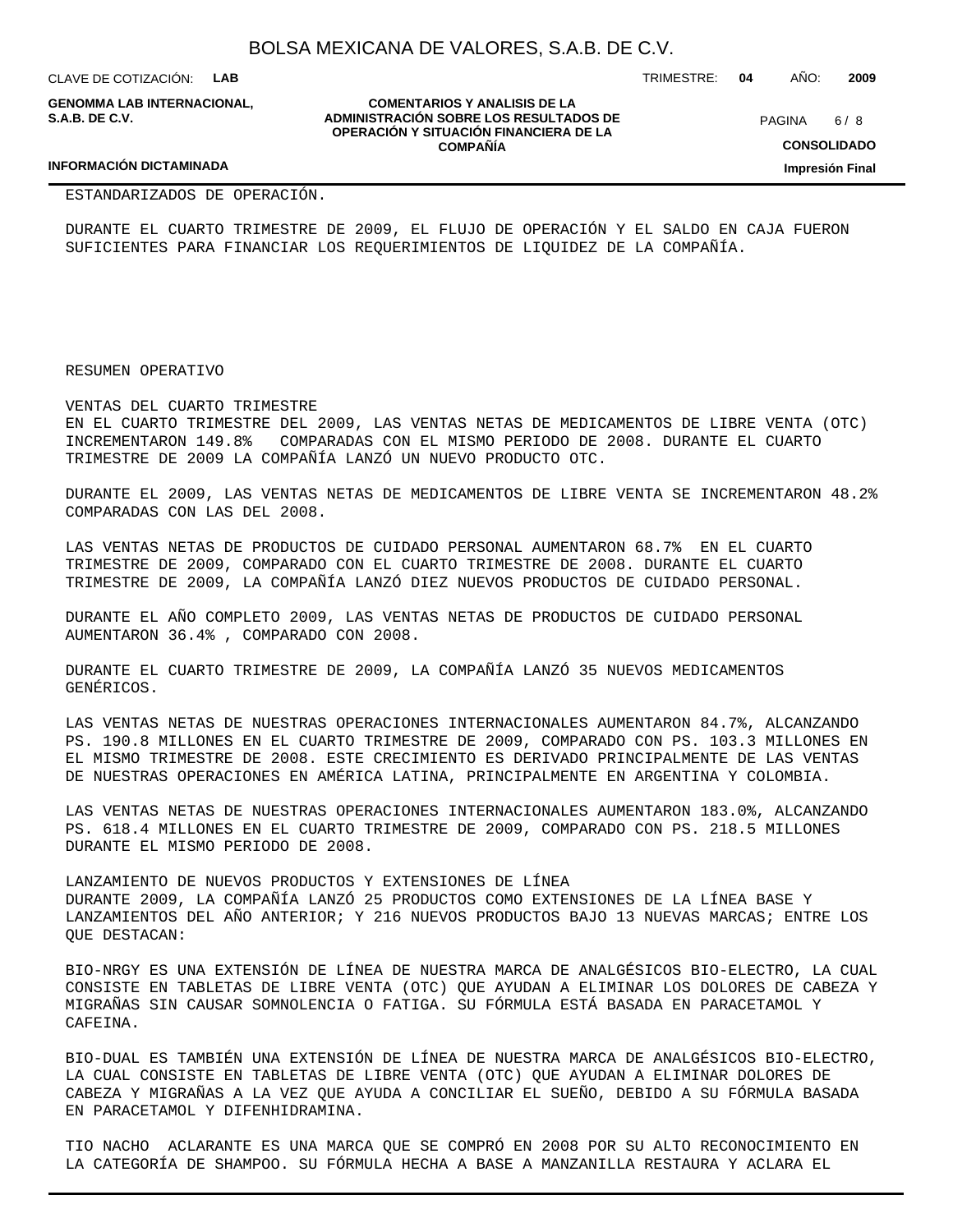**COMENTARIOS Y ANALISIS DE LA ADMINISTRACIÓN SOBRE LOS RESULTADOS DE OPERACIÓN Y SITUACIÓN FINANCIERA DE LA COMPAÑÍA**

CLAVE DE COTIZACIÓN: **LAB**

**GENOMMA LAB INTERNACIONAL, S.A.B. DE C.V.**

TRIMESTRE: **04** AÑO: **2009**

**CONSOLIDADO Impresión Final**

 $7/8$ PAGINA

**INFORMACIÓN DICTAMINADA**

CABELLO.

OTROS EVENTOS

Ø EL 22 DE DICIEMBRE DE 2009, LA COMPAÑÍA PUBLICÓ SU GUÍA DE CRECIMIENTO ESTIMADO PARA 2010, ESPERANDO UN CRECIMIENTO EN VENTAS NETAS DE ENTRE 42% Y 45% PARA EL AÑO 2010, EXCLUYENDO POSIBLES ADQUISICIONES, Y UN MARGEN DE EBITDA DE ENTRE 25.0% Y 26.0%, EN BASE A LOS RESULTADOS DEL AÑO 2009.

Ø DURANTE EL CUARTO TRIMESTRE DE 2009 SE TUVO UNA MEJORA IMPORTANTE EN LA LIQUIDEZ DE LA ACCIÓN DEBIDO PRINCIPALMENTE A: I) UNA MAYOR BASE DE INVERSIONISTAS; II) UN SÓLIDO DESEMPEÑO FINANCIERO; III) EL CONTINUO CRECIMIENTO SUPERANDO NUESTRAS EXPECTATIVAS; IV) UN INCREMENTO EN LAS ACCIONES EN CIRCULACIÓN, ALCANZANDO 32.3% DEL TOTAL DE ACCIONES DE LA COMPAÑÍA; Y V) EL APOYO POR PARTE DE UBS A QUIÉN SE CONTRATÓ COMO FORMADOR DE MERCADO PARA INCREMENTAR EL NÚMERO DE TRANSACCIONES Y DISMINUIR EL DIFERENCIAL EN LAS POSICIONES DE COMPRA/VENTA. COMO RESULTADO DE LO ANTERIORMENTE MENCIONADO, LAS ACCIONES DE LA COMPAÑÍA SE HAN MOVIDO DE LA POSICIÓN 48 A LA POSICIÓN 28 EN EL ÍNDICE DE LIQUIDEZ DE LA BOLSA MEXICANA DE VALORES EN TAN SOLO 12 MESES.

Ø LA COMPAÑÍA HA DECIDIDO ADQUIRIR SUS PROPIAS OFICINAS CORPORATIVAS, CON LA FINALIDAD DE CUMPLIR CON LAS NECESIDADES DE SUS EMPLEADOS. LAS NUEVAS INSTALACIONES INCLUIRÁN 6,000 M2, TENDRÁN UN COSTO DE US\$ 11.25 MILLONES Y ESTARÁN UBICADAS EN LA CIUDAD DE MÉXICO, EN EL ÁREA DE SANTA FE.

#### DESCRIPCIÓN DE LA COMPAÑÍA

GENOMMA LAB ES UNA DE LAS EMPRESAS DE MAYOR CRECIMIENTO EN LA INDUSTRIA DE PRODUCTOS FARMACÉUTICOS, OTC Y PRODUCTOS PARA EL CUIDADO PERSONAL EN MÉXICO. GENOMMA LAB SE DEDICA AL DESARROLLO, VENTA Y PROMOCIÓN DE UNA GRAN VARIEDAD DE PRODUCTOS DE MARCA PREMIUM, MUCHOS DE LOS CUALES SON LÍDERES DE LA CATEGORÍA EN LA CUAL COMPITEN EN TÉRMINOS DE VENTAS Y PARTICIPACIÓN DE MERCADO. GENOMMA LAB TIENE UNA COMBINACIÓN DE DESARROLLO DE NUEVOS Y EXITOSOS PRODUCTOS, UNA MERCADOTECNIA DIRIGIDA AL CLIENTE, UNA AMPLIA RED DE DISTRIBUCIÓN DE PRODUCTOS Y UN MODELO DE OPERACIÓN ALTAMENTE FLEXIBLE Y DE BAJO COSTO. LAS ACCIONES DE GENOMMA LAB COTIZAN EN LA BOLSA MEXICANA DE VALORES BAJO EL SÍMBOLO DE COTIZACIÓN LAB.B (BLOOMBERG: LABB.MX).

#### INFORMACIÓN SOBRE ESTIMACIONES Y RIESGOS ASOCIADOS.

LA INFORMACIÓN QUE SE PRESENTA EN ESTE COMUNICADO CONTIENE CIERTAS DECLARACIONES ACERCA DEL FUTURO E INFORMACIÓN RELATIVA A GENOMMA LAB INTERNACIONAL, S.A.B. DE C.V. Y SUS SUBSIDIARIAS (EN CONJUNTO GENOMMA LAB O LA COMPAÑÍA) LAS CUALES ESTÁN BASADAS EN EL ENTENDIMIENTO DE SUS ADMINISTRADORES, ASÍ COMO EN SUPUESTOS E INFORMACIÓN ACTUALMENTE DISPONIBLE PARA LA COMPAÑÍA. TALES DECLARACIONES REFLEJAN LA VISIÓN ACTUAL DE GENOMMA LAB SOBRE EVENTOS FUTUROS Y ESTÁN SUJETAS A CIERTOS RIESGOS, FACTORES INCIERTOS Y PRESUNCIONES. MUCHOS FACTORES PODRÍAN CAUSAR QUE LOS RESULTADOS, DESEMPEÑO, O LOGROS ACTUALES DE LA COMPAÑÍA SEAN MATERIALMENTE DIFERENTES CON RESPECTO A CUALQUIER RESULTADO FUTURO, DESEMPEÑO O LOGRO DE GENOMMA LAB QUE PUDIERA SER INCLUIDA, EN FORMA EXPRESA O IMPLÍCITA DENTRO DE DICHAS DECLARACIONES ACERCA DEL FUTURO, INCLUYENDO, ENTRE OTROS: CAMBIOS EN LAS CONDICIONES GENERALES ECONÓMICAS Y/O POLÍTICAS, CAMBIOS GUBERNAMENTALES Y COMERCIALES A NIVEL GLOBAL Y EN LOS PAÍSES EN LOS QUE LA COMPAÑÍA HACE NEGOCIOS, CAMBIOS EN LAS TASAS DE INTERÉS Y DE INFLACIÓN, VOLATILIDAD CAMBIARIA, CAMBIOS EN LA DEMANDA Y REGULACIÓN DE LOS PRODUCTOS COMERCIALIZADOS POR LA COMPAÑÍA, CAMBIOS EN EL PRECIO DE MATERIAS PRIMAS Y OTROS INSUMOS, CAMBIOS EN LA ESTRATEGIA DE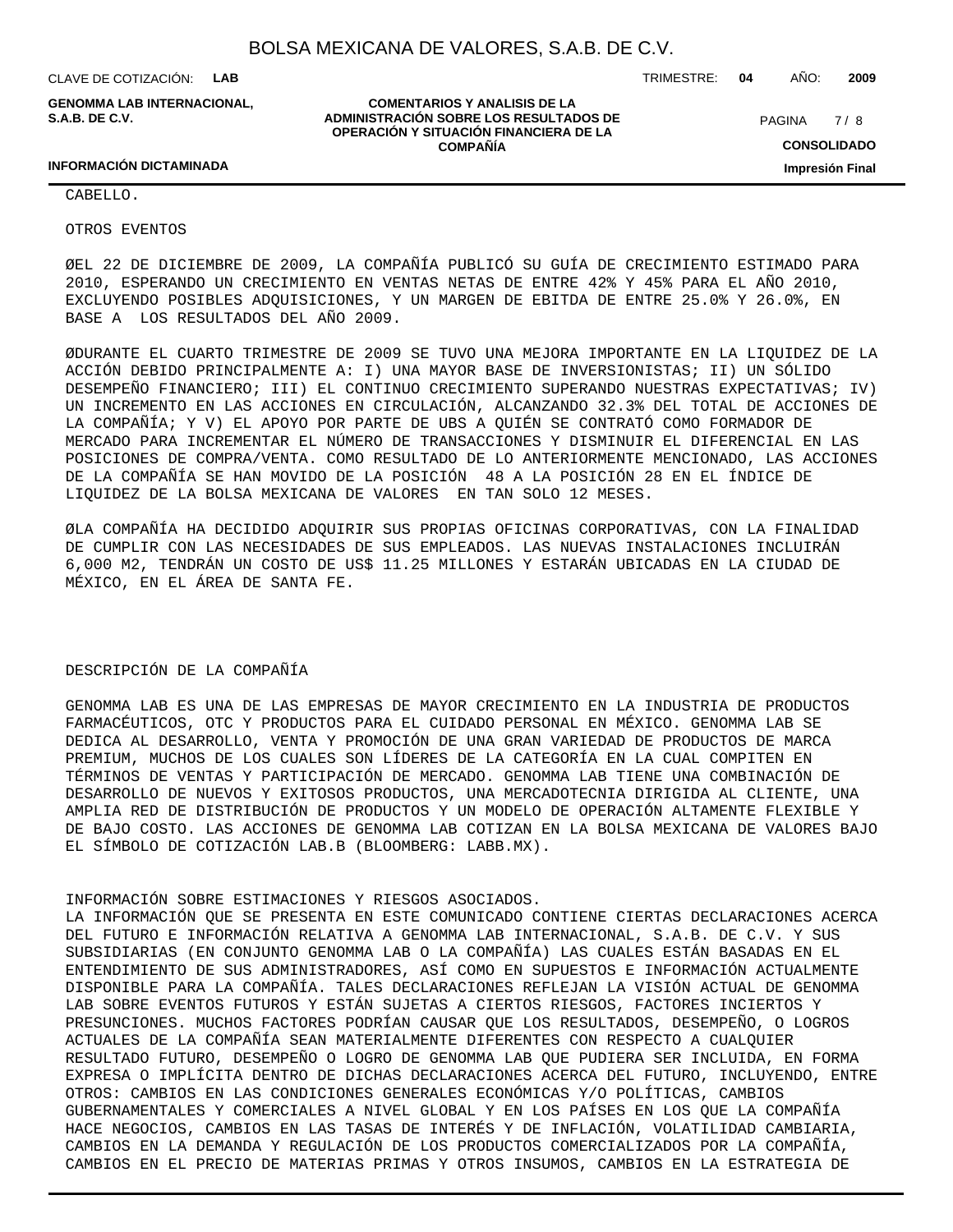CLAVE DE COTIZACIÓN: **LAB**

**GENOMMA LAB INTERNACIONAL, S.A.B. DE C.V.**

**COMENTARIOS Y ANALISIS DE LA ADMINISTRACIÓN SOBRE LOS RESULTADOS DE OPERACIÓN Y SITUACIÓN FINANCIERA DE LA COMPAÑÍA**

8 PAGINA

TRIMESTRE: **04** AÑO: **2009**

**CONSOLIDADO**

**Impresión Final**

## **INFORMACIÓN DICTAMINADA**

NEGOCIOS Y VARIOS OTROS FACTORES. SI UNO O MÁS DE ESTOS RIESGOS O FACTORES INCIERTOS SE MATERIALIZAN, O SI LOS SUPUESTOS UTILIZADOS RESULTAN SER INCORRECTOS, LOS RESULTADOS REALES PODRÍAN VARIAR MATERIALMENTE DE AQUELLOS DESCRITOS EN EL PRESENTE COMO ANTICIPADOS , CREÍDOS, ESTIMADOS O ESPERADOS. GENOMMA LAB NO PRETENDE Y NO ASUME NINGUNA OBLIGACIÓN DE ACTUALIZAR ESTAS DECLARACIONES ACERCA DEL FUTURO.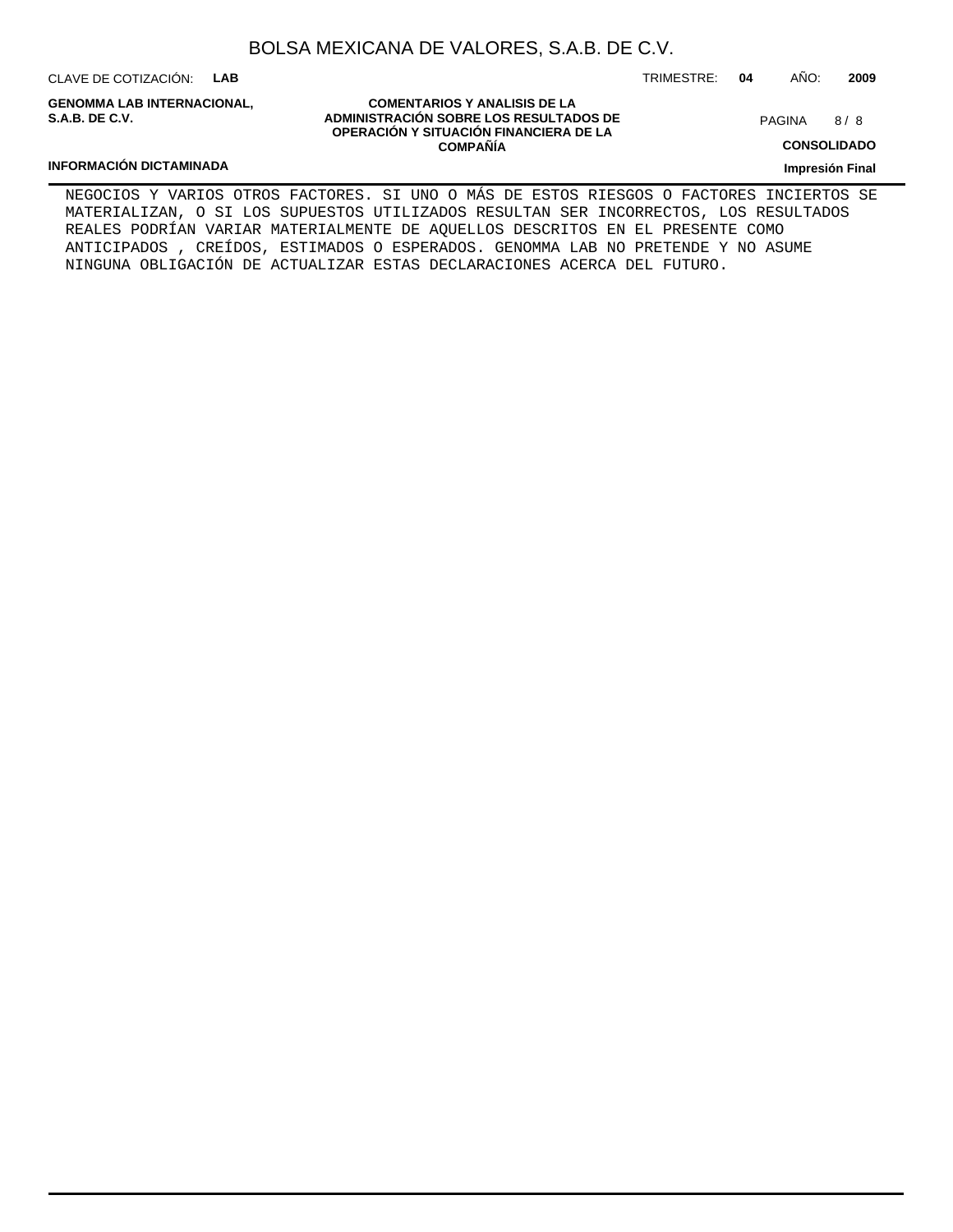CLAVE DE COTIZACIÓN: TRIMESTRE: **04** AÑO: **2009 LAB**

**GENOMMA LAB INTERNACIONAL, S.A.B. DE C.V.**

**NOTAS COMPLEMENTARIAS A LA INFORMACIÓN FINANCIERA**

PAGINA 1/14

**CONSOLIDADO**

**Impresión Final**

#### **INFORMACIÓN DICTAMINADA**

NOTAS A LOS ESTADOS FINANCIEROS CONSOLIDADOS POR LOS AÑOS QUE TERMINARON EL 31 DE DICIEMBRE DE 2009 Y 2008 (EN MILES DE PESOS)

### 1. ACTIVIDADES Y EVENTOS IMPORTANTES

GENOMMA LAB INTERNACIONAL, S. A. B. DE C. V. Y SUBSIDIARIAS (LA "COMPAÑÍA") SE DEDICA A LA VENTA DE PRODUCTOS FARMACÉUTICOS QUE NO REQUIEREN PRESCRIPCIÓN MÉDICA (EN ADELANTE PRODUCTOS OTC FARMACÉUTICOS), DE PRODUCTOS FARMACÉUTICOS GENÉRICOS INTERCAMBIABLES QUE REQUIEREN PRESCRIPCIÓN MÉDICA (EN ADELANTE PRODUCTOS GI RX) Y PRODUCTOS DE CUIDADO PERSONAL EN MÉXICO CON UNA CRECIENTE PRESENCIA EN MERCADOS INTERNACIONALES.

LA COMPAÑÍA DESARROLLA, VENDE Y COMERCIALIZA UNA AMPLIA GAMA DE PRODUCTOS DE MARCAS PREMIUM CON 79 MARCAS PROPIAS Y OFRECIENDO MÁS DE 440 PRODUCTOS EN VARIAS CATEGORÍAS, ENTRE LOS QUE SE ENCUENTRAN ANTIACNÉ, MEDICAMENTOS GENÉRICOS, PROTECCIÓN Y MEJORA SEXUAL, CREMA PARA MEJORAR LA TEXTURA DE PIEL CON CICATRICES, TRATAMIENTO DE HEMORROIDES, CONTRA VARICES, PARA CONTROL DE PESO, PARA EVITAR LA CAÍDA DEL CABELLO, UNGÜENTO PARA DOLORES MUSCULARES, ANTIÁCIDOS, TRATAMIENTO PARA INFECCIONES POR HONGOS, PARA EL ALIVIO DE LA COLITIS, PARA CONTRARRESTAR EL NIVEL DE STRESS Y DE OSTEOARTRITIS. LA COMPAÑÍA ESTÁ ENFOCADA EN INCREMENTAR EL VALOR DE LAS MARCAS DE SUS PRODUCTOS POR MEDIO DE CAMPAÑAS PUBLICITARIAS, PRINCIPALMENTE A TRAVÉS DE CAMPAÑAS TELEVISIVAS. LAS VENTAS DE LAS SUBSIDIARIAS EN EL EXTRANJERO REPRESENTAN APROXIMADAMENTE EL 14% Y 9% DE LAS VENTAS NETAS CONSOLIDADAS EN 2009 Y 2008 RESPECTIVAMENTE.

OFERTA PÚBLICA Y PRIVADA DE ACCIONES – EL 18 DE JUNIO DE 2008, LA COMPAÑÍA REALIZÓ UNA OFERTA PÚBLICA INICIAL MIXTA DE ACCIONES EN LA BOLSA MEXICANA DE VALORES Y UNA OFERTA PRIVADA EN EL EXTRANJERO DE CONFORMIDAD CON LA REGLA 144A Y LA REGULACIÓN S DE LA LEY DE VALORES DE 1933 DE LOS ESTADOS UNIDOS DE AMÉRICA. LA CLAVE DE COTIZACIÓN ES "LAB B"

INVERSIÓN EN COMPAÑÍAS SUBSIDIARIAS –DURANTE 2009, LA COMPAÑÍA ADQUIRIÓ LAS ACCIONES DE MEDICINAS Y MEDICAMENTOS NACIONALES, S. A. DE C. V. ("MMN") (ANTES MEDICINAS Y MEDICAMENTOS NACIONALES, SAPI) Y CONSTITUYÓ LAS SIGUIENTES SOCIEDADES MEXICANAS: INICIATIVAS DE ÉXITO, S. A. DE C. V., Y AERO LAB, S. A. DE C. V. ASIMISMO, CONSTITUYÓ LAS SIGUIENTES SOCIEDADES EN EL EXTRANJERO: GENOMMA LABORATORIES DO BRASIL, LTDA, GENOMMA LAB USA, INC., Y LAB BRANDS INTERNATIONAL, LLC. ESTAS SOCIEDADES AÚN SE ENCUENTRAN EN ETAPA PREOPERATIVA AL 31 DE DICIEMBRE DE 2009.

INVERSIÓN EN COMPAÑÍA ASOCIADA – DURANTE 2009, LA COMPAÑÍA APORTÓ 49% DEL CAPITAL SOCIAL DE TELEVISA CONSUMER PRODUCTS USA, LLC, SOCIEDAD CONSTITUIDA EN LOS ESTADOS UNIDOS DE AMÉRICA. DICHA SOCIEDAD AL 31 DE DICIEMBRE DE 2009 SE ENCUENTRA EN ETAPA PREOPERATIVA.

VENTA DE INVERSIÓN EN ACCIONES – DURANTE SEPTIEMBRE DE 2007, LA COMPAÑÍA ADQUIRIÓ EL 60% DE LAS ACCIONES DE GLOBAL ADMINISTRATOR, S. A. DE C. V. ("GLOBAL"), LA CUÁL A TRAVÉS DE UNA COMPAÑÍA SUBSIDIARIA, ADQUIRIÓ LOS ACTIVOS NETOS DE UN GRUPO DE COMPAÑÍAS OPERANDO BAJO LA MARCA DE DEPILITÉ. ASIMISMO DURANTE 2007, LA ADMINISTRACIÓN DE LA COMPAÑÍA ENTRÓ EN UN PLAN PARA VENDER SU INVERSIÓN EN GLOBAL. COMO PARTE DE DICHO PLAN, EL 27 DE MARZO DE 2008, LA COMPAÑÍA INTERCAMBIÓ LA PARTICIPACIÓN QUE TENÍA EN LAS OPERACIONES EN EL EXTRANJERO DE LAS COMPAÑÍAS OPERANDO BAJO LA MARCA DEPILITÉ A SU ACCIONISTA MINORITARIO, OBTENIENDO EL 40% RESTANTE DE LAS ACCIONES DE GLOBAL. ASIMISMO, LA INVERSIÓN EN GLOBAL SE VENDIÓ A TECNOLOGÍAS DE PRIMER NIVEL, S. A. DE C. V. ("TECNOLOGÍAS"), COMPAÑÍA AFILIADA, MEDIANTE EL INTERCAMBIO DE CUENTAS POR COBRAR. FINALMENTE, EL 20 DE MARZO DE 2008, SE DECRETÓ UN DIVIDENDO EN ESPECIE, QUE SE PAGÓ EL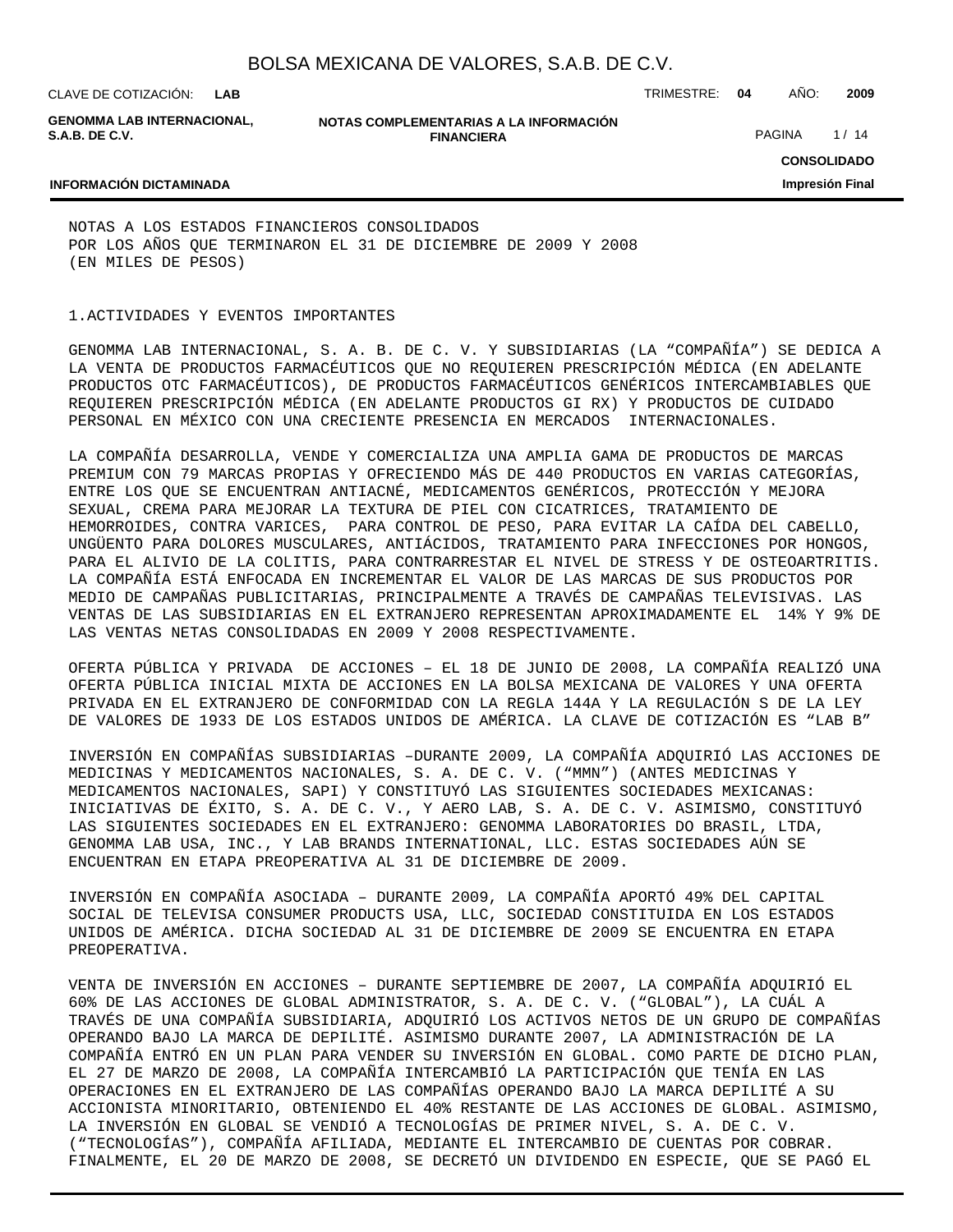**LAB**

CLAVE DE COTIZACIÓN: TRIMESTRE: **04** AÑO: **2009**

**GENOMMA LAB INTERNACIONAL, S.A.B. DE C.V.**

**INFORMACIÓN DICTAMINADA**

**NOTAS COMPLEMENTARIAS A LA INFORMACIÓN FINANCIERA**

PAGINA 2/14

**CONSOLIDADO**

#### **Impresión Final**

27 DE MARZO DE 2008 CONSIDERANDO LAS CUENTAS POR COBRAR A GLOBAL Y SUS SUBSIDIARIAS QUE SE TENÍAN A LA FECHA Y LAS CUENTAS POR COBRAR GENERADAS EN LA VENTA DE ACCIONES A TECNOLOGÍAS.

CIERRE DE OPERACIONES EN EL EXTRANJERO –DURANTE 2008, LA COMPAÑÍA REINICIÓ OPERACIONES EN COLOMBIA. POR OTRO LADO, LA COMPAÑÍA CERRÓ SU OPERACIÓN EN GUATEMALA COMO ESTRATEGIA PARA TENER UNA MAYOR EFICIENCIA OPERATIVA Y MEJORA DE GESTIÓN COMERCIAL.

OPERACIÓN DISCONTINUADA – DURANTE 2008, LA COMPAÑÍA DECIDIÓ INICIAR EL PROCESO DE CIERRE DE SU SUBSIDIARIA EN ESPAÑA COMO PARTE DE UNA ESTRATEGIA PARA ENFOCAR SU FUERZA DE VENTAS EN CENTROAMÉRICA Y SUDAMÉRICA. LA TRANSACCIÓN SE RECONOCIÓ COMO UNA OPERACIÓN DISCONTINUADA, DANDO EFECTO RETROACTIVO A LOS ESTADOS FINANCIEROS CONSOLIDADOS PARA FINES DE COMPARABILIDAD. DURANTE 2009, LA COMPAÑÍA ADQUIRIÓ EL 15% DE LAS ACCIONES QUE ESTABAN EN PODER DEL ACCIONISTA MINORITARIO.

COMPRA DE MARCAS – DURANTE 2008, LA COMPAÑÍA ADQUIRIÓ LA MARCA UNIGASTROZOL. DURANTE 2009, LA COMPAÑÍA ADQUIRIÓ LAS MARCAS TEATRICAL, HENNA EGIPCIA, FLOR DE NARANJA, JOCKEY CLUB Y ATRAVÉS DE LA COMPRA DE MMN LA MARCA POR TU SALUD.

#### 2. BASES DE PRESENTACIÓN

A. UNIDAD MONETARIA DE LOS ESTADOS FINANCIEROS – LOS ESTADOS FINANCIEROS Y NOTAS AL 31 DE DICIEMBRE DE 2009 Y 2008 Y POR LOS AÑOS QUE TERMINARON EN ESAS FECHAS INCLUYEN SALDOS Y TRANSACCIONES DE PESOS DE DIFERENTE PODER ADQUISITIVO.

B. CONSOLIDACIÓN DE ESTADOS FINANCIEROS - LOS ESTADOS FINANCIEROS CONSOLIDADOS INCLUYEN LOS DE GENOMMA LAB INTERNACIONAL, S. A. B. DE C. V. Y LOS DE SUS SUBSIDIARIAS.

D. CONVERSIÓN DE ESTADOS FINANCIEROS DE SUBSIDIARIAS EN MONEDA EXTRANJERA – PARA CONSOLIDAR LOS ESTADOS FINANCIEROS DE SUBSIDIARIAS EXTRANJERAS, ÉSTOS SE MODIFICAN EN LA MONEDA DE REGISTRO PARA PRESENTARSE BAJO NORMAS DE INFORMACIÓN FINANCIERA MEXICANAS ("NIF"), EXCEPTO POR LA APLICACIÓN DE LA NIF B-10 EFECTOS DE LA INFLACIÓN CUANDO LA ENTIDAD EXTRANJERA OPERA EN UN ENTORNO INFLACIONARIO, YA QUE LAS NORMAS DE ESTA NIF SE APLICAN A LOS ESTADOS FINANCIEROS CONVERTIDOS A MONEDA FUNCIONAL. LOS ESTADOS FINANCIEROS SE CONVIERTEN A PESOS MEXICANOS, CONSIDERANDO LAS SIGUIENTES METODOLOGÍAS:

- A PARTIR DE 2008, LAS OPERACIONES EXTRANJERAS CUYA MONEDA DE REGISTRO Y FUNCIONAL ES LA MISMA, CONVIERTEN SUS ESTADOS FINANCIEROS UTILIZANDO LOS SIGUIENTES TIPOS DE CAMBIO:1) DE CIERRE PARA LOS ACTIVOS Y PASIVOS Y 2) HISTÓRICO PARA EL CAPITAL CONTABLE, INGRESOS, COSTOS Y GASTOS. LOS EFECTOS DE CONVERSIÓN SE REGISTRAN EN EL CAPITAL CONTABLE.

- A PARTIR DE 2008, LAS OPERACIONES EXTRANJERAS CUYA MONEDA DE REGISTRO Y FUNCIONAL ES DIFERENTE, CONVIERTEN SUS ESTADOS FINANCIEROS DE LA MONEDA DE REGISTRO A LA MONEDA FUNCIONAL, UTILIZANDO LOS SIGUIENTES TIPOS DE CAMBIO: 1) DE CIERRE PARA LOS ACTIVOS Y PASIVOS MONETARIOS Y 2) HISTÓRICO PARA ACTIVOS NO MONETARIOS, PASIVOS NO MONETARIOS, CAPITAL CONTABLE, Y 3) EL DE LA FECHA DE DEVENGAMIENTO PARA LOS INGRESOS, COSTOS Y GASTOS, EXCEPTO LOS QUE PROVIENEN DE PARTIDAS NO MONETARIAS QUE SE CONVIERTEN AL TIPO DE CAMBIO HISTÓRICO DE LA PARTIDA NO MONETARIA; LOS EFECTOS DE CONVERSIÓN, SE REGISTRAN EN EL RESULTADO INTEGRAL DE FINANCIAMIENTO. POSTERIORMENTE, PARA CONVERTIR LOS ESTADOS FINANCIEROS DE LA MONEDA FUNCIONAL AL PESO MEXICANO, SE UTILIZAN LOS SIGUIENTES TIPOS DE CAMBIO:1) DE CIERRE PARA LOS ACTIVOS Y PASIVOS Y 2) HISTÓRICO PARA EL CAPITAL CONTABLE, INGRESOS, COSTOS Y GASTOS. LOS EFECTOS DE CONVERSIÓN SE REGISTRAN EN EL CAPITAL CONTABLE. EN EL CASO DE OPERACIONES EXTRANJERAS QUE OPERAN EN UN ENTORNO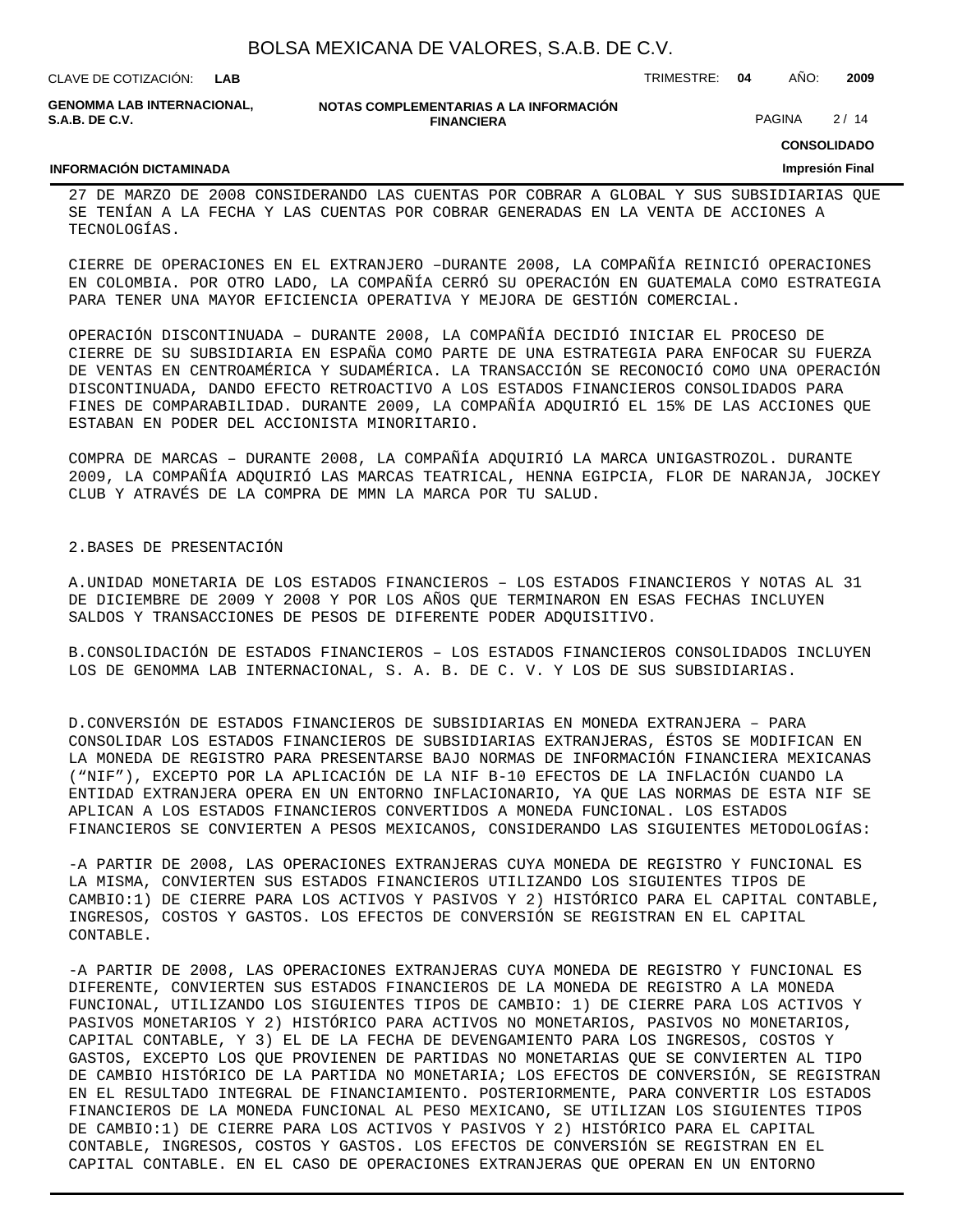| BOLSA MEXICANA DE VALORES, S.A.B. DE C.V. |  |  |
|-------------------------------------------|--|--|
|-------------------------------------------|--|--|

CLAVE DE COTIZACIÓN: TRIMESTRE: **04** AÑO: **2009 LAB**

**GENOMMA LAB INTERNACIONAL, S.A.B. DE C.V.**

**NOTAS COMPLEMENTARIAS A LA INFORMACIÓN FINANCIERA**

PAGINA 3/14

**CONSOLIDADO Impresión Final**

#### **INFORMACIÓN DICTAMINADA**

ECONÓMICO INFLACIONARIO, PRIMERO REEXPRESAN SUS ESTADOS FINANCIEROS EN MONEDA DE PODER ADQUISITIVO AL CIERRE DEL EJERCICIO, UTILIZANDO EL ÍNDICE DE PRECIOS DEL PAÍS DE ORIGEN, Y POSTERIORMENTE LOS CONVIERTEN UTILIZANDO EL TIPO DE CAMBIO DE CIERRE PARA TODAS LAS PARTIDAS; LOS EFECTOS DE CONVERSIÓN, SE REGISTRAN EN EL CAPITAL CONTABLE.

LAS MONEDAS DE REGISTRO Y FUNCIONAL DE LAS OPERACIONES EXTRANJERAS, SON COMO SIGUE:

COMPAÑÍA MONEDA DE REGISTRO MONEDA FUNCIONAL

GENOMMA LABORATORIES MÉXICO, S. A. DE C. V. PESO MEXICANO PESO MEXICANO TELEVISION PRODUCTS RETAIL, S. A. DE C. V. PESO MEXICANO PESO MEXICANO MEDICINAS Y MEDICAMENTOS NACIONALES, S. A. DE C. V. PESO MEXICANO PESO MEXICANO INICIATIVAS DE ÉXITO, S. A. DE C. V. PESO MEXICANO PESO MEXICANO AERO LAB, S. A. DE C. V. PESO MEXICANO PESO MEXICANO GENOMMA LABORATORIOS MÉDICOS, S. L. EURO DÓLAR ESTADOUNIDENSE GENOMMA LAB PERÚ, S. A. SOL DÓLAR ESTADOUNIDENSE GENOMMA LAB CENTROAMÉRICA, S. A. DÓLAR ESTADOUNIDENSE DÓLAR ESTADOUNIDENSE GENOMMA LAB CHILE, S. A. PESO CHILENO DÓLAR ESTADOUNIDENSE GENOMMA LAB ECUADOR, S. A. DÓLAR ESTADOUNIDENSE DÓLAR ESTADOUNIDENSE GENOMMA LABORATORIES ARGENTINA, S. A. PESO ARGENTINO DÓLAR ESTADOUNIDENSE GENOMMA LAB COLOMBIA, LTDA. PESO COLOMBIANO DÓLAR ESTADOUNIDENSE

COMPAÑÍA MONEDA DE REGISTRO MONEDA FUNCIONAL

GENOMMA LABORATORIES DO BRASIL, LTDA. REAL DÓLAR ESTADOUNIDENSE GENOMMA LAB USA, INC. DÓLAR ESTADOUNIDENSE DÓLAR ESTADOUNIDENSE LAB BRANDS INTERNATIONAL, LLC DÓLAR ESTADOUNIDENSE DÓLAR ESTADOUNIDENSE

A. UTILIDAD INTEGRAL – ES LA MODIFICACIÓN DEL CAPITAL CONTABLE DURANTE EL EJERCICIO POR CONCEPTOS QUE NO SON DISTRIBUCIONES Y MOVIMIENTOS DEL CAPITAL CONTRIBUIDO; SE INTEGRA POR LA UTILIDAD NETA DEL EJERCICIO MÁS OTRAS PARTIDAS QUE REPRESENTAN UNA GANANCIA O PÉRDIDA DEL MISMO PERIODO, LAS CUALES SE PRESENTAN DIRECTAMENTE EN EL CAPITAL CONTABLE SIN AFECTAR EL ESTADO DE RESULTADOS. AL MOMENTO DE REALIZARSE LOS ACTIVOS Y PASIVOS QUE ORIGINARON LAS OTRAS PARTIDAS DE UTILIDAD INTEGRAL, ESTAS ÚLTIMAS SE RECONOCEN EN EL ESTADO DE RESULTADOS. EN 2009 Y 2008, LAS OTRAS PARTIDAS DE UTILIDAD INTEGRAL ESTÁN REPRESENTADAS POR LOS EFECTOS DE CONVERSIÓN DE ENTIDADES EXTRANJERAS, Y EN 2008 ADICIONALMENTE POR LA VALUACIÓN DE INVERSIÓN EN ACCIONES DISPONIBLES PARA SU VENTA.

E. CLASIFICACIÓN DE COSTOS Y GASTOS - LOS COSTOS Y GASTOS PRESENTADOS EN LOS ESTADOS DE RESULTADOS FUERON CLASIFICADOS ATENDIENDO A SU FUNCIÓN DEBIDO A QUE PERMITE CALCULAR EL MARGEN DE UTILIDAD BRUTA, POR LO QUE SE SEPARÓ EL COSTO DE VENTAS DE LOS DEMÁS COSTOS Y GASTOS.

F. UTILIDAD DE OPERACIÓN – LA UTILIDAD DE OPERACIÓN SE OBTIENE DE DISMINUIR A LAS VENTAS NETAS EL COSTO DE VENTAS Y LOS GASTOS DE VENTA, GENERALES Y DE ADMINISTRACIÓN. AÚN CUANDO LA NIF B-3 "ESTADO DE RESULTADOS" NO LO REQUIERE, SE INCLUYE ESTE RENGLÓN EN LOS ESTADOS DE RESULTADOS CONSOLIDADOS QUE SE PRESENTAN YA QUE CONTRIBUYE A UN MEJOR ENTENDIMIENTO DEL DESEMPEÑO ECONÓMICO Y FINANCIERO DE LA COMPAÑÍA.

3. RESUMEN DE LAS PRINCIPALES POLÍTICAS CONTABLES

LOS ESTADOS FINANCIEROS CONSOLIDADOS ADJUNTOS CUMPLEN CON LAS NIF. SU PREPARACIÓN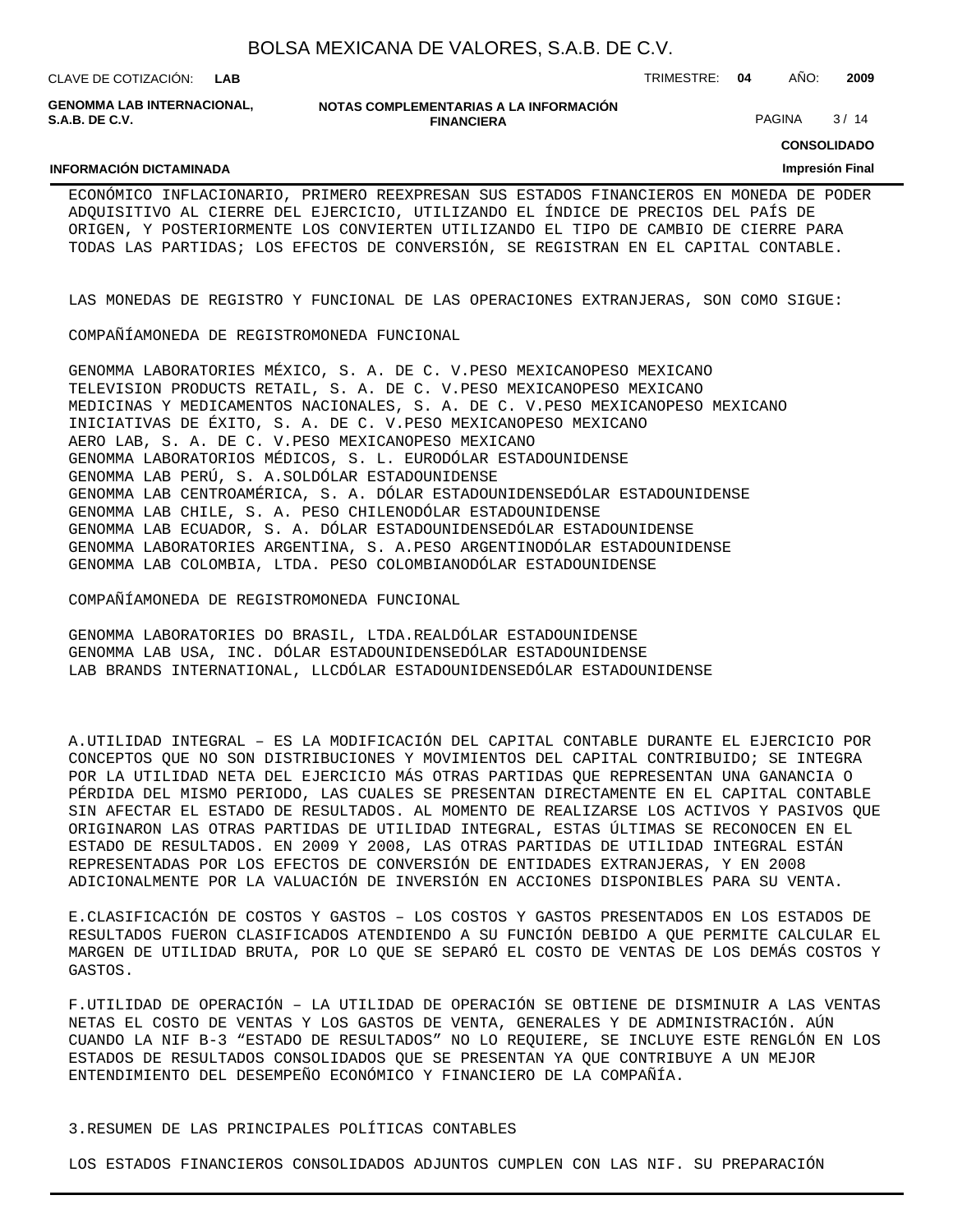| BOLSA MEXICANA DE VALORES, S.A.B. DE C.V. |  |  |
|-------------------------------------------|--|--|
|-------------------------------------------|--|--|

CLAVE DE COTIZACIÓN: TRIMESTRE: **04** AÑO: **2009 LAB**

**INFORMACIÓN DICTAMINADA**

**GENOMMA LAB INTERNACIONAL, S.A.B. DE C.V.**

| NOTAS COMPLEMENTARIAS A LA INFORMACIÓN |
|----------------------------------------|
| <b>FINANCIERA</b>                      |

PAGINA 4/14

**CONSOLIDADO**

#### **Impresión Final**

REQUIERE QUE LA ADMINISTRACIÓN DE LA COMPAÑÍA EFECTÚE CIERTAS ESTIMACIONES Y UTILICE DETERMINADOS SUPUESTOS PARA VALUAR ALGUNAS DE LAS PARTIDAS DE LOS ESTADOS FINANCIEROS Y PARA EFECTUAR LAS REVELACIONES QUE SE REQUIEREN EN LOS MISMOS. SIN EMBARGO, LOS RESULTADOS REALES PUEDEN DIFERIR DE DICHAS ESTIMACIONES. LA ADMINISTRACIÓN DE LA COMPAÑÍA, APLICANDO EL JUICIO PROFESIONAL, CONSIDERA QUE LAS ESTIMACIONES Y SUPUESTOS UTILIZADOS FUERON LOS ADECUADOS EN LAS CIRCUNSTANCIAS. LAS PRINCIPALES POLÍTICAS CONTABLES SEGUIDAS POR LA COMPAÑÍA SON LAS SIGUIENTES:

#### A. CAMBIOS CONTABLES :

A PARTIR DEL 1 DE ENERO DE 2009, LA COMPAÑÍA ADOPTÓ LAS SIGUIENTES NUEVAS NIF:

NIF B-7, ADQUISICIONES DE NEGOCIOS, REQUIERE VALUAR LA PARTICIPACIÓN NO CONTROLADORA (ANTES INTERÉS MINORITARIO) A SU VALOR RAZONABLE A LA FECHA DE ADQUISICIÓN Y RECONOCER LA TOTALIDAD DEL CRÉDITO MERCANTIL TAMBIÉN CON BASE EN EL VALOR RAZONABLE. ESTABLECE QUE NI LOS GASTOS DE COMPRA NI LOS GASTOS DE REESTRUCTURA DEBEN FORMAR PARTE DE LA CONTRAPRESTACIÓN NI RECONOCERSE COMO UN PASIVO ASUMIDO POR LA ADQUISICIÓN, RESPECTIVAMENTE.

 NIF D-8, PAGOS BASADOS EN ACCIONES, ESTABLECE LAS REGLAS PARA EL RECONOCIMIENTO DE LAS TRANSACCIONES CON PAGOS BASADOS EN ACCIONES (AL VALOR RAZONABLE DE LOS BIENES RECIBIDOS O EN SU CASO, EL VALOR RAZONABLE DE LOS INSTRUMENTOS DE CAPITAL OTORGADOS); INCLUYENDO EL OTORGAMIENTO DE OPCIONES DE COMPRA DE ACCIONES A LOS EMPLEADOS; POR LO TANTO, SE ELIMINA LA APLICACIÓN SUPLETORIA DE LA NORMA INTERNACIONAL DE INFORMACIÓN FINANCIERA 2, PAGOS BASADOS EN ACCIONES.

A PARTIR DEL 1 DE ENERO DE 2008, LA COMPAÑÍA ADOPTÓ LAS SIGUIENTES NUEVAS NIF:

NIF B-2, ESTADO DE FLUJOS DE EFECTIVO (NIF B-2) – SUSTITUYE AL BOLETÍN B-12, ESTADO DE CAMBIOS EN LA SITUACIÓN FINANCIERA. LA NIF B-2, ESTABLECE LA POSIBILIDAD DE DETERMINAR Y PRESENTAR LOS FLUJOS DE EFECTIVO DE LAS ACTIVIDADES DE OPERACIÓN USANDO EL MÉTODO DIRECTO O EL MÉTODO INDIRECTO. LA COMPAÑÍA DECIDIÓ UTILIZAR EL MÉTODO INDIRECTO. EL ESTADO DE FLUJOS DE EFECTIVO SE PRESENTA EN PESOS NOMINALES. LA NIF B-2 ESTABLECE QUE ESTE CAMBIO CONTABLE DEBE RECONOCERSE MEDIANTE LA APLICACIÓN PROSPECTIVA, EN CONSECUENCIA, LA COMPAÑÍA PRESENTA LOS ESTADOS DE FLUJOS DE EFECTIVO POR LOS AÑOS QUE TERMINARON EL 31 DE DICIEMBRE DE 2009 Y 2008, Y EL ESTADO DE CAMBIOS EN LA SITUACIÓN FINANCIERA POR EL AÑO QUE TERMINÓ EL 31 DE DICIEMBRE DE 2007.

NIF B-10, EFECTOS DE LA INFLACIÓN (NIF B-10) – CONSIDERA DOS ENTORNOS ECONÓMICOS: A) INFLACIONARIO, CUANDO LA INFLACIÓN ACUMULADA DE LOS TRES EJERCICIOS ANUALES ANTERIORES ES IGUAL O SUPERIOR A 26%, CASO EN EL CUAL REQUIERE EL RECONOCIMIENTO DE LOS EFECTOS DE LA INFLACIÓN, Y B) NO INFLACIONARIO, CUANDO EN EL MISMO PERÍODO LA INFLACIÓN ES MENOR A 26%; EN ESTE ÚLTIMO CASO, NO SE DEBEN RECONOCER LOS EFECTOS DE LA INFLACIÓN EN LOS ESTADOS FINANCIEROS Y REQUIERE QUE EL RESULTADO POR TENENCIA DE ACTIVOS NO MONETARIOS (RETANM) ACUMULADOS SE RECLASIFIQUEN A RESULTADOS ACUMULADOS, EXCEPTO EL RETANM QUE SE IDENTIFIQUE CON LOS INVENTARIOS O ACTIVOS FIJOS NO REALIZADOS A LA FECHA DE ENTRADA EN VIGOR DE ESTA NORMA, EL CUAL SE CONSERVA EN EL CAPITAL CONTABLE PARA APLICARLO A LOS RESULTADOS DEL PERÍODO EN EL QUE SE REALICEN DICHOS ACTIVOS. LA COMPAÑÍA DETERMINÓ QUE FUE IMPRÁCTICO IDENTIFICAR EL RETANM ACUMULADO CORRESPONDIENTE A LOS ACTIVOS NO REALIZADOS AL 1 DE ENERO DE 2008, POR LO TANTO, RECLASIFICÓ EN ESA FECHA LA TOTALIDAD DEL SALDO DEL EXCESO EN LA ACTUALIZACIÓN DEL CAPITAL CONTABLE. LA NIF B-10 ESTABLECE QUE ESTE CAMBIO CONTABLE DEBE RECONOCERSE MEDIANTE LA APLICACIÓN PROSPECTIVA.

B. RECONOCIMIENTO DE LOS EFECTOS DE LA INFLACIÓN – A PARTIR DEL 1 DE ENERO DE 2008, LA COMPAÑÍA SUSPENDIÓ EL RECONOCIMIENTO DE LOS EFECTOS DE LA INFLACIÓN POR LAS ENTIDADES QUE OPERAN EN UN ENTORNO ECONÓMICO NO INFLACIONARIO; SIN EMBARGO, LOS ACTIVOS, PASIVOS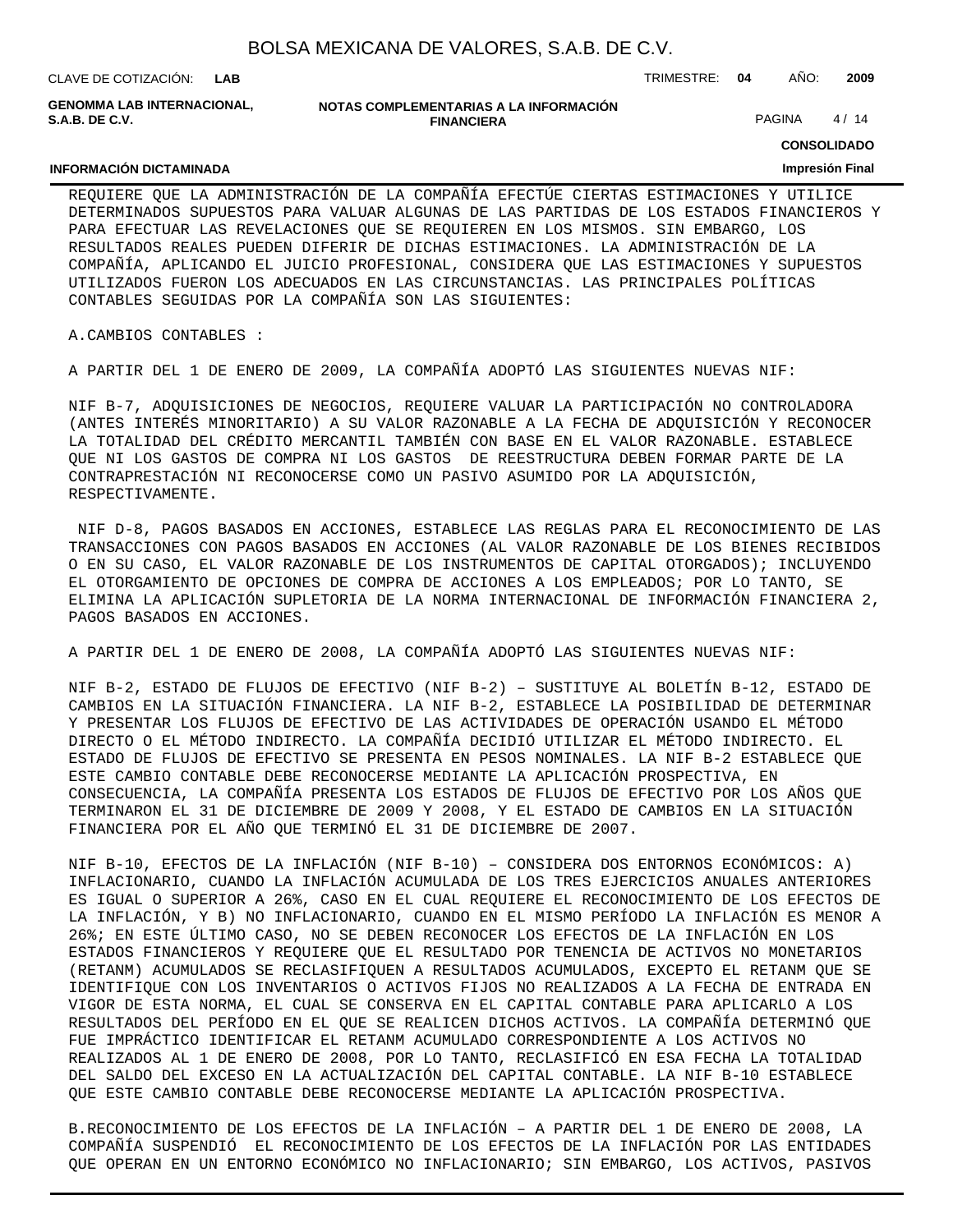|  | CLAVE DE COTIZACION: | <b>LAB</b> |
|--|----------------------|------------|
|--|----------------------|------------|

**GENOMMA LAB INTERNACIONAL, S.A.B. DE C.V.**

#### **NOTAS COMPLEMENTARIAS A LA INFORMACIÓN FINANCIERA**

PAGINA 5/14

CLAVE DE COTIZACIÓN: TRIMESTRE: **04** AÑO: **2009**

**CONSOLIDADO**

### **INFORMACIÓN DICTAMINADA**

**Impresión Final**

Y CAPITAL CONTABLE INCLUYEN LOS EFECTOS DE REEXPRESIÓN RECONOCIDOS HASTA EL 31 DE DICIEMBRE DE 2007. EN MÉXICO, LA INFLACIÓN ACUMULADA DE LOS TRES EJERCICIOS ANUALES ANTERIORES AL 31 DE DICIEMBRE DE 2009 Y 2008, ES 15.01% Y 11.56%, RESPECTIVAMENTE; POR LO TANTO, EL ENTORNO ECONÓMICO CALIFICA COMO NO INFLACIONARIO EN AMBOS EJERCICIOS.

EL 1 DE ENERO DE 2008, LA COMPAÑÍA RECLASIFICÓ LA TOTALIDAD DEL SALDO DEL EXCESO EN LA ACTUALIZACIÓN DEL CAPITAL CONTABLE A RESULTADOS ACUMULADOS YA QUE DETERMINÓ QUE FUE IMPRÁCTICO IDENTIFICAR EL RESULTADO POR TENENCIA DE ACTIVOS NO MONETARIOS CORRESPONDIENTE A LOS ACTIVOS NO REALIZADOS A ESA FECHA.

HASTA EL 31 DE DICIEMBRE DE 2007, DICHO RECONOCIMIENTO DE LOS EFECTOS DE LA INFLACIÓN RESULTÓ PRINCIPALMENTE, EN GANANCIAS O PÉRDIDAS POR INFLACIÓN SOBRE PARTIDAS NO MONETARIAS Y MONETARIAS, QUE SE PRESENTAN EN LOS ESTADOS FINANCIEROS BAJO LOS DOS RUBROS SIGUIENTES:

EXCESO EN LA ACTUALIZACIÓN DEL CAPITAL CONTABLE – SE INTEGRA DEL RESULTADO POR POSICIÓN MONETARIA ACUMULADO HASTA LA PRIMERA ACTUALIZACIÓN Y LA GANANCIA POR TENENCIA DE ACTIVOS NO MONETARIOS QUE REPRESENTA EL CAMBIO EN EL NIVEL ESPECÍFICO DE PRECIOS QUE SE INCREMENTÓ POR ENCIMA DE LA INFLACIÓN.

RESULTADO POR POSICIÓN MONETARIA – REPRESENTA LA EROSIÓN DEL PODER ADQUISITIVO DE LAS PARTIDAS MONETARIAS ORIGINADA POR LA INFLACIÓN; SE CALCULA APLICANDO FACTORES DERIVADOS DEL ÍNDICE NACIONAL DE PRECIOS AL CONSUMIDOR ("INPC") A LA POSICIÓN MONETARIA NETA MENSUAL. LA PÉRDIDA SE ORIGINA DE MANTENER UNA POSICIÓN MONETARIA ACTIVA.

LOS PORCENTAJES DE INFLACIÓN POR LOS AÑOS QUE TERMINARON EL 31 DE DICIEMBRE DE 2009, 2008 Y 2007 FUERON DEL 3.57%, DEL 6.53%, Y DEL 3.76%, RESPECTIVAMENTE.

LA INFORMACIÓN FINANCIERA DE LAS SUBSIDIARIAS EN ARGENTINA Y COSTA RICA, AÚN RECONOCEN EFECTOS DE INFLACIÓN, YA QUE SE ENCUENTRAN EN UN ENTORNO INFLACIONARIO.

C. EFECTIVO Y EQUIVALENTES DE EFECTIVO – CONSISTEN PRINCIPALMENTE EN DEPÓSITOS BANCARIOS EN CUENTAS DE CHEQUES E INVERSIONES EN VALORES A CORTO PLAZO, DE GRAN LIQUIDEZ, FÁCILMENTE CONVERTIBLES EN EFECTIVO Y SUJETOS A RIESGOS POCO SIGNIFICATIVOS DE CAMBIOS EN VALOR. EL EFECTIVO SE PRESENTA A VALOR NOMINAL Y LOS EQUIVALENTES SE VALÚAN A SU VALOR RAZONABLE; LAS FLUCTUACIONES EN SU VALOR SE RECONOCEN EN EL RESULTADO INTEGRAL DE FINANCIAMIENTO ("RIF") DEL PERIODO. LOS EQUIVALENTES DE EFECTIVO ESTÁN REPRESENTADOS PRINCIPALMENTE POR INVERSIONES EN MESAS DE DINERO. AL 31 DE DICIEMBRE DE 2009 Y 2008, LA COMPAÑÍA TIENE FONDOS RESTRINGIDOS DESIGNADOS PARA LA RECOMPRA DE ACCIONES PROPIAS DE LA COMPAÑÍA, LOS CUALES SE ENCUENTRAN INVERTIDOS EN MESAS DE DINERO A CORTO PLAZO EN PAPEL GUBERNAMENTAL.

D. INVERSIONES EN VALORES – DESDE SU ADQUISICIÓN LAS INVERSIONES EN VALORES, TANTO DE DEUDA COMO CAPITAL, SE CLASIFICAN DE ACUERDO A LA INTENCIÓN DE LA COMPAÑÍA EN ALGUNA DE LAS SIGUIENTES CATEGORÍAS: (1) CON FINES DE NEGOCIACIÓN, CUANDO SON INSTRUMENTOS DE DEUDA O CAPITAL, Y LA COMPAÑÍA TIENE EL PROPÓSITO DE NEGOCIARLOS A CORTO PLAZO Y ANTES DE SU VENCIMIENTO; ESTAS INVERSIONES SE VALÚAN A VALOR RAZONABLE Y SE RECONOCEN LAS FLUCTUACIONES EN VALUACIÓN EN LOS RESULTADOS DEL PERIODO; (2) CONSERVADAS A VENCIMIENTO, CUANDO LA COMPAÑÍA TIENE LA INTENCIÓN Y LA CAPACIDAD FINANCIERA DE MANTENERLAS DURANTE TODA SU VIGENCIA; SE RECONOCEN Y CONSERVAN AL COSTO AMORTIZADO; Y (3) DISPONIBLES PARA LA VENTA, LAS QUE NO SON CLASIFICADAS EN ALGUNAS DE LAS CATEGORÍAS ANTERIORES; TAMBIÉN SE VALÚAN A VALOR RAZONABLE Y LAS GANANCIAS Y PÉRDIDAS POR REALIZAR QUE SE DERIVAN DE SU VALUACIÓN, NETAS DEL IMPUESTO SOBRE LA RENTA, SE REGISTRAN EN LA UTILIDAD INTEGRAL DENTRO DEL CAPITAL CONTABLE, Y SE APLICAN A LOS RESULTADOS AL MOMENTO DE SU VENTA.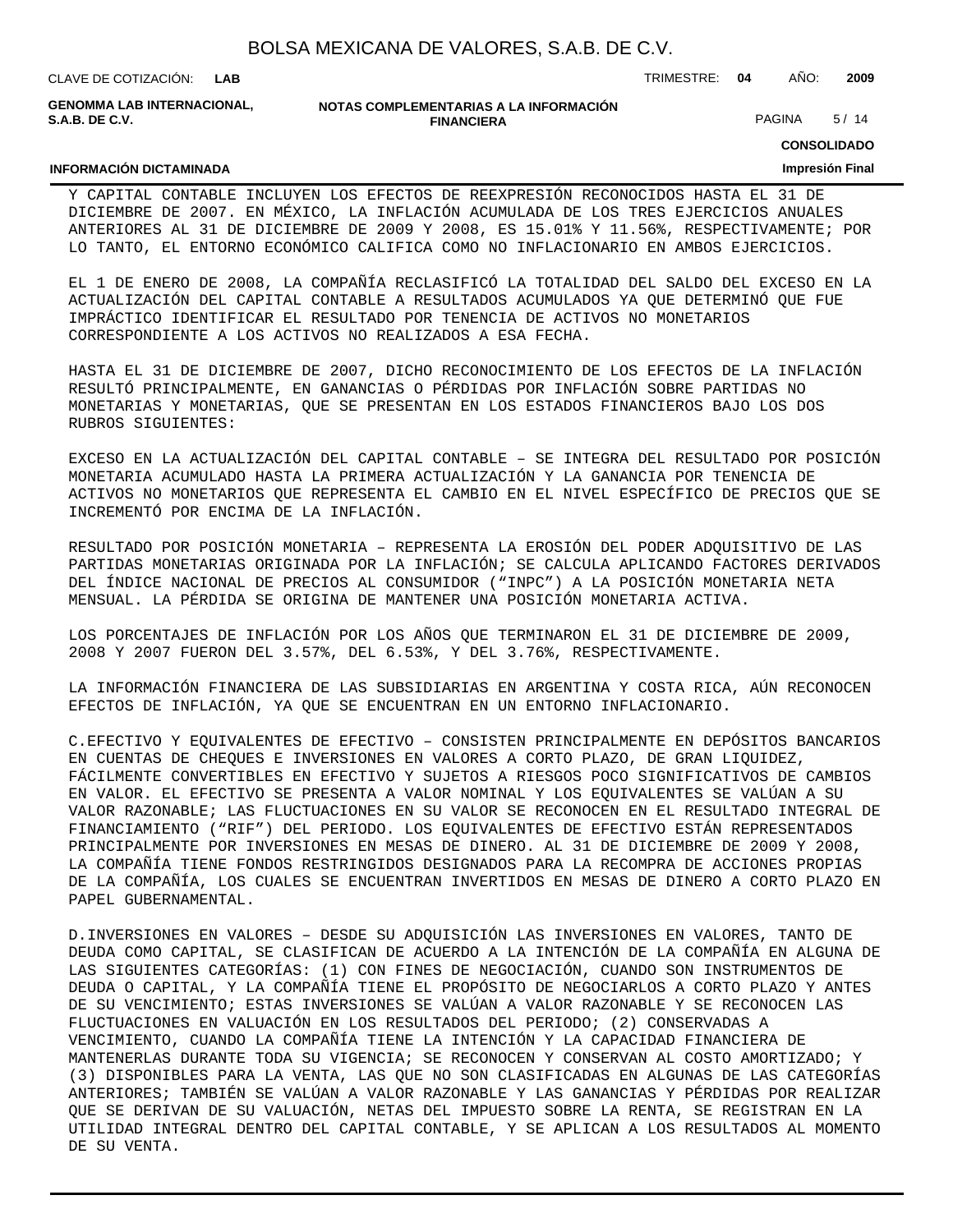| BOLSA MEXICANA DE VALORES, S.A.B. DE C.V. |  |  |  |  |  |
|-------------------------------------------|--|--|--|--|--|
|-------------------------------------------|--|--|--|--|--|

CLAVE DE COTIZACIÓN: TRIMESTRE: **04** AÑO: **2009 LAB GENOMMA LAB INTERNACIONAL,**

**NOTAS COMPLEMENTARIAS A LA INFORMACIÓN FINANCIERA**

PAGINA 6/14

**CONSOLIDADO**

#### **INFORMACIÓN DICTAMINADA**

**S.A.B. DE C.V.**

## **Impresión Final**

LAS INVERSIONES EN VALORES CLASIFICADAS COMO CONSERVADAS A VENCIMIENTO Y DISPONIBLES PARA LA VENTA ESTÁN SUJETAS A PRUEBAS DE DETERIORO Y ANTE LA EVIDENCIA NO TEMPORAL DE QUE NO SERÁN RECUPERADOS EN SU TOTALIDAD, EL DETERIORO ESPERADO SE RECONOCE EN RESULTADOS.

E. RESERVA DE DEVOLUCIONES Y BONIFICACIONES – LA COMPAÑÍA CALCULA UNA RESERVA DE DEVOLUCIONES Y BONIFICACIONES CON BASE EN EL HISTORIAL DE DEVOLUCIONES Y DE LAS CONDICIONES COMERCIALES ACORDADAS CON SUS CLIENTES.

F. INVENTARIOS Y COSTO DE VENTAS – A PARTIR DE 2008, LOS INVENTARIOS SE VALÚAN AL MENOR DE SU COSTO PROMEDIO O VALOR DE REALIZACIÓN. HASTA EL 31 DE DICIEMBRE DE 2007, LOS INVENTARIOS SE VALUARON AL MENOR DE SU VALOR DE REALIZACIÓN O SU COSTO PROMEDIO ACTUALIZADO, APLICANDO EL INPC. EL COSTO DE VENTAS SE ACTUALIZÓ, HASTA 2007, APLICANDO DICHO ÍNDICE.

G. INMUEBLES, PROPIEDADES Y EQUIPO – SE REGISTRAN AL COSTO DE ADQUISICIÓN. LOS SALDOS QUE PROVIENEN DE ADQUISICIONES REALIZADAS HASTA EL 31 DE DICIEMBRE DE 2007 SE ACTUALIZARON APLICANDO FACTORES DERIVADOS DEL INPC HASTA ESA FECHA. LA DEPRECIACIÓN SE CALCULA CONFORME AL MÉTODO DE LÍNEA RECTA CON BASE EN LAS TASAS DE DEPRECIACIÓN SIGUIENTES:

 PORCENTAJE ANUAL

MEJORAS A LOCALES ARRENDADOS 20% EQUIPO DE LABORATORIO Y MOLDES 35% EQUIPO DE TRANSPORTE 25% EQUIPO DE CÓMPUTO 30% EQUIPO DE PRODUCCIÓN Y GRABACIÓN 30% MOBILIARIO Y EQUIPO DE OFICINA Y VENTA 10%

A. INVERSIÓN EN ACCIONES DE ASOCIADAS – LAS INVERSIONES PERMANENTES EN LAS ENTIDADES EN LAS QUE SE TIENE INFLUENCIA SIGNIFICATIVA A PARTIR DE 2009, SE RECONOCEN INICIALMENTE CON BASE EN EL VALOR RAZONABLE NETO DE LOS ACTIVOS Y PASIVOS IDENTIFICABLES DE LA ENTIDAD A LA FECHA DE LA ADQUISICIÓN. DICHO VALOR ES AJUSTADO CON POSTERIORIDAD AL RECONOCIMIENTO INICIAL POR LA PORCIÓN CORRESPONDIENTE TANTO DE LAS UTILIDADES O PÉRDIDAS INTEGRALES DE LA ASOCIADA COMO DE LA DISTRIBUCIÓN DE UTILIDADES O REEMBOLSOS DE CAPITAL DE LA MISMA. CUANDO EL VALOR RAZONABLE DE LA CONTRAPRESTACIÓN PAGADA ES MAYOR QUE EL VALOR DE LA INVERSIÓN EN LA ASOCIADA, LA DIFERENCIA CORRESPONDE AL CRÉDITO MERCANTIL EL CUAL SE PRESENTA COMO PARTE DE LA MISMA INVERSIÓN. CUANDO EL VALOR RAZONABLE DE LA CONTRAPRESTACIÓN PAGADA ES MENOR QUE EL VALOR DE LA INVERSIÓN, ESTE ÚLTIMO SE AJUSTA AL VALOR RAZONABLE DE LA CONTRAPRESTACIÓN PAGADA. HASTA EL 31 DE DICIEMBRE DE 2008, LA INVERSIÓN EN ACCIONES EN ASOCIADAS SE VALÚA CON BASE EN EL MÉTODO DE PARTICIPACIÓN. EN CASO DE PRESENTARSE INDICIOS DE DETERIORO LAS INVERSIONES EN ASOCIADAS SE SOMETEN A PRUEBAS DE DETERIORO.

H. OTROS ACTIVOS – ESTOS ACTIVOS REPRESENTAN EROGACIONES CUYOS BENEFICIOS SERÁN RECIBIDOS EN EL FUTURO. LA COMPAÑÍA CLASIFICA SUS ACTIVOS INTANGIBLES EN ACTIVOS CON VIDA ÚTIL INDEFINIDA Y ACTIVOS CON VIDA ÚTIL DEFINIDA, DE ACUERDO CON EL PERIODO EN EL CUAL LA COMPAÑÍA ESPERA RECIBIR LOS BENEFICIOS.

ACTIVOS DE VIDA ÚTIL INDEFINIDA: CORRESPONDEN A MARCAS Y OTROS DERECHOS, POR LOS QUE LA COMPAÑÍA ESPERA GENERAR INGRESOS DE MANERA INDEFINIDA, POR LO QUE NO SE AMORTIZAN, PERO SU VALOR SE SUJETA A PRUEBAS DE DETERIORO, USANDO LA METODOLOGÍA DESCRITA EN EL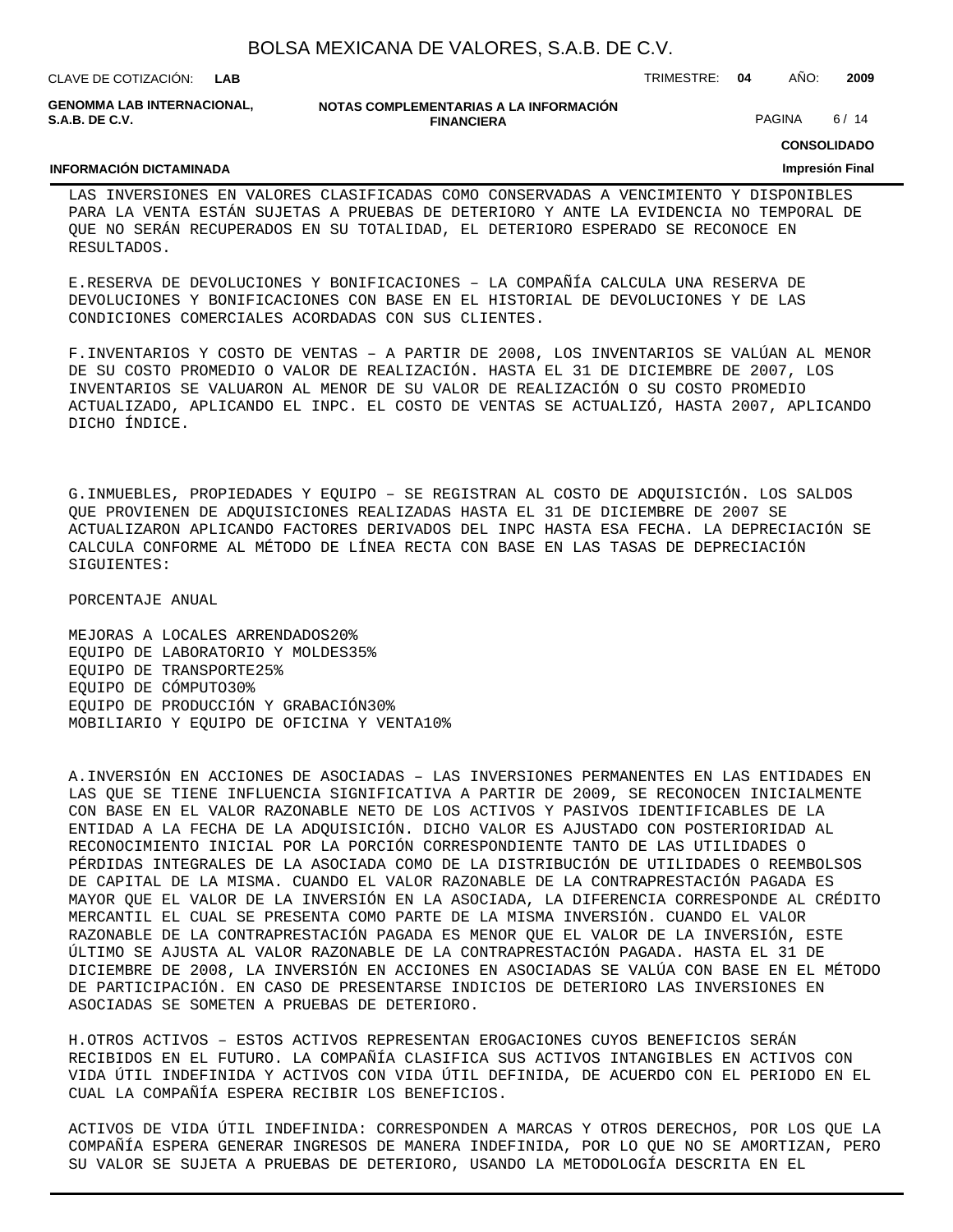| CLAVE DE COTIZACIÓN:                         | LAB |                                                             | TRIMESTRE: 04 | AÑO:   | 2009               |
|----------------------------------------------|-----|-------------------------------------------------------------|---------------|--------|--------------------|
| GENOMMA LAB INTERNACIONAL.<br>S.A.B. DE C.V. |     | NOTAS COMPLEMENTARIAS A LA INFORMACIÓN<br><b>FINANCIERA</b> |               | PAGINA | 7/14               |
|                                              |     |                                                             |               |        | <b>CONSOLIDADO</b> |
| <b>INFORMACIÓN DICTAMINADA</b>               |     |                                                             |               |        | Impresión Final    |

#### SUBINCISO I.

ACTIVOS DE VIDA ÚTIL DEFINIDA: CORRESPONDEN PRINCIPALMENTE A COSTOS EROGADOS EN LA FASE DE DESARROLLO DE SISTEMAS DE INFORMACIÓN INTEGRAL Y QUE DAN ORIGEN A BENEFICIOS ECONÓMICOS FUTUROS PORQUE CUMPLEN CON CIERTOS REQUISITOS PARA SU RECONOCIMIENTO COMO ACTIVOS Y SE AMORTIZARÁN, UNA VEZ QUE EMPIECE SU USO, CON BASE EN EL MÉTODO DE LÍNEA RECTA DE ACUERDO A LA VIDA ÚTIL DEL PROYECTO Y CON MÁXIMO DE 5 AÑOS. LAS EROGACIONES QUE NO CUMPLEN CON DICHOS REQUISITOS, ASÍ COMO LOS COSTOS DE INVESTIGACIÓN, SE REGISTRAN EN RESULTADOS EN EL EJERCICIO EN QUE SE INCURREN. ASIMISMO, SE INCLUYEN; DEPÓSITOS EN GARANTÍA PAGADOS POR RENTA DE INMUEBLES, QUE SE REGISTRAN AL VALOR DEL EFECTIVO DADO EN GARANTÍA Y QUE SE ESTIMA RECUPERAR AL FINAL DEL CONTRATO DE ARRENDAMIENTO Y; LICENCIAS PARA LA COMERCIALIZACIÓN DE LOS PRODUCTOS DE LA COMPAÑÍA, LOS CUALES SE AMORTIZAN CON BASE EN EL MÉTODO DE LÍNEA RECTA EN EL PERÍODO DE VIGENCIA DE DICHAS LICENCIAS.

I. DETERIORO DE ACTIVOS DE LARGA DURACIÓN EN USO - LA COMPAÑÍA REVISA EL VALOR EN LIBROS DE LOS ACTIVOS DE LARGA DURACIÓN EN USO, ANTE LA PRESENCIA DE ALGÚN INDICIO DE DETERIORO QUE PUDIERA INDICAR QUE EL VALOR EN LIBROS PUDIERA NO SER RECUPERABLE, CONSIDERANDO EL MAYOR DEL VALOR PRESENTE DE LOS FLUJOS NETOS DE EFECTIVO FUTUROS O EL PRECIO NETO DE VENTA EN EL CASO DE SU EVENTUAL DISPOSICIÓN. EL DETERIORO SE REGISTRA SI EL VALOR EN LIBROS EXCEDE AL MAYOR DE LOS VALORES ANTES MENCIONADOS. LOS INDICIOS DE DETERIORO QUE SE CONSIDERAN PARA ESTOS EFECTOS, SON ENTRE OTROS, LAS PÉRDIDAS DE OPERACIÓN O FLUJOS DE EFECTIVO NEGATIVOS EN EL PERIODO SI ES QUE ESTÁN COMBINADOS CON UN HISTORIAL O PROYECCIÓN DE PÉRDIDAS, DEPRECIACIONES Y AMORTIZACIONES CARGADAS A RESULTADOS QUE EN TÉRMINOS PORCENTUALES, EN RELACIÓN CON LOS INGRESOS, SEAN SUBSTANCIALMENTE SUPERIORES A LAS DE EJERCICIOS ANTERIORES, EFECTOS DE OBSOLESCENCIA, REDUCCIÓN EN LA DEMANDA DE LOS PRODUCTOS QUE SE COMERCIALIZAN O LOS SERVICIOS QUE SE PRESTAN, COMPETENCIA Y OTROS FACTORES ECONÓMICOS Y LEGALES. AL 31 DE DICIEMBRE DE 2009 Y 2008 SE REGISTRÓ UN AJUSTE POR DETERIORO POR \$4,300 Y \$4,053.

J. BENEFICIOS DIRECTOS A LOS EMPLEADOS – SE VALÚAN EN PROPORCIÓN A LOS SERVICIOS PRESTADOS, CONSIDERANDO LOS SUELDOS ACTUALES Y SE RECONOCE EL PASIVO CONFORME SE DEVENGAN. INCLUYE PRINCIPALMENTE PTU POR PAGAR, AUSENCIAS COMPENSADAS, COMO VACACIONES Y PRIMA VACACIONAL, E INCENTIVOS.

K. BENEFICIOS A LOS EMPLEADOS POR TERMINACIÓN, AL RETIRO Y OTRAS - EL PASIVO POR PRIMAS DE ANTIGÜEDAD, PAGOS POR RETIRO QUE SE ASEMEJAN A UNA PENSIÓN, E INDEMNIZACIONES POR TERMINACIÓN DE LA RELACIÓN LABORAL SE REGISTRA CONFORME SE DEVENGA, EL CUAL SE CALCULA POR ACTUARIOS INDEPENDIENTES CON BASE EN EL MÉTODO DE CRÉDITO UNITARIO PROYECTADO UTILIZANDO TASAS DE INTERÉS NOMINALES EN 2009 Y 2008 Y TASAS DE INTERÉS REALES EN 2007.

L. PROVISIONES - SE RECONOCEN CUANDO SE TIENE UNA OBLIGACIÓN PRESENTE COMO RESULTADO DE UN EVENTO PASADO, QUE PROBABLEMENTE RESULTE EN LA SALIDA DE RECURSOS ECONÓMICOS Y QUE PUEDA SER ESTIMADA RAZONABLEMENTE.

M. ACREEDORES DIVERSOS A LARGO PLAZO – CORRESPONDEN PRINCIPALMENTE A CUENTAS POR PAGAR QUE GENERAN INTERESES CONSIDERANDO UN PROMEDIO DE LA TASA DE INTERÉS INTERBANCARIA DE EQUILIBRIO ("TIIE") Y QUE TIENEN VENCIMIENTO CADA 15 DE JULIO DE LOS PRÓXIMOS DIEZ AÑOS.

B. PARTICIPACIÓN DE LOS TRABAJADORES EN LAS UTILIDADES – LA PTU SE REGISTRA EN LOS RESULTADOS DEL AÑO EN QUE SE CAUSA Y SE PRESENTA EN EL RUBRO DE OTROS GASTOS EN EL ESTADO DE RESULTADOS ADJUNTO. LA PTU DIFERIDA SE DETERMINA POR LAS DIFERENCIAS TEMPORALES QUE RESULTAN EN 2009 Y 2008 DE LA COMPARACIÓN DE LOS VALORES CONTABLES Y FISCALES DE LOS ACTIVOS Y PASIVOS

C. PAGOS BASADOS EN ACCIONES - LA COMPAÑÍA ESTABLECIÓ UN PLAN DE PAGOS BASADOS EN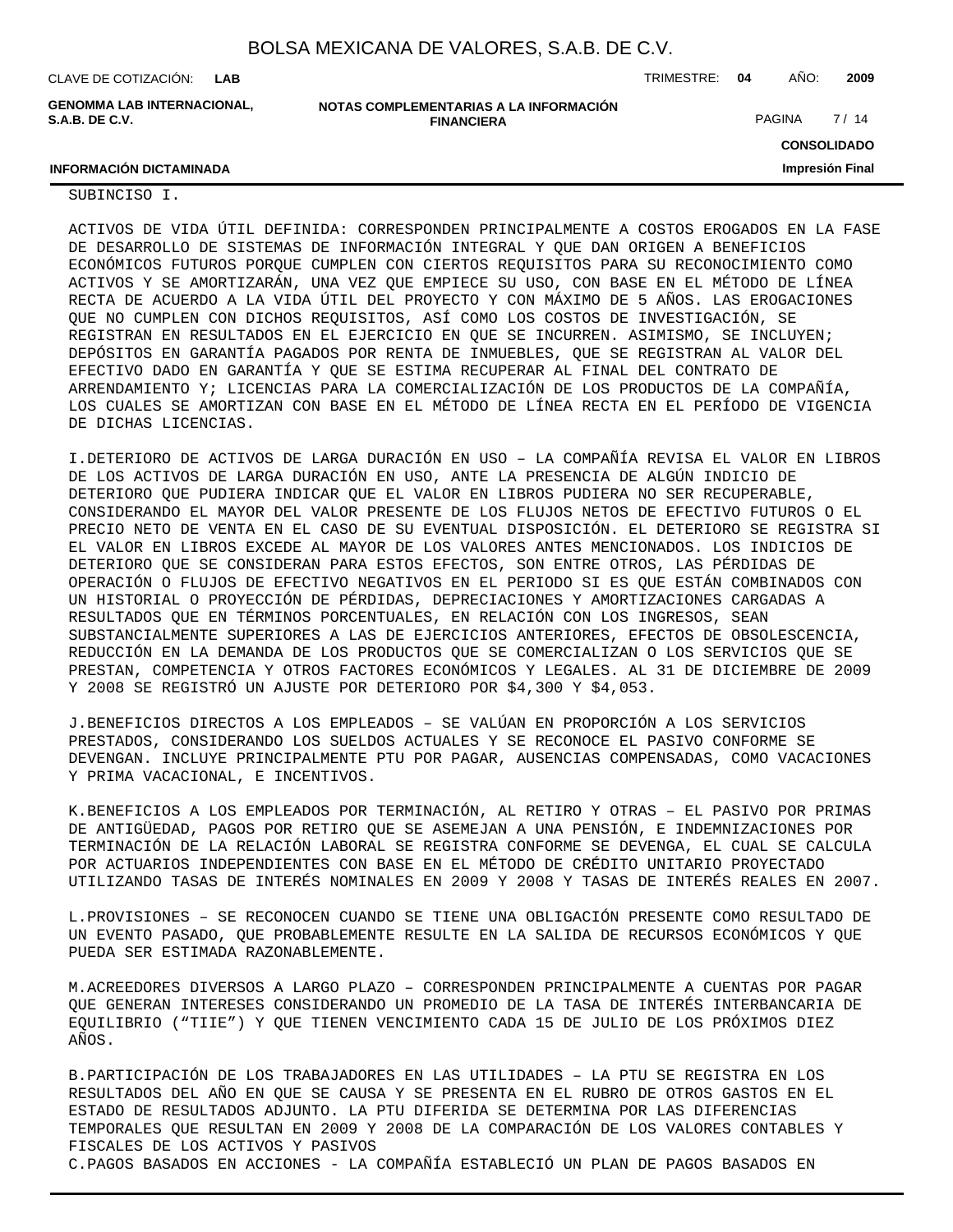| BOLSA MEXICANA DE VALORES, S.A.B. DE C.V. |  |  |  |  |  |
|-------------------------------------------|--|--|--|--|--|
|-------------------------------------------|--|--|--|--|--|

CLAVE DE COTIZACIÓN: TRIMESTRE: **04** AÑO: **2009 LAB**

**GENOMMA LAB INTERNACIONAL, S.A.B. DE C.V.**

#### **NOTAS COMPLEMENTARIAS A LA INFORMACIÓN FINANCIERA**

PAGINA 8/14

**CONSOLIDADO**

#### **Impresión Final**

#### **INFORMACIÓN DICTAMINADA**

ACCIONES A ALGUNOS DE SUS EJECUTIVOS. DICHOS PAGOS BASADOS EN ACCIONES SON LIQUIDABLES CON INSTRUMENTOS DEL CAPITAL Y EN EFECTIVO DERIVADO DE VALORES DE INSTRUMENTOS DEL CAPITAL Y SE RECONOCEN CON BASE EN EL VALOR RAZONABLE DE LOS INSTRUMENTOS DEL CAPITAL OTORGADOS DESDE LA FECHA DE OTORGAMIENTO.

N. IMPUESTOS A LA UTILIDAD – EL IMPUESTO SOBRE LA RENTA ("ISR") Y EL IMPUESTO EMPRESARIAL A TASA ÚNICA ("IETU") SE REGISTRAN EN LOS RESULTADOS DEL AÑO EN QUE SE CAUSAN. PARA RECONOCER EL IMPUESTO DIFERIDO SE DETERMINA SI, CON BASE EN PROYECCIONES FINANCIERAS, LA COMPAÑÍA CAUSARÁ ISR O IETU Y RECONOCE EL IMPUESTO DIFERIDO QUE CORRESPONDA AL IMPUESTO QUE ESENCIALMENTE PAGARÁ. EL DIFERIDO SE RECONOCE APLICANDO LA TASA CORRESPONDIENTE A LAS DIFERENCIAS TEMPORALES QUE RESULTAN DE LA COMPARACIÓN DE LOS VALORES CONTABLES Y FISCALES DE LOS ACTIVOS Y PASIVOS, Y EN SU CASO, SE INCLUYEN LOS BENEFICIOS DE LAS PÉRDIDAS FISCALES POR AMORTIZAR Y DE ALGUNOS CRÉDITOS FISCALES. EL IMPUESTO DIFERIDO ACTIVO SE REGISTRA SÓLO CUANDO EXISTE ALTA PROBABILIDAD DE QUE PUEDA RECUPERARSE. CONFORME A LA NIF D-4, IMPUESTOS A LA UTILIDAD, EL SALDO DEL RUBRO DENOMINADO EFECTO ACUMULADO INICIAL DE IMPUESTO SOBRE LA RENTA DIFERIDO, SE RECLASIFICÓ A RESULTADOS ACUMULADOS EL 1 DE ENERO DE 2008.

LAS PROVISIONES DEL ISR DE LAS SUBSIDIARIAS EN EL EXTRANJERO SE DETERMINAN CON BASE EN LA UTILIDAD GRAVABLE DE CADA COMPAÑÍA EN LO INDIVIDUAL.

O. TRANSACCIONES EN MONEDA EXTRANJERA - LAS TRANSACCIONES EN MONEDA EXTRANJERA SE REGISTRAN AL TIPO DE CAMBIO VIGENTE A LA FECHA DE SU CELEBRACIÓN. LOS ACTIVOS Y PASIVOS MONETARIOS EN MONEDA EXTRANJERA SE VALÚAN EN MONEDA NACIONAL AL TIPO DE CAMBIO VIGENTE A LA FECHA DE LOS ESTADOS FINANCIEROS. LAS FLUCTUACIONES CAMBIARIAS SE REGISTRAN EN LOS RESULTADOS.

P. RECONOCIMIENTO DE INGRESOS – LOS INGRESOS SE RECONOCEN EN EL PERÍODO EN EL QUE SE TRANSFIEREN LOS RIESGOS Y BENEFICIOS DE LOS INVENTARIOS A LOS CLIENTES, LO CUAL GENERALMENTE OCURRE CUANDO SE ENTREGAN DICHOS INVENTARIOS Y ÉL ASUME LA RESPONSABILIDAD SOBRE LOS MISMOS.

Q. UTILIDAD POR ACCIÓN – LA UTILIDAD BÁSICA POR ACCIÓN ORDINARIA SE CALCULA DIVIDIENDO LA UTILIDAD NETA MAYORITARIA ENTRE EL PROMEDIO PONDERADO DE ACCIONES ORDINARIAS NETAS EN CIRCULACIÓN DURANTE EL EJERCICIO.

#### 4. BENEFICIOS AL RETIRO

EL COSTO NETO DEL PERÍODO POR LAS OBLIGACIONES DERIVADAS POR INDEMNIZACIONES AL PERSONAL POR TERMINACIÓN DE LA RELACIÓN LABORAL, BENEFICIOS POR RETIRO Y PRIMAS DE ANTIGÜEDAD, ASCENDIÓ A \$4,803 Y \$6,942 EN 2009 Y 2008, RESPECTIVAMENTE. ASIMISMO, AL 31 DE DICIEMBRE DE 2007 SE REGISTRÓ UN PASIVO ADICIONAL POR \$3,227, Y COMO CONTRA CUENTA UN ACTIVO INTANGIBLE POR LA MISMA CANTIDAD QUE SE MUESTRA EN EL RUBRO DE OTROS ACTIVOS EN LOS BALANCES GENERALES CONSOLIDADOS ADJUNTOS. DURANTE 2008, DADO LA ENTRADA EN VIGOR DE LA NUEVA NIF D-3, EL PASIVO ADICIONAL FUE CANCELADO. OTRAS REVELACIONES QUE REQUIEREN LAS DISPOSICIONES CONTABLES SE CONSIDERAN POCO IMPORTANTES.

#### 5. PAGOS BASADOS EN ACCIONES

DURANTE 2008, LA COMPAÑÍA OTORGÓ UN PLAN DE PAGOS BASADOS EN ACCIONES A ALGUNOS DE SUS EJECUTIVOS. LAS CARACTERÍSTICAS DE ESTE PLAN ESTABLECEN QUE SE OTORGARAN ACCIONES NETAS DE LA COMPAÑÍA A LOS EJECUTIVOS QUE CUMPLAN CON EL CRITERIO DE ADJUDICACIÓN DE PERMANECER EN FORMA ININTERRUMPIDA EMPLEADOS EN LA COMPAÑÍA DURANTE LAS FECHAS DE ADJUDICACIÓN DEL PLAN. LAS FECHAS DE ADJUDICACIÓN ESTABLECIDAS SON: 18 DE JUNIO DE 2009, 2010, 2011 Y 2012. DICHO PLAN SE REGISTRÓ VALUANDO LAS ACCIONES SUJETAS AL PLAN POR CADA UNO DE LOS EJECUTIVOS, AL VALOR DE MERCADO A LA FECHA DE OTORGAMIENTO, Y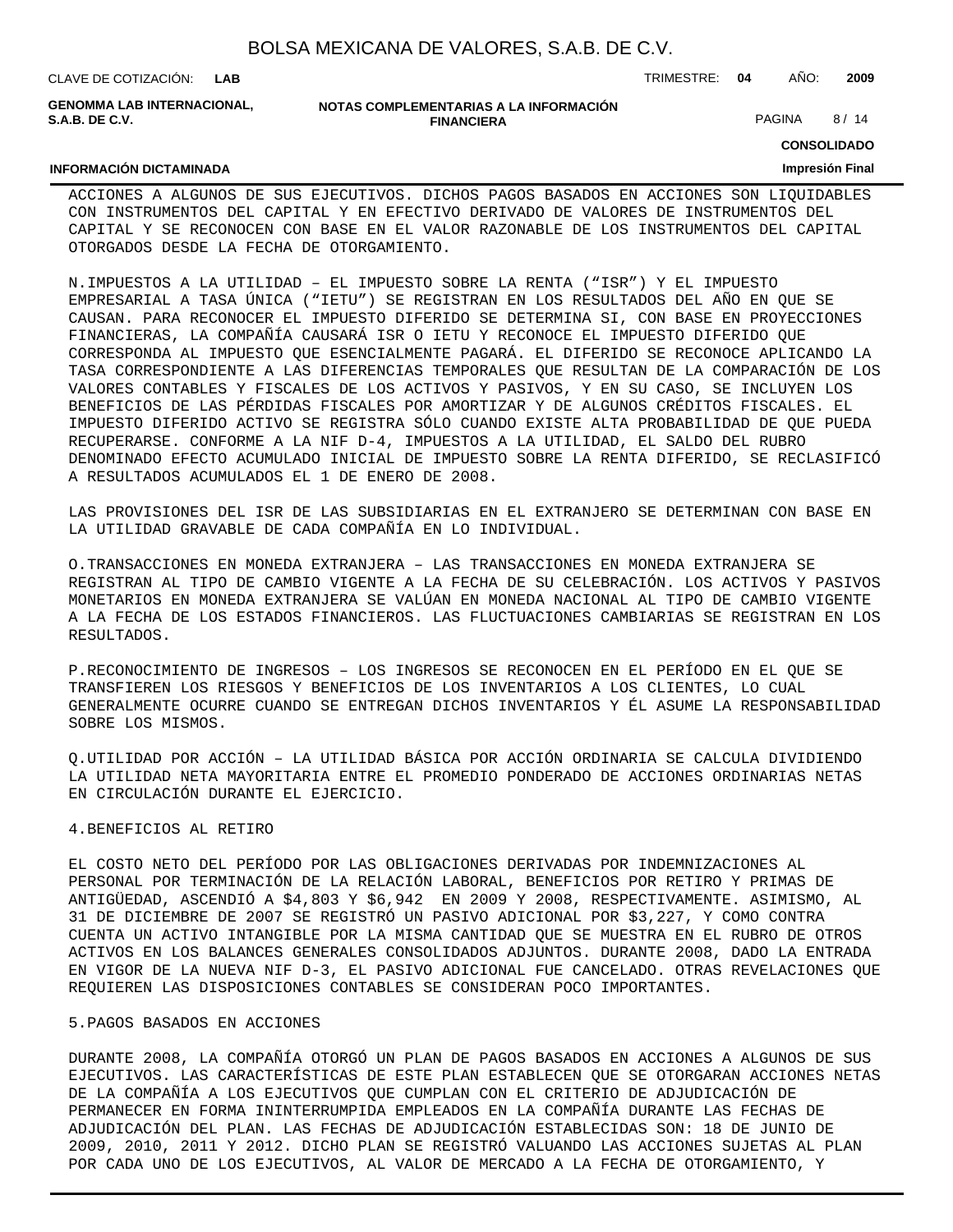| BOLSA MEXICANA DE VALORES, S.A.B. DE C.V. |  |  |  |  |  |
|-------------------------------------------|--|--|--|--|--|
|-------------------------------------------|--|--|--|--|--|

CLAVE DE COTIZACIÓN: TRIMESTRE: **04** AÑO: **2009 LAB**

**INFORMACIÓN DICTAMINADA**

**GENOMMA LAB INTERNACIONAL, S.A.B. DE C.V.**

**NOTAS COMPLEMENTARIAS A LA INFORMACIÓN FINANCIERA**

PAGINA 9/14

**CONSOLIDADO**

#### **Impresión Final**

RECONOCIENDO EN RESULTADOS LOS SERVICIOS QUE PRESTAN LOS EJECUTIVOS CONFORME SE DEVENGAN. AL 31 DE DICIEMBRE DE 2009 Y 2008, EL GASTO RECONOCIDO EN EL ESTADO DE RESULTADOS CONSOLIDADO ADJUNTO ES \$44,633 Y \$10,124, RESPECTIVAMENTE. DURANTE 2009, SE ASIGNARON 1,558,440 ACCIONES.

6. CAPITAL CONTABLE

A. EN ASAMBLEA GENERAL ORDINARIA Y EXTRAORDINARIA DE ACCIONISTAS CELEBRADA EL 21 DE MAYO DE 2008, SE RESOLVIÓ RECLASIFICAR LAS ACCIONES SERIE "A" REPRESENTATIVAS DEL CAPITAL SOCIAL FIJO Y VARIABLE A ACCIONES SERIE "B".

B. EN ASAMBLEA GENERAL ORDINARIA DE ACCIONISTAS CELEBRADA EL 20 DE MARZO DE 2008, SE DECRETÓ EL PAGO DE UN DIVIDENDO DE HASTA \$363,577, DE LOS CUALES, HASTA \$100,000 SERIAN PAGADOS EN EFECTIVO Y EL SALDO REMANENTE EN ESPECIE. ASIMISMO, SE DELEGÓ AL CONSEJO DE ADMINISTRACIÓN DE LA COMPAÑÍA LA FACULTAD DE DETERMINAR LAS FECHAS, TÉRMINOS Y FORMA DE DICHOS DIVIDENDOS. EN SESIÓN DEL CONSEJO DE ADMINISTRACIÓN CELEBRADA EL 27 DE MARZO DE 2008, SE RESOLVIÓ QUE EL DIVIDENDO EN EFECTIVO SERIA POR LA CANTIDAD DE \$95,796 Y EL DIVIDENDO EN ESPECIE POR \$267,780, MEDIANTE LA CESIÓN DE LOS DERECHOS DE COBRO DERIVADOS DE LAS CUENTAS POR COBRAR QUE SE DESCRIBEN EN LA NOTA 1. DADO QUE LA SUMA DE LOS DIVIDENDOS DECRETADOS ES MAYOR POR \$45,315 AL CAPITAL GANADO A ESA FECHA, DICHA CANTIDAD SE REGISTRÓ PARA EFECTOS CONTABLES COMO UNA REDUCCIÓN DEL CAPITAL SOCIAL.

C. EN ASAMBLEA GENERAL ORDINARIA Y EXTRAORDINARIA DE ACCIONISTAS CELEBRADA EL 21 DE MAYO DE 2008, SE TOMARON LAS SIGUIENTES RESOLUCIONES:

- SE APROBÓ LA DIVISIÓN DE TODAS Y CADA UNA DE LAS ACCIONES REPRESENTATIVAS DEL CAPITAL SOCIAL DE LA COMPAÑÍA, A EFECTO DE QUE POR CADA ACCIÓN REPRESENTATIVA DEL CAPITAL SOCIAL, EXISTAN 3,000 ACCIONES. ANTES DE LA DIVISIÓN DE ACCIONES, EL CAPITAL SOCIAL DE LA COMPAÑÍA ESTABA INTEGRADO POR 140,566 ACCIONES. LA DIVISIÓN DE ACCIONES SE RECONOCIÓ RESTROSPECTIVAMENTE EN LOS ESTADOS FINANCIEROS CONSOLIDADOS, AFECTANDO LA INFORMACIÓN DE NÚMERO DE ACCIONES Y LA UTILIDAD POR ACCIÓN.

- AUMENTAR LA PARTE VARIABLE DEL CAPITAL SOCIAL DE LA SOCIEDAD EN LA CANTIDAD DE \$1,767,263, MEDIANTE LA EMISIÓN DE 110,453,913 ACCIONES ORDINARIAS, NOMINATIVAS, SIN EXPRESIÓN DE VALOR NOMINAL, SERIE "B", PARA EFECTO DE LLEVAR A CABO LA OFERTA GLOBAL DE ACCIONES

- SE ACORDÓ LA RECOMPRA DE ACCIONES PROPIAS DE LA COMPAÑÍA HASTA POR UN MONTO MÁXIMO EQUIVALENTE AL VALOR DE LAS UTILIDADES RETENIDAS AL 31 DE DICIEMBRE DE 2007.

D. EN ASAMBLEA GENERAL ORDINARIA Y EXTRAORDINARIA DE ACCIONISTAS CELEBRADA EL 28 DE ABRIL DE 2009, SE TOMARON LAS SIGUIENTES RESOLUCIONES:

- CONVERTIR 582,912 ACCIONES DEL CAPITAL SOCIAL FIJO EN ACCIONES DEL CAPITAL SOCIAL VARIABLE.

- SE ACORDÓ LA RECOMPRA DE ACCIONES PROPIAS DE LA COMPAÑÍA HASTA POR UN MONTO MÁXIMO EQUIVALENTE AL VALOR DE LAS UTILIDADES RETENIDAS AL 31 DE DICIEMBRE DE 2008.

E. EL TOTAL DE ACCIONES RECOMPRADAS NETAS AL 31 DE DICIEMBRE DE 2009 ES DE 7,741,760 ACCIONES Y EQUIVALE AL 1.5% DEL TOTAL DE ACCIONES EN CAPITAL SOCIAL DE LA COMPAÑÍA. DE LAS ACCIONES RECOMPRADAS 4,975,760 CORRESPONDEN AL FONDO PARA EL PAGO BASADO EN ACCIONES DE LOS EJECUTIVOS DE LA COMPAÑÍA Y 2,766,000 CORRESPONDEN AL FONDO DE RECOMPRA QUE SE MENCIONA EN EL INCISO D. ANTERIOR. EL VALOR DE MERCADO DE LAS ACCIONES AL 31 DE DICIEMBRE DE 2009 ES DE 28.79 PESOS POR ACCIÓN Y EL PLAZO MÁXIMO PARA RECOLOCAR DICHAS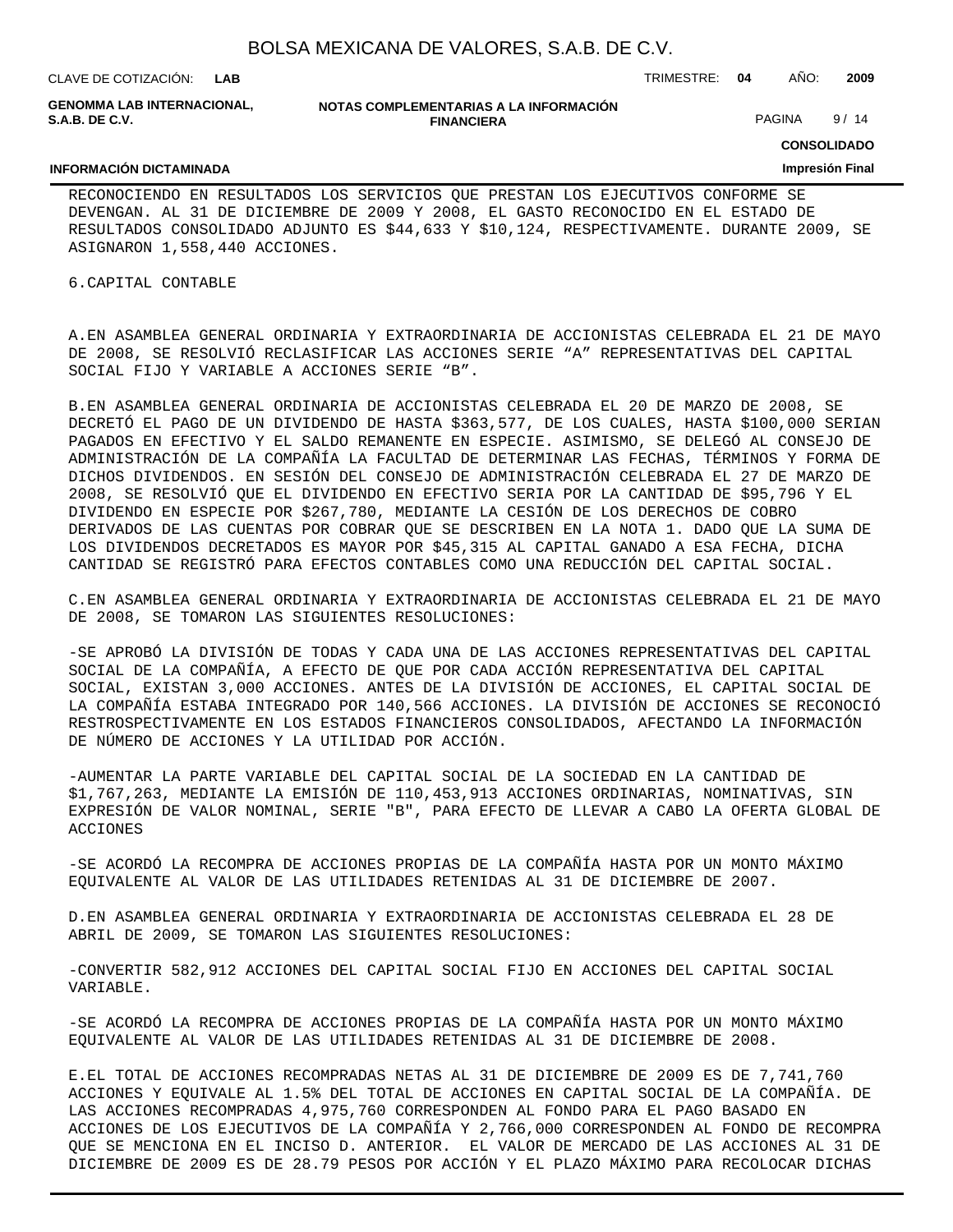| BOLSA MEXICANA DE VALORES, S.A.B. DE C.V. |  |  |  |
|-------------------------------------------|--|--|--|
|-------------------------------------------|--|--|--|

|                                                                                                                                                                                                                                                                                                                                                                                                                                                                   |         |                   | BOLSA MEXICANA DE VALORES, S.A.B. DE C.V. |               |        |                        |       |
|-------------------------------------------------------------------------------------------------------------------------------------------------------------------------------------------------------------------------------------------------------------------------------------------------------------------------------------------------------------------------------------------------------------------------------------------------------------------|---------|-------------------|-------------------------------------------|---------------|--------|------------------------|-------|
| CLAVE DE COTIZACIÓN: L <b>AB</b>                                                                                                                                                                                                                                                                                                                                                                                                                                  |         |                   |                                           | TRIMESTRE: 04 |        | AÑO:                   | 2009  |
| GENOMMA LAB INTERNACIONAL.<br><b>S.A.B. DE C.V.</b>                                                                                                                                                                                                                                                                                                                                                                                                               |         | <b>FINANCIERA</b> | NOTAS COMPLEMENTARIAS A LA INFORMACIÓN    |               | PAGINA |                        | 10/14 |
|                                                                                                                                                                                                                                                                                                                                                                                                                                                                   |         |                   |                                           |               |        | <b>CONSOLIDADO</b>     |       |
| <b>INFORMACIÓN DICTAMINADA</b>                                                                                                                                                                                                                                                                                                                                                                                                                                    |         |                   |                                           |               |        | <b>Impresión Final</b> |       |
| ACCIONES EN EL MERCADO ES DE UN AÑO A PARTIR DE LA FECHA DE RECOMPRA. A LA FECHA NO SE<br>HA REGISTRADO NINGUNA REDUCCIÓN DE CAPITAL DERIVADO DE LA NO RECOLOCACIÓN DE LAS<br>ACCIONES RECOMPRADAS. EL MONTO NETO DE ACCIONES RECOMPRADAS AL 31 DE DICIEMBRE DE 2009<br>ES \$124,172. AL 31 DE DICIEMBRE DE 2009, SE TIENEN 2,766,000 ACCIONES EN TESORERÍA.<br>F. EL CAPITAL SOCIAL A VALOR NOMINAL AL 31 DE DICIEMBRE DE 2009 Y 2008, SE INTEGRA COMO<br>SIGUE: |         |                   |                                           |               |        |                        |       |
| NÚMERO DE ACCIONES<br>2009 2008 2009 2008                                                                                                                                                                                                                                                                                                                                                                                                                         | IMPORTE |                   |                                           |               |        |                        |       |
| CAPITAL FIJO<br>SERIE A -<br>SERIE B 41,088 624,000 150 150                                                                                                                                                                                                                                                                                                                                                                                                       |         | $\dot{S}$ -       | $\dot{S}$ -                               |               |        |                        |       |
| CAPITAL VARIABLE<br>SERIE A -<br>SERIE B 529,199,625 528,616,713 265,211 265,211                                                                                                                                                                                                                                                                                                                                                                                  |         |                   |                                           |               |        |                        |       |
| 529, 240, 713 529, 240, 713 265, 361 265, 361<br>REEXPRESIÓN 9,562 9,562                                                                                                                                                                                                                                                                                                                                                                                          |         |                   |                                           |               |        |                        |       |
| \$ 274,923 \$ 274,923<br>TOTAL                                                                                                                                                                                                                                                                                                                                                                                                                                    |         |                   |                                           |               |        |                        |       |

EL CAPITAL SOCIAL ESTÁ INTEGRADO POR ACCIONES COMUNES NOMINATIVAS SIN VALOR NOMINAL. EL CAPITAL VARIABLE ES ILIMITADO.

G. DE ACUERDO A LA NIF B-10 Y D-4, EL 1 DE ENERO DE 2008, SE RECLASIFICARON LAS CUENTAS DEL EXCESO EN LA ACTUALIZACIÓN DEL CAPITAL CONTABLE Y DEL EFECTO ACUMULADO INICIAL DE IMPUESTO SOBRE LA RENTA DIFERIDO POR \$6,274 Y \$(80,506), RESPECTIVAMENTE, A LA CUENTA DE UTILIDADES ACUMULADAS.

H. EL 18 DE JUNIO DE 2008, LA COMPAÑÍA REALIZÓ UNA OFERTA PÚBLICA MIXTA DE ACCIONES EN MÉXICO, CONSISTENTE EN UNA OFERTA PÚBLICA PRIMARIA DE SUSCRIPCIÓN Y UNA OFERTA PÚBLICA SECUNDARIA DE VENTA DE ACCIONES. ASIMISMO, EN LA MISMA FECHA LA COMPAÑÍA REALIZÓ UNA COLOCACIÓN PRIVADA PRIMARIA Y SECUNDARIA DE ACCIONES REPRESENTATIVAS DEL CAPITAL SOCIAL DE LA EMISORA EN LOS ESTADOS UNIDOS DE AMÉRICA Y OTROS MERCADOS DE CONFORMIDAD CON LA REGLA 144A Y LA REGULACIÓN "S" DE LA LEY DE VALORES DE 1933 DE LOS ESTADOS UNIDOS DE AMÉRICA. DERIVADO DE DICHA OFERTA GLOBAL, LA COMPAÑÍA RECLASIFICÓ \$1,713,341 A LA CUENTA DE PRIMA EN SUSCRIPCIÓN DEL AUMENTO DE CAPITAL SOCIAL QUE SE DESCRIBE EN EL INCISO C. YA QUE ESTE MONTO REPRESENTA LA DIFERENCIA ENTRE EL VALOR TEÓRICO Y EL VALOR PAGADO EN LA OFERTA GLOBAL POR CADA ACCIÓN. UN TOTAL DE 2,911,200 ACCIONES SUSCRITAS EN EL AUMENTO DE CAPITAL SOCIAL NO FUERON EXHIBIDAS POR \$46,579, DICHAS ACCIONES FUERON CANCELADAS. LOS GASTOS DE REGISTRO Y COLOCACIÓN DE LAS ACCIONES POR \$112,824 (NETOS DE IMPUESTO SOBRE LA RENTA) SE REGISTRARON EN LA CUENTA DE LA PRIMA EN SUSCRIPCIÓN EN ACCIONES.

I. LAS UTILIDADES RETENIDAS INCLUYEN LA RESERVA LEGAL. DE ACUERDO CON LA LEY GENERAL DE SOCIEDADES MERCANTILES, DE LAS UTILIDADES NETAS DEL EJERCICIO DEBE SEPARARSE UN 5% COMO MÍNIMO PARA FORMAR LA RESERVA LEGAL, HASTA QUE SU IMPORTE ASCIENDA AL 20% DEL CAPITAL SOCIAL A VALOR NOMINAL. LA RESERVA LEGAL PUEDE CAPITALIZARSE, PERO NO DEBE REPARTIRSE A MENOS QUE SE DISUELVA LA SOCIEDAD, Y DEBE SER RECONSTITUIDA CUANDO DISMINUYA POR CUALQUIER MOTIVO.

J. LA DISTRIBUCIÓN DEL CAPITAL CONTABLE, EXCEPTO POR LOS IMPORTES ACTUALIZADOS DEL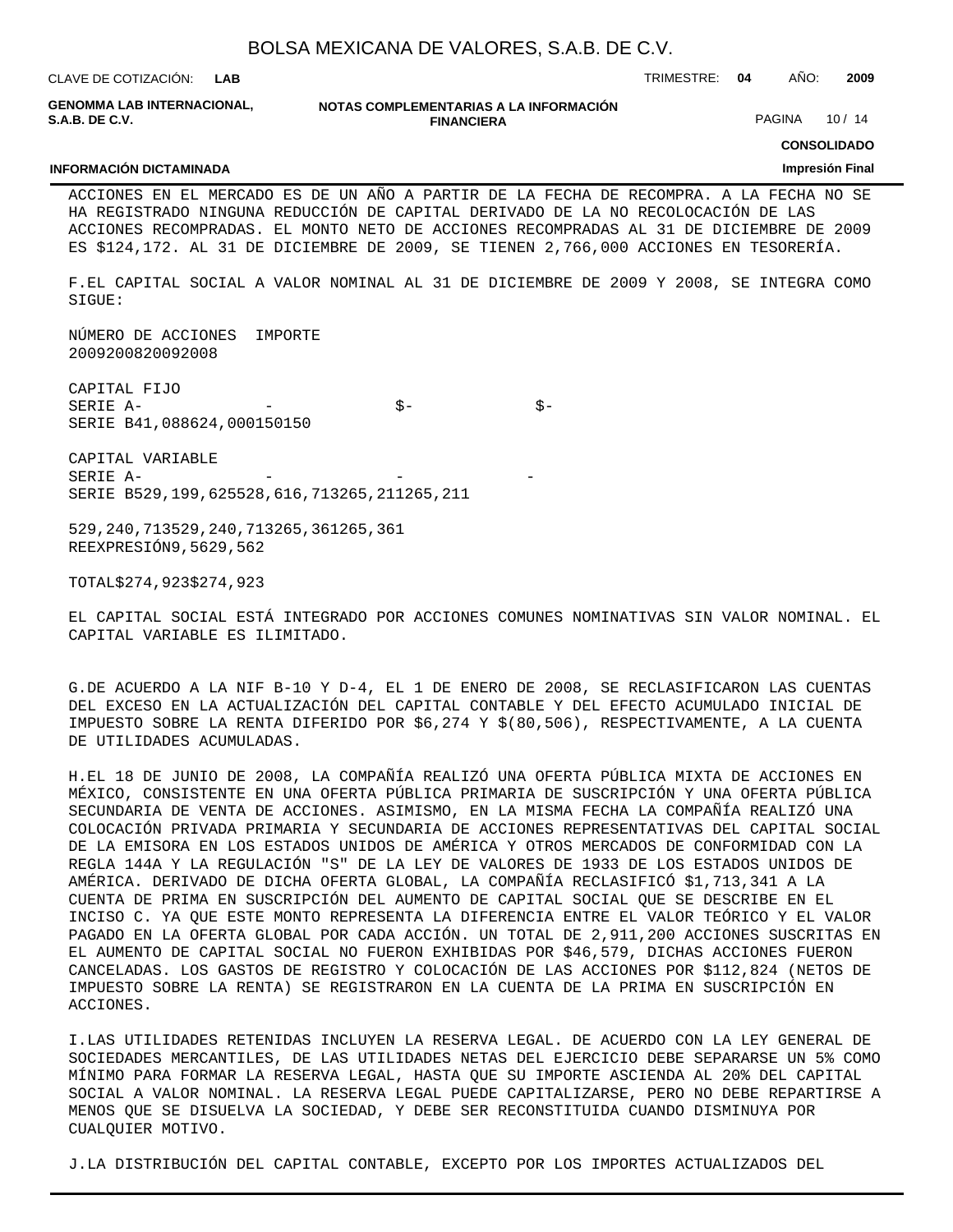**LAB**

CLAVE DE COTIZACIÓN: TRIMESTRE: **04** AÑO: **2009**

**GENOMMA LAB INTERNACIONAL, S.A.B. DE C.V.**

**INFORMACIÓN DICTAMINADA**

**NOTAS COMPLEMENTARIAS A LA INFORMACIÓN FINANCIERA**

PAGINA 11 / 14

**CONSOLIDADO**

#### **Impresión Final**

CAPITAL SOCIAL APORTADO Y DE LAS UTILIDADES RETENIDAS FISCALES, CAUSARÁ EL IMPUESTO SOBRE LA RENTA A CARGO DE LA COMPAÑÍA A LA TASA VIGENTE AL MOMENTO DE LA DISTRIBUCIÓN. EL IMPUESTO QUE SE PAGUE POR DICHA DISTRIBUCIÓN, SE PODRÁ ACREDITAR CONTRA EL IMPUESTO SOBRE LA RENTA DEL EJERCICIO EN EL QUE SE PAGUE EL IMPUESTO SOBRE DIVIDENDOS Y EN LOS DOS EJERCICIOS INMEDIATOS SIGUIENTES, CONTRA EL IMPUESTO DEL EJERCICIO Y LOS PAGOS PROVISIONALES DE LOS MISMOS.

K. LOS SALDOS DE LAS CUENTAS FISCALES DEL CAPITAL CONTABLE DE GENOMMA LAB INTERNACIONAL, S. A. B. DE C. V. COMO ENTIDAD LEGAL AL 31 DE DICIEMBRE SON:

 2009 2008

CUENTA DE CAPITAL DE APORTACIÓN \$ 2,125,020 \$ 2,051,772 CUENTA DE UTILIDAD FISCAL NETA 869,403 396,415

TOTAL \$ 2,994,423 \$ 2,448,187

7. IMPUESTOS A LA UTILIDAD

LA COMPAÑÍA EN MÉXICO ESTÁ SUJETA EN 2009 Y 2008 AL ISR Y AL IETU.

EL ISR SE CALCULA CONSIDERANDO COMO GRAVABLES O DEDUCIBLES CIERTOS EFECTOS DE LA INFLACIÓN. LA TASA ES 28% PARA 2009 Y 2008 Y SERÁ 30% PARA LOS AÑOS DE 2010 A 2012, 29% PARA 2013 Y 28% PARA 2014.

IETU - TANTO LOS INGRESOS COMO LAS DEDUCCIONES Y CIERTOS CRÉDITOS FISCALES SE DETERMINAN CON BASE EN FLUJOS DE EFECTIVO DE CADA EJERCICIO. LA TASA ES 17.0% Y 16.5% PARA 2009 Y 2008, RESPECTIVAMENTE, Y 17.5% A PARTIR DE 2010. ASIMISMO, AL ENTRAR EN VIGOR ESTA LEY SE ABROGÓ LA LEY DEL IMPAC PERMITIENDO, BAJO CIERTAS CIRCUNSTANCIAS, LA RECUPERACIÓN DE ESTE IMPUESTO PAGADO EN LOS DIEZ EJERCICIOS INMEDIATOS ANTERIORES A AQUÉL EN QUE SE PAGUE ISR, EN LOS TÉRMINOS DE LAS DISPOSICIONES FISCALES.

EL IMPUESTO A LA UTILIDAD CAUSADO ES EL QUE RESULTA MAYOR ENTRE EL ISR Y EL IETU.

CON BASE EN PROYECCIONES FINANCIERAS, DE ACUERDO CON LO QUE SE MENCIONA EN LA INIF 8, EFECTOS DEL IMPUESTO EMPRESARIAL A TASA ÚNICA, LA COMPAÑÍA IDENTIFICÓ QUE ESENCIALMENTE PAGARÁ ISR, POR LO TANTO, RECONOCE ÚNICAMENTE ISR DIFERIDO.

LA COMPAÑÍA CAUSA EL ISR Y EL IETU EN FORMA INDIVIDUAL Y EN LA CONSOLIDACIÓN CONTABLE, SE SUMAN LOS RESULTADOS FISCALES CORRESPONDIENTES.

LAS TASAS DE ISR EN ESPAÑA Y EN LOS PAÍSES DE CENTRO Y SUDAMÉRICA EN DONDE LA COMPAÑÍA OPERA VAN DE UN RANGO ENTRE EL 15% AL 38%. ADICIONALMENTE, LOS PERIODOS EN LOS QUE PUEDEN SER APLICADAS LAS PÉRDIDAS FISCALES EN DICHOS PAÍSES VAN DE TRES A OCHO AÑOS.

LAS OPERACIONES EN COLOMBIA Y ARGENTINA ESTÁN SUJETAS AL IMPUESTO AL ACTIVO.

EN COLOMBIA EL IMPUESTO AL ACTIVO RESULTA DE APLICAR LA TASA DEL 6% AL NETO DE LOS ACTIVOS FISCALES AL INICIO DEL AÑO. EL IMPUESTO AL ACTIVO ÚNICAMENTE ES PAGADO CUANDO EXCEDE EL ISR DEL EJERCICIO. SI EL PAGO DEL IMPUESTO AL ACTIVO FUE EFECTUADO DESPUÉS DEL EJERCICIO 2002, EL MONTO PAGADO PUEDE SER ACREDITADO EN LOS PRÓXIMOS CINCO AÑOS.

EN ARGENTINA EXISTE UN IMPUESTO A LAS GANANCIAS MÍNIMAS PRESUNTAS ("IGMP") QUE RESULTA DE APLICAR LA TASA DEL 1% SOBRE CIERTOS ACTIVOS PRODUCTIVOS, Y SE PAGA ÚNICAMENTE POR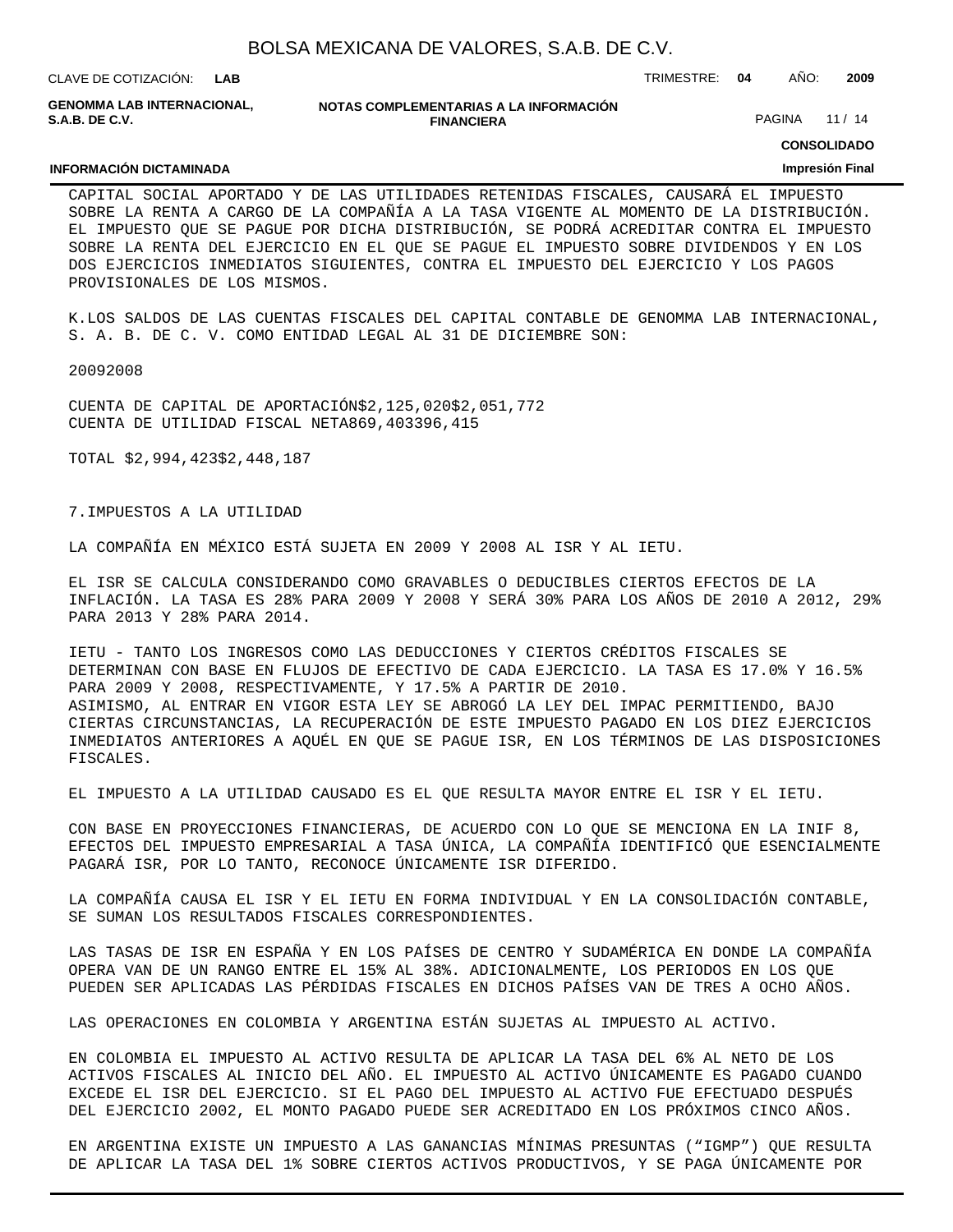CLAVE DE COTIZACIÓN: TRIMESTRE: **04** AÑO: **2009 LAB**

|                | GENOMMA LAB INTERNACIONAL. |  |
|----------------|----------------------------|--|
| S.A.B. DE C.V. |                            |  |

#### **NOTAS COMPLEMENTARIAS A LA INFORMACIÓN FINANCIERA**

PAGINA 12/14

**CONSOLIDADO**

### **INFORMACIÓN DICTAMINADA**

**Impresión Final**

EL MONTO EN QUE EXCEDA AL ISR DEL EJERCICIO. SI EN ALGÚN AÑO SE EFECTUARA UN PAGO, ESTE IMPUESTO ES ACREDITADO CONTRA EL EXCESO DEL IMPUESTO SOBRE LA RENTA SOBRE EL IGMP EN LOS PRÓXIMOS DIEZ AÑOS.

#### 8. OPERACIÓN DISCONTINUADA

COMO SE MENCIONA EN LA NOTA 1, DURANTE 2008, LA COMPAÑÍA DECIDIÓ INICIAR EL PROCESO DE CIERRE DE SU SUBSIDIARIA EN ESPAÑA COMO PARTE DE UNA ESTRATEGIA PARA ENFOCAR SU FUERZA DE VENTAS EN CENTROAMÉRICA Y SUDAMÉRICA. SE ESPERA QUE EL PROCESO DE CIERRE DE LA SUBSIDIARIA EN ESPAÑA CONCLUYA DURANTE 2010. DERIVADO DE ESTA DECISIÓN SE REGISTRÓ UN CASTIGO AL VALOR DE LOS ACTIVOS POR \$13,848 Y POR \$16,040 EN 2009 Y 2008, RESPECTIVAMENTE.

## 9. CONTINGENCIAS

LA COMPAÑÍA AL IGUAL QUE SUS ACTIVOS NO ESTÁN SUJETOS A ACCIÓN ALGUNA DE TIPO LEGAL QUE NO SEAN LOS DE RUTINA Y PROPIOS DE SU ACTIVIDAD.

#### 10. NUEVOS PRONUNCIAMIENTOS CONTABLES

CON EL OBJETIVO DE CONVERGER LA NORMATIVIDAD MEXICANA CON LA NORMATIVIDAD INTERNACIONAL, DURANTE 2009 EL CONSEJO MEXICANO PARA LA INVESTIGACIÓN Y DESARROLLO DE NORMAS DE INFORMACIÓN FINANCIERA PROMULGÓ LAS SIGUIENTES NIF, INTERPRETACIONES A LAS NORMAS DE INFORMACIÓN FINANCIERA ("INIF") Y MEJORAS A LAS NIF, APLICABLES A ENTIDADES CON PROPÓSITOS LUCRATIVOS Y QUE ENTRAN EN VIGOR, COMO SIGUE:

A) PARA EJERCICIOS QUE INICIEN A PARTIR DEL 1 DE ENERO DE 2010:

NIF C-1, EFECTIVO Y EQUIVALENTES DE EFECTIVO MEJORAS A LAS NIF 2010 INIF 14, CONTRATOS DE CONSTRUCCIÓN, VENTA Y PRESTACIÓN DE SERVICIOS RELACIONADOS CON BIENES INMUEBLES INIF 17, CONTRATOS DE CONCESIÓN DE SERVICIOS

ALGUNOS DE LOS PRINCIPALES CAMBIOS QUE ESTABLECEN ESTAS NORMAS, SON:

LA NIF C-1, EFECTIVO Y EQUIVALENTES DE EFECTIVO, REQUIERE LA PRESENTACIÓN DEL EFECTIVO Y EQUIVALENTES DE EFECTIVO RESTRINGIDO EN EL RUBRO DE EFECTIVO Y EQUIVALENTES DE EFECTIVO, A DIFERENCIA DEL BOLETÍN C-1, QUE REQUERÍA LA PRESENTACIÓN EN FORMA SEPARADA; SUSTITUYE EL TÉRMINO DE INVERSIONES TEMPORALES A LA VISTA POR EL DE INVERSIONES DISPONIBLES A LA VISTA Y CONSIDERA COMO UNA CARACTERÍSTICA DE ESTE TIPO DE INVERSIONES EL VENCIMIENTO HASTA DE TRES MESES A PARTIR DE LA FECHA DE ADQUISICIÓN.

MEJORAS A LAS NIF 2010, LAS PRINCIPALES MEJORAS QUE GENERAN CAMBIOS CONTABLES QUE DEBEN RECONOCERSE EN FORMA RETROSPECTIVA, SON:

NIF B-1, CAMBIOS CONTABLES Y CORRECCIONES DE ERRORES, AMPLIA LAS REVELACIONES EN CASO DE QUE LA COMPAÑÍA APLIQUE UNA NUEVA NORMA PARTICULAR.

NIF B-2, ESTADO DE FLUJOS DE EFECTIVO, REQUIERE MOSTRAR LOS EFECTOS DE LAS FLUCTUACIONES EN EL TIPO DE CAMBIO UTILIZADO PARA LA CONVERSIÓN DEL EFECTIVO EN MONEDA EXTRANJERA Y LOS MOVIMIENTOS EN EL VALOR RAZONABLE DEL EFECTIVO EN METALES PRECIOSOS AMONEDADOS Y CUALQUIER OTRA PARTIDA DEL EFECTIVO VALUADA A VALOR RAZONABLE EN UN RENGLÓN ESPECÍFICO.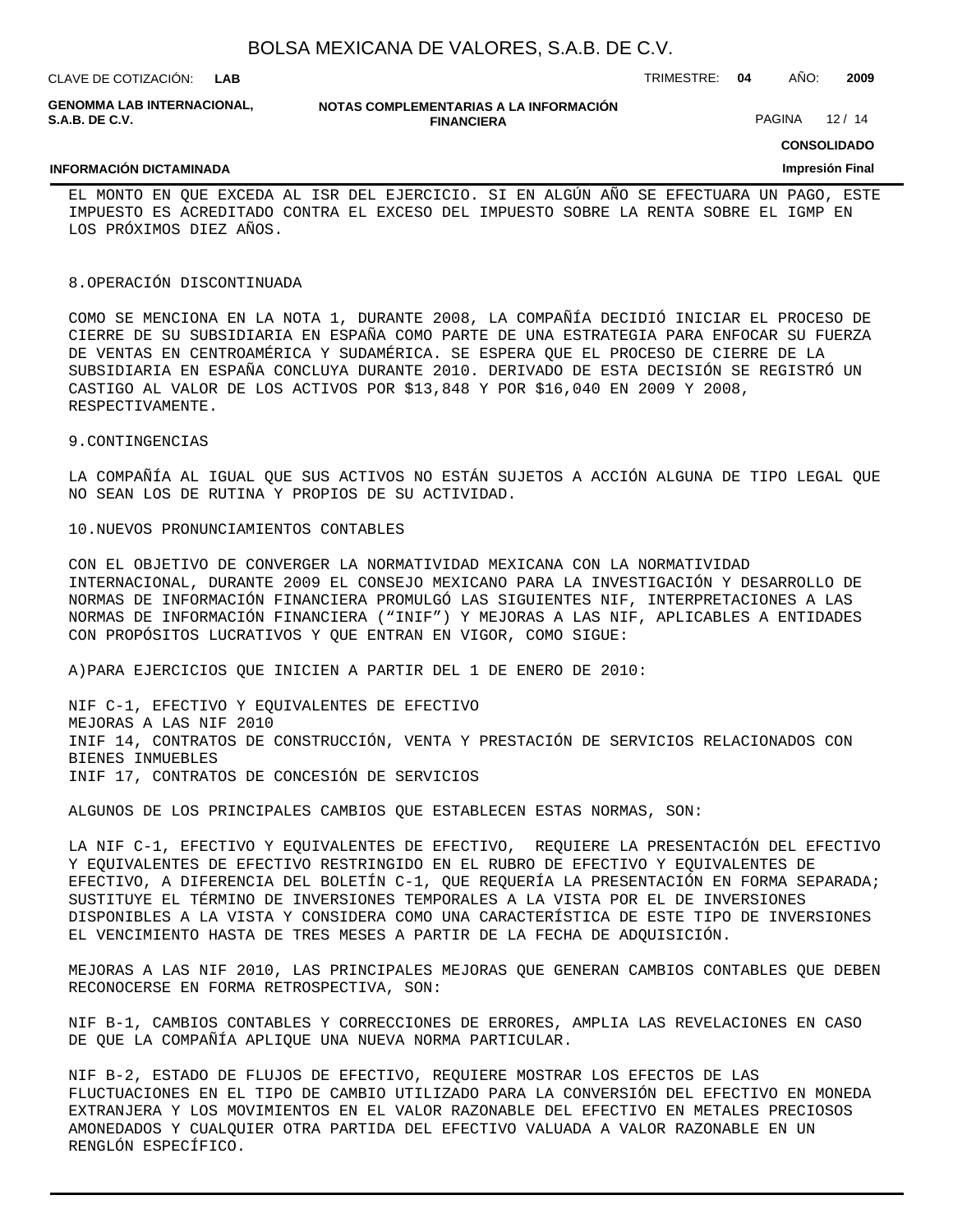CLAVE DE COTIZACIÓN: TRIMESTRE: **04** AÑO: **2009 LAB GENOMMA LAB INTERNACIONAL,**

**NOTAS COMPLEMENTARIAS A LA INFORMACIÓN FINANCIERA**

PAGINA 13/14

**CONSOLIDADO**

#### **INFORMACIÓN DICTAMINADA**

**S.A.B. DE C.V.**

## **Impresión Final**

NIF B-7, ADQUISICIONES DE NEGOCIOS, PRECISA QUE EL RECONOCIMIENTO DE ACTIVOS INTANGIBLES O PROVISIONES PORQUE EL NEGOCIO ADQUIRIDO TIENE UN CONTRATO EN CONDICIONES FAVORABLES O DESFAVORABLES EN RELACIÓN CON EL MERCADO, SÓLO PROCEDE CUANDO EL NEGOCIO ADQUIRIDO ES EL ARRENDATARIO Y EL CONTRATO ES DE ARRENDAMIENTO OPERATIVO. ESTE CAMBIO CONTABLE DEBE RECONOCERSE EN FORMA RETROSPECTIVA SIN IR MÁS ALLÁ DEL 1 DE ENERO DE 2009.

NIF C-7, INVERSIONES EN ASOCIADAS Y OTRAS INVERSIONES PERMANENTES: MODIFICA LA FORMA DE DETERMINACIÓN DE LOS EFECTOS DERIVADOS DE INCREMENTOS EN EL PORCENTAJE DE PARTICIPACIÓN EN UNA ASOCIADA. ASIMISMO, ESTABLECE QUE LOS EFECTOS DETERMINADOS POR LOS INCREMENTOS O DISMINUCIONES EN EL PORCENTAJE DE PARTICIPACIÓN EN LA ASOCIADA SE DEBEN RECONOCER EN EL RUBRO DE PARTICIPACIÓN EN LOS RESULTADOS DE ASOCIADAS Y NO EN EL RUBRO DE PARTIDAS NO ORDINARIAS.

NIF C-13, PARTES RELACIONADAS: REQUIERE QUE EN CASO DE QUE LA CONTROLADORA DIRECTA O LA CONTROLADORA PRINCIPAL DE LA ENTIDAD INFORMANTE NO EMITAN ESTADOS FINANCIEROS DISPONIBLES PARA USO PÚBLICO, LA ENTIDAD INFORMANTE DEBE REVELAR EL NOMBRE DE LA CONTROLADORA, DIRECTA O INDIRECTA, MÁS PRÓXIMA, QUE EMITA ESTADOS FINANCIEROS DISPONIBLES PARA USO PÚBLICO.

INIF 14, CONTRATOS DE CONSTRUCCIÓN, VENTA Y PRESTACIÓN DE SERVICIOS RELACIONADOS CON BIENES INMUEBLES, COMPLEMENTA LA NORMATIVIDAD CONTENIDA EN EL BOLETÍN D-7, CONTRATOS DE CONSTRUCCIÓN Y DE FABRICACIÓN DE CIERTOS BIENES DE CAPITAL, Y REQUIERE LA SEPARACIÓN DE LOS DIVERSOS COMPONENTES EN LOS CONTRATOS CON LA FINALIDAD DE DEFINIR SI EL CONTRATO SE REFIERE A LA CONSTRUCCIÓN DE BIENES INMUEBLES, VENTA O A LA PRESTACIÓN DE SERVICIOS, ESTABLECIENDO LAS REGLAS APLICABLES PARA EL RECONOCIMIENTO DE INGRESOS, COSTOS Y GASTOS ASOCIADOS DE CONFORMIDAD CON LA IDENTIFICACIÓN DE LOS DIFERENTES ELEMENTOS DE LOS CONTRATOS. PRECISA CUÁNDO ES APROPIADO APLICAR EL MÉTODO DE AVANCE DE OBRA PARA EL RECONOCIMIENTO DE LOS INGRESOS.

INIF 17, CONTRATOS DE CONCESIÓN DE SERVICIOS, COMPLEMENTA LA NORMATIVIDAD CONTENIDA EN EL BOLETÍN D-7, CONTRATOS DE CONSTRUCCIÓN Y DE FABRICACIÓN DE CIERTOS BIENES DE CAPITAL; ESTABLECE QUE LA INFRAESTRUCTURA DE LOS CONTRATOS DE CONCESIÓN DE SERVICIOS QUE ESTÉ DENTRO DEL ALCANCE DE ESTA INIF NO DEBE RECONOCERSE COMO INMUEBLES, MAQUINARIA Y EQUIPO; PRECISA QUE LOS INGRESOS RECIBIDOS, CUANDO EL OPERADOR REALIZA LOS SERVICIOS DE CONSTRUCCIÓN O MEJORA Y SERVICIOS DE OPERACIÓN EN UN ÚNICO CONTRATO, DEBEN RECONOCERSE POR CADA TIPO DE SERVICIO, CON BASE EN LOS VALORES RAZONABLES DE CADA CONTRAPRESTACIÓN RECIBIDA AL MOMENTO DE PRESTARSE EL SERVICIO, CUANDO LOS MONTOS SON CLARAMENTE IDENTIFICABLE Y UNA VEZ CUANTIFICADOS, LOS INGRESOS SEGUIRÁN EL CRITERIO DE RECONOCIMIENTO QUE LES CORRESPONDA TOMANDO EN CUENTA LA NATURALEZA DEL SERVICIO PRESTADO; ASIMISMO, ESTABLECE QUE CUANDO EL OPERADOR PROPORCIONA SERVICIOS DE CONSTRUCCIÓN O MEJORA, TANTO LOS INGRESOS COMO LOS COSTOS Y GASTOS ASOCIADOS CON EL CONTRATO DEBEN RECONOCERSE CON EL MÉTODO DE AVANCE DE OBRA Y LA CONTRAPRESTACIÓN RECIBIDA O POR COBRAR DEBE SER RECONOCIDA INICIALMENTE A SU VALOR RAZONABLE, Y QUE LOS INGRESOS POR SERVICIOS DE OPERACIÓN, DEBEN RECONOCERSE CONFORME SE PRESTAN LOS SERVICIOS Y CONSIDERANDO, EN FORMA SUPLETORIA, LO DISPUESTO EN LA NORMA INTERNACIONAL DE CONTABILIDAD 18.

B) PARA EJERCICIOS QUE INICIEN A PARTIR DEL 1 DE ENERO DE 2011:

B-5, INFORMACIÓN FINANCIERA POR SEGMENTOS Y, B-9, INFORMACIÓN FINANCIERA A FECHAS INTERMEDIAS

ALGUNOS DE LOS PRINCIPALES CAMBIOS QUE ESTABLECEN ESTAS NORMAS, SON: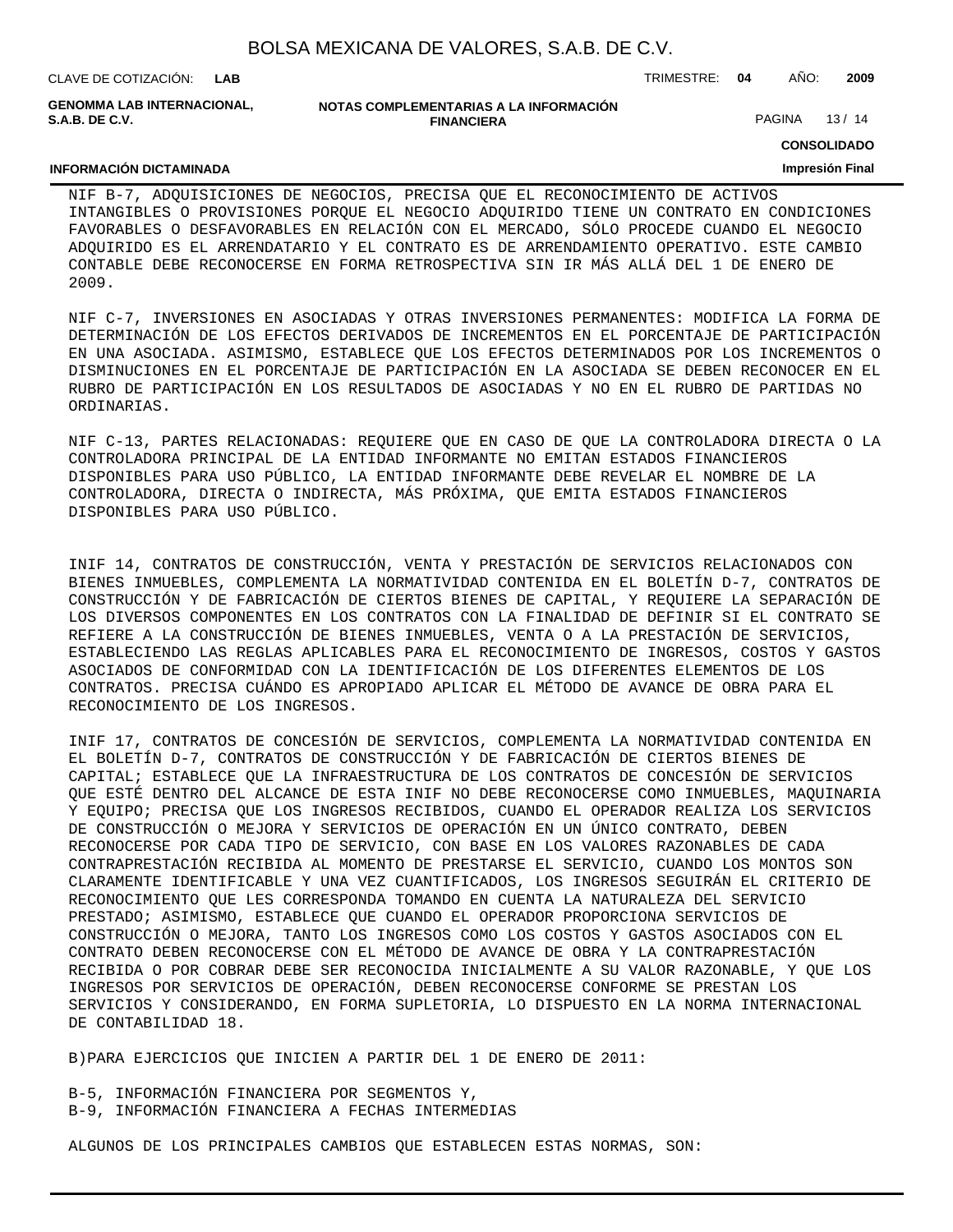CLAVE DE COTIZACIÓN: TRIMESTRE: **04** AÑO: **2009 LAB**

**INFORMACIÓN DICTAMINADA**

**GENOMMA LAB INTERNACIONAL, S.A.B. DE C.V.**

**NOTAS COMPLEMENTARIAS A LA INFORMACIÓN FINANCIERA**

PAGINA 14 / 14

**CONSOLIDADO**

#### **Impresión Final**

LA NIF B-5, INFORMACIÓN FINANCIERA POR SEGMENTOS, ESTABLECE EL ENFOQUE GERENCIAL PARA REVELAR LA INFORMACIÓN FINANCIERA POR SEGMENTOS A DIFERENCIA DEL BOLETÍN B-5 QUE, AUNQUE MANEJABA UN ENFOQUE GERENCIAL, REQUERÍA QUE LA INFORMACIÓN A REVELAR SE CLASIFICARA POR SEGMENTOS ECONÓMICOS, ÁREAS GEOGRÁFICAS O POR GRUPOS HOMOGÉNEOS DE CLIENTES; NO REQUIERE QUE LAS ÁREAS DEL NEGOCIO ESTÉN SUJETAS A RIESGOS DISTINTOS ENTRE SÍ PARA SEPARARLAS; PERMITE CATALOGAR COMO SEGMENTO A LAS ÁREAS EN ETAPA PREOPERATIVA; REQUIERE REVELAR POR SEPARADO LOS INGRESOS POR INTERESES, GASTOS POR INTERESES Y PASIVOS; Y REVELAR INFORMACIÓN DE LA ENTIDAD EN SU CONJUNTO SOBRE PRODUCTOS, SERVICIOS, ÁREAS GEOGRÁFICAS Y PRINCIPALES CLIENTES Y PROVEEDORES. AL IGUAL QUE EL BOLETÍN ANTERIOR, ESTA NORMA SÓLO ES OBLIGATORIA PARA EMPRESAS PÚBLICAS O QUE ESTÉN EN PROCESO DE CONVERTIRSE EN PÚBLICAS.

LA NIF B-9, INFORMACIÓN FINANCIERA A FECHAS INTERMEDIAS, A DIFERENCIA DEL BOLETÍN B-9, REQUIERE LA PRESENTACIÓN EN FORMA CONDENSADA DEL ESTADO DE VARIACIONES EN EL CAPITAL CONTABLE Y DEL ESTADO DE FLUJOS DE EFECTIVO COMO PARTE DE LA INFORMACIÓN FINANCIERA A FECHAS INTERMEDIAS Y, PARA EFECTOS COMPARATIVOS, REQUIERE QUE LA INFORMACIÓN PRESENTADA AL CIERRE DE UN PERIODO INTERMEDIO SE PRESENTE CON LA INFORMACIÓN AL CIERRE DE UN PERIODO INTERMEDIO EQUIVALENTE AL DEL AÑO INMEDIATO ANTERIOR Y, EN EL CASO DEL BALANCE GENERAL, REQUIERE PRESENTAR EL DEL CIERRE ANUAL INMEDIATO ANTERIOR.

A LA FECHA DE EMISIÓN DE ESTOS ESTADOS FINANCIEROS, LA COMPAÑÍA ESTÁ EN PROCESO DE DETERMINAR LOS EFECTOS DE ESTAS NUEVAS NORMAS EN SU INFORMACIÓN FINANCIERA.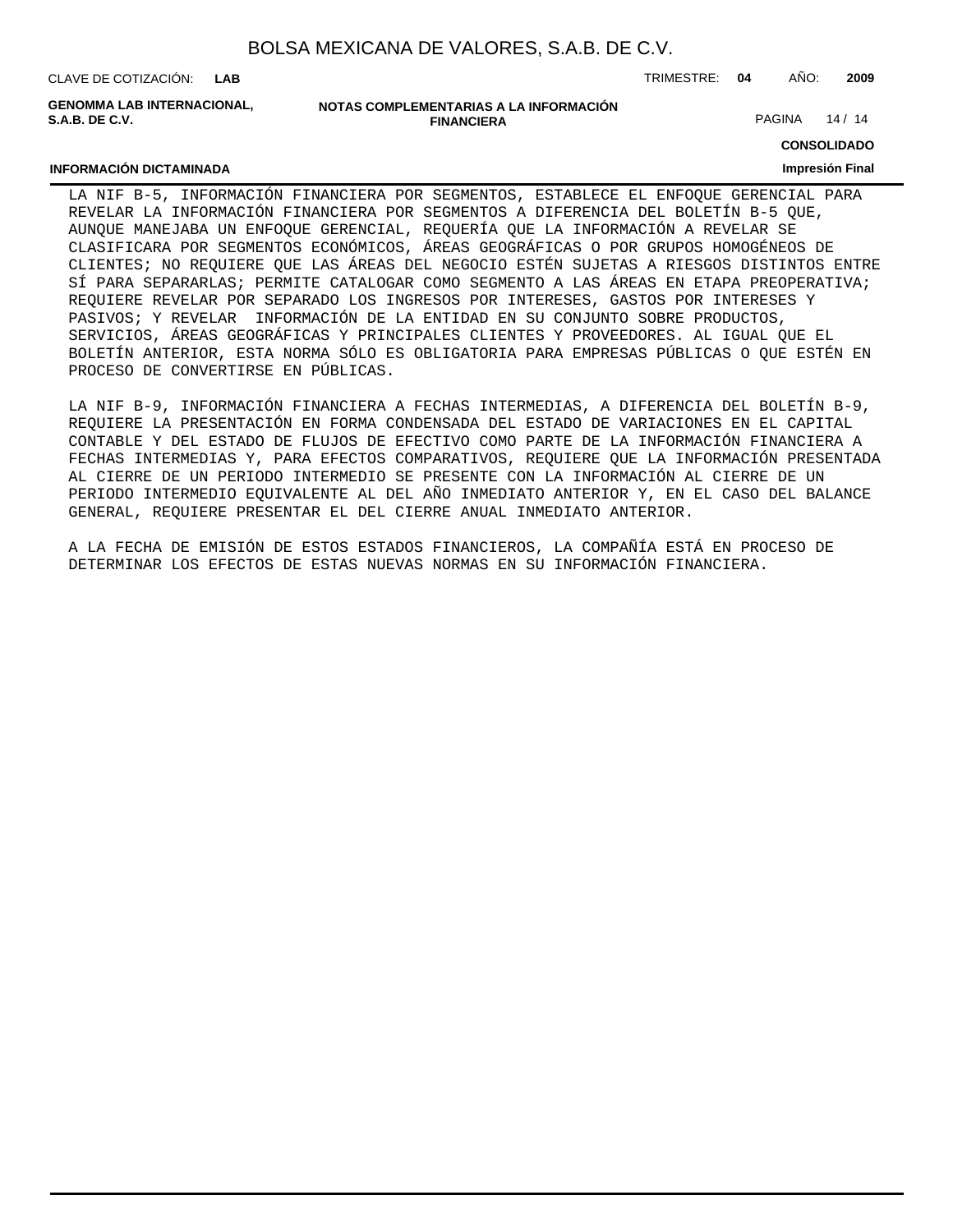| CLAVE DE COTIZACIÓN<br><b>LAB</b>                                                                                                                |  |                                                                                                    |  |                        | <b>TRIMESTRE</b>   | AÑO<br>04                          | 2009                                                 |  |  |  |  |  |
|--------------------------------------------------------------------------------------------------------------------------------------------------|--|----------------------------------------------------------------------------------------------------|--|------------------------|--------------------|------------------------------------|------------------------------------------------------|--|--|--|--|--|
| <b>GENOMMA LAB INTERNACIONAL, S.A.B.</b><br>DE C.V.<br>RELACIÓN DE INVERSIÓN EN ACCIONES<br><b>CONSOLIDADO</b><br><b>INFORMACIÓN DICTAMINADA</b> |  |                                                                                                    |  |                        |                    |                                    |                                                      |  |  |  |  |  |
|                                                                                                                                                  |  | <b>SUBSIDIARIAS</b>                                                                                |  |                        |                    | <b>Impresión Final</b>             |                                                      |  |  |  |  |  |
| <b>NOMBRE DE LA EMPRESA</b>                                                                                                                      |  | <b>ACTIVIDAD PRINCIPAL</b>                                                                         |  | <b>NO. DE ACCIONES</b> |                    | % DE TEN                           |                                                      |  |  |  |  |  |
| CLAVE DE COTIZACIÓN<br><b>LAB</b><br><b>GENOMMA LAB INTERNACIONAL, S.A.B.</b><br>DE C.V.<br><b>INFORMACIÓN DICTAMINADA</b>                       |  | BOLSA MEXICANA DE VALORES, S.A.B. DE C.V.<br>RELACIÓN DE INVERSIÓN EN ACCIONES<br><b>ASOCIADAS</b> |  |                        | <b>TRIMESTRE</b>   | AÑO<br>04                          | 2009<br><b>CONSOLIDADO</b><br><b>Impresión Final</b> |  |  |  |  |  |
| <b>NOMBRE DE LA EMPRESA</b>                                                                                                                      |  | <b>ACTIVIDAD PRINCIPAL</b>                                                                         |  | <b>NO. DE ACCIONES</b> | % DE<br><b>TEN</b> | <b>MONTO TOTAL</b>                 |                                                      |  |  |  |  |  |
|                                                                                                                                                  |  |                                                                                                    |  |                        |                    | <b>COSTO</b><br><b>ADQUISICIÓN</b> | <b>VALOR</b><br><b>ACTUAL</b>                        |  |  |  |  |  |
| Televisa Consumer Products USA, LLC.                                                                                                             |  | VENTA DE PRODUCTOS OTC/PC                                                                          |  | $\Omega$               | 49.00              | 25,653                             | 25,166                                               |  |  |  |  |  |
| TOTAL DE INVERSIONES EN ASOCIADAS                                                                                                                |  |                                                                                                    |  |                        |                    | 25,653                             | 25,166                                               |  |  |  |  |  |
| OTRAS INVERSIONES PERMANENTES                                                                                                                    |  |                                                                                                    |  |                        |                    |                                    | 0                                                    |  |  |  |  |  |
| <b>TOTAL</b>                                                                                                                                     |  |                                                                                                    |  |                        |                    |                                    | 50,332                                               |  |  |  |  |  |

OBSERVACIONES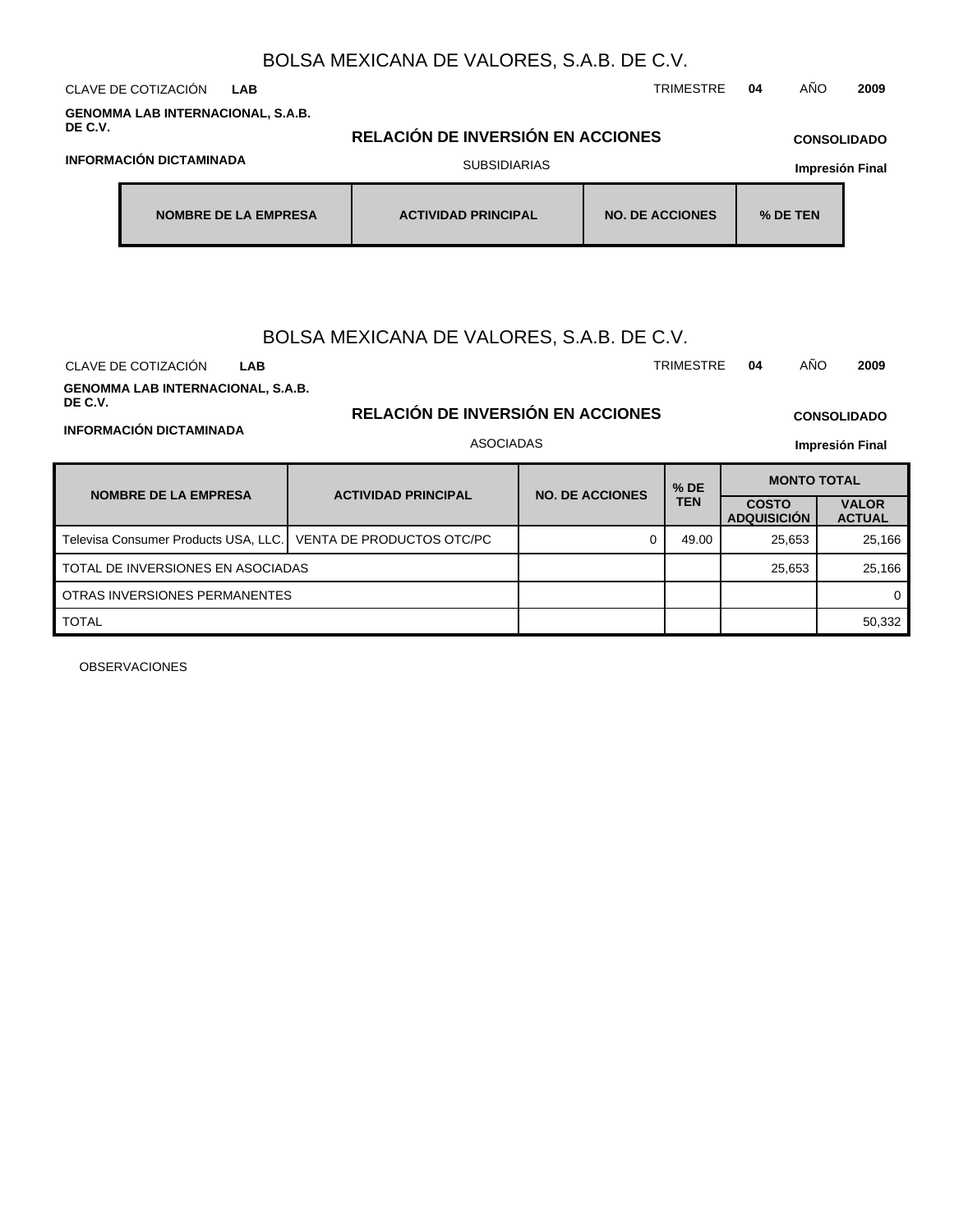#### CLAVE DE COTIZACIÓN **LAB**

**GENOMMA LAB INTERNACIONAL, S.A.B. DE C.V.**

## **DESGLOSE DE CRÉDITOS**

**CONSOLIDADO**

**INFORMACIÓN DICTAMINADA**

## (MILES DE PESOS)

**Impresión Final**

| TIPO DE CRÉDITO / INSTITUCIÓN | <b>CON</b><br><b>INSTITUCIÓN</b><br><b>EXTRANJERA</b> | <b>FECHA DE FIRMA /</b><br><b>CONTRATO</b> | <b>FECHA DE</b><br><b>VENCIMIENTO</b> | TASA DE<br>INTERÉS Y/O<br><b>SOBRETASA</b> | VENCTOS. O AMORT. DENOMINADOS EN MONEDA NACIONAL |                    |                     |                     |                     | VENCTOS. O AMORT. DENOMINADOS EN MONEDA EXTRANJERA |                            |                    |                     |                     |                     |                               |
|-------------------------------|-------------------------------------------------------|--------------------------------------------|---------------------------------------|--------------------------------------------|--------------------------------------------------|--------------------|---------------------|---------------------|---------------------|----------------------------------------------------|----------------------------|--------------------|---------------------|---------------------|---------------------|-------------------------------|
|                               |                                                       |                                            |                                       |                                            | <b>INTERVALO DE TIEMPO</b>                       |                    |                     |                     |                     |                                                    | <b>INTERVALO DE TIEMPO</b> |                    |                     |                     |                     |                               |
|                               |                                                       |                                            |                                       |                                            | AÑO ACTUAL                                       | <b>HASTA 1 AÑO</b> | <b>HASTA 2 AÑOS</b> | <b>HASTA 3 AÑOS</b> | <b>HASTA 4 AÑOS</b> | <b>HASTA 5 AÑOS O</b><br>MÁS                       | AÑO ACTUAL                 | <b>HASTA 1 AÑO</b> | <b>HASTA 2 AÑOS</b> | <b>HASTA 3 AÑOS</b> | <b>HASTA 4 AÑOS</b> | <b>HASTA 5 AÑOS O<br/>MÁS</b> |
| <b>BANCARIOS</b>              |                                                       |                                            |                                       |                                            |                                                  |                    |                     |                     |                     |                                                    |                            |                    |                     |                     |                     |                               |
| <b>COMERCIO EXTERIOR</b>      |                                                       |                                            |                                       |                                            |                                                  |                    |                     |                     |                     |                                                    |                            |                    |                     |                     |                     |                               |
| <b>CON GARANTÍA</b>           |                                                       |                                            |                                       |                                            |                                                  |                    |                     |                     |                     |                                                    |                            |                    |                     |                     |                     |                               |
| <b>BANCA COMERCIAL</b>        |                                                       |                                            |                                       |                                            |                                                  |                    |                     |                     |                     |                                                    |                            |                    |                     |                     |                     |                               |
| <b>OTROS</b>                  |                                                       |                                            |                                       |                                            |                                                  |                    |                     |                     |                     |                                                    |                            |                    |                     |                     |                     |                               |
| <b>TOTAL BANCARIOS</b>        |                                                       |                                            |                                       |                                            |                                                  |                    |                     |                     |                     |                                                    |                            |                    |                     |                     |                     |                               |

# TRIMESTRE **04** AÑO **2009**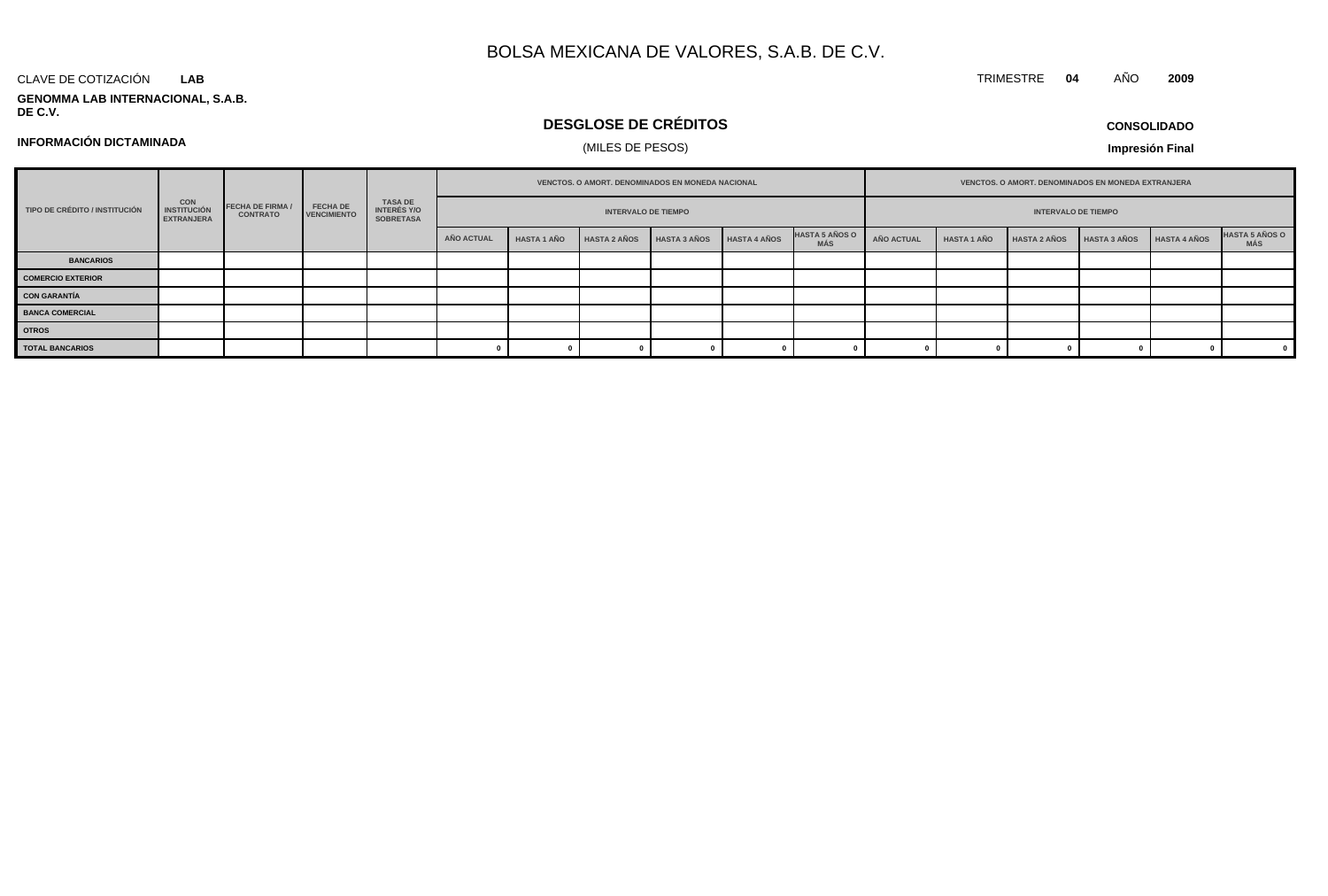#### CLAVE DE COTIZACIÓN TRIMESTRE **04** AÑO **2009 LAB**

# **GENOMMA LAB INTERNACIONAL, S.A.B.**

## **DESGLOSE DE CRÉDITOS**

# (MILES DE PESOS) **INFORMACIÓN DICTAMINADA**

## **CONSOLIDADO**

**Impresión Final**

| TIPO DE CRÉDITO / INSTITUCIÓN                       |                                                 |                                            | <b>FECHA DE</b><br><b>VENCIMIENTO</b> | TASA DE<br>INTERÉS Y/O<br><b>SOBRETASA</b> | VENCTOS. O AMORT. DENOMINADOS EN MONEDA NACIONAL |             |                     |                     |                     | VENCTOS. O AMORT. DENOMINADOS EN MONEDA EXTRANJERA |                   |                            |                     |                     |                     |                       |
|-----------------------------------------------------|-------------------------------------------------|--------------------------------------------|---------------------------------------|--------------------------------------------|--------------------------------------------------|-------------|---------------------|---------------------|---------------------|----------------------------------------------------|-------------------|----------------------------|---------------------|---------------------|---------------------|-----------------------|
|                                                     | <b>CON<br/>INSTITUCIÓN</b><br><b>EXTRANJERA</b> | <b>FECHA DE FIRMA /</b><br><b>CONTRATO</b> |                                       |                                            | <b>INTERVALO DE TIEMPO</b>                       |             |                     |                     |                     |                                                    |                   | <b>INTERVALO DE TIEMPO</b> |                     |                     |                     |                       |
|                                                     |                                                 |                                            |                                       |                                            | <b>AÑO ACTUAL</b>                                | HASTA 1 AÑO | <b>HASTA 2 AÑOS</b> | <b>HASTA 3 AÑOS</b> | <b>HASTA 4 AÑOS</b> | <b>HASTA 5 AÑOS O</b><br>MÁS                       | <b>AÑO ACTUAL</b> | <b>HASTA 1 AÑO</b>         | <b>HASTA 2 AÑOS</b> | <b>HASTA 3 AÑOS</b> | <b>HASTA 4 AÑOS</b> | HASTA 5 AÑOS O<br>MÁS |
| <b>BURSÁTILES</b>                                   |                                                 |                                            |                                       |                                            |                                                  |             |                     |                     |                     |                                                    |                   |                            |                     |                     |                     |                       |
| <b>LISTADAS EN BOLSA (MÉXICO Y/O</b><br>EXTRANJERO) |                                                 |                                            |                                       |                                            |                                                  |             |                     |                     |                     |                                                    |                   |                            |                     |                     |                     |                       |
| <b>QUIROGRAFARIOS</b>                               |                                                 |                                            |                                       |                                            |                                                  |             |                     |                     |                     |                                                    |                   |                            |                     |                     |                     |                       |
| <b>CON GARANTÍA</b>                                 |                                                 |                                            |                                       |                                            |                                                  |             |                     |                     |                     |                                                    |                   |                            |                     |                     |                     |                       |
| <b>COLOCACIONES PRIVADAS</b>                        |                                                 |                                            |                                       |                                            |                                                  |             |                     |                     |                     |                                                    |                   |                            |                     |                     |                     |                       |
| <b>QUIROGRAFARIOS</b>                               |                                                 |                                            |                                       |                                            |                                                  |             |                     |                     |                     |                                                    |                   |                            |                     |                     |                     |                       |
| <b>CON GARANTÍA</b>                                 |                                                 |                                            |                                       |                                            |                                                  |             |                     |                     |                     |                                                    |                   |                            |                     |                     |                     |                       |
| TOTAL BURSÁTILES Y<br><b>COLOCACIONES PRIVADAS</b>  |                                                 |                                            |                                       |                                            |                                                  |             |                     |                     |                     |                                                    |                   |                            |                     |                     |                     |                       |

## **DE C.V.**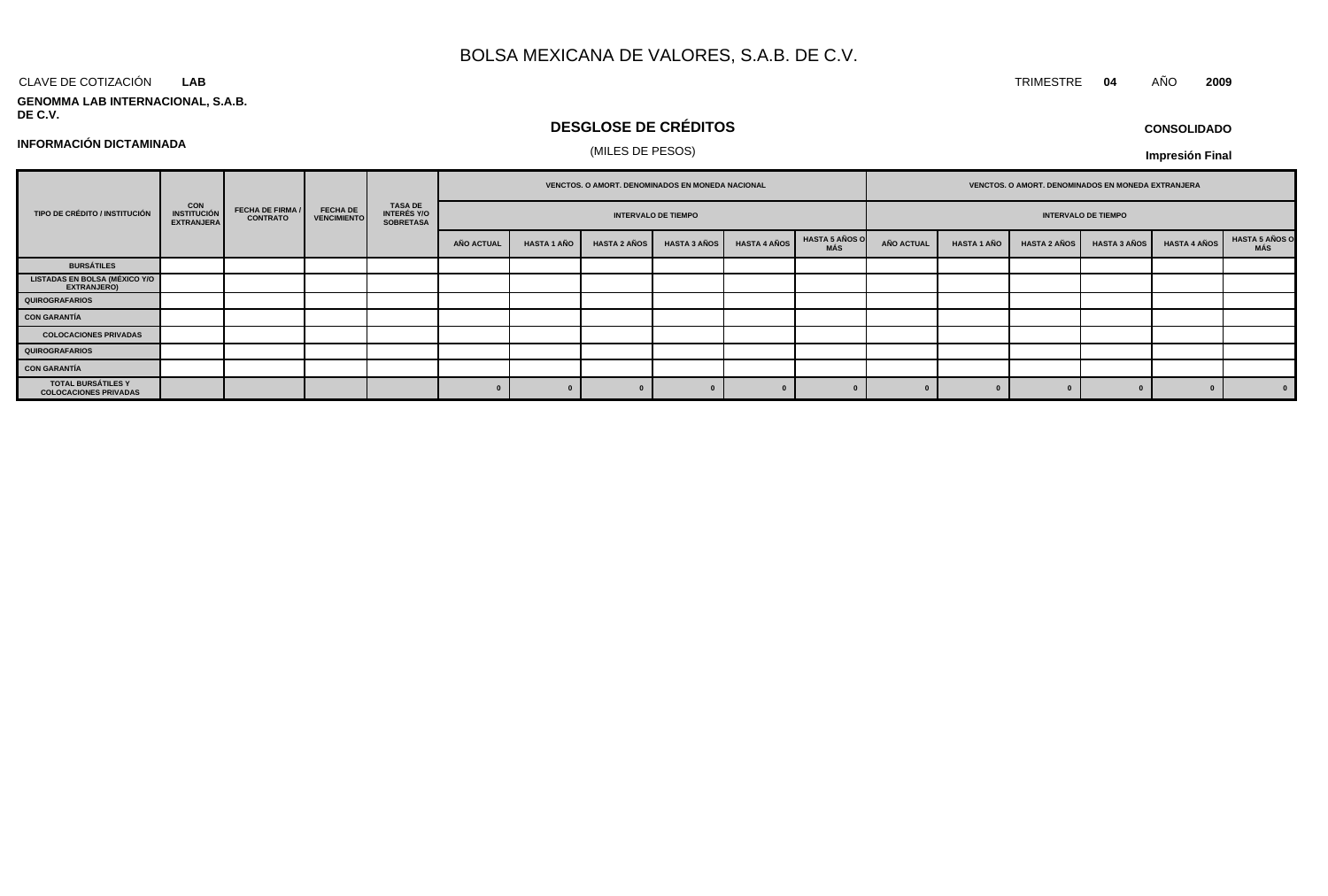#### CLAVE DE COTIZACIÓN TRIMESTRE **04** AÑO **2009 LAB**

**INFORMACIÓN DICTAMINADA**

#### **GENOMMA LAB INTERNACIONAL, S.A.B. DE C.V.**

## **DESGLOSE DE CRÉDITOS**

## (MILES DE PESOS)

**Impresión Final**

|                               |                                                       |                                        |                                       |                   |                    |                            | VENCTOS. O AMORT. DENOMINADOS EN MONEDA NACIONAL |                     |                              | VENCTOS. O AMORT. DENOMINADOS EN MONEDA EXTRANJERA |                    |                            |                     |                     |                              |
|-------------------------------|-------------------------------------------------------|----------------------------------------|---------------------------------------|-------------------|--------------------|----------------------------|--------------------------------------------------|---------------------|------------------------------|----------------------------------------------------|--------------------|----------------------------|---------------------|---------------------|------------------------------|
| TIPO DE CRÉDITO / INSTITUCIÓN | <b>CON</b><br><b>INSTITUCIÓN</b><br><b>EXTRANJERA</b> | <b>FECHA DE</b><br><b>CONCERTACIÓN</b> | <b>FECHA DE</b><br><b>VENCIMIENTO</b> |                   |                    | <b>INTERVALO DE TIEMPO</b> |                                                  |                     |                              |                                                    |                    | <b>INTERVALO DE TIEMPO</b> |                     |                     |                              |
|                               |                                                       |                                        |                                       | <b>AÑO ACTUAL</b> | <b>HASTA 1 AÑO</b> | <b>HASTA 2 AÑOS</b>        | <b>HASTA 3 AÑOS</b>                              | <b>HASTA 4 AÑOS</b> | <b>HASTA 5 AÑOS O</b><br>MÁS | <b>AÑO ACTUAL</b>                                  | <b>HASTA 1 AÑO</b> | <b>HASTA 2 AÑOS</b>        | <b>HASTA 3 AÑOS</b> | <b>HASTA 4 AÑOS</b> | <b>HASTA 5 AÑOS O</b><br>MÁS |
| <b>PROVEEDORES</b>            |                                                       |                                        |                                       |                   |                    |                            |                                                  |                     |                              |                                                    |                    |                            |                     |                     |                              |
|                               | <b>NA</b>                                             |                                        |                                       |                   | $\Omega$           | $\Omega$                   | $\Omega$                                         |                     | $\overline{0}$               |                                                    |                    |                            |                     |                     |                              |
| PROV CONCENTRADO SEP 07       | <b>NA</b>                                             | 30/09/2007                             | 28/02/2008                            |                   | 138                | $\Omega$                   | $\Omega$                                         |                     | $\Omega$                     |                                                    |                    |                            |                     |                     |                              |
| PROV CONCENTRADO OCT 07       | NA                                                    | 30/10/2007                             | 28/03/2008                            |                   | 136                | $\Omega$                   |                                                  |                     | - 0                          |                                                    |                    |                            |                     |                     |                              |
| PROV CONCENTRADO FEB 09       | <b>NA</b>                                             | 28/02/2009                             | 30/06/2009                            |                   | 73                 | $\Omega$                   | $\Omega$                                         |                     | $\Omega$                     |                                                    |                    |                            |                     |                     |                              |
| PROV CONCENTRADO MAR 09       | NA                                                    | 31/03/2009                             | 31/07/2009                            |                   | 45                 |                            |                                                  |                     | c                            |                                                    |                    |                            |                     |                     |                              |
| PROV CONCENTRADO MAY 09       | NA                                                    | 31/05/2009                             | 31/08/2009                            |                   | 83                 | $\Omega$                   | റ                                                |                     | $\Omega$                     |                                                    |                    |                            |                     |                     |                              |
| PROV CONCENTRADO JUN 09       | NA                                                    | 30/06/2009                             | 30/09/2009                            |                   | 505                | $\Omega$                   | $\Omega$                                         |                     | $\Omega$                     |                                                    |                    |                            |                     |                     |                              |
| PROV CONCENTRADO JUL 09       | NA                                                    | 31/07/2009                             | 31/10/2009                            |                   | 2,279              | $\Omega$                   |                                                  |                     | $\Omega$                     |                                                    |                    |                            |                     |                     |                              |
| PROV CONCENTRADO AGO 09       | <b>NA</b>                                             | 31/08/2009                             | 30/11/2009                            |                   | 20,796             | $\Omega$                   | $\Omega$                                         |                     | $\Omega$                     |                                                    |                    |                            |                     |                     |                              |
| PROV CONCENTRADO SEP 09       | <b>NA</b>                                             | 30/09/2009                             | 31/12/2009                            |                   | 41,871             | $\Omega$                   |                                                  |                     | $\Omega$                     |                                                    |                    |                            |                     |                     |                              |
| PROV CONCENTRADO OCT 09       | NA                                                    | 31/10/2009                             | 31/01/2010                            |                   | 38,380             | $\Omega$                   | $\Omega$                                         |                     | $\Omega$                     |                                                    |                    |                            |                     |                     |                              |
| PROV CONCENTRADO NOV 09       | <b>NA</b>                                             | 30/11/2009                             | 28/02/2010                            |                   | 37,275             |                            |                                                  |                     |                              |                                                    |                    |                            |                     |                     |                              |
| PROV CONCENTRADO DIC 09       | NA                                                    | 31/12/2009                             | 28/02/2010                            |                   | 431,657            | $\Omega$                   |                                                  |                     | $\Omega$                     |                                                    |                    |                            |                     |                     |                              |
| PROV CONCENTRADO ENE 09       | <b>NO</b>                                             | 31/01/2002                             | 31/05/2009                            |                   |                    |                            |                                                  |                     |                              |                                                    | 260                | $\overline{0}$             | $\Omega$            | $\Omega$            | $\Omega$                     |
| PROV CONCENTRADO MAR 09       | <b>NO</b>                                             | 31/03/2009                             | 31/07/2009                            |                   |                    |                            |                                                  |                     |                              |                                                    |                    | $\overline{0}$             | C                   | $\Omega$            | $\Omega$                     |
| PROV CONCENTRADO ABRIL 09     | <b>NO</b>                                             | 30/04/2009                             | 31/08/2009                            |                   |                    |                            |                                                  |                     |                              |                                                    | 179                | $\overline{0}$             | -C                  | $^{\circ}$          | $\Omega$                     |
| PROV CONCENTRADO MAY 09       | <b>NO</b>                                             | 31/05/2009                             | 30/09/2009                            |                   |                    |                            |                                                  |                     |                              |                                                    | 53                 | $\overline{0}$             |                     | $\Omega$            | $\Omega$                     |
| PROV CONCENTRADO JUN 09       | <b>NO</b>                                             | 30/06/2009                             | 31/10/2009                            |                   |                    |                            |                                                  |                     |                              |                                                    | 569                | $\overline{0}$             | $\Omega$            | $\Omega$            | $\Omega$                     |
| PROV CONCENTRADO JUL 09       | <b>NO</b>                                             | 31/07/2009                             | 30/11/2009                            |                   |                    |                            |                                                  |                     |                              |                                                    | 207                | $\overline{0}$             |                     | $\Omega$            | $\Omega$                     |
| PROV CONCENTRADO AGO 09       | <b>NO</b>                                             | 31/08/2009                             | 31/12/2009                            |                   |                    |                            |                                                  |                     |                              |                                                    | 215                | $\overline{0}$             | C                   | $\Omega$            | $\Omega$                     |
| PROV CONCENTRADO SEP 09       | <b>NO</b>                                             | 30/09/2009                             | 31/01/2010                            |                   |                    |                            |                                                  |                     |                              |                                                    | 75                 | $\overline{0}$             |                     | $\Omega$            | $\Omega$                     |
| PROV CONCENTRADO OCT 09       | <b>NO</b>                                             | 31/10/2009                             | 28/02/2010                            |                   |                    |                            |                                                  |                     |                              |                                                    | 1,073              | $\overline{0}$             |                     | $\Omega$            | $\overline{0}$               |
| PROV CONCENTRADO NOV 09       | <b>NO</b>                                             | 30/11/2009                             | 31/03/2010                            |                   |                    |                            |                                                  |                     |                              |                                                    | 2,612              | $\overline{0}$             | -C                  | $^{\circ}$          | $\overline{0}$               |
| PROV CONCENTRADO DIC 09       | <b>NO</b>                                             | 31/12/2009                             | 30/04/2010                            |                   |                    |                            |                                                  |                     |                              |                                                    | 15,795             | $\overline{0}$             |                     | $\mathbf 0$         | $\overline{0}$               |
| <b>TOTAL PROVEEDORES</b>      |                                                       |                                        |                                       | $\overline{0}$    | 573,238            | $\Omega$                   | $\mathbf{0}$                                     | $\Omega$            | $\Omega$                     | $\mathbf{0}$                                       | 21,041             | $\overline{0}$             | $\Omega$            | $\circ$             | $\overline{0}$               |

## **CONSOLIDADO**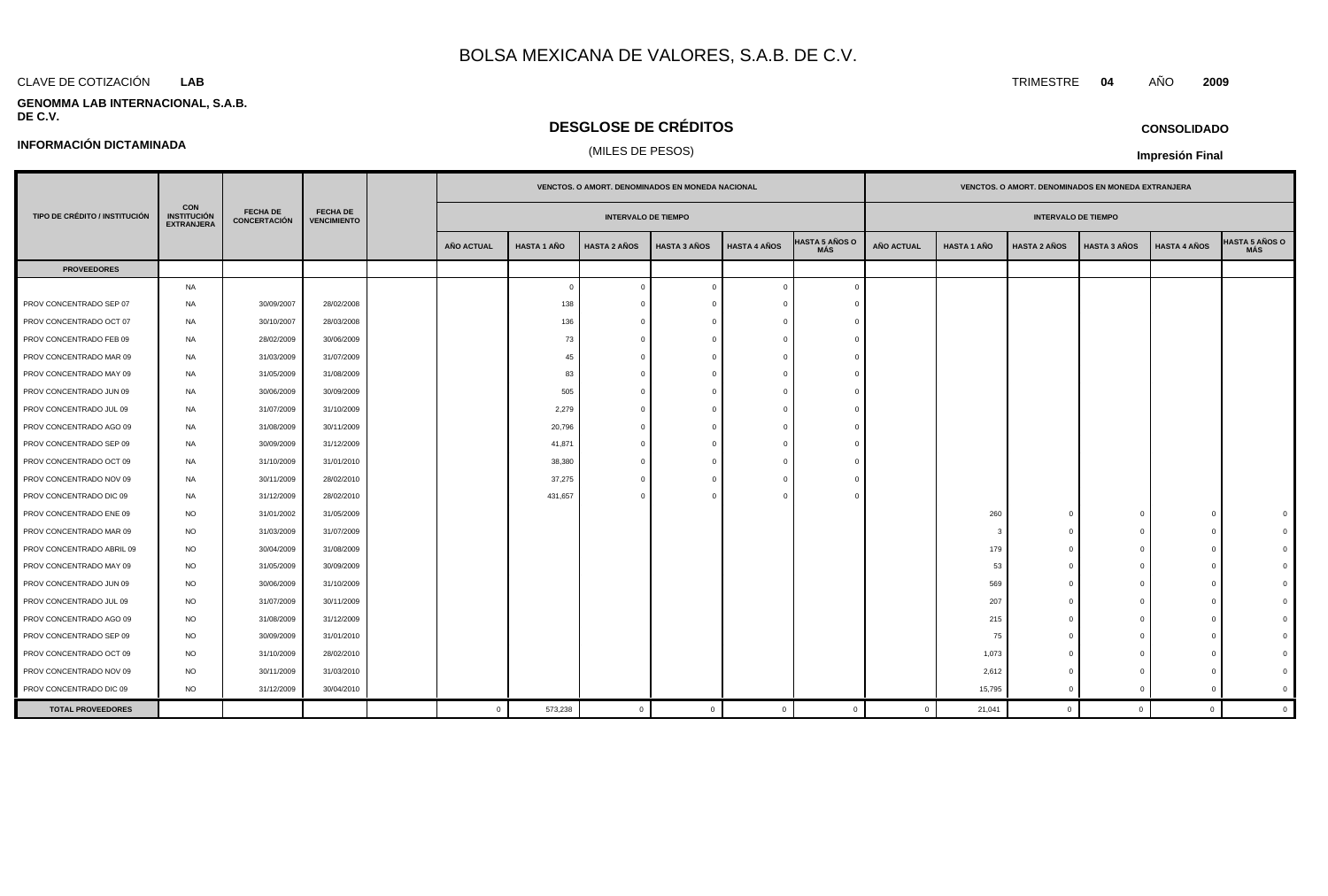#### CLAVE DE COTIZACIÓN TRIMESTRE **04** AÑO **2009 LAB**

**INFORMACIÓN DICTAMINADA**

#### **GENOMMA LAB INTERNACIONAL, S.A.B. DE C.V.**

## **DESGLOSE DE CRÉDITOS**

## (MILES DE PESOS)

**CONSOLIDADO**

**Impresión Final**

|                                                                       |                                                |                                 |                                       | VENCTOS. O AMORT. DENOMINADOS EN MONEDA NACIONAL |                    |                            |                     | VENCTOS. O AMORT. DENOMINADOS EN MONEDA EXTRANJERA |                              |                   |                    |                            |                     |                     |                |
|-----------------------------------------------------------------------|------------------------------------------------|---------------------------------|---------------------------------------|--------------------------------------------------|--------------------|----------------------------|---------------------|----------------------------------------------------|------------------------------|-------------------|--------------------|----------------------------|---------------------|---------------------|----------------|
| TIPO DE CRÉDITO / INSTITUCIÓN                                         | CON<br><b>INSTITUCIÓN</b><br><b>EXTRANJERA</b> | <b>FECHA DE</b><br>CONCERTACIÓN | <b>FECHA DE</b><br><b>VENCIMIENTO</b> |                                                  |                    | <b>INTERVALO DE TIEMPO</b> |                     |                                                    |                              |                   |                    | <b>INTERVALO DE TIEMPO</b> |                     |                     |                |
|                                                                       |                                                |                                 |                                       | AÑO ACTUAL                                       | <b>HASTA 1 AÑO</b> | <b>HASTA 2 AÑOS</b>        | <b>HASTA 3 AÑOS</b> | <b>HASTA 4 AÑOS</b>                                | <b>HASTA 5 AÑOS O</b><br>MÁS | <b>AÑO ACTUAL</b> | <b>HASTA 1 AÑO</b> | <b>HASTA 2 AÑOS</b>        | <b>HASTA 3 AÑOS</b> | <b>HASTA 4 AÑOS</b> | HASTA 5 AÑOS O |
|                                                                       |                                                |                                 |                                       |                                                  |                    |                            |                     |                                                    |                              |                   |                    |                            |                     |                     |                |
| OTROS CRÉDITOS CON COSTO A<br>CORTO Y LARGO PLAZO(S103 Y S30)         |                                                |                                 |                                       |                                                  |                    |                            |                     |                                                    |                              |                   |                    |                            |                     |                     |                |
|                                                                       | <b>NA</b>                                      |                                 |                                       |                                                  |                    |                            |                     |                                                    |                              |                   |                    |                            |                     |                     |                |
|                                                                       | <b>NO</b>                                      |                                 |                                       |                                                  |                    |                            |                     |                                                    |                              |                   | $\Omega$           |                            | $\sqrt{ }$          |                     | $\mathbf 0$    |
| <b>TOTAL OTROS CRÉDITOS CON</b><br><b>COSTO A CORTO Y LARGO PLAZO</b> |                                                |                                 |                                       | $\Omega$                                         |                    |                            |                     |                                                    |                              |                   | $\Omega$           |                            | $\Omega$            | $\Omega$            | $\Omega$       |
|                                                                       |                                                |                                 |                                       |                                                  |                    |                            |                     |                                                    |                              |                   |                    |                            |                     |                     |                |
| OTROS PASIVOS CIRCULANTES SIN<br>COSTO (S26)                          |                                                |                                 |                                       |                                                  |                    |                            |                     |                                                    |                              |                   |                    |                            |                     |                     |                |
| prov y otras cuentas por pag<br>prov y otras cuentas por pag          | <b>NA</b>                                      |                                 |                                       |                                                  | 260,817            |                            |                     |                                                    |                              |                   | 115,609            |                            |                     |                     |                |
| <b>TOTAL OTROS PASIVOS</b><br><b>CIRCULANTES SIN COSTO</b>            |                                                |                                 |                                       | $\Omega$                                         | 260,817            | $\Omega$                   |                     |                                                    | $\sqrt{ }$                   |                   | 115,609            |                            | $\Omega$            | $\Omega$            | $\Omega$       |
|                                                                       |                                                |                                 |                                       |                                                  |                    |                            |                     |                                                    |                              |                   |                    |                            |                     |                     |                |
| <b>TOTAL GENERAL</b>                                                  |                                                |                                 |                                       | $\mathbf 0$                                      | 834,055            | $\mathbf{r}$               |                     |                                                    | 0                            |                   | 136,650            |                            | $\mathbf 0$         | 0                   | $\mathbf 0$    |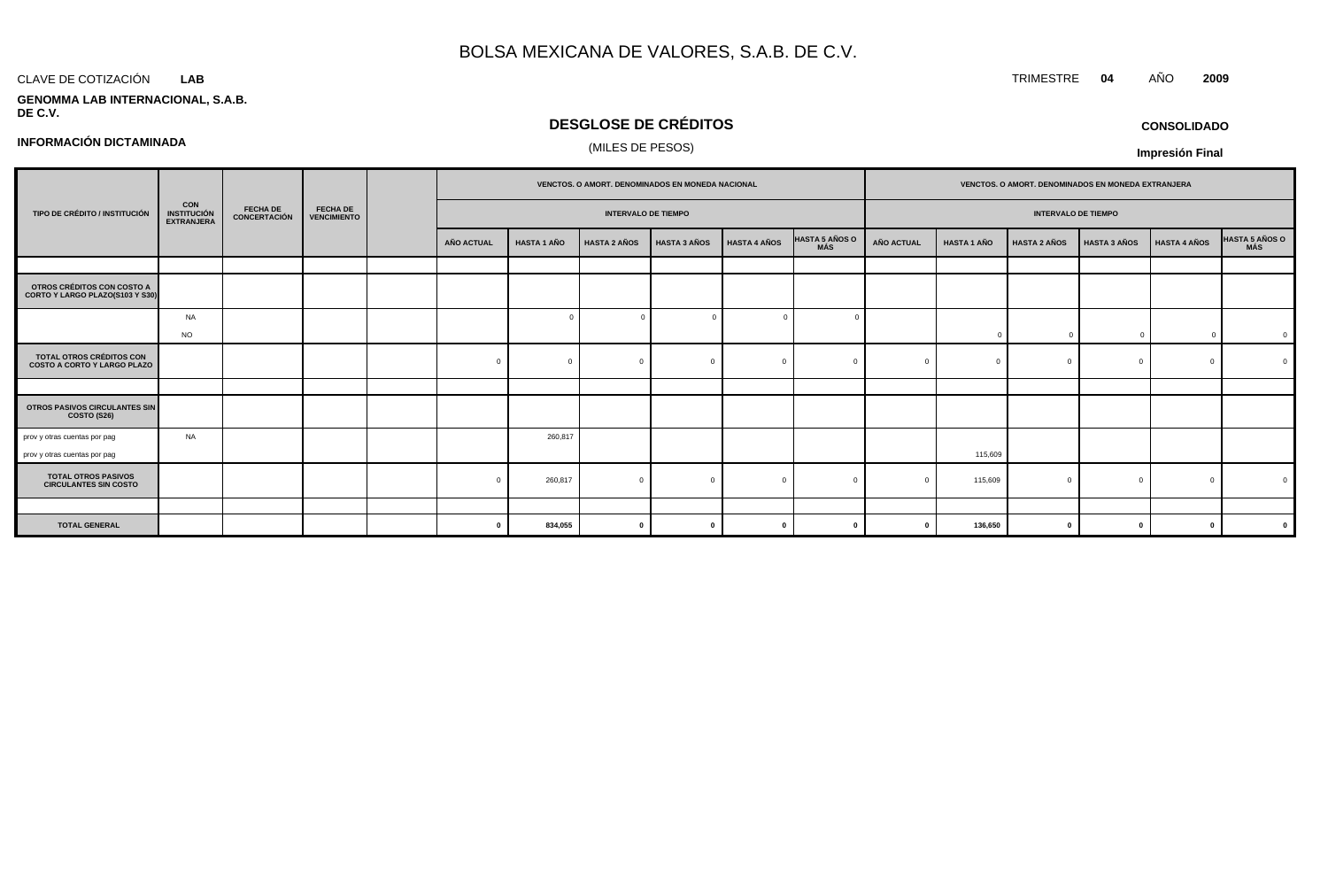### CLAVE DE COTIZACIÓN: **LAB GENOMMA LAB INTERNACIONAL, S.A.B. DE C.V.**

**POSICIÓN MONETARIA EN MONEDA EXTRANJERA**

## TRIMESTRE: **04** AÑO: **2009**

### **INFORMACIÓN DICTAMINADA**

(MILES DE PESOS)

# **CONSOLIDADO**

| Impresión Final |  |
|-----------------|--|
|-----------------|--|

| POSICIÓN EN MONEDA EXTRANJERA | <b>DÓLARES</b> |              | <b>OTRAS MONEDAS</b> | <b>TOTAL MILES DE</b> |              |  |
|-------------------------------|----------------|--------------|----------------------|-----------------------|--------------|--|
|                               | <b>DÓLARES</b> | <b>PESOS</b> | <b>DÓLARES</b>       | <b>PESOS</b>          | <b>PESOS</b> |  |
| <b>ACTIVO MONETARIO</b>       | 192,545        | 2,511,499    | 18,558               | 242,064               | 2,753,563    |  |
| <b>PASIVO</b>                 | 67,982         | 886,731      | 8,798                | 114,752               | 1,001,483    |  |
| CORTO PLAZO                   | 67,982         | 886,731      | 8,798                | 114,752               | 1,001,483    |  |
| <b>LARGO PLAZO</b>            | 0              | 0            | 0                    | 0                     | 0            |  |
| <b>SALDO NETO</b>             | 124,563        | 1,624,768    | 9,760                | 127,312               | 1,752,080    |  |

#### **OBSERVACIONES**

LAS MONEDAS UTILIZADAS PARA LA CONVERSIÓN DE ESTADOS FINANCIEROS DE SUBSIDIARIAS EXTRANJERAS Y LOS TIPOS DE CAMBIO UTILIZADOS SON LOS SIGUIENTES:

BALANCE GENERAL:

PAÍS MONEDA REGISTRO TIPO DE CAMBIO DE MONEDA REGISTRO A MONEDA FUNCIONAL (DÓLAR ESTADOUNIDENSE) TIPO DE CAMBIO DE MONEDA FUNCIONAL A MONEDA DE INFORME (PESOS MEXICANOS)

| ARGENTINA<br>PESOS ARGENTINOS          | $0.2622 \div 13.0437$        |    |
|----------------------------------------|------------------------------|----|
| BRASIL                                 |                              |    |
| REALES                                 | $0.5766 \text{ }$ \$ 13.0437 |    |
| CHILE                                  |                              |    |
| PESOS CHILENOS                         |                              |    |
| COLOMBIA                               |                              |    |
| PESOS COLOMBIANOS                      | $0.0005 \quad $13.0437$      |    |
|                                        |                              |    |
| COSTA RICA<br>DÓLAR ESTADOUNIDENSE     |                              |    |
|                                        |                              |    |
| <b>ECUADOR</b><br>DÓLAR ESTADOUNIDENSE | 1.0000                       | \$ |
| 13.0437                                |                              |    |
| ESPAÑA                                 |                              |    |
| EUROS                                  | $1.4333 \t$ \$ 13.0437       |    |
|                                        |                              |    |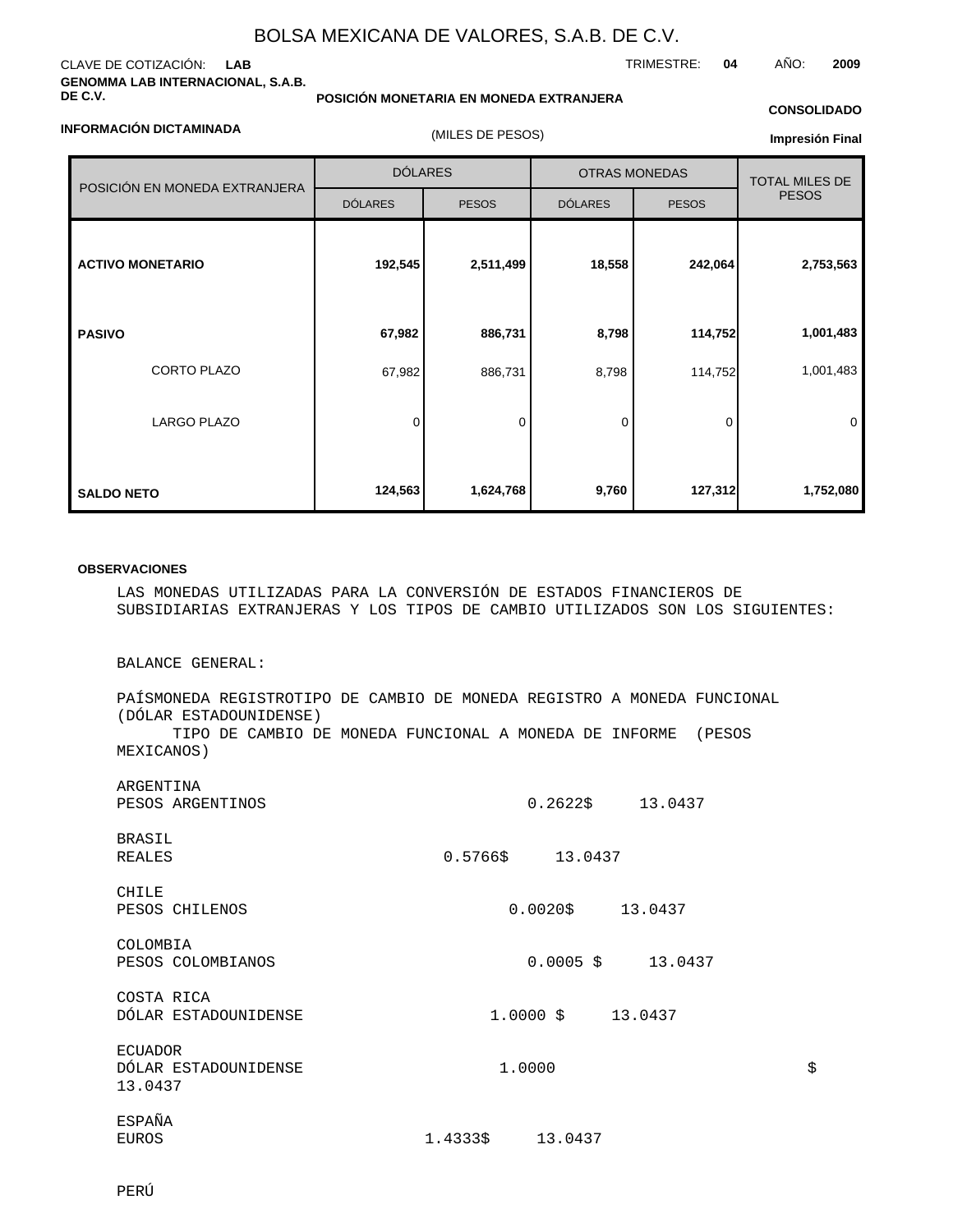|                                                                                                     | BOLSA MEXICANA DE VALORES, S.A.B. DE C.V. |        |            |            |                        |
|-----------------------------------------------------------------------------------------------------|-------------------------------------------|--------|------------|------------|------------------------|
| CLAVE DE COTIZACIÓN: LAB<br><b>GENOMMA LAB INTERNACIONAL, S.A.B.</b>                                |                                           |        | TRIMESTRE: | AÑO:<br>04 | 2009                   |
| DE C.V.                                                                                             | POSICIÓN MONETARIA EN MONEDA EXTRANJERA   |        |            |            | <b>CONSOLIDADO</b>     |
| <b>INFORMACIÓN DICTAMINADA</b>                                                                      | (MILES DE PESOS)                          |        |            |            | <b>Impresión Final</b> |
| SOLES<br>13.0437                                                                                    | 0.3490                                    |        |            |            | \$                     |
| ESTADO DE RESULTADOS:                                                                               |                                           |        |            |            |                        |
| PAÍS MONEDA REGISTRO TIPO DE CAMBIO DE MONEDA REGISTRO A MONEDA FUNCIONAL<br>(DÓLAR ESTADOUNIDENSE) |                                           |        |            |            |                        |
| TIPO DE CAMBIO DE MONEDA FUNCIONAL A MONEDA DE INFORME (PESOS MEXICANOS)                            |                                           |        |            |            |                        |
| ARGENTINA<br>PESOS ARGENTINOS                                                                       |                                           | 0.2636 | \$         | 13.0437    |                        |
| <b>BRASIL</b><br><b>REALES</b>                                                                      | 0.5723                                    | \$     | 13.5165    |            |                        |
| <b>CHILE</b><br>PESOS CHILENOS                                                                      | 0.0020                                    |        | \$         | 13.5165    |                        |
| COLOMBIA<br>PESOS COLOMBIANOS                                                                       |                                           | 0.0005 | \$         | 13.5165    |                        |
| COSTA RICA<br>DÓLAR ESTADOUNIDENSE                                                                  | 1.0000                                    |        | \$         | 13.0437    |                        |
| <b>ECUADOR</b><br>DÓLAR ESTADOUNIDENSE                                                              | 1,0000                                    |        | \$         | 13.5165    |                        |
| <b>ESPAÑA</b><br><b>EUROS</b>                                                                       | 1.4333                                    | \$     | 13.0437    |            |                        |
| PERÚ<br>SOLES                                                                                       | 0.3519                                    | \$     | 13.5165    |            |                        |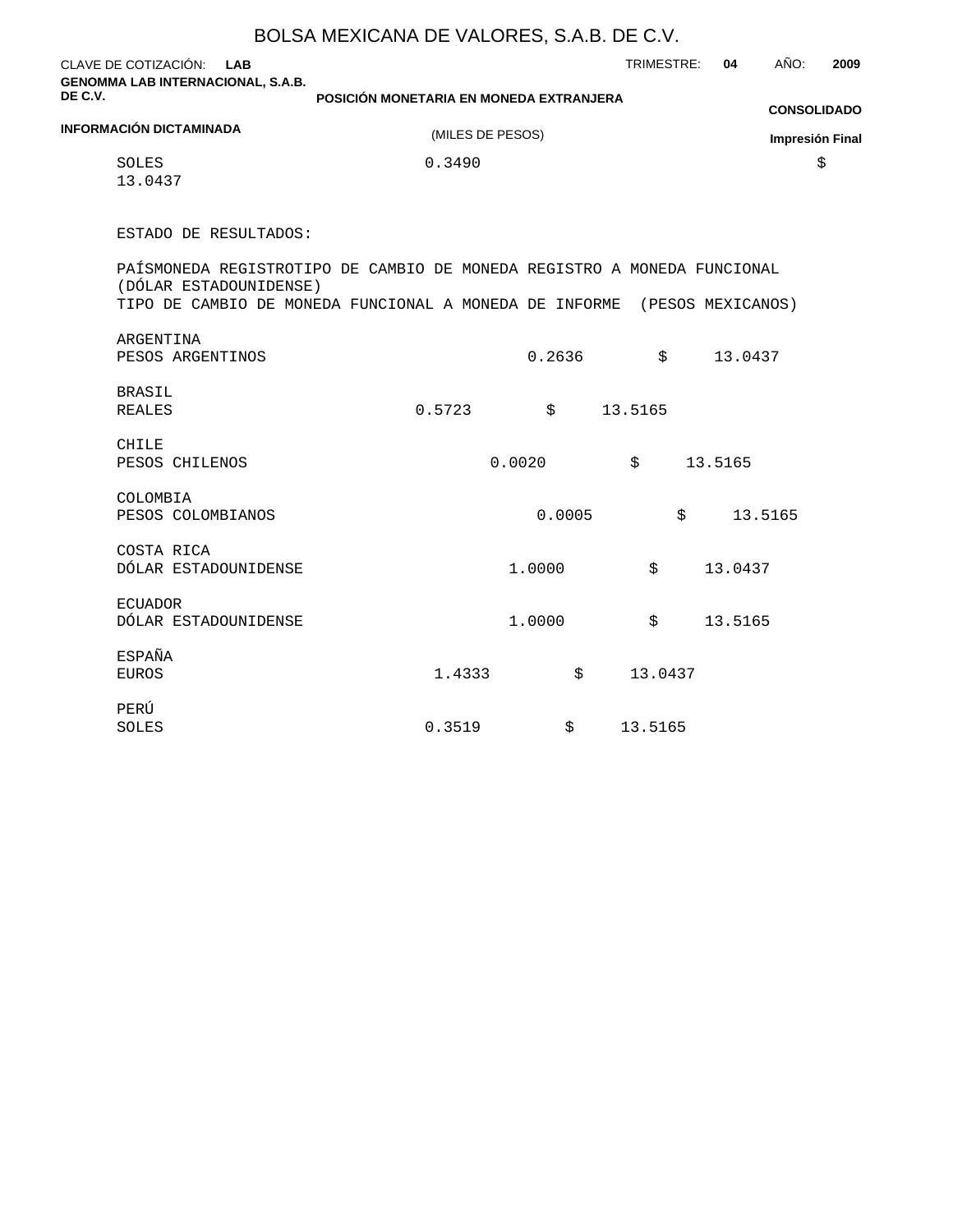CLAVE DE COTIZACIÓN: **LAB GENOMMA LAB INTERNACIONAL, S.A.B. DE C.V.**

#### **CEDULA DE INTEGRACIÓN Y CÁLCULO DE RESULTADO POR POSICIÓN MONETARIA** (MILES DE PESOS)

TRIMESTRE: **04** AÑO: **2009**

**CONSOLIDADO**

**Impresión Final**

| <b>MES</b>              | <b>ACTIVOS</b><br><b>MONETARIOS</b> | <b>PASIVOS</b><br><b>MONETARIOS</b> | <b>POSICIÓN</b><br><b>MONETARIA</b><br>(ACTIVA) PASIVA | <b>INFLACIÓN</b><br><b>MENSUAL</b> | <b>EFECTO MENSUAL</b><br>(ACTIVO) PASIVO |
|-------------------------|-------------------------------------|-------------------------------------|--------------------------------------------------------|------------------------------------|------------------------------------------|
| <b>ENERO</b>            | 0                                   | $\Omega$                            | 0                                                      | 0.00                               | 0                                        |
| <b>FEBRERO</b>          | 0                                   | $\Omega$                            | 0                                                      | 0.00                               | 0                                        |
| <b>MARZO</b>            | 0                                   | $\Omega$                            | 0                                                      | 0.00                               | 0                                        |
| <b>ABRIL</b>            | 0                                   | $\Omega$                            | 0                                                      | 0.00                               | 0                                        |
| <b>MAYO</b>             | 0                                   | 0                                   | 0                                                      | 0.00                               | 0                                        |
| <b>JUNIO</b>            | 0                                   | $\Omega$                            | 0                                                      | 0.00                               | $\Omega$                                 |
| <b>JULIO</b>            | 0                                   | $\Omega$                            | 0                                                      | 0.00                               | 0                                        |
| <b>AGOSTO</b>           | 0                                   | 0                                   | 0                                                      | 0.00                               | 0                                        |
| <b>SEPTIEMBRE</b>       | 0                                   | $\Omega$                            | 0                                                      | 0.00                               | 0                                        |
| <b>OCTUBRE</b>          | 0                                   | $\Omega$                            | 0                                                      | 0.00                               | 0                                        |
| <b>NOVIEMBRE</b>        | 0                                   | 0                                   | 0                                                      | 0.00                               | 0                                        |
| <b>DICIEMBRE</b>        | 0                                   | $\Omega$                            | 0                                                      | 0.00                               | 0                                        |
| ACTUALIZACIÓN           | 0                                   | $\mathbf 0$                         | 0                                                      | 0.00                               | 0                                        |
| CAPITALIZACIÓN          | 0                                   | 0                                   | 0                                                      | 0.00                               | $\Omega$                                 |
| <b>EMP. EXTRANJERAS</b> | 0                                   | 0                                   | 0                                                      | 0.00                               | $-965$                                   |
| <b>OTROS</b>            | 0                                   | 0                                   | 0                                                      | 0.00                               | 0                                        |
|                         |                                     |                                     |                                                        |                                    |                                          |

**TOTAL** -965

| DATOS INFORMATIVOS         |  |
|----------------------------|--|
| <b>REPOMO CAPITALIZADO</b> |  |

**OBSERVACIONES**

### **INFORMACIÓN DICTAMINADA**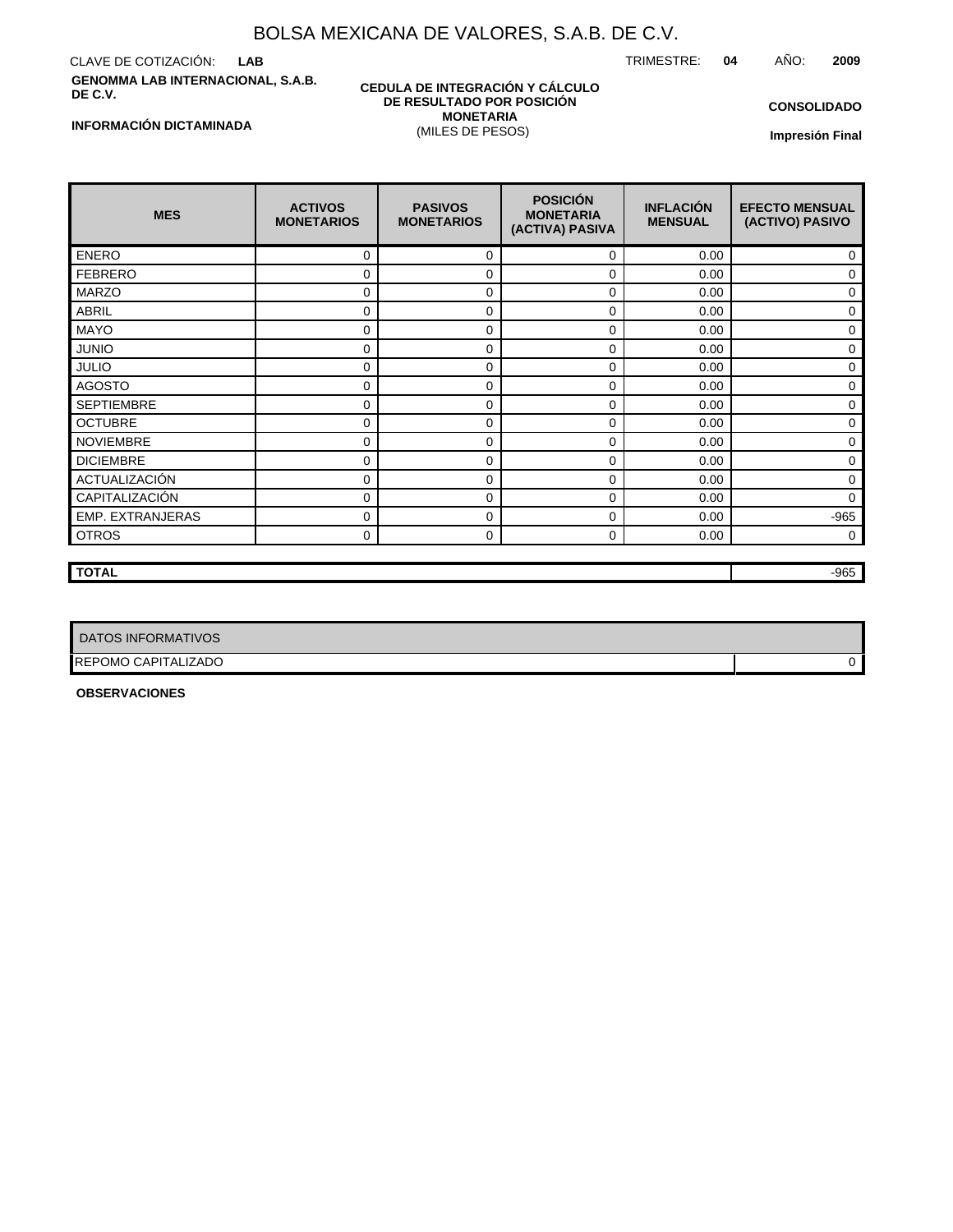| CLAVE DE COTIZACIÓN:<br>LAB                         |                              | TRIMESTRE: | 04            | AÑO: | 2009               |
|-----------------------------------------------------|------------------------------|------------|---------------|------|--------------------|
| <b>GENOMMA LAB INTERNACIONAL, S.A.B.</b><br>DE C.V. | <b>INSTRUMENTOS DE DEUDA</b> |            | <b>PAGINA</b> |      | 1/2                |
| <b>INFORMACIÓN DICTAMINADA</b>                      |                              |            |               |      | <b>CONSOLIDADO</b> |
|                                                     |                              |            |               |      | Impresión Final    |

LIMITACIONES FINANCIERAS SEGÚN ESCRITURAS DE LA EMISIÓN Y/O TITULO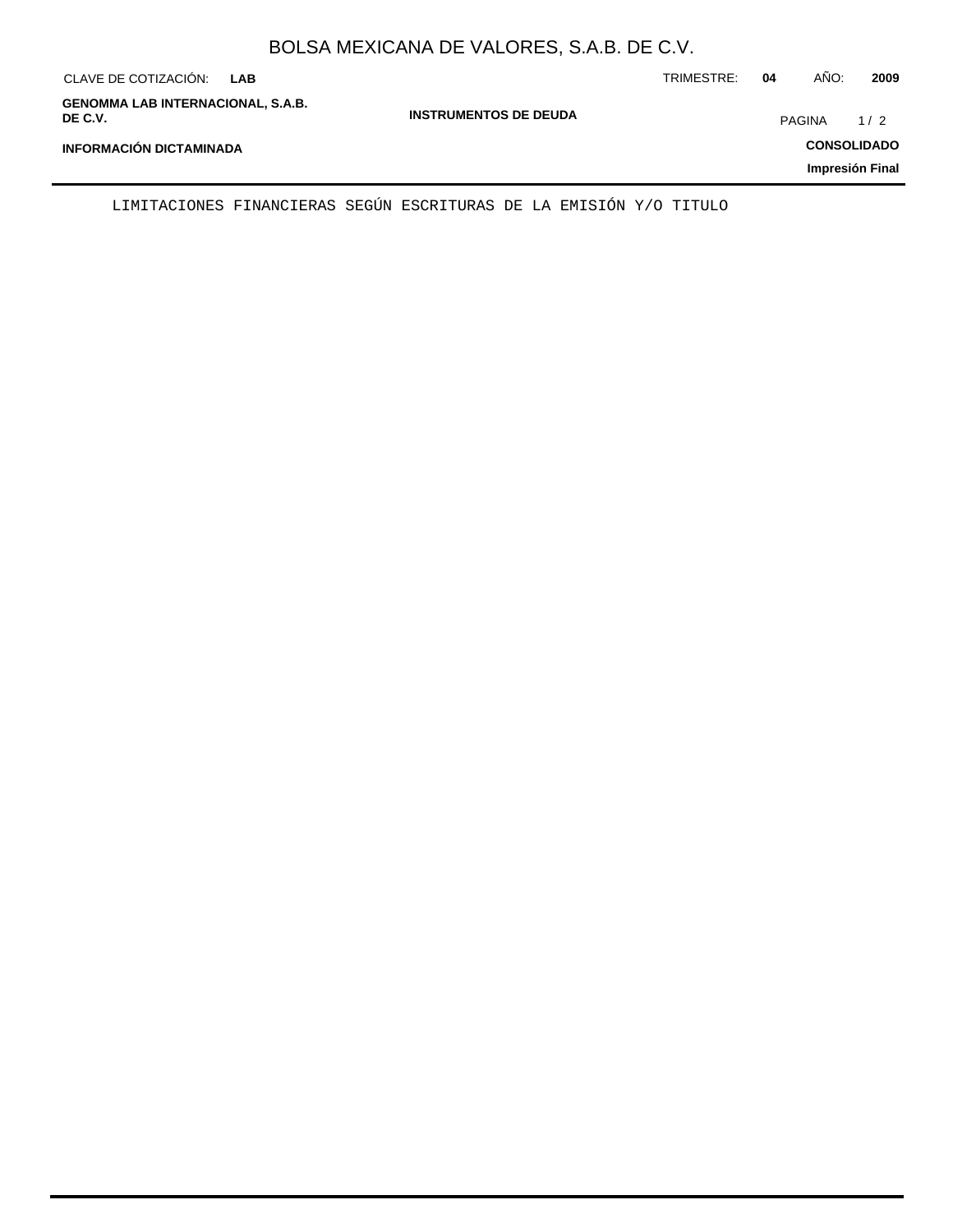| CLAVE DE COTIZACIÓN:<br><b>LAB</b>                  |                              | TRIMESTRE: | 04            | AÑO: | 2009               |
|-----------------------------------------------------|------------------------------|------------|---------------|------|--------------------|
| <b>GENOMMA LAB INTERNACIONAL, S.A.B.</b><br>DE C.V. | <b>INSTRUMENTOS DE DEUDA</b> |            | <b>PAGINA</b> |      | 2/2                |
| <b>INFORMACIÓN DICTAMINADA</b>                      |                              |            |               |      | <b>CONSOLIDADO</b> |
|                                                     |                              |            |               |      | Impresión Final    |

SITUACIÓN ACTUAL DE LAS LIMITACIONES FINANCIERAS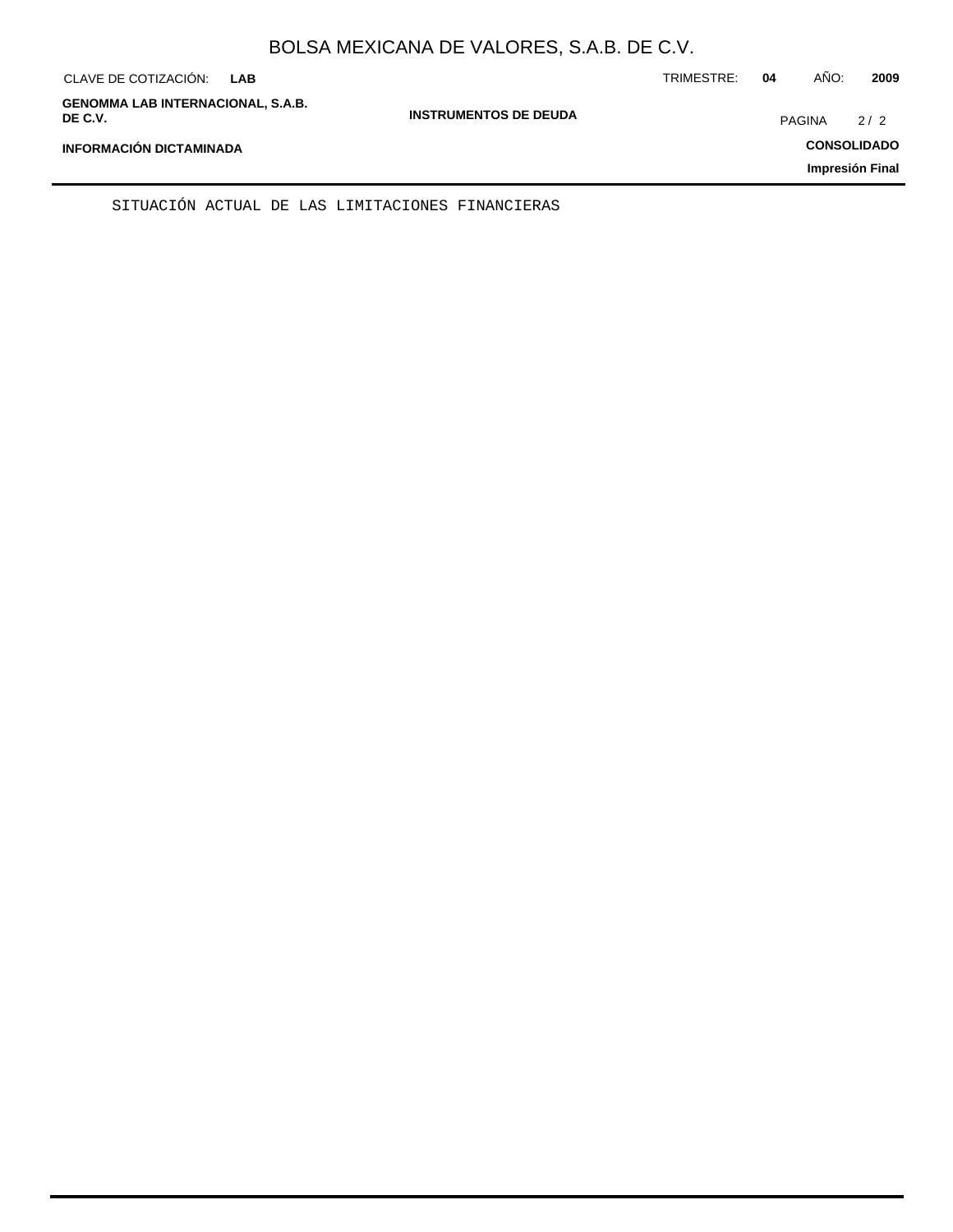CLAVE DE COTIZACIÓN: TRIMESTRE: **04** AÑO: **2009 LAB**

**GENOMMA LAB INTERNACIONAL, S.A.B. DE C.V.**

### **PLANTAS, CENTROS COMERCIALES, DE DISTRIBUCIÓN Y/O SERVICIO**

**CONSOLIDADO**

**Impresión Final**

| <b>PLANTA O CENTRO</b>         | <b>ACTIVIDAD ECONOMICA</b> | <b>CAPACIDAD INSTALADAL</b> | % DE UTIL. |
|--------------------------------|----------------------------|-----------------------------|------------|
| CENTRO DE DISTRIBUCION COECILL | ACOPIO Y DISTRIBUCION DE   | 22,000                      | 72.00      |
| CENTRO DE DISTRIBUCION LERMA   | ACOPIO Y DISTRIBUCION DE   | 9.823                       | 78.00      |
| CENTRO DE DISTRIBUCION MAR     | ACOPIO Y DISTRIBUCION DE   | 1.500                       | 100.00     |

**OBSERVACIONES**

## **INFORMACIÓN DICTAMINADA**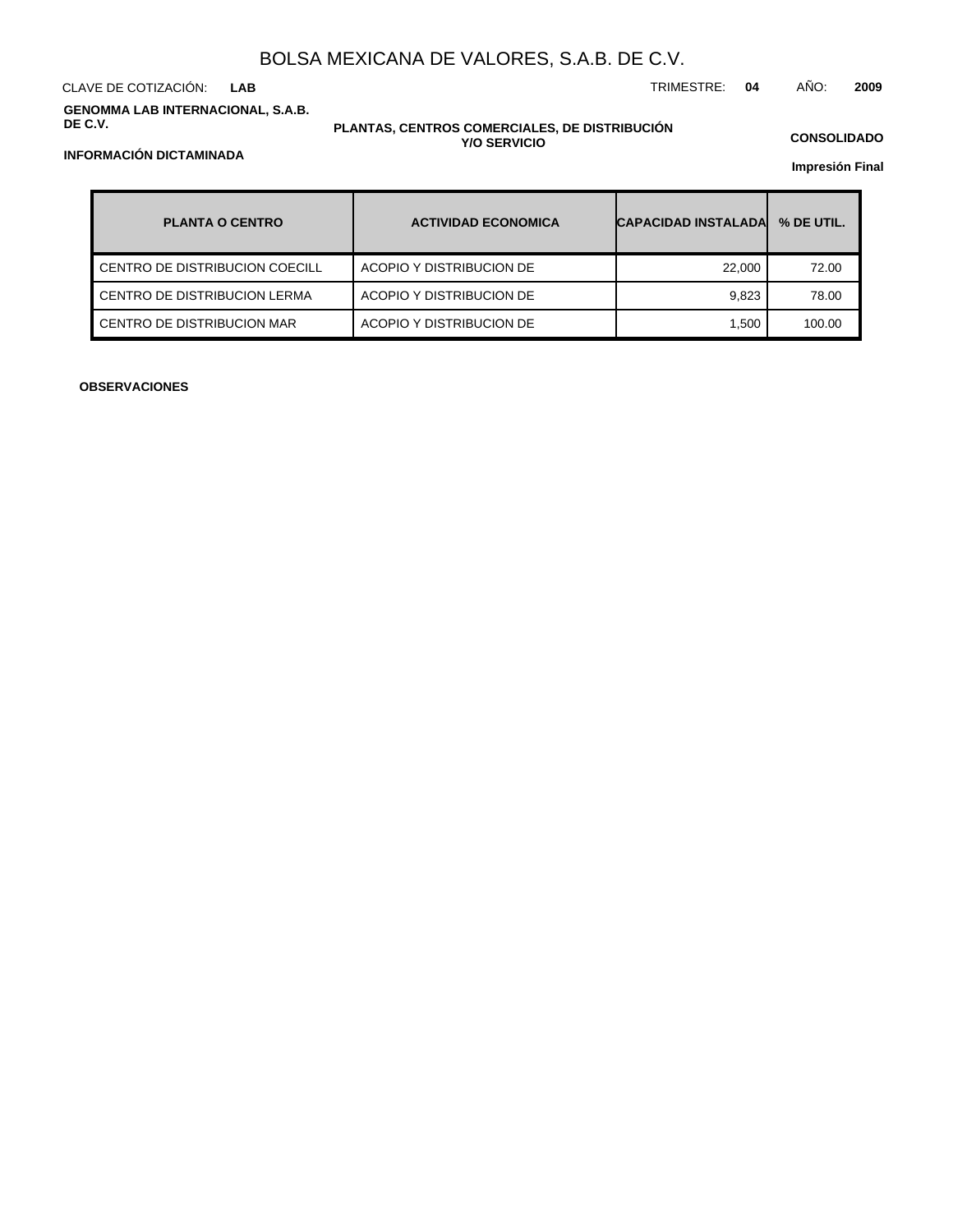| BOLSA MEXICANA DE VALORES, S.A.B. DE C.V.           |            |                                 |                  |               |                                                |  |  |
|-----------------------------------------------------|------------|---------------------------------|------------------|---------------|------------------------------------------------|--|--|
| CLAVE DE COTIZACIÓN                                 | <b>LAB</b> |                                 | <b>TRIMESTRE</b> | 04            | AÑO<br>2009                                    |  |  |
| <b>GENOMMA LAB INTERNACIONAL, S.A.B.</b><br>DE C.V. |            |                                 |                  |               | <b>CONSOLIDADO</b>                             |  |  |
| <b>INFORMACIÓN DICTAMINADA</b>                      |            | <b>MATERIAS PRIMAS DIRECTAS</b> |                  |               | Impresión Final                                |  |  |
|                                                     |            |                                 |                  |               |                                                |  |  |
| <b>MATERIAS PRIMAS</b>                              |            | <b>PRINCIPALES PROVEEDORES</b>  | <b>ORIGEN</b>    | SUST.<br>NAL. | % COSTO<br><b>I PRODUCCION</b><br><b>TOTAL</b> |  |  |

**OBSERVACIONES**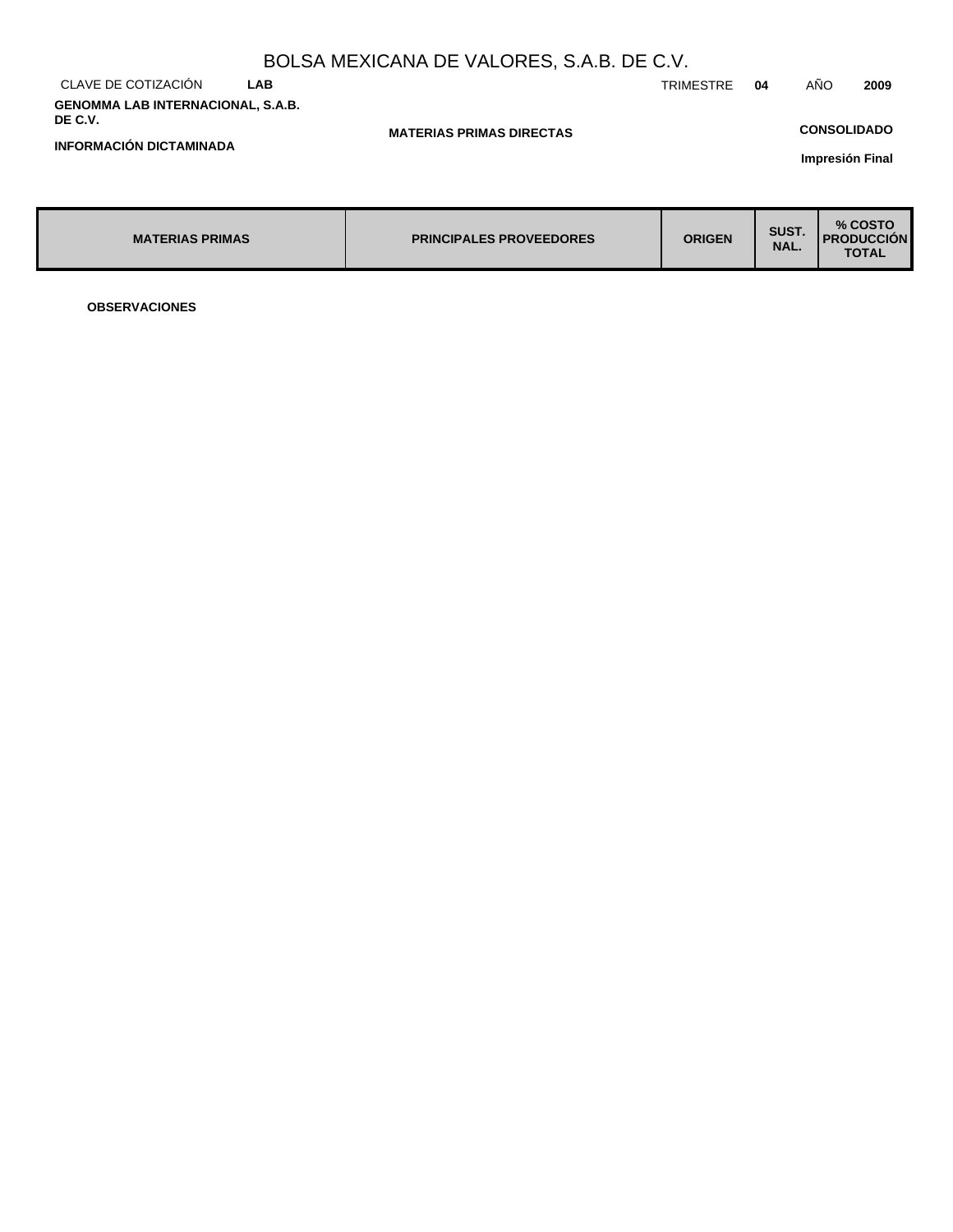CLAVE DE COTIZACIÓN TRIMESTRE **04** AÑO **2009 LAB**

**GENOMMA LAB INTERNACIONAL, S.A.B. DE C.V.**

## **DISTRIBUCIÓN DE VENTAS POR PRODUCTO** VENTAS TOTALES

# **CONSOLIDADO**

**Impresión Final**

| <b>PRINCIPALES</b> | <b>VENTAS</b>  |                | % DE PART. | <b>PRINCIPALES</b> |                 |  |  |  |
|--------------------|----------------|----------------|------------|--------------------|-----------------|--|--|--|
|                    | <b>VOLUMEN</b> | <b>IMPORTE</b> | MDO.       | <b>MARCAS</b>      | <b>CLIENTES</b> |  |  |  |
| <b>NACIONALES</b>  |                |                |            |                    |                 |  |  |  |
| <b>OTC</b>         | 40,097,338     | 2,174,994      | 57.13      | <b>VARIAS</b>      | <b>VARIOS</b>   |  |  |  |
| PC                 | 50,352,087     | 1,287,309      | 33.81      | <b>VARIAS</b>      | <b>VARIOS</b>   |  |  |  |
| GI                 | 11,950,921     | 343,989        | 9.06       | <b>VARIAS</b>      | <b>VARIOS</b>   |  |  |  |
| <b>EXTRANJERAS</b> |                |                |            |                    |                 |  |  |  |
| <b>EXTRANJERAS</b> | $\Omega$       | 618,363        | 98.70      | <b>VARIAS</b>      | <b>VARIOS</b>   |  |  |  |
| <b>TOTAL</b>       |                | 4,424,655      |            |                    |                 |  |  |  |

**INFORMACIÓN DICTAMINADA**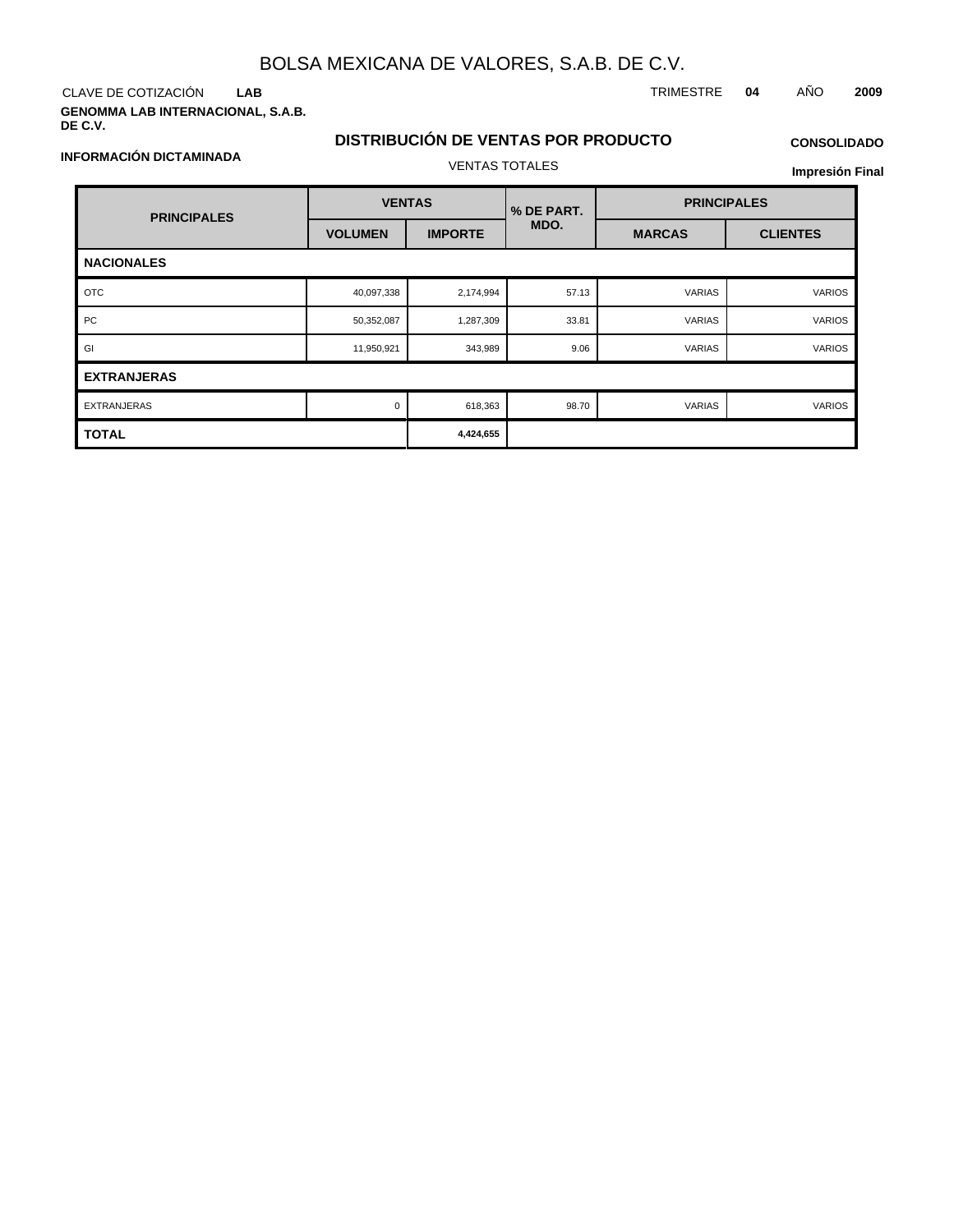**LAB**

**INFORMACIÓN DICTAMINADA**

**GENOMMA LAB INTERNACIONAL, S.A.B. DE C.V.**

## **DISTRIBUCIÓN DE VENTAS POR PRODUCTO** VENTAS EXTRANJERAS

# **CONSOLIDADO**

| <b>Impresión Final</b> |  |
|------------------------|--|
|------------------------|--|

| <b>PRINCIPALES</b> | <b>VENTAS</b>  |                | <b>DESTINO</b> | <b>PRINCIPALES</b> |                 |  |
|--------------------|----------------|----------------|----------------|--------------------|-----------------|--|
|                    | <b>VOLUMEN</b> | <b>IMPORTE</b> |                | <b>MARCAS</b>      | <b>CLIENTES</b> |  |
| <b>EXPORTACIÓN</b> |                |                |                |                    |                 |  |
| EXPORTACION        | 510,540        | 8,250          | <b>VARIOS</b>  | OTC/PC             | <b>VARIOS</b>   |  |

| <b>SUBSIDIARIAS EN EL EXTRANJERO</b> |          |         |                 |        |                   |  |  |  |  |
|--------------------------------------|----------|---------|-----------------|--------|-------------------|--|--|--|--|
| Genomma Lab Argentin                 | 0        | 158,783 | aRGENTINA       | OTC/PC | AUTOSERVICIOS/MAY |  |  |  |  |
| Genomma Lab Perú                     | $\Omega$ | 144,458 | PERU            | OTC/PC | AUTOSERVICIOS/MAY |  |  |  |  |
| Genomma Lab Colombia                 | 0        | 203,253 | <b>COLOMBIA</b> | OTC/PC | AUTOSERVICIOS/MAY |  |  |  |  |
| Genomma Lab Chile                    | 0        | 16,927  | CHILE           | OTC/PC | AUTOSERVICIOS/MAY |  |  |  |  |
| Genomma Lab Ecuador                  | $\Omega$ | 94.942  | <b>ECUADOR</b>  | OTC/PC | AUTOSERVCIOS/MAY  |  |  |  |  |
| <b>TOTAL</b>                         |          | 626,613 |                 |        |                   |  |  |  |  |

**OBSERVACIONES**

CLAVE DE COTIZACIÓN TRIMESTRE **04** AÑO **2009**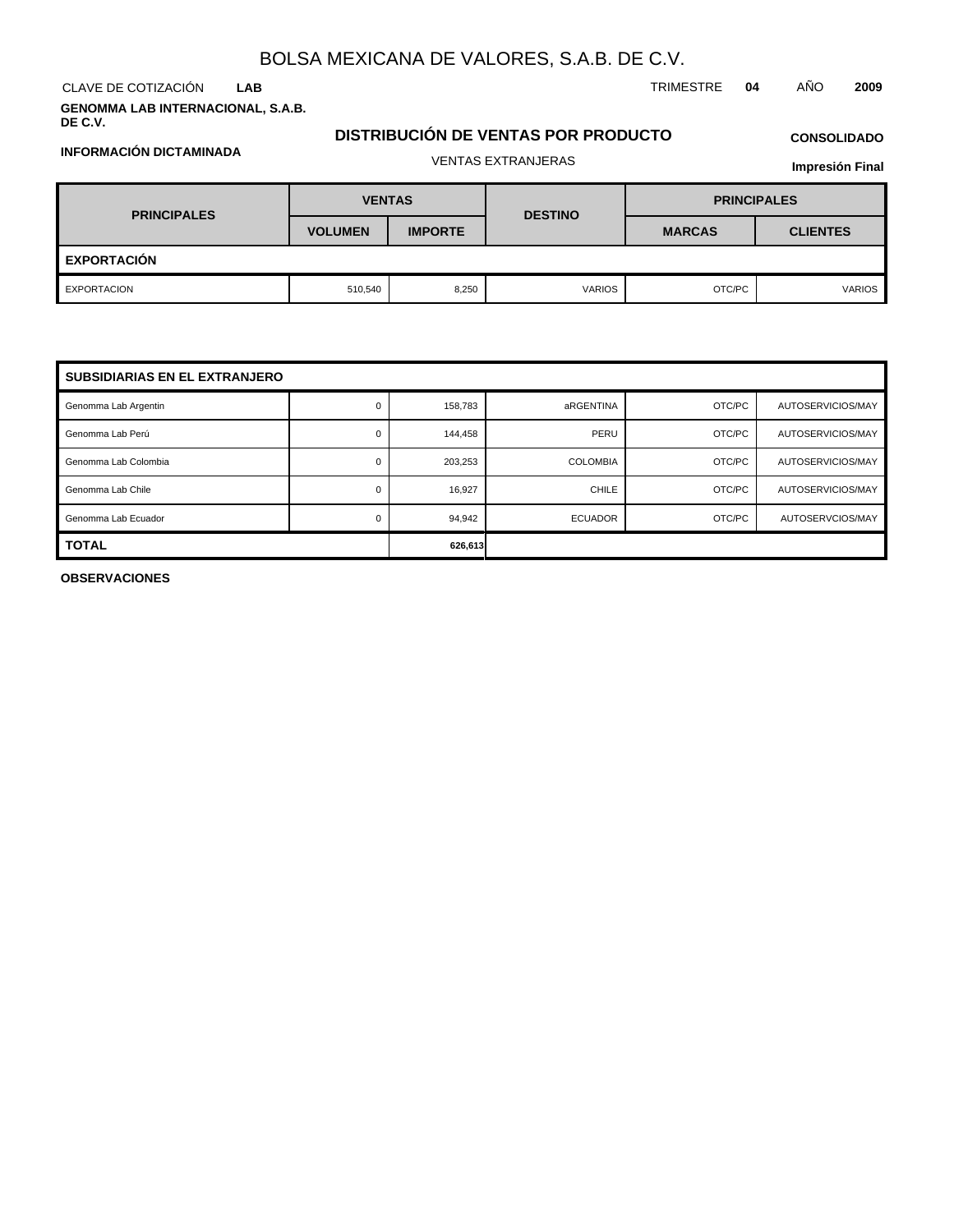|                                                     |     | BOLSA MEXICANA DE VALORES, S.A.B. DE C.V.                                             |            |    |               |                    |
|-----------------------------------------------------|-----|---------------------------------------------------------------------------------------|------------|----|---------------|--------------------|
| CLAVE DE COTIZACIÓN:                                | LAB |                                                                                       | TRIMESTRE: | 04 | AÑO:          | 2009               |
| <b>GENOMMA LAB INTERNACIONAL, S.A.B.</b><br>DE C.V. |     | <b>INFORMACIÓN DE PROYECTOS (Proyecto, Monto)</b><br>Ejercido y Porcentaje de Avance) |            |    | <b>PAGINA</b> | 1/1                |
| <b>INFORMACIÓN DICTAMINADA</b>                      |     |                                                                                       |            |    |               | <b>CONSOLIDADO</b> |
|                                                     |     |                                                                                       |            |    |               | Impresión Final    |
|                                                     |     |                                                                                       |            |    |               |                    |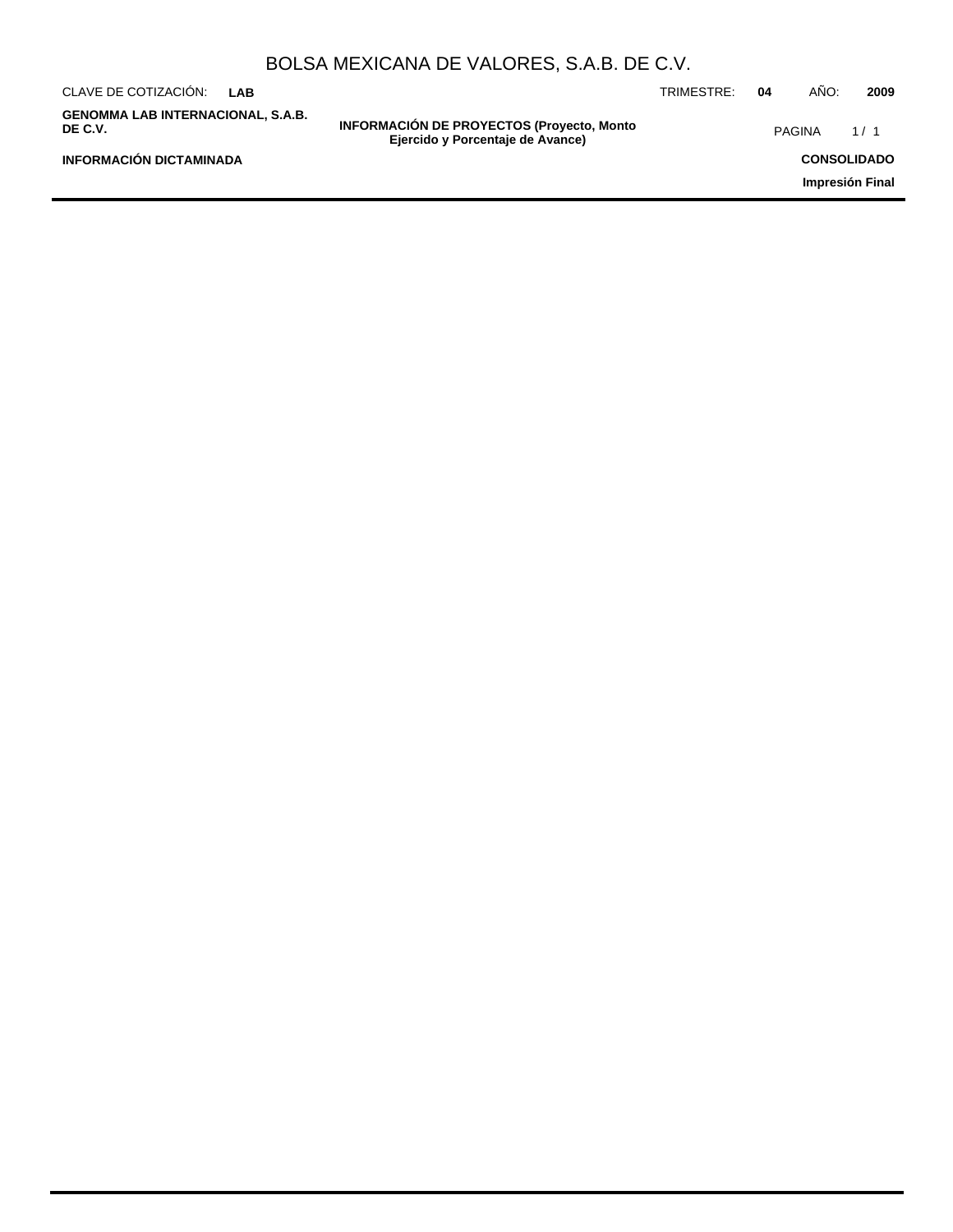**LAB**

**INFORMACIÓN DICTAMINADA**

**GENOMMA LAB INTERNACIONAL, S.A.B. DE C.V.**

**TRANSACCIONES EN MONEDA EXTRANJERA Y CONVERSIÓN DE ESTADOS FINANCIEROS DE OPERACIONES EXTRANJERAS (Información relacionada al Boletín B-15)**

CLAVE DE COTIZACIÓN: TRIMESTRE: **04** AÑO: **2009**

**CONSOLIDADO** PAGINA 1/2

**Impresión Final**

GENOMMA LAB INTERNACIONAL, S.A.B. DE C.V.

 CONVERSIÓN DE ESTADOS FINANCIEROS DE SUBSIDIARIAS EN MONEDA EXTRANJERA PARA CONSOLIDAR LOS ESTADOS FINANCIEROS DE SUBSIDIARIAS EXTRANJERAS, ÉSTOS SE MODIFICAN EN LA MONEDA DE REGISTRO PARA PRESENTARSE BAJO NORMAS DE INFORMACIÓN FINANCIERA MEXICANAS (NIF ), EXCEPTO POR LA APLICACIÓN DE LA NIF B-10 EFECTOS DE LA INFLACIÓN CUANDO LA ENTIDAD EXTRANJERA OPERA EN UN ENTORNO INFLACIONARIO, YA QUE LAS NORMAS DE ESTA NIF SE APLICAN A LOS ESTADOS FINANCIEROS CONVERTIDOS A MONEDA FUNCIONAL. LOS ESTADOS FINANCIEROS SE CONVIERTEN A PESOS MEXICANOS, CONSIDERANDO LAS SIGUIENTES METODOLOGÍAS:

- A PARTIR DE 2008, LAS OPERACIONES EXTRANJERAS CUYA MONEDA DE REGISTRO Y FUNCIONAL ES LA MISMA, CONVIERTEN SUS ESTADOS FINANCIEROS UTILIZANDO LOS SIGUIENTES TIPOS DE CAMBIO:1) DE CIERRE PARA LOS ACTIVOS Y PASIVOS Y 2) HISTÓRICO PARA EL CAPITAL CONTABLE, INGRESOS, COSTOS Y GASTOS. LOS EFECTOS DE CONVERSIÓN SE REGISTRAN EN EL CAPITAL CONTABLE.

- A PARTIR DE 2008, LAS OPERACIONES EXTRANJERAS CUYA MONEDA DE REGISTRO Y FUNCIONAL ES DIFERENTE, CONVIERTEN SUS ESTADOS FINANCIEROS DE LA MONEDA DE REGISTRO A LA MONEDA FUNCIONAL, UTILIZANDO LOS SIGUIENTES TIPOS DE CAMBIO: 1) DE CIERRE PARA LOS ACTIVOS Y PASIVOS MONETARIOS Y 2) HISTÓRICO PARA ACTIVOS NO MONETARIOS, PASIVOS NO MONETARIOS, CAPITAL CONTABLE, Y 3) EL DE LA FECHA DE DEVENGAMIENTO PARA LOS INGRESOS, COSTOS Y GASTOS, EXCEPTO LOS QUE PROVIENEN DE PARTIDAS NO MONETARIAS QUE SE CONVIERTEN AL TIPO DE CAMBIO HISTÓRICO DE LA PARTIDA NO MONETARIA; LOS EFECTOS DE CONVERSIÓN, SE REGISTRAN EN EL RESULTADO INTEGRAL DE FINANCIAMIENTO. POSTERIORMENTE, PARA CONVERTIR LOS ESTADOS FINANCIEROS DE LA MONEDA FUNCIONAL AL PESO MEXICANO, SE UTILIZAN LOS SIGUIENTES TIPOS DE CAMBIO:1) DE CIERRE PARA LOS ACTIVOS Y PASIVOS Y 2) HISTÓRICO PARA EL CAPITAL CONTABLE, INGRESOS, COSTOS Y GASTOS. LOS EFECTOS DE CONVERSIÓN SE REGISTRAN EN EL CAPITAL CONTABLE. EN EL CASO DE OPERACIONES EXTRANJERAS QUE OPERAN EN UN ENTORNO ECONÓMICO INFLACIONARIO, PRIMERO REEXPRESAN SUS ESTADOS FINANCIEROS EN MONEDA DE PODER ADQUISITIVO AL CIERRE DEL EJERCICIO, UTILIZANDO EL ÍNDICE DE PRECIOS DEL PAÍS DE ORIGEN, Y POSTERIORMENTE LOS CONVIERTEN UTILIZANDO EL TIPO DE CAMBIO DE CIERRE PARA TODAS LAS PARTIDAS; LOS EFECTOS DE CONVERSIÓN, SE REGISTRAN EN EL CAPITAL CONTABLE.

- HASTA 2007, LOS ESTADOS FINANCIEROS DE SUBSIDIARIAS EXTRANJERAS QUE SE CONSIDERABAN INDEPENDIENTES A LA COMPAÑÍA, PRIMERO RECONOCÍAN LOS EFECTOS DE LA INFLACIÓN DEL PAÍS EN EL QUE OPERA Y DESPUÉS LOS CONVERTÍAN UTILIZANDO EL TIPO DE CAMBIO DE CIERRE Y LOS EFECTOS DE CONVERSIÓN SE REGISTRABAN EN EL CAPITAL CONTABLE.

LAS MONEDAS DE REGISTRO Y FUNCIONAL DE LAS OPERACIONES EXTRANJERAS, SON COMO SIGUE:

COMPAÑÍA MONEDA DE REGISTRO MONEDA FUNCIONAL

GENOMMA LABORATORIES MÉXICO, S. A. DE C. V. PESO MEXICANO PESO MEXICANO TELEVISION PRODUCTS RETAIL, S. A. DE C. V. PESO MEXICANO PESO MEXICANO MEDICINAS Y MEDICAMENTOS NACIONALES, S. A. DE C. V. PESO MEXICANO PESO MEXICANO INICIATIVAS DE ÉXITO, S. A. DE C. V. PESO MEXICANO PESO MEXICANO AEROLAB, S. A. DE C. V. PESO MEXICANO PESO MEXICANO GENOMMA LABORATORIOS MÉDICOS, S. L. EURO DÓLAR ESTADOUNIDENSE GENOMMA LAB PERÚ, S. A. SOL DÓLAR ESTADOUNIDENSE GENOMMA LAB CENTROAMÉRICA, S. A. DÓLAR ESTADOUNIDENSE DÓLAR ESTADOUNIDENSE GENOMMA LAB CHILE, S. A. PESO CHILENO DÓLAR ESTADOUNIDENSE GENOMMA LAB ECUADOR, S. A. DÓLAR ESTADOUNIDENSE DÓLAR ESTADOUNIDENSE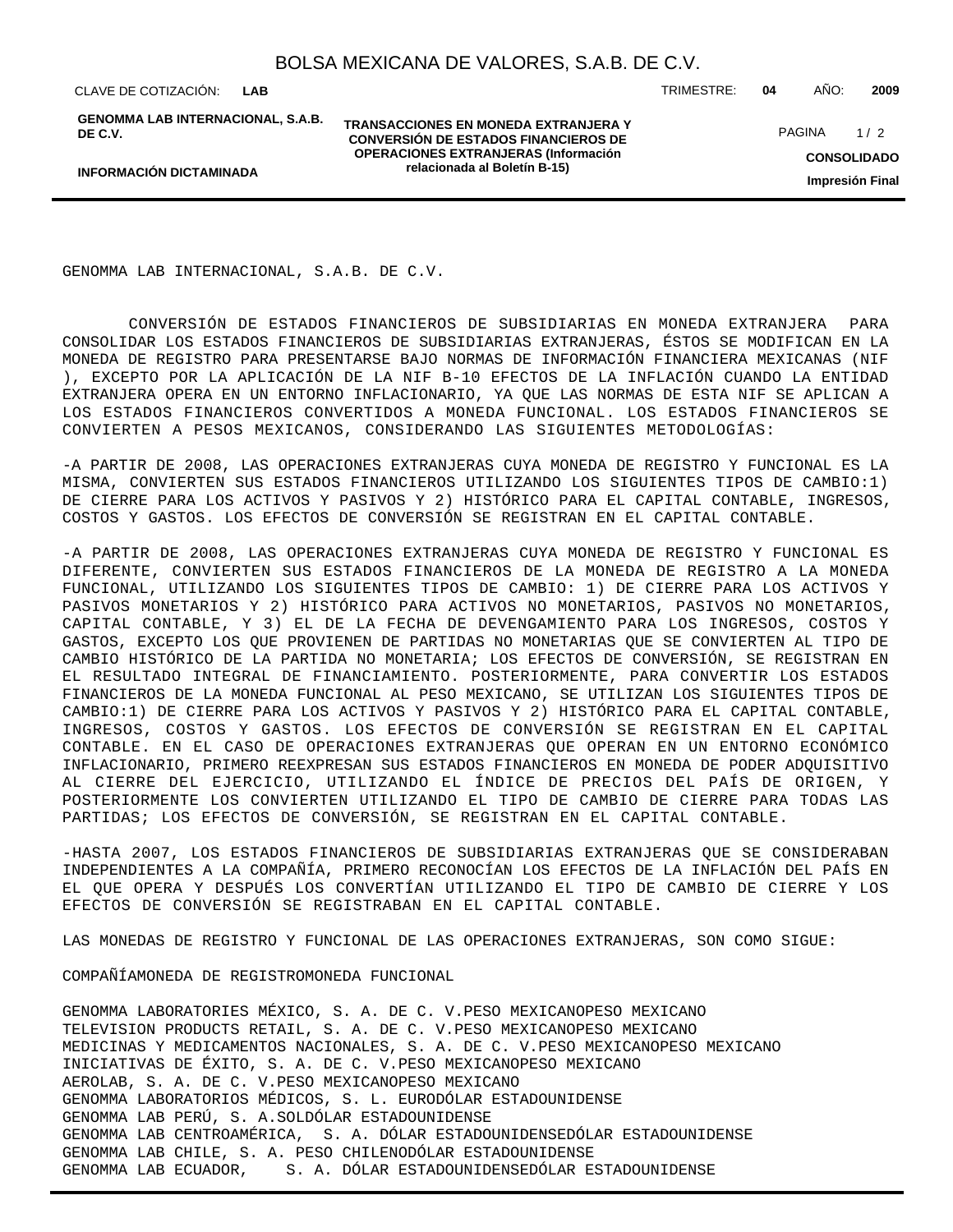CLAVE DE COTIZACIÓN: TRIMESTRE: **04** AÑO: **2009 LAB**

**INFORMACIÓN DICTAMINADA**

**GENOMMA LAB INTERNACIONAL, S.A.B. DE C.V.**

**TRANSACCIONES EN MONEDA EXTRANJERA Y CONVERSIÓN DE ESTADOS FINANCIEROS DE OPERACIONES EXTRANJERAS (Información relacionada al Boletín B-15)**

PAGINA 2/2

**CONSOLIDADO Impresión Final**

GENOMMA LABORATORIES ARGENTINA, S. A. PESO ARGENTINO DÓLAR ESTADOUNIDENSE GENOMMA LAB COLOMBIA, LTDA. PESO COLOMBIANO DÓLAR ESTADOUNIDENSE COMPAÑÍA MONEDA DE REGISTRO MONEDA FUNCIONAL

GENOMMA LABORATORIES DO BRASIL, LTDA. REAL DÓLAR ESTADOUNIDENSE GENOMMA LAB USA, INC. DÓLAR ESTADOUNIDENSE DÓLAR ESTADOUNIDENSE LAB BRANDS INTERNATIONAL, LLC DÓLAR ESTADOUNIDENSE DÓLAR ESTADOUNIDENSE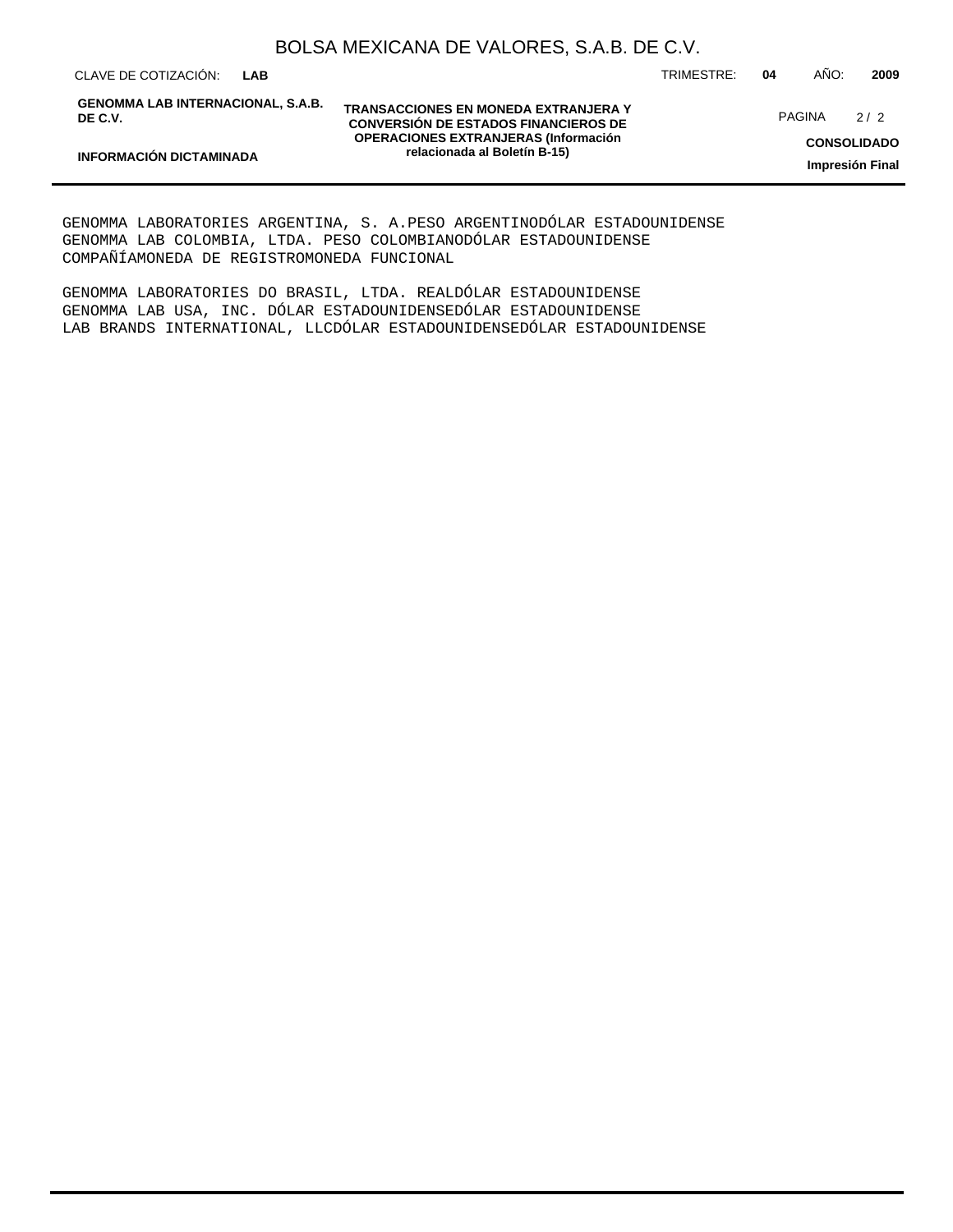**GENOMMA LAB INTERNACIONAL, S.A.B. DE C.V.** CLAVE DE COTIZACIÓN **LAB**

## **INTEGRACIÓN DEL CAPITAL SOCIAL PAGADO**

TRIMESTRE **04** AÑO **2009**

**CONSOLIDADO**

**Impresión Final**

**INFORMACIÓN DICTAMINADA**

| <b>SERIES</b> | JUALOR NOMINAL(\$) VIGENTE | <b>CUPÓN</b> | <b>NUMERO DE ACCIONES</b> |                             |                  |                          | <b>CAPITAL SOCIAL</b> |                 |  |
|---------------|----------------------------|--------------|---------------------------|-----------------------------|------------------|--------------------------|-----------------------|-----------------|--|
|               |                            |              | <b>PORCION FIJA</b>       | <b>I PORCIÓN VARIABLE I</b> | <b>MEXICANOS</b> | <b>LIBRE SUSCRIPCION</b> | <b>FIJO</b>           | <b>VARIABLE</b> |  |
| B             | 0.000001                   |              | 41.088                    | 529,199,625                 | 274,026,391      | 255,214,322              | 150                   | 265,211         |  |
| <b>TOTAL</b>  |                            |              | 41,088                    | 529,199,625                 | 274,026,391      | 255,214,322              | 150                   | 265,211         |  |

**TOTAL DE ACCIONES QUE REPRESENTAN EL CAPITAL SOCIAL PAGADO A LA FECHA DE ENVIO DE LA INFORMACIÓN:** 529,240,713

**OBSERVACIONES**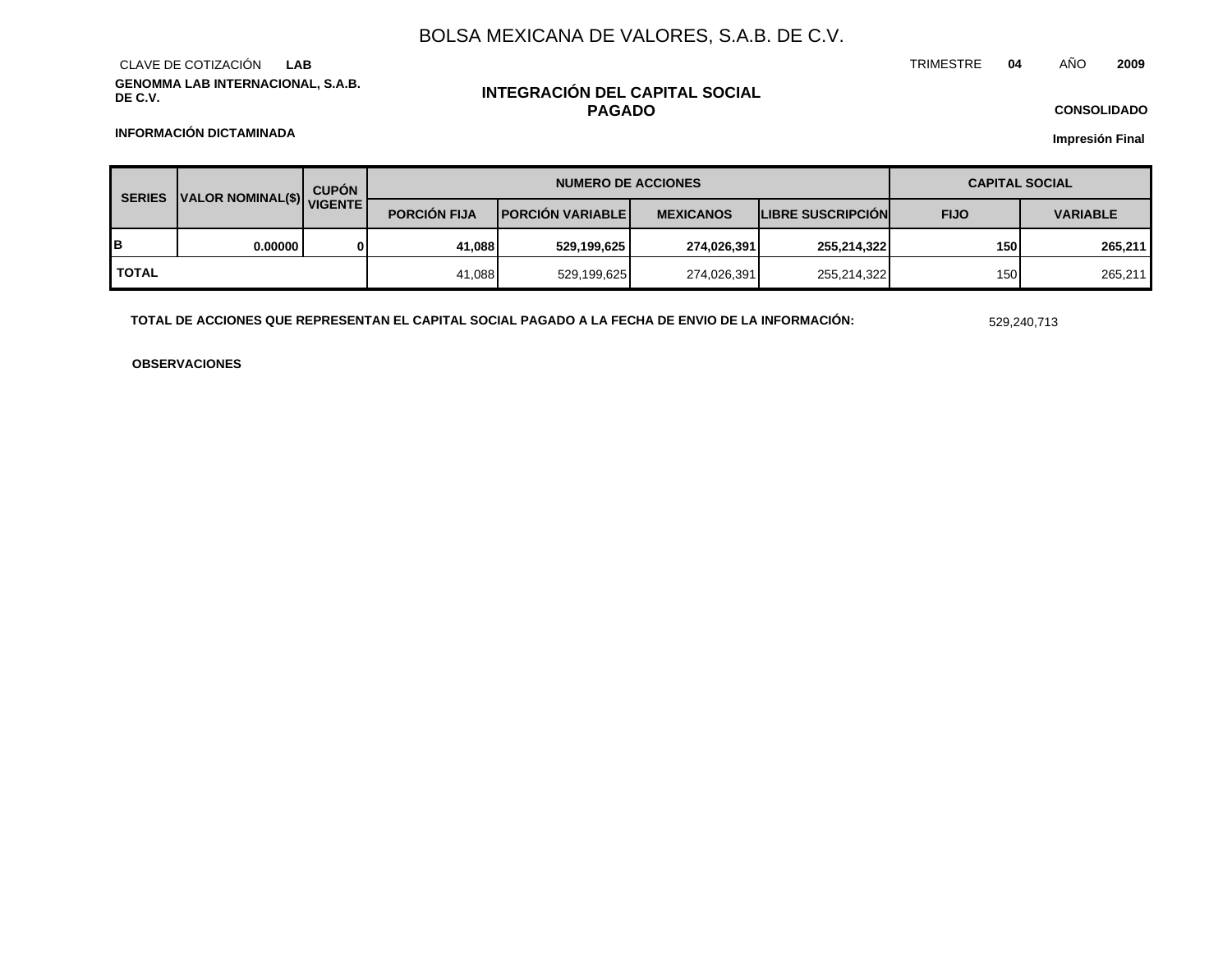CLAVE DE COTIZACIÓN: **LAB**

**GENOMMA LAB INTERNACIONAL, S.A.B. DE C.V.**

**INSTRUMENTOS FINANCIEROS DERIVADOS**

TRIMESTRE: **04** AÑO: **2009**

 $1/2$ PAGINA

#### **INFORMACIÓN DICTAMINADA**

**CONSOLIDADO Impresión Final**

GENOMMA LAB INTERNACIONAL, S. A. B. DE C. V. PASEO DE LA REFORMA NO. 122 3-A, COLONIA JUÁREZ, C. P. 06600, MÉXICO, D. F. R.F.C.: GLI-961030-TU5

MÉXICO, D. F. A 27 DE ABRIL DE 2010

ASUNTO: SE PRESENTA ESCRITO EN ATENCIÓN AL REQUERIMIENTO SEGÚN OFICIO NO. 151- 2/76211/2009 DE FECHA 20 DE ENERO DE 2009, MEDIANTE EL CUAL SE SOLICITA DE DIVERSA INFORMACIÓN Y DOCUMENTACIÓN RESPECTO A LAS OPERACIONES CON INSTRUMENTOS FINANCIEROS DERIVADOS EN LAS QUE PUDO HABER PARTICIPADO EN SU CASO LA EMPRESA: GENOMMA LAB INTERNACIONAL, S. A. B. DE C. V. R.F.C.: GLI-961030-TU5

VICEPRESIDENCIA DE SUPERVISIÓN BURSATIL. VICEPRESIDENCIA DE NORMATIVIDAD. DIRECCIÓN GENERAL DE SUEPRVISIÓN DE MERCADOS. DIRECCIÓN GENERAL DE AUTORIZACIONES.

#### PRESENTE

JOSÉ MANUEL CRUZ GARCÍA (R.F.C.: CUGM-670219-J94), EN REPRESENTACIÓN DE GENOMMA LAB INTERNACIONAL, S. A. B. DE C.V. (R.F.C.: GLI-961030-TU5), PERSONALIDAD QUE ACREDITO CON COPIA DEL INSTRUMENTO NOTARIAL QUE SE ACOMPAÑA AL PRESENTE COMO ANEXO 1 (SE INCLUYE ORIGINAL PARA COTEJO), CON DOMICILIO FISCAL EN PASEO DE LA REFORMA NO. 122-3-A, COLONIA JUÁREZ, C. P. 06600, MÉXICO, D. F., TEL.:5081-0000, Y SEÑALANDO EL MISMO DOMICILIO PARA OÍR Y RECIBIR TODA CLASE DE NOTIFICACIONES QUE A ESTE ASUNTO SE REFIERAN, ATENTAMENTE COMPAREZCO Y EXPONGO QUE:

1. MEDIANTE OFICIO NO. 151-2/76211/2009 DE FECHA 20 DE ENERO DE 2009, ASÍ COMO DEL ANEXO 1 QUE FORMA PARTE INTEGRANTE DE DICHO OFICIO, LA DIRECCIÓN GENERAL DE SUPERVISIÓN DE MERCADOS DE LA COMISIÓN NACIONAL BANCARIA Y DE VALORES, A EFECTO DE CONOCER LA PARTICIPACIÓN DE LAS EMPRESAS PÚBLICAS EN OPERACIONES CON INSTRUMENTOS FINANCIEROS DERIVADOS YA SEA PARA INCREMENTAR SU RENTABILIDAD O CONTAR CON DETERMINADA COBERTURA RESPECTO A ALGÚN RIESGO, REQUIERE QUE GENOMMA LAB INTERNACIONAL, S.A. B. DE C.V. (EN ADELANTE MI REPRESENTADA), DIVULGUE DE CONFORMIDAD CON EL CITADO OFICIO Y COMO COMPLEMENTO A SU REPORTE TRIMESTRAL, INFORMACIÓN CUALITATIVA Y CUANTITATIVA SOBRE LAS POSICIONES QUE EN SU CASO TUVO EN INSTRUMENTOS FINANCIEROS DERIVADOS, RECONOCIDOS O NO COMO ACTIVOS O PASIVOS EN EL ESTADO DE SITUACIÓN FINANCIERA O BALANCE GENERAL.

2. A FIN DE CUMPLIR CON EL REQUERIMIENTO DE INFORMACIÓN Y DOCUMENTACIÓN QUE SE SOLICITA SEGÚN EL OFICIO NO. 151-2/76211/2009 DE FECHA 20 DE ENERO DE 2009, SE HACE DEL CONOCIMIENTO DE ESA H. DIRECCIÓN GENERAL DE SUPERVISIÓN DE MERCADOS DE LA COMISIÓN NACIONAL BANCARIA Y DE VALORES, QUE MI REPRESENTADA A LA FECHA NO CUENTA CON LA INFORMACIÓN CUALITATIVA Y CUANTITATIVA RESPECTO A CUALQUIERA DE LOS ASPECTOS SOLICITADOS EN EL OFICIO 151-2/76211/2009, YA QUE NO HA CELEBRADO OPERACIONES QUE INVOLUCREN LA CONTRATACIÓN DE INSTRUMENTOS FINANCIEROS DERIVADOS DE ACUERDO A LO ESTABLECIDO EN EL BOLETÍN C-2 INSTRUMENTOS FINANCIEROS Y EL BOLETÍN C-10 INSTRUMENTOS FINANCIEROS DERIVADOS Y OPERACIONES DE COBERTURA, DE LAS NORMAS DE INFORMACIÓN FINANCIERA.

ASIMISMO, SE MENCIONA A ESA H. DIRECCIÓN GENERAL DE SUPERVISIÓN DE MERCADOS DE LA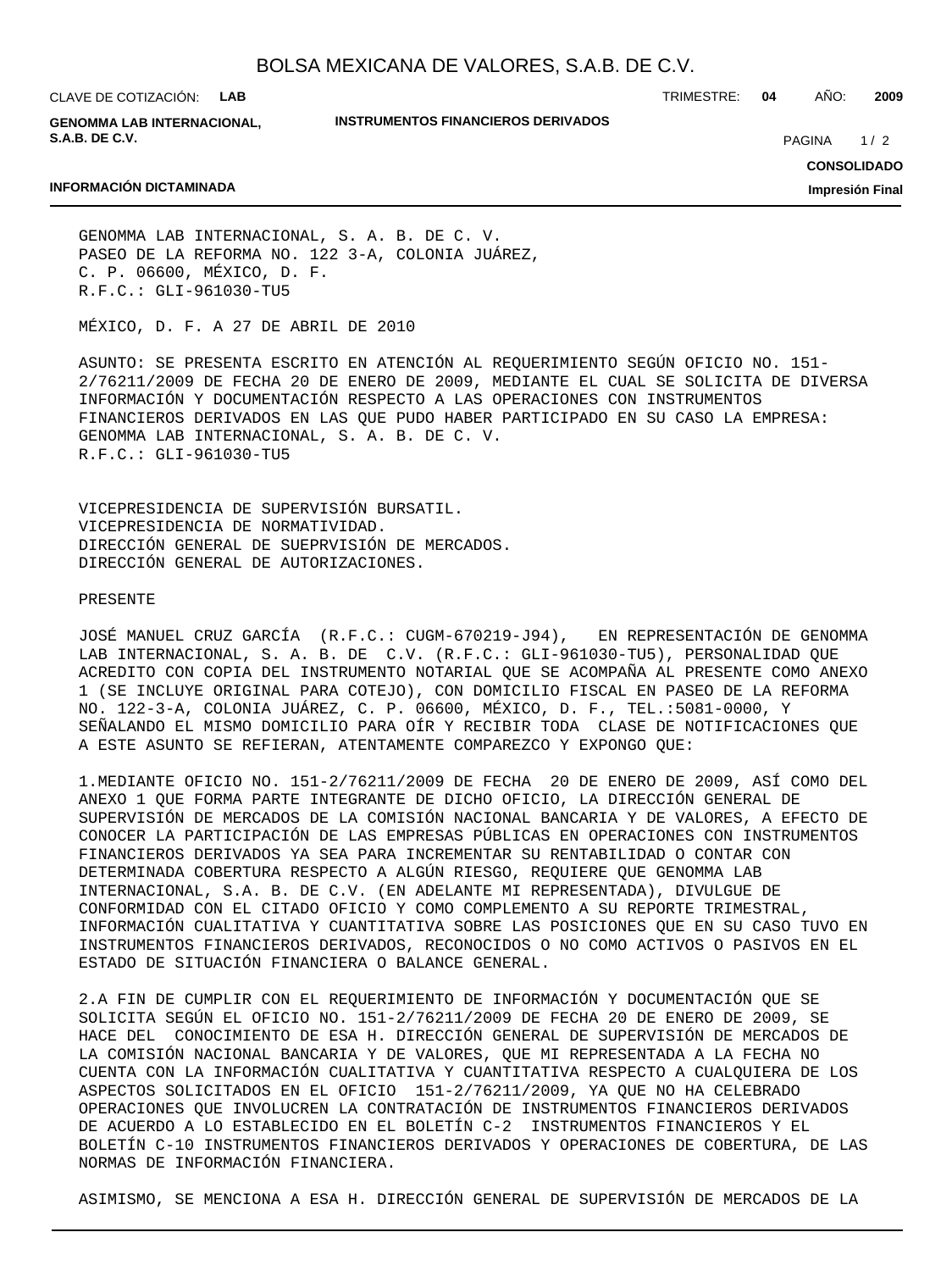| BOLSA MEXICANA DE VALORES, S.A.B. DE C.V. |  |  |  |  |  |
|-------------------------------------------|--|--|--|--|--|
|-------------------------------------------|--|--|--|--|--|

CLAVE DE COTIZACIÓN: **LAB**

**GENOMMA LAB INTERNACIONAL, S.A.B. DE C.V.**

#### **INSTRUMENTOS FINANCIEROS DERIVADOS**

TRIMESTRE: **04** AÑO: **2009**

 $2/2$ **PAGINA** 

#### **INFORMACIÓN DICTAMINADA**

## **CONSOLIDADO**

**Impresión Final**

COMISIÓN NACIONAL BANCARIA Y DE VALORES, QUE EN CASO DE QUE MI REPRESENTADA CELEBRE CUALQUIER OPERACIÓN QUE INVOLUCRE LA CONTRATACIÓN DE INSTRUMENTOS FINANCIEROS DERIVADOS DE LOS QUE SE MENCIONAN EN EL PÁRRAFO QUE ANTECEDE, ESTO SE HARÁ DE SU CONOCIMIENTO.

3. A FIN DE EVALUAR LA IMPORTANCIA QUE REPRESENTAN LOS INSTRUMENTOS FINANCIEROS DERIVADOS PARA LA POSICIÓN FINANCIERA Y RESULTADOS DE MI REPRESENTADA, INDEPENDIENTEMENTE QUE A LA FECHA NO SE TENGA CELEBRADA NINGUNA DE ESTAS OPERACIONES, LA ADMINISTRACIÓN DE GENOMMA LAB INTERNACIONAL, S. A. B. DE C. V., ESTÁ EN PROCESO DE DISCUSIÓN SOBRE LA IMPLEMENTACIÓN DE POLÍTICAS DE USO DE INSTRUMENTOS FINANCIEROS DERIVADOS, DESCRIBIENDO DE MANERA GENERAL LOS OBJETIVOS PARA CELEBRAR OPERACIONES CON DERIVADOS; INSTRUMENTOS UTILIZADOS; ESTRATEGIAS DE COBERTURA O NEGOCIACIÓN IMPLEMENTADAS; MERCADO DE NEGOCIACIÓN; CONTRAPARTES ELEGIBLES; POLÍTICAS DE MÁRGENES, COLATERALES Y LÍNEAS DE CRÉDITO; PROCESOS Y NIVELES DE AUTORIZACIÓN REQUERIDOS POR TIPO DE OPERACIÓN; PROCESOS DE CONTROL INTERNO PARA ADMINISTRAR LA EXPOSICIÓN A LOS RIESGOS DE MERCADO Y DE LIQUIDEZ EN LAS POSICIONES EN INSTRUMENTOS FINANCIEROS; LA EXISTENCIA DE UN TERCERO INDEPENDIENTE QUE REVISE DICHOS PROCEDIMIENTOS; ENTRE OTRAS COSAS.

POR TODO LO ANTERIOR EXPUESTO, SOLICITÓ A ESA H. DIRECCIÓN GENERAL DE SUPERVISIÓN DE MERCADOS, LO SIGUIENTE:

PRIMERO. SE TENGA POR RECONOCIDA MI PERSONALIDAD, ACREDITADA MEDIANTE EL PODER NOTARIAL SEÑALADO EN EL CUERPO DEL PRESENTE ESCRITO.

SEGUNDO. SE TENGA POR CUMPLIDO EN TIEMPO Y FORMA LEGALES EL REQUERIMIENTO DE INFORMACIÓN Y DOCUMENTACIÓN SOLICITADO A GENOMMA LAB INTERNACIONAL, S. A. B. DE C. V., POR ESA H. DIRECCIÓN GENERAL DE SUPERVISIÓN DE MERCADOS, SEGÚN LO QUE INDICA EL OFICIO NO. 151-2/76211/2009 DE FECHA 20 DE ENERO DE 2009.

TERCERO. QUE GENOMMA LAB INTERNACIONAL, S. A. B. DE C. V., TANTO AL 20 DE ENERO DE 2009, COMO A LA FECHA DEL PRESENTE ESCRITO, NO HA CELEBRA OPERACIONES QUE INVOLUCREN LA CONTRATACIÓN DE INSTRUMENTOS FINANCIEROS DERIVADOS, DE ACUERDO A LAS DEFINICIONES PREVISTAS EN EL BOLETÍN C-2 INSTRUMENTOS FINANCIEROS Y EL BOLETÍN C-10 INSTRUMENTOS FINANCIEROS DERIVADOS Y OPERACIONES DE COBERTURA, DE LAS NORMAS DE INFORMACIÓN FINANCIERA.

ATENTAMENTE.

JOSÉ MANUEL CRUZ GARCÍA R.F.C.: CUGM-670219-J94